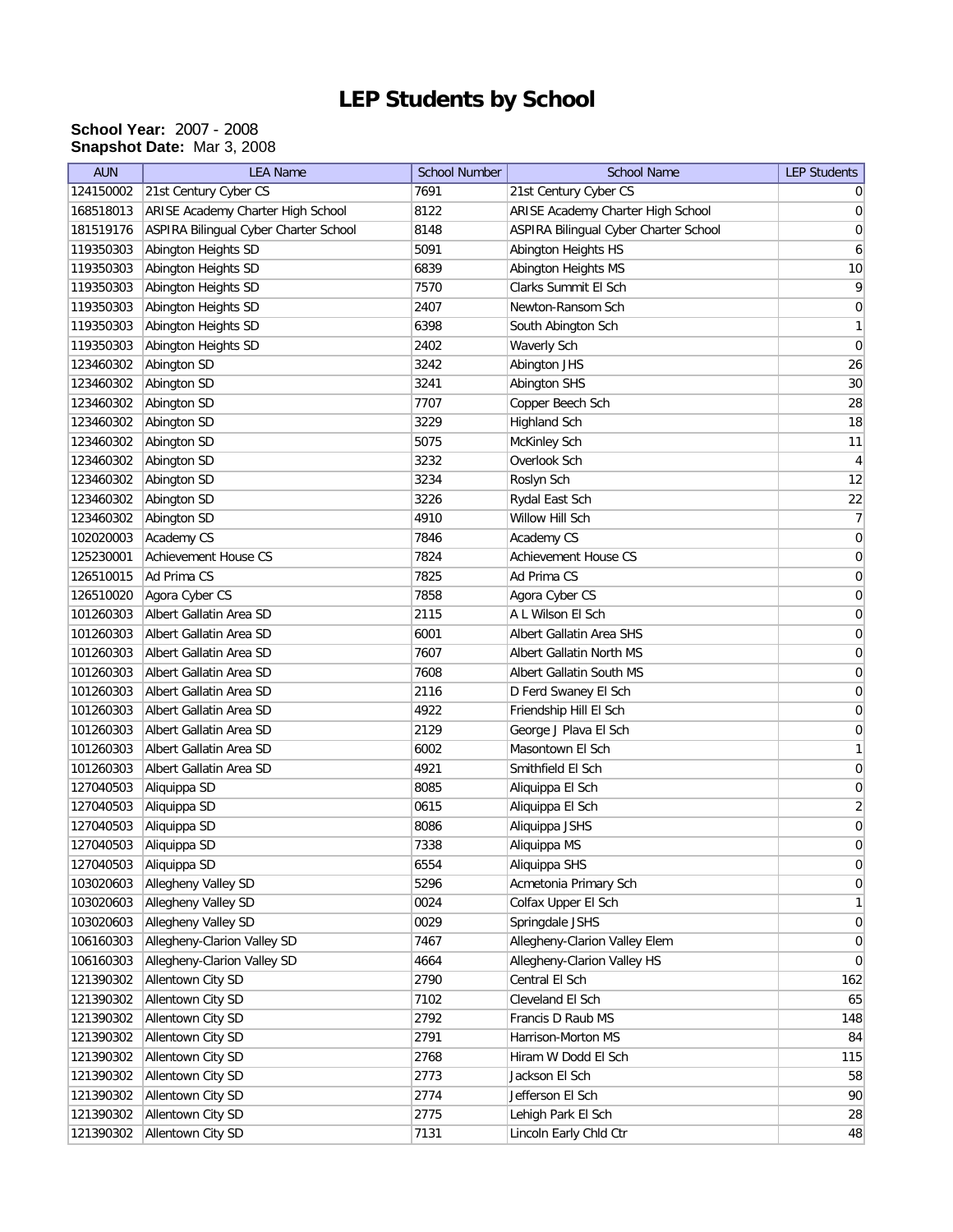| <b>AUN</b> | <b>LEA Name</b>                          | <b>School Number</b> | <b>School Name</b>                       | <b>LEP Students</b> |
|------------|------------------------------------------|----------------------|------------------------------------------|---------------------|
| 121390302  | Allentown City SD                        | 2795                 | Louis E Dieruff HS                       | 162                 |
| 121390302  | Allentown City SD                        | 8140                 | Luis A. Ramos El Sch                     | 0                   |
| 121390302  | Allentown City SD                        | 2777                 | McKinley El Sch                          | 55                  |
| 121390302  | Allentown City SD                        | 2778                 | Midway Manor Early Chld Ctr              | 39                  |
| 121390302  | Allentown City SD                        | 2779                 | Mosser El Sch                            | 92                  |
| 121390302  | Allentown City SD                        | 2780                 | Muhlenberg El Sch                        | 52                  |
| 121390302  | Allentown City SD                        | 2781                 | Ritter El Sch                            | 54                  |
| 121390302  | Allentown City SD                        | 2782                 | Roosevelt El Sch                         | 76                  |
| 121390302  | Allentown City SD                        | 6448                 | Sheridan El Sch                          | 90                  |
| 121390302  | Allentown City SD                        | 2793                 | South Mountain MS                        | 140                 |
|            | 121390302 Allentown City SD              | 4929                 | <b>Trexler MS</b>                        | 112                 |
| 121390302  | Allentown City SD                        | 2785                 | Union Terrace El Sch                     | 108                 |
| 121390302  | Allentown City SD                        | 2786                 | Washington El Sch                        | 106                 |
| 121390302  | Allentown City SD                        | 2794                 | William Allen HS                         | 314                 |
| 126512990  | Alliance for Progress CS                 | 7543                 | Alliance for Progress CS                 | $\overline{0}$      |
| 108070502  | Altoona Area SD                          | 0913                 | Altoona Area HS                          | $\overline{2}$      |
| 108070502  | Altoona Area SD                          | 7986                 | Altoona Area Jr HS                       | $\boldsymbol{0}$    |
| 108070502  | Altoona Area SD                          | 0891                 | Baker El Sch                             | 1                   |
| 108070502  | Altoona Area SD                          | 0912                 | D S Keith JHS                            | 1                   |
| 108070502  | Altoona Area SD                          | 0908                 | Irving El Sch                            | 1                   |
| 108070502  | Altoona Area SD                          | 0895                 | Juniata El Sch                           | 0                   |
| 108070502  | Altoona Area SD                          | 0930                 | Juniata Gap El Sch                       | 1                   |
| 108070502  | Altoona Area SD                          | 7425                 | Kimmel Alternative School                | 0                   |
| 108070502  | Altoona Area SD                          | 0933                 | Logan El Sch                             | $\overline{2}$      |
| 108070502  | Altoona Area SD                          | 7199                 | Mowrie A Ebner El Sch                    | 1                   |
| 108070502  | Altoona Area SD                          | 0909                 | Penn-Lincoln El Sch                      | $\overline{2}$      |
| 108070502  | Altoona Area SD                          | 0902                 | Pleasant Valley El Sch                   | $\boldsymbol{0}$    |
| 108070502  | Altoona Area SD                          | 0911                 | Theodore Roosevelt JHS                   | 0                   |
| 108070502  | Altoona Area SD                          | 6708                 | Washington-Jefferson El Sch              | 0                   |
| 108070502  | Altoona Area SD                          | 5302                 | Wright El Sch                            | 0                   |
| 127040703  | Ambridge Area SD                         | 6555                 | Ambridge Area HS                         | 3                   |
| 127040703  | Ambridge Area SD                         | 0633                 | Ambridge Area JHS                        | $\mathbf{1}$        |
| 127040703  | Ambridge Area SD                         | 0629                 | Economy El Sch                           | $\boldsymbol{0}$    |
| 127040703  | Ambridge Area SD                         | 0661                 | Highland El Sch                          | $\overline{2}$      |
| 127040703  | Ambridge Area SD                         | 0632                 | State Street El Sch                      | $\mathbf 0$         |
| 113380303  | Annville-Cleona SD                       | 2725                 | Annville Cleona JSHS                     | $\overline{4}$      |
| 113380303  | Annville-Cleona SD                       | 2724                 | Annville El Sch                          | $5\overline{)}$     |
| 113380303  | Annville-Cleona SD                       | 2723                 | Cleona El Sch                            | $\vert 4 \vert$     |
| 113380303  | Annville-Cleona SD                       | 2722                 | North Annville El Sch                    | $\overline{4}$      |
| 114060503  | Antietam SD                              | 0820                 | Antietam MS/HS                           | $\overline{4}$      |
| 114060503  | Antietam SD                              | 5205                 | Mt Penn El Sch                           | 16                  |
| 114060503  | Antietam SD                              | 7838                 | Mt Penn Primary Ctr                      | 7                   |
| 104510394  | Antonia Pantoja Community Charter School | 8031                 | Antonia Pantoja Community Charter School | $\overline{0}$      |
| 128030603  | Apollo-Ridge SD                          | 7787                 | Apollo-Ridge Elem Sch                    | $\mathbf{1}$        |
| 128030603  | Apollo-Ridge SD                          | 2320                 | Apollo-Ridge HS                          | 0                   |
| 128030603  | Apollo-Ridge SD                          | 6570                 | Apollo-Ridge MS                          | 0                   |
| 128030852  | Armstrong SD                             | 0569                 | Dayton El Sch                            | 1                   |
| 128030852  | Armstrong SD                             | 6573                 | East Franklin El Sch                     | 0                   |
| 128030852  | Armstrong SD                             | 6574                 | Elderton El Sch                          | 0                   |
| 128030852  | Armstrong SD                             | 0582                 | <b>Elderton JSHS</b>                     | 1                   |
| 128030852  | Armstrong SD                             | 6575                 | Ford City JSHS                           | $\overline{0}$      |
| 128030852  |                                          | 6572                 |                                          | $\overline{0}$      |
| 128030852  | Armstrong SD                             | 0596                 | Kittanning JHS<br>Kittanning SHS         | $\overline{0}$      |
|            | Armstrong SD<br>Armstrong SD             | 0580                 | Kittanning Twp El Sch                    | $\mathbf{1}$        |
| 128030852  |                                          |                      |                                          |                     |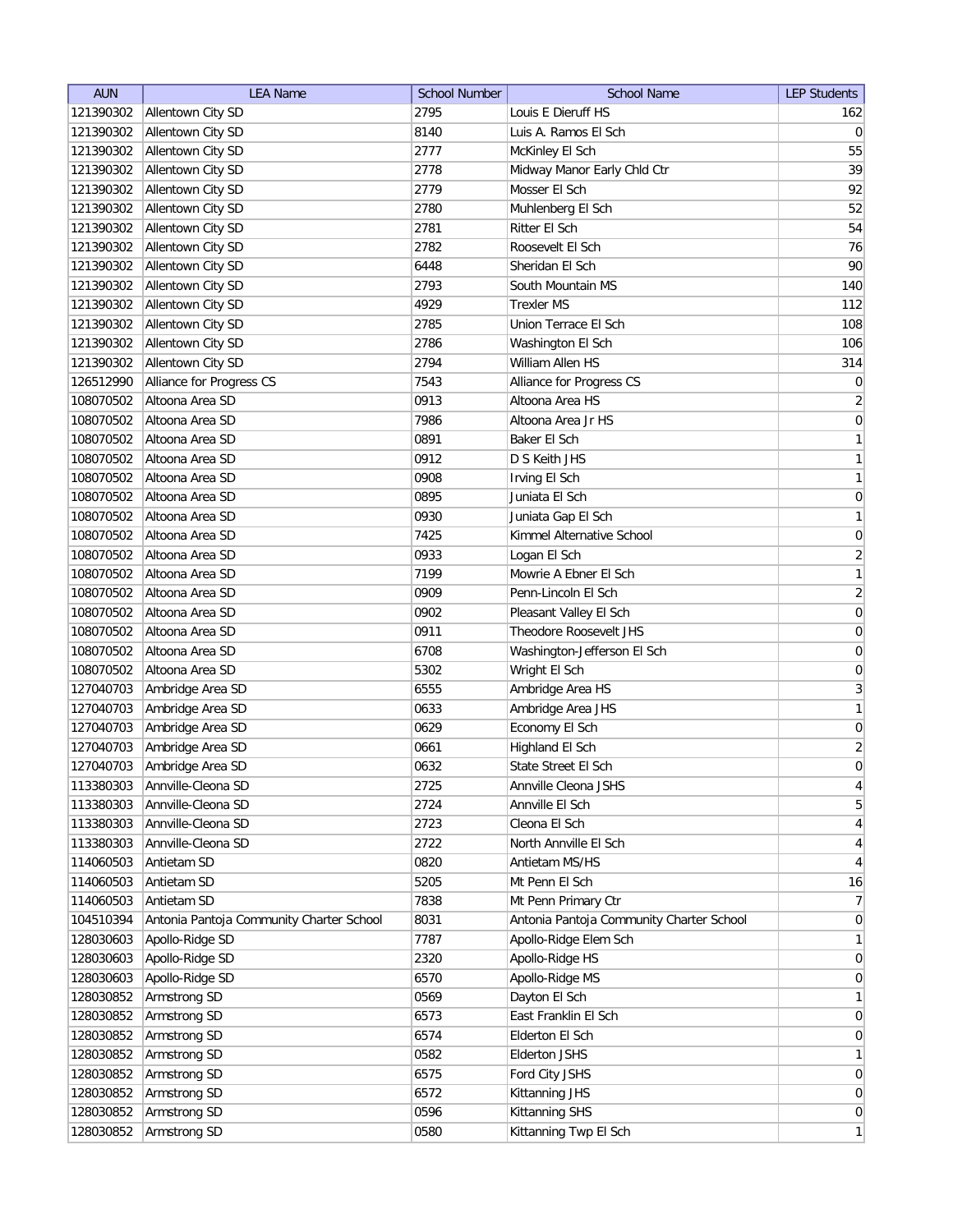| <b>AUN</b>             | <b>LEA Name</b>                            | <b>School Number</b> | <b>School Name</b>                    | <b>LEP Students</b> |
|------------------------|--------------------------------------------|----------------------|---------------------------------------|---------------------|
| 128030852              | Armstrong SD                               | 5002                 | Lenape El Sch                         | $\overline{0}$      |
| 128030852              | Armstrong SD                               | 6577                 | Shannock Valley El Sch                | 0                   |
| 128030852              | Armstrong SD                               | 6642                 | West Hills El Sch                     | $\vert 0 \vert$     |
| 128030852              | Armstrong SD                               | 7896                 | West Hills Intermediate Sch           | $\mathbf{1}$        |
| 128030852              | Armstrong SD                               | 7895                 | West Hills Primary Sch                | $\mathbf{1}$        |
| 128030852              | Armstrong SD                               | 7640                 | West Shamokin JSHS                    | $\vert 0 \vert$     |
| 117080503              | Athens Area SD                             | 0958                 | Athens Area HS                        | $\overline{4}$      |
| 117080503              | Athens Area SD                             | 4918                 | Audrielle Lynch-Ellen Bustin El Sch   | $\mathbf{1}$        |
| 117080503              | Athens Area SD                             | 0972                 | Gladys Burnham El Sch                 | 0                   |
| 117080503              | Athens Area SD                             | 6732                 | Harlan Rowe JHS                       | $\mathbf{1}$        |
| 117080503              | Athens Area SD                             | 6362                 | Harriet Child El Sch                  | 0                   |
| 117080503              | Athens Area SD                             | 7211                 | SRUMS                                 | 0                   |
| 117080503              | Athens Area SD                             | 0952                 | Sheshequin-Ulster El Sch              | 0                   |
| 109530304              | Austin Area SD                             | 6221                 | Austin Area El Sch                    | 0                   |
| 109530304              | Austin Area SD                             | 6222                 | Austin Area JSHS                      | 0                   |
| 101630504              | Avella Area SD                             | 4165                 | Avella Area JSHS                      | 0                   |
| 101630504              | Avella Area SD                             | 7098                 | Avella El Center                      | 0                   |
| 124150003              | Avon Grove CS                              | 7721                 | Avon Grove CS                         | 8                   |
| 124150503              | Avon Grove SD                              | 1367                 | Avon Grove HS                         | 52                  |
| 124150503              | Avon Grove SD                              | 1365                 | Avon Grove Intrmd Sch                 | 98                  |
| 124150503              | Avon Grove SD                              | 5216                 | Fred S Engle MS                       | 28                  |
| 124150503              | Avon Grove SD                              | 7323                 | Penn London El Sch                    | 144                 |
| 103020753              | Avonworth SD                               | 0034                 | Avonworth El Sch                      | 6                   |
| 103020753              | Avonworth SD                               | 5199                 | Avonworth HS                          | $\overline{4}$      |
| 103020753              | Avonworth SD                               | 7669                 | Avonworth MS                          | $\boldsymbol{0}$    |
| 110141003              | Bald Eagle Area SD                         | 1335                 | <b>Bald Eagle Area JSHS</b>           | $\boldsymbol{0}$    |
| 110141003              | Bald Eagle Area SD                         | 1333                 | Howard El Sch                         | $\boldsymbol{0}$    |
| 110141003              | Bald Eagle Area SD                         | 1334                 | Mountaintop Area El Sch               | 0                   |
| 110141003              |                                            | 1331                 | Port Matilda El Sch                   |                     |
|                        | Bald Eagle Area SD                         | 1330                 |                                       | 0<br>$\overline{0}$ |
| 110141003<br>103021102 | Bald Eagle Area SD<br>Baldwin-Whitehall SD | 0050                 | Wingate El Sch<br><b>Baldwin SHS</b>  | 40                  |
| 103021102              | Baldwin-Whitehall SD                       | 6787                 |                                       | 33                  |
|                        | Baldwin-Whitehall SD                       | 0037                 | Harrison MS                           | 13                  |
| 103021102<br>103021102 | Baldwin-Whitehall SD                       |                      | McAnnulty El Sch                      | 76                  |
| 103021102              |                                            | 5194                 | Paynter El Sch                        | 3                   |
|                        | Baldwin-Whitehall SD                       | 0048                 | Whitehall El Sch                      |                     |
| 120480803              | Bangor Area SD                             | 3434                 | Bangor Area HS                        | 9<br>1              |
| 120480803              | Bangor Area SD                             | 5257<br>7301         | Bangor Area MS                        |                     |
| 120480803              | Bangor Area SD                             | 5099                 | DeFranco El Sch<br>Five Points El Sch | $\vert 4 \vert$     |
| 120480803              | Bangor Area SD                             |                      |                                       | 8                   |
| 120480803              | Bangor Area SD                             | 3430<br>7827         | Washington El Sch                     | $\overline{2}$      |
| 118400001              | Bear Creek Community CS                    |                      | Bear Creek Community CS               | 0                   |
| 127040001              | Beaver Area Academic CS                    | 7847                 | Beaver Area Academic CS               | $\mathbf{1}$        |
| 127041203              | Beaver Area SD                             | 7386                 | Beaver Area MS                        | 0                   |
| 127041203              | Beaver Area SD                             | 0640                 | Beaver Area SHS                       | $\overline{0}$      |
| 127041203              | Beaver Area SD                             | 0639                 | College Square El Sch                 | $5\overline{)}$     |
| 127041203              | Beaver Area SD                             | 8065                 | College Square El Sch                 | 0                   |
| 127041203              | Beaver Area SD                             | 7823                 | Dutch Ridge El Sch                    | $\overline{0}$      |
| 108051003              | Bedford Area SD                            | 7545                 | Bedford El Sch                        | 1                   |
| 108051003              | Bedford Area SD                            | 7021                 | Bedford MS                            | $\overline{0}$      |
| 108051003              | Bedford Area SD                            | 0726                 | <b>Bedford SHS</b>                    | $\overline{0}$      |
| 108051003              | Bedford Area SD                            | 0742                 | Hyndman MSHS                          | $\overline{0}$      |
| 108051003              | Bedford Area SD                            | 0741                 | Hyndman/Londonderry El Sch            | $\overline{0}$      |
| 107650603              | Belle Vernon Area SD                       | 4930                 | Belle Vernon Area HS                  | $\overline{2}$      |
| 107650603              | Belle Vernon Area SD                       | 4329                 | Bellmar MS                            | 1                   |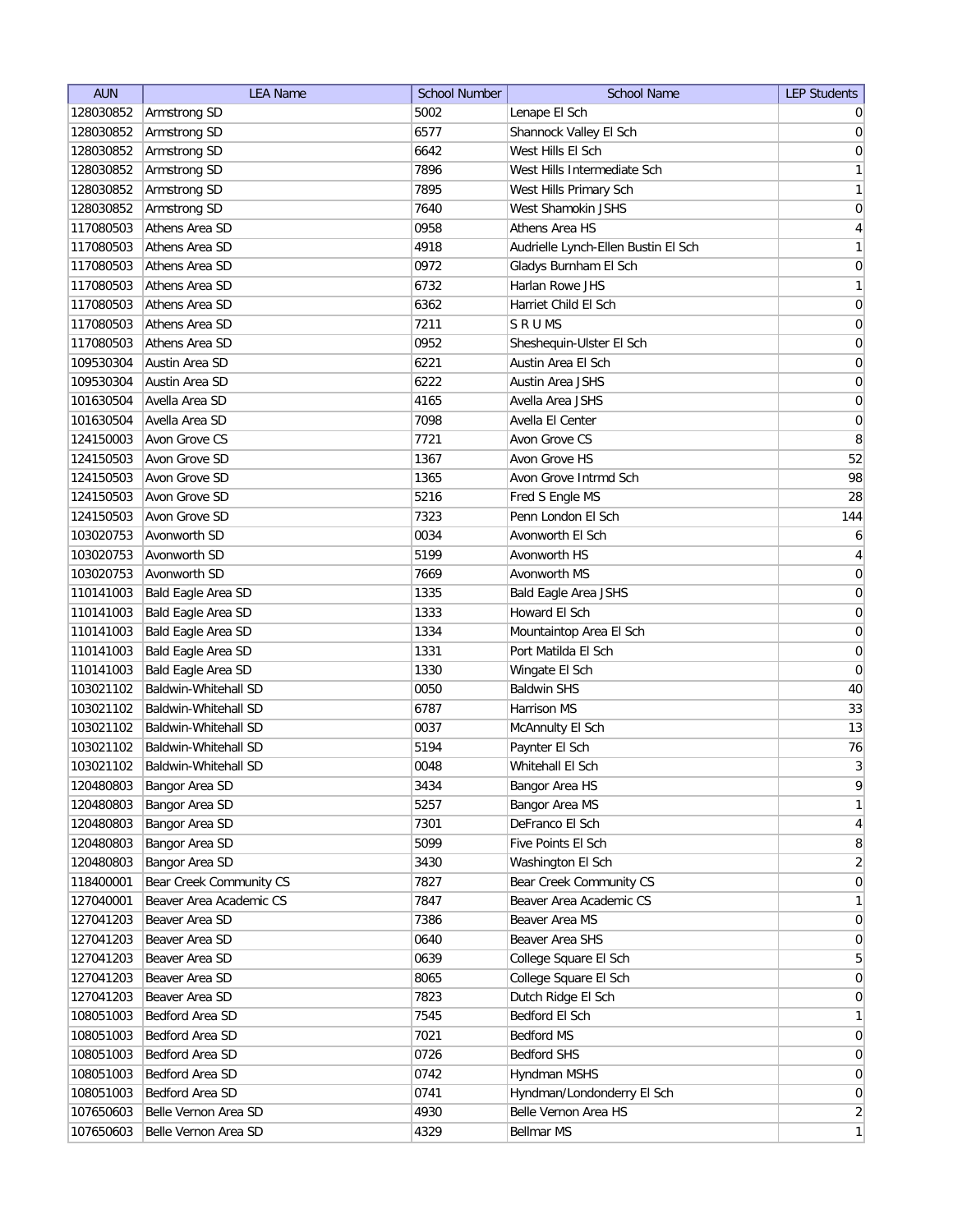| <b>AUN</b> | <b>LEA Name</b>                | <b>School Number</b> | <b>School Name</b>             | <b>LEP Students</b> |
|------------|--------------------------------|----------------------|--------------------------------|---------------------|
| 107650603  | Belle Vernon Area SD           | 4328                 | Marion El Sch                  | $\overline{2}$      |
| 107650603  | Belle Vernon Area SD           | 4325                 | Rostraver El Sch               | 13                  |
| 107650603  | Belle Vernon Area SD           | 4330                 | Rostraver MS                   | 1                   |
| 110141103  | Bellefonte Area SD             | 1343                 | Bellefonte Area HS             | $\boldsymbol{6}$    |
| 110141103  | Bellefonte Area SD             | 1342                 | Bellefonte Area MS             | $6\vert$            |
| 110141103  | Bellefonte Area SD             | 1341                 | Bellefonte El Sch              | $\mathbf{1}$        |
| 110141103  | Bellefonte Area SD             | 1339                 | Benner El Sch                  | $3\vert$            |
| 110141103  | Bellefonte Area SD             | 1340                 | Marion-Walker El Sch           | 1                   |
| 110141103  | Bellefonte Area SD             | 6229                 | Pleasant Gap El Sch            | 8                   |
| 108071003  | Bellwood-Antis SD              | 7144                 | <b>Bellwood Antis MS</b>       | 1                   |
| 108071003  | Bellwood-Antis SD              | 0917                 | Bellwood-Antis HS              | $\boldsymbol{0}$    |
| 108071003  | Bellwood-Antis SD              | 0914                 | Lewis M Myers El Sch           | $\overline{3}$      |
| 126513070  | Belmont Academy Charter School | 7557                 | Belmont Academy Charter School | $\boldsymbol{0}$    |
| 126510010  | <b>Belmont Charter School</b>  | 7750                 | Belmont Charter School         | 0                   |
| 122091002  | Bensalem Township SD           | 5211                 | Belmont Hills El Sch           | 0                   |
| 122091002  | Bensalem Township SD           | 4675                 | Benjamin Rush El Sch           | 89                  |
| 122091002  | Bensalem Township SD           | 5116                 | Bensalem Twp HS                | 88                  |
| 122091002  | Bensalem Township SD           | 6451                 | Cecelia Snyder MS              | 42                  |
| 122091002  | Bensalem Township SD           | 1006                 | Cornwells El Sch               | 0                   |
| 122091002  | Bensalem Township SD           | 7030                 | Robert K Shafer MS             | 0                   |
| 122091002  | Bensalem Township SD           | 6896                 | Russell C Struble El Sch       | $\pmb{0}$           |
| 122091002  | Bensalem Township SD           | 1008                 | Samuel K Faust El Sch          | 93                  |
| 122091002  | Bensalem Township SD           | 6788                 | Valley El Sch                  | $\vert 0 \vert$     |
| 116191004  | Benton Area SD                 | 1594                 | Appleman El Sch                | $\mathbf{1}$        |
| 116191004  | Benton Area SD                 | 1595                 | <b>Benton Area MSHS</b>        | 1                   |
| 101630903  | <b>Bentworth SD</b>            | 7987                 | Bentworth El Ctr               | $\boldsymbol{0}$    |
| 101630903  | <b>Bentworth SD</b>            | 7494                 | Bentworth El Ctr               | 1                   |
| 101630903  | <b>Bentworth SD</b>            | 7988                 | Bentworth MS                   | $\boldsymbol{0}$    |
| 101630903  | <b>Bentworth SD</b>            | 4189                 | Bentworth MS                   | $\boldsymbol{0}$    |
| 101630903  | <b>Bentworth SD</b>            | 4188                 | <b>Bentworth SHS</b>           | $\mathbf{1}$        |
| 108561003  | Berlin Brothersvalley SD       | 6206                 | Berlin Brothersvalley El Sch   | $\overline{7}$      |
| 108561003  | Berlin Brothersvalley SD       | 7645                 | Berlin Brothersvalley MS       | $\overline{3}$      |
| 108561003  | Berlin Brothersvalley SD       | 6207                 | Berlin Brothersvalley SHS      | $\pmb{0}$           |
| 112011103  | Bermudian Springs SD           | 7302                 | Bermudian Springs El Sch       | 40                  |
| 112011103  | Bermudian Springs SD           | 0003                 | Bermudian Springs HS           | 18                  |
| 112011103  | Bermudian Springs SD           | 6921                 | Bermudian Springs MS           | 12                  |
| 116191103  | Berwick Area SD                | 1605                 | Berwick Area HS                | 14                  |
| 116191103  | Berwick Area SD                | 6808                 | Berwick Area MS                | 14                  |
| 116191103  | Berwick Area SD                | 1602                 | Fourteenth Street El Sch       | $\overline{2}$      |
| 116191103  | Berwick Area SD                | 7372                 | Mulberry Street El Sch         | 0                   |
| 116191103  | Berwick Area SD                | 6349                 | Nescopeck El Sch               | 0                   |
| 116191103  | Berwick Area SD                | 1604                 | Orange Street El Sch           | 7                   |
| 116191103  | Berwick Area SD                | 1597                 | Salem El Sch                   | 18                  |
| 103021252  | Bethel Park SD                 | 4802                 | Abraham Lincoln El Sch         | 0                   |
| 103021252  | Bethel Park SD                 | 7326                 | Benjamin Franklin El Sch       | $\overline{2}$      |
| 103021252  | Bethel Park SD                 | 0055                 | Bethel Memorial El Sch         | 10                  |
| 103021252  | Bethel Park SD                 | 0062                 | <b>Bethel Park HS</b>          | 3                   |
| 103021252  | Bethel Park SD                 | 4902                 | George Washington El Sch       | 0                   |
| 103021252  | Bethel Park SD                 | 0061                 | Independence MS                | $\overline{2}$      |
| 103021252  | Bethel Park SD                 | 7327                 | Neil Armstrong 5-6 MS          | $\overline{3}$      |
| 103021252  | <b>Bethel Park SD</b>          | 0060                 | William Penn El Sch            | $\overline{2}$      |
| 120481002  | Bethlehem Area SD              | 5063                 | Asa Packer El Sch              | 26                  |
| 120481002  | Bethlehem Area SD              | 3464                 | Broughal MS                    | 131                 |
| 120481002  | Bethlehem Area SD              | 3436                 | Calypso El Sch                 | 21                  |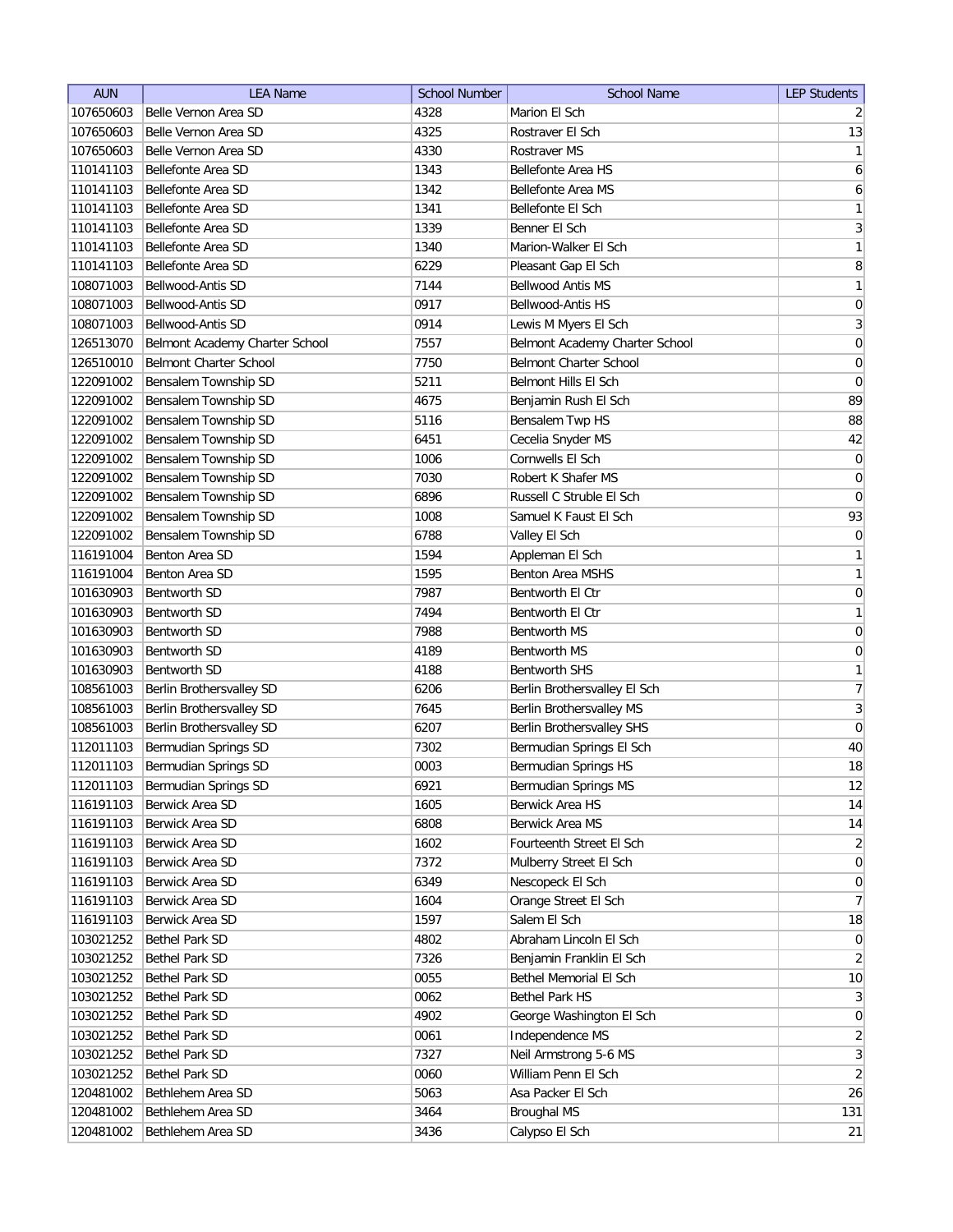| <b>AUN</b> | <b>LEA Name</b>            | <b>School Number</b> | <b>School Name</b>             | <b>LEP Students</b>     |
|------------|----------------------------|----------------------|--------------------------------|-------------------------|
| 120481002  | Bethlehem Area SD          | 3453                 | Clearview El Sch               | 24                      |
| 120481002  | Bethlehem Area SD          | 6722                 | Donegan El Sch                 | 210                     |
| 120481002  | Bethlehem Area SD          | 4956                 | East Hills MS                  | 34                      |
| 120481002  | Bethlehem Area SD          | 3456                 | Farmersville El Sch            | 18                      |
| 120481002  | Bethlehem Area SD          | 6723                 | Fountain Hill El Sch           | 132                     |
| 120481002  | Bethlehem Area SD          | 4957                 | Freedom HS                     | $\overline{0}$          |
| 120481002  | Bethlehem Area SD          | 3458                 | Freemansburg El Sch            | 75                      |
| 120481002  | Bethlehem Area SD          | 3449                 | Governor Wolf El Sch           | 33                      |
| 120481002  | Bethlehem Area SD          | 3459                 | Hanover El Sch                 | 13                      |
| 120481002  | Bethlehem Area SD          | 3442                 | James Buchanan El Sch          | 14                      |
| 120481002  | Bethlehem Area SD          | 3465                 | Liberty HS                     | 174                     |
| 120481002  | Bethlehem Area SD          | 3443                 | Lincoln El Sch                 | 60                      |
| 120481002  | Bethlehem Area SD          | 3454                 | Marvine El Sch                 | 94                      |
| 120481002  | Bethlehem Area SD          | 3455                 | Miller Heights El Sch          | 21                      |
| 120481002  | Bethlehem Area SD          | 3463                 | Nitschmann MS                  | $\overline{0}$          |
| 120481002  | Bethlehem Area SD          | 3462                 | Northeast MS                   | 56                      |
| 120481002  | Bethlehem Area SD          | 3452                 | Spring Garden El Sch           | 30                      |
| 120481002  | Bethlehem Area SD          | 6633                 | Thomas Jefferson El Sch        | 22                      |
| 120481002  | Bethlehem Area SD          | 6634                 | William Penn El Sch            | 17                      |
| 101631003  | Bethlehem-Center SD        | 6975                 | Bethlehem-Center El Sch        | $\vert 0 \vert$         |
| 101631003  | Bethlehem-Center SD        | 5267                 | Bethlehem-Center MS            | 0                       |
| 101631003  | Bethlehem-Center SD        | 4181                 | Bethlehem-Center SHS           | 0                       |
| 127041503  | Big Beaver Falls Area SD   | 0649                 | Beaver Falls Area SHS          | 0                       |
| 127041503  | Big Beaver Falls Area SD   | 0648                 | Beaver Falls MS                | $\boldsymbol{0}$        |
| 127041503  | Big Beaver Falls Area SD   | 0650                 | Big Beaver El Sch              | $\overline{2}$          |
| 127041503  | Big Beaver Falls Area SD   | 0642                 | Central El Sch                 | 1                       |
| 115210503  | <b>Big Spring SD</b>       | 1677                 | <b>Big Spring HS</b>           | $\overline{2}$          |
| 115210503  | <b>Big Spring SD</b>       | 6326                 | <b>Big Spring MS</b>           | $\overline{3}$          |
| 115210503  | <b>Big Spring SD</b>       | 1672                 | Frankford El Sch               | $\boldsymbol{0}$        |
| 115210503  | <b>Big Spring SD</b>       | 1674                 | Mifflin El Sch                 | $\boldsymbol{0}$        |
| 115210503  | <b>Big Spring SD</b>       | 7951                 | Mount Rock Elem Sch            | $\boldsymbol{0}$        |
| 115210503  | <b>Big Spring SD</b>       | 1676                 | Newville El Sch                | $\overline{2}$          |
| 115210503  | <b>Big Spring SD</b>       | 7355                 | Oak Flat El Sch                | $\overline{\mathbf{3}}$ |
| 115210503  | <b>Big Spring SD</b>       | 1675                 | Plainfield El Sch              | $\boldsymbol{0}$        |
| 127041603  | <b>Blackhawk SD</b>        | 6707                 | <b>Blackhawk HS</b>            | $\overline{0}$          |
| 127041603  | <b>Blackhawk SD</b>        | 7127                 | Blackhawk Intermediate Sch     | $\overline{0}$          |
| 127041603  | Blackhawk SD               | 6558                 | <b>Highland MS</b>             | 0                       |
| 127041603  | <b>Blackhawk SD</b>        | 6559                 | Northwestern Primary Sch       | 0                       |
| 127041603  | <b>Blackhawk SD</b>        | 6560                 | Patterson Primary Sch          | $\vert 0 \vert$         |
| 108110603  | <b>Blacklick Valley SD</b> | 6828                 | <b>Blacklick Valley El Ctr</b> | $\overline{0}$          |
| 108110603  | <b>Blacklick Valley SD</b> | 5135                 | <b>Blacklick Valley JSHS</b>   | 0                       |
| 128321103  | Blairsville-Saltsburg SD   | 7418                 | Blairsville El Sch             | $\overline{2}$          |
| 128321103  | Blairsville-Saltsburg SD   | 2317                 | <b>Blairsville MS</b>          | $\mathbf{1}$            |
| 128321103  | Blairsville-Saltsburg SD   | 4706                 | <b>Blairsville SHS</b>         | $\overline{0}$          |
| 128321103  | Blairsville-Saltsburg SD   | 2352                 | Saltsburg El Sch               | 0                       |
| 128321103  | Blairsville-Saltsburg SD   | 2353                 | Saltsburg MS/HS                | 0                       |
| 116191203  | Bloomsburg Area SD         | 1610                 | Beaver-Main El Sch             | $\overline{0}$          |
| 116191203  | Bloomsburg Area SD         | 1612                 | Bloomsburg Area HS             | 8                       |
| 116191203  | Bloomsburg Area SD         | 1611                 | Bloomsburg Area MS             | $\overline{5}$          |
| 116191203  | Bloomsburg Area SD         | 1606                 | Memorial El Sch                | $\overline{7}$          |
| 116191203  | Bloomsburg Area SD         | 1608                 | W W Evans Memorial El Sch      | 0                       |
| 129540803  | <b>Blue Mountain SD</b>    | 4659                 | Blue Mountain East El Sch      | 7                       |
| 129540803  | <b>Blue Mountain SD</b>    | 7419                 | Blue Mountain El Cressona Sch  | $\mathbf{1}$            |
| 129540803  | <b>Blue Mountain SD</b>    | 3891                 | <b>Blue Mountain HS</b>        | $\vert 3 \vert$         |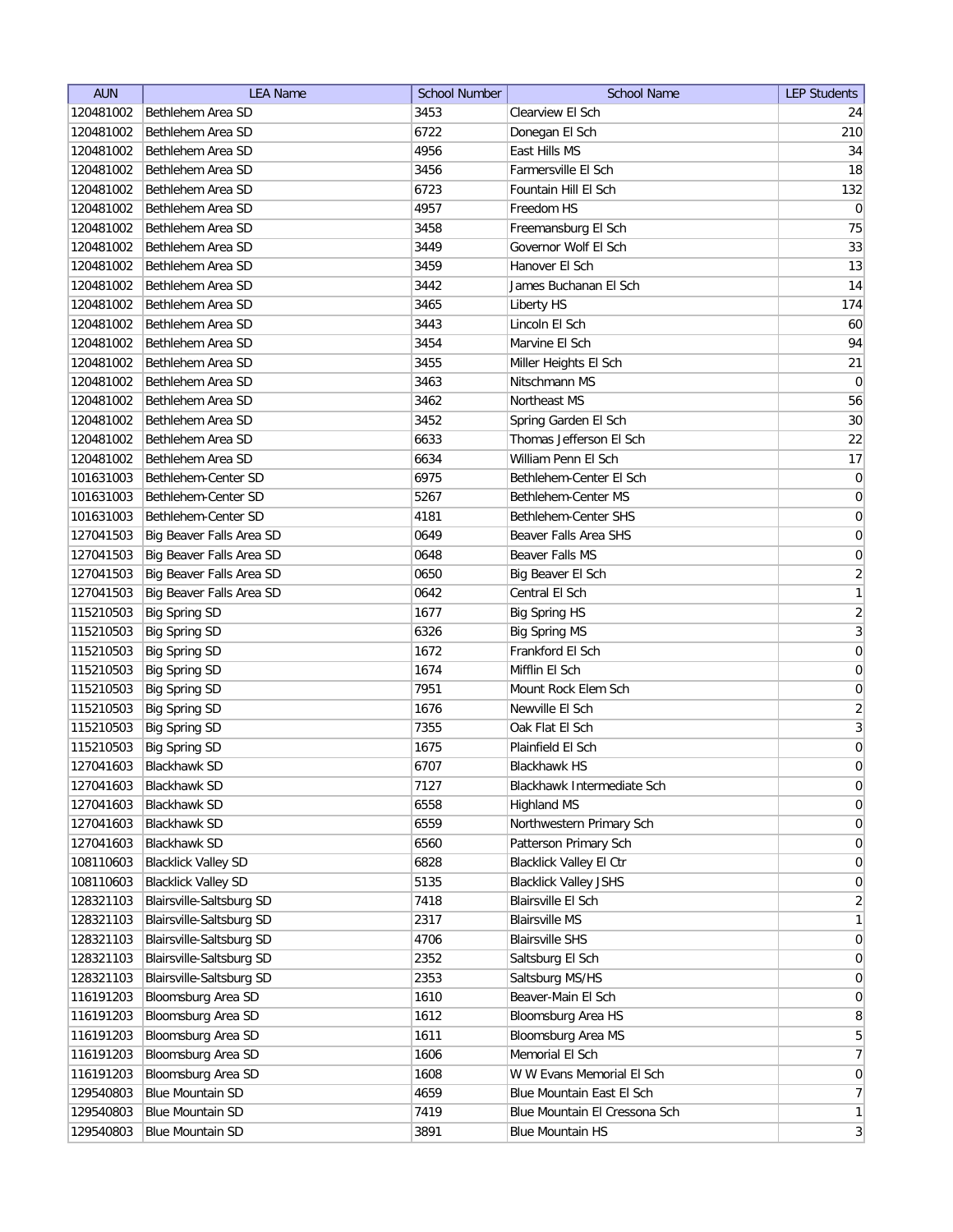| <b>AUN</b> | <b>LEA Name</b>               | <b>School Number</b> | <b>School Name</b>                | <b>LEP Students</b> |
|------------|-------------------------------|----------------------|-----------------------------------|---------------------|
| 129540803  | <b>Blue Mountain SD</b>       | 5263                 | <b>Blue Mountain MS</b>           | $\overline{2}$      |
| 129540803  | <b>Blue Mountain SD</b>       | 3887                 | Blue Mountain West El Sch         | $\overline{2}$      |
| 119581003  | <b>Blue Ridge SD</b>          | 6891                 | Blue Ridge El Sch                 | $\boldsymbol{0}$    |
| 119581003  | <b>Blue Ridge SD</b>          | 4034                 | <b>Blue Ridge HS</b>              | $\boldsymbol{0}$    |
| 119581003  | <b>Blue Ridge SD</b>          | 7400                 | <b>Blue Ridge MS</b>              | $\boldsymbol{0}$    |
| 114060753  | Boyertown Area SD             | 6804                 | Boyertown Area JHS-East           | $\boldsymbol{0}$    |
| 114060753  | Boyertown Area SD             | 6305                 | Boyertown Area JHS-West           | $\boldsymbol{0}$    |
| 114060753  | Boyertown Area SD             | 6306                 | Boyertown Area SHS                | $\overline{4}$      |
| 114060753  | Boyertown Area SD             | 6307                 | Boyertown El Sch                  | 10                  |
| 114060753  | Boyertown Area SD             | 0762                 | Colebrookdale El Sch              | $\mathbf{1}$        |
| 114060753  | Boyertown Area SD             | 0763                 | Earl El Sch                       | 0                   |
| 114060753  | Boyertown Area SD             | 0754                 | Gilbertsville El Sch              | 0                   |
| 114060753  | Boyertown Area SD             | 0755                 | New Hanover-Upper Frederick El    | 0                   |
| 114060753  | Boyertown Area SD             | 0761                 | Pine Forge El Sch                 | 0                   |
| 114060753  | Boyertown Area SD             | 0766                 | Washington El Sch                 | $\boldsymbol{0}$    |
| 185515523  | Boys Latin of Philadelphia CS | 7981                 | Boys Latin of Philadelphia CS     | $\boldsymbol{0}$    |
| 109420803  | <b>Bradford Area SD</b>       | 4691                 | <b>Bradford Area HS</b>           | $\mathsf{O}\xspace$ |
| 109420803  | <b>Bradford Area SD</b>       | 3092                 | Floyd C Fretz MS                  | $\boldsymbol{0}$    |
| 109420803  | <b>Bradford Area SD</b>       | 7037                 | George Blaisdell El Sch           | $\mathbf{1}$        |
| 109420803  | <b>Bradford Area SD</b>       | 7281                 | School Street El Sch              |                     |
|            |                               |                      |                                   | $\mathsf{O}\xspace$ |
| 114060853  | Brandywine Heights Area SD    | 6308                 | Brandywine Heights HS             | $\overline{2}$      |
| 114060853  | Brandywine Heights Area SD    | 6309                 | Brandywine Heights MS             | $\overline{2}$      |
| 114060853  | Brandywine Heights Area SD    | 0768                 | District-Topton El Sch            | $\mathbf{1}$        |
| 114060853  | Brandywine Heights Area SD    | 8111                 | Longswamp El Sch                  | $\mathsf{O}\xspace$ |
| 114060853  | Brandywine Heights Area SD    | 0769                 | Longswamp El Sch                  | $\boldsymbol{0}$    |
| 114060853  | Brandywine Heights Area SD    | 0770                 | Rockland Center El Sch            | $\boldsymbol{0}$    |
| 103021453  | Brentwood Borough SD          | 7342                 | <b>Brentwood MS</b>               | 0                   |
| 103021453  | Brentwood Borough SD          | 0070                 | <b>Brentwood SHS</b>              | $\mathbf{1}$        |
| 103021453  | Brentwood Borough SD          | 0069                 | Elroy Avenue El Sch               | $\overline{2}$      |
| 103021453  | Brentwood Borough SD          | 0068                 | Moore Sch                         | $\mathbf{1}$        |
| 122091303  | <b>Bristol Borough SD</b>     | 1014                 | <b>Bristol HS</b>                 | 8                   |
| 122091303  | <b>Bristol Borough SD</b>     | 1013                 | Warren Snyder-John Birotti El Sch | 17                  |
| 122091303  | <b>Bristol Borough SD</b>     | 7743                 | Warren Snyder-John Girotti MS     | $\mathbf{3}$        |
| 122091352  | <b>Bristol Township SD</b>    | 5305                 | Armstrong MS                      | $\mathsf{O}\xspace$ |
| 122091352  | Bristol Township SD           | 1021                 | Barton El Sch                     | $\overline{0}$      |
| 122091352  | <b>Bristol Township SD</b>    | 1015                 | Buchanan El Sch                   | $\mathsf{O}\xspace$ |
| 122091352  | <b>Bristol Township SD</b>    | 1017                 | Devine El Sch                     | $\mathsf{O}\xspace$ |
| 122091352  | <b>Bristol Township SD</b>    | 1020                 | Emerson El Sch                    | $\boldsymbol{0}$    |
| 122091352  | <b>Bristol Township SD</b>    | 1018                 | Fitch El Sch                      | $\mathbf{1}$        |
| 122091352  | <b>Bristol Township SD</b>    | 7451                 | Franklin MS                       | $\boldsymbol{0}$    |
| 122091352  | <b>Bristol Township SD</b>    | 1023                 | Lafayette El Sch                  | $\boldsymbol{0}$    |
| 122091352  | <b>Bristol Township SD</b>    | 1024                 | Lincoln El Sch                    | 73                  |
| 122091352  | <b>Bristol Township SD</b>    | 1022                 | Maple Shade El Sch                | 28                  |
| 122091352  | <b>Bristol Township SD</b>    | 1027                 | Roosevelt MS                      | $\bf 44$            |
| 122091352  | <b>Bristol Township SD</b>    | 1029                 | Truman SHS                        | 70                  |
| 122091352  | <b>Bristol Township SD</b>    | 1025                 | Washington El Sch                 | 67                  |
| 106330703  | Brockway Area SD              | 5148                 | Brockway Area Elementary Sch      | $\overline{0}$      |
| 106330703  | Brockway Area SD              | 2362                 | Brockway Area JSHS                | $\boldsymbol{0}$    |
| 106330803  | Brookville Area SD            | 6162                 | Brookville JSHS                   | $\mathbf{1}$        |
| 106330803  | Brookville Area SD            | 5231                 | Hickory Grove El Sch              | $\mathbf{1}$        |
| 106330803  | Brookville Area SD            | 6163                 | Northside El Sch                  | $\overline{0}$      |
| 106330803  | Brookville Area SD            | 2368                 | Pinecreek El Sch                  | $\boldsymbol{0}$    |
| 101260803  | <b>Brownsville Area SD</b>    | 4818                 | <b>Brownsville Area HS</b>        | $\overline{0}$      |
| 101260803  | Brownsville Area SD           | 2154                 | Brownsville Area MS               | $\boldsymbol{0}$    |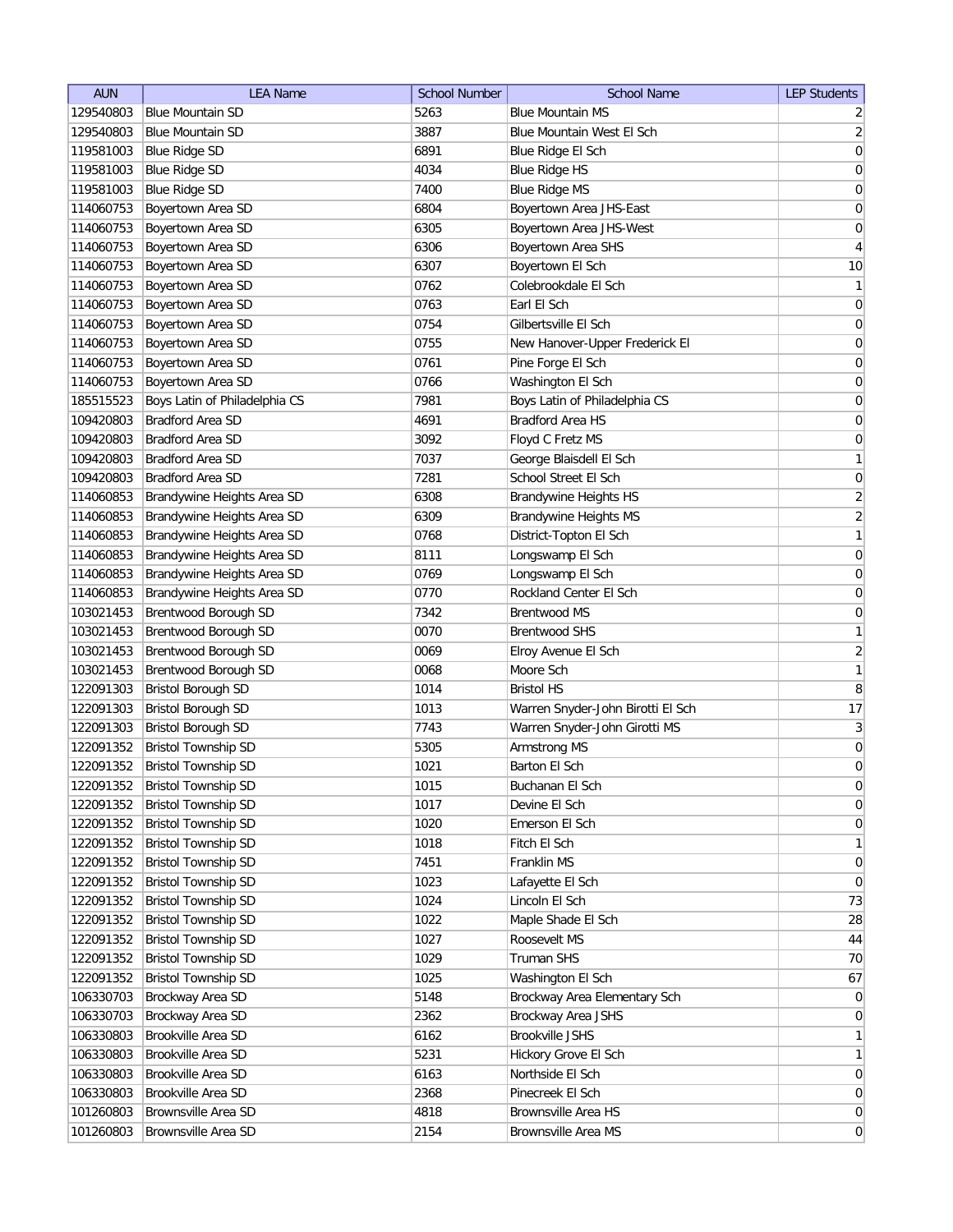| <b>AUN</b> | <b>LEA Name</b>                           | <b>School Number</b> | <b>School Name</b>                        | <b>LEP Students</b> |
|------------|-------------------------------------------|----------------------|-------------------------------------------|---------------------|
| 101260803  | Brownsville Area SD                       | 2153                 | Cardale El Sch                            | $\overline{0}$      |
| 101260803  | <b>Brownsville Area SD</b>                | 4725                 | Central El Sch                            | 0                   |
| 101260803  | <b>Brownsville Area SD</b>                | 5145                 | Cox-Donahey El Sch                        | 0                   |
| 122093460  | <b>Bucks County Montessori CS</b>         | 7670                 | <b>Bucks County Montessori CS</b>         | 0                   |
| 122091457  | <b>Bucks County Technical High School</b> | 1030                 | <b>Bucks County Technical High School</b> | 8                   |
| 101631203  | Burgettstown Area SD                      | 7477                 | Burgettstown El Ctr                       | 0                   |
| 101631203  | Burgettstown Area SD                      | 4195                 | Burgettstown MS/HS                        | 0                   |
| 107650703  | <b>Burrell SD</b>                         | 4333                 | Bon Air El Sch                            | $\overline{2}$      |
| 107650703  | <b>Burrell SD</b>                         | 4340                 | <b>Burrell HS</b>                         | 0                   |
| 107650703  | <b>Burrell SD</b>                         | 4339                 | Charles A Huston MS                       | $\mathbf{1}$        |
| 107650703  | <b>Burrell SD</b>                         | 4336                 | Stewart El Sch                            | 4                   |
| 104101252  | Butler Area SD                            | 1135                 | Broad St Sch                              | 4                   |
| 104101252  | Butler Area SD                            | 6690                 | <b>Butler Area IHS</b>                    | 4                   |
| 104101252  | Butler Area SD                            | 6119                 | <b>Butler Area JHS</b>                    | $\mathbf{1}$        |
| 104101252  | <b>Butler Area SD</b>                     | 1147                 | <b>Butler Area SHS</b>                    | $\overline{3}$      |
| 104101252  | <b>Butler Area SD</b>                     | 1137                 | Center Avenue Sch                         | 7                   |
| 104101252  | <b>Butler Area SD</b>                     | 1148                 | Center Twp Sch                            | $\boldsymbol{0}$    |
| 104101252  | <b>Butler Area SD</b>                     | 1149                 | Clearfield El Sch                         | $\boldsymbol{0}$    |
| 104101252  | <b>Butler Area SD</b>                     | 1150                 | Connoquenessing El Sch                    | 0                   |
| 104101252  | <b>Butler Area SD</b>                     | 1134                 | Emily Brittain El Sch                     | $\overline{2}$      |
| 104101252  | Butler Area SD                            | 1138                 | Mcquistion El Sch                         | 0                   |
| 104101252  | <b>Butler Area SD</b>                     | 1143                 | Meridian Sch                              | $\boldsymbol{0}$    |
| 104101252  | <b>Butler Area SD</b>                     | 1142                 | Northwest Sch                             | 0                   |
| 104101252  | <b>Butler Area SD</b>                     | 1165                 | Oakland Twp Sch                           | $\boldsymbol{0}$    |
| 104101252  | <b>Butler Area SD</b>                     | 1184                 | Summit El Sch                             | $\boldsymbol{0}$    |
| 101631503  | California Area SD                        | 7221                 | California Area El Sch                    | $\boldsymbol{0}$    |
| 101631503  | California Area SD                        | 8051                 | California Area Intermediate MS           | $\boldsymbol{0}$    |
| 101631503  | California Area SD                        | 6939                 | California Area MS                        | 0                   |
| 101631503  | California Area SD                        | 4203                 | California Area SHS                       | 0                   |
| 108111203  | Cambria Heights SD                        | 7347                 | Cambria Heights El Sch                    | $\mathbf{1}$        |
| 108111203  | Cambria Heights SD                        | 1199                 | Cambria Heights MS                        | $\overline{2}$      |
| 108111203  | Cambria Heights SD                        | 5212                 | Cambria Heights SHS                       | 0                   |
| 109122703  | Cameron County SD                         | 1299                 | Cameron County JSHS                       | $\mathbf{1}$        |
| 109122703  | Cameron County SD                         | 1298                 | Woodland El Sch                           | $\mathbf{1}$        |
| 115211003  | Camp Hill SD                              | 7509                 | Camp Hill MS                              | $\overline{4}$      |
| 115211003  | Camp Hill SD                              | 1682                 | Camp Hill SHS                             | 3 <sup>2</sup>      |
| 115211003  | Camp Hill SD                              | 1681                 | Eisenhower El Sch                         | 0                   |
| 115211003  | Camp Hill SD                              | 1678                 | Hoover El Sch                             | 12                  |
| 115211003  | Camp Hill SD                              | 1680                 | Schaeffer El Sch                          | 10                  |
| 101631703  | Canon-McMillan SD                         | 4211                 | Borland Manor El Sch                      | 3                   |
| 101631703  | Canon-McMillan SD                         | 4217                 | Canon-McMillan SHS                        | $\mathbf{1}$        |
| 101631703  | Canon-McMillan SD                         | 7217                 | Canonsburg MS                             | $\vert 3 \vert$     |
| 101631703  | Canon-McMillan SD                         | 4205                 | Cecil El Sch                              | 0                   |
| 101631703  | Canon-McMillan SD                         | 7216                 | Cecil Intrmd Sch                          | $\overline{2}$      |
| 101631703  | Canon-McMillan SD                         | 4207                 | First Street El Sch                       | 1                   |
| 101631703  | Canon-McMillan SD                         | 4938                 | Hills-Hendersonville El Sch               | $\overline{2}$      |
| 101631703  | Canon-McMillan SD                         | 4210                 | Muse El Sch                               | 0                   |
| 101631703  | Canon-McMillan SD                         | 7764                 | North Strabane Intrmd Sch                 | $\overline{0}$      |
| 101631703  | Canon-McMillan SD                         | 4937                 | South Central El                          | 7                   |
| 101631703  | Canon-McMillan SD                         | 4214                 | Wylandville El Sch                        | $\mathbf{1}$        |
| 117081003  | Canton Area SD                            | 5303                 | Canton Area El Sch                        | $\overline{0}$      |
| 117081003  | Canton Area SD                            | 0988                 | Canton JSHS                               | $\overline{0}$      |
| 121131507  | Carbon Career & Technical Institute       | 4870                 | Carbon Career & Technical Institute       | $\overline{0}$      |
| 119351303  | Carbondale Area SD                        | 2420                 | Carbondale Area JSHS                      | $\overline{2}$      |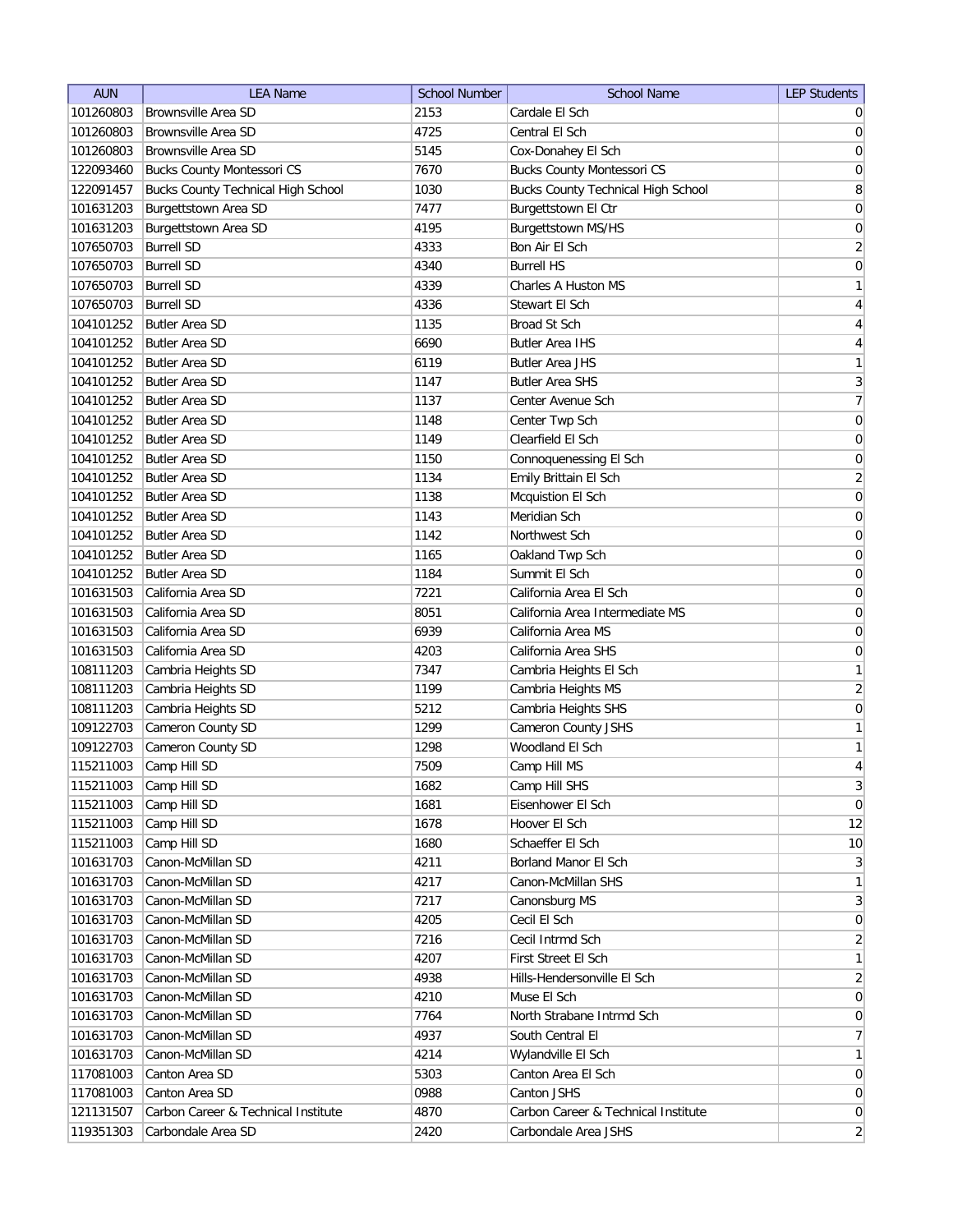| <b>AUN</b> | <b>LEA Name</b>                          | <b>School Number</b> | <b>School Name</b>                     | <b>LEP Students</b>              |
|------------|------------------------------------------|----------------------|----------------------------------------|----------------------------------|
| 119351303  | Carbondale Area SD                       | 7457                 | Carbondale El Sch                      | 1                                |
| 102023180  | <b>Career Connections CHS</b>            | 7577                 | <b>Career Connections CHS</b>          | 0                                |
| 115211103  | Carlisle Area SD                         | 1692                 | Bellaire El Sch                        | 21                               |
| 115211103  | Carlisle Area SD                         | 1694                 | Carlisle Area HS                       | 23                               |
| 115211103  | Carlisle Area SD                         | 1689                 | Crestview El Sch                       | $\overline{5}$                   |
| 115211103  | Carlisle Area SD                         | 1691                 | Hamilton El Sch                        | 19                               |
| 115211103  | Carlisle Area SD                         | 7011                 | Lamberton MS                           | $\overline{0}$                   |
| 115211103  | Carlisle Area SD                         | 1683                 | Letort El Sch                          | $\mathbf{1}$                     |
| 115211103  | Carlisle Area SD                         | 1690                 | Mooreland El Sch                       | 9                                |
| 115211103  | Carlisle Area SD                         | 1686                 | Mt Holly Springs El Sch                | $\overline{2}$                   |
| 115211103  | Carlisle Area SD                         | 1687                 | North Dickinson El Sch                 | $\overline{2}$                   |
| 115211103  | Carlisle Area SD                         | 7010                 | Wilson MS                              | 15                               |
| 103021603  | Carlynton SD                             | 0079                 | Carlynton JSHS                         | 5                                |
| 103021603  | Carlynton SD                             | 0077                 | Carnegie El Sch                        | 6                                |
| 103021603  | Carlynton SD                             | 0078                 | Crafton El Sch                         | 0                                |
| 101301303  | Carmichaels Area SD                      | 7315                 | Carmichaels Area El Ctr                | 0                                |
| 101301303  | Carmichaels Area SD                      | 7112                 | Carmichaels Area JSHS                  | 0                                |
| 121391303  | Catasauqua Area SD                       | 2797                 | Catasauqua MS                          | 10                               |
| 121391303  | Catasauqua Area SD                       | 2798                 | Catasauqua SHS                         | $\vert 3 \vert$                  |
| 121391303  | Catasauqua Area SD                       | 6593                 | Francis H Sheckler El Sch              | $22\,$                           |
| 122092002  | Centennial SD                            | 1039                 | Davis El Sch                           | $\overline{0}$                   |
| 122092002  | Centennial SD                            | 7271                 | Klinger MS                             | 22                               |
| 122092002  | Centennial SD                            | 1034                 | Leary El Sch                           | 0                                |
| 122092002  | Centennial SD                            | 7274                 | Log College MS                         | $\boldsymbol{0}$                 |
| 122092002  | Centennial SD                            | 1038                 | Longstreth El Sch                      | $\vert 0 \vert$                  |
| 122092002  | Centennial SD                            | 5007                 | McDonald El Sch                        | 102                              |
| 122092002  | Centennial SD                            | 4676                 | Stackpole El Sch                       | $\overline{0}$                   |
| 122092002  | Centennial SD                            | 1040                 | William Tennent HS                     | 36                               |
| 122092002  | Centennial SD                            | 5210                 | Willow Dale El Sch                     | 44                               |
| 127041903  | Center Area SD                           | 5003                 | Center Area MS                         | 0                                |
| 127041903  | Center Area SD                           | 0654                 | Center Area SHS                        | 0                                |
| 127041903  | Center Area SD                           | 7949                 | Center Grange Primary School           | 0                                |
| 127041903  | Center Area SD                           | 5300                 | Todd Lane El Sch                       | $\overline{0}$                   |
| 124151607  | Center for Arts & Technology             | 7293                 | Center for Arts & Technology-Pickering | $\vert 3 \vert$                  |
| 122090001  | Center for Student Learning CS at Pennsb | 7726                 | Center for Student Lrng CS Pennsbury   | $\mathbf 0$                      |
| 122092102  | Central Bucks SD                         | 4683                 | Barclay El Sch                         | $\overline{0}$                   |
| 122092102  | Central Bucks SD                         | 7796                 | Bridge Valley El Sch                   | $\overline{0}$                   |
| 122092102  | Central Bucks SD                         | 1044                 | Buckingham El Sch                      | 0                                |
| 122092102  | Central Bucks SD                         | 1081                 | <b>Butler El Sch</b>                   | $\vert 0 \vert$                  |
| 122092102  | Central Bucks SD                         | 5133                 | Central Bucks HS-East                  | $\overline{0}$                   |
| 122092102  | Central Bucks SD                         | 7790                 | Central Bucks HS-South                 | $\overline{0}$                   |
| 122092102  | Central Bucks SD                         | 1043                 | Central Bucks HS-West                  | 11                               |
| 122092102  | Central Bucks SD                         | 7435                 | Cold Spring El Sch                     | $\overline{0}$                   |
| 122092102  | Central Bucks SD                         | 4852                 | Doyle El Sch                           | $\overline{0}$                   |
| 122092102  | Central Bucks SD                         | 1048                 |                                        | $\overline{0}$                   |
|            | Central Bucks SD                         | 7653                 | Gayman El Sch<br>Groveland El Sch      | 20                               |
| 122092102  |                                          |                      | Holicong MS                            |                                  |
| 122092102  | Central Bucks SD<br>Central Bucks SD     | 5307<br>7520         |                                        | $\overline{0}$<br>$\overline{0}$ |
| 122092102  | Central Bucks SD                         | 1047                 | Jamison El Sch<br>Kutz El Sch          | $\overline{0}$                   |
| 122092102  |                                          |                      |                                        |                                  |
| 122092102  | Central Bucks SD                         | 1041<br>1057         | Lenape MS                              | 19                               |
| 122092102  | Central Bucks SD                         |                      | Linden El Sch                          | $\overline{0}$                   |
| 122092102  | Central Bucks SD                         | 7654                 | Mill Creek El Sch                      | $\overline{0}$                   |
| 122092102  | Central Bucks SD                         | 5306                 | Pine Run El Sch                        | 17                               |
| 122092102  | Central Bucks SD                         | 1042                 | Tamanend MS                            | 0                                |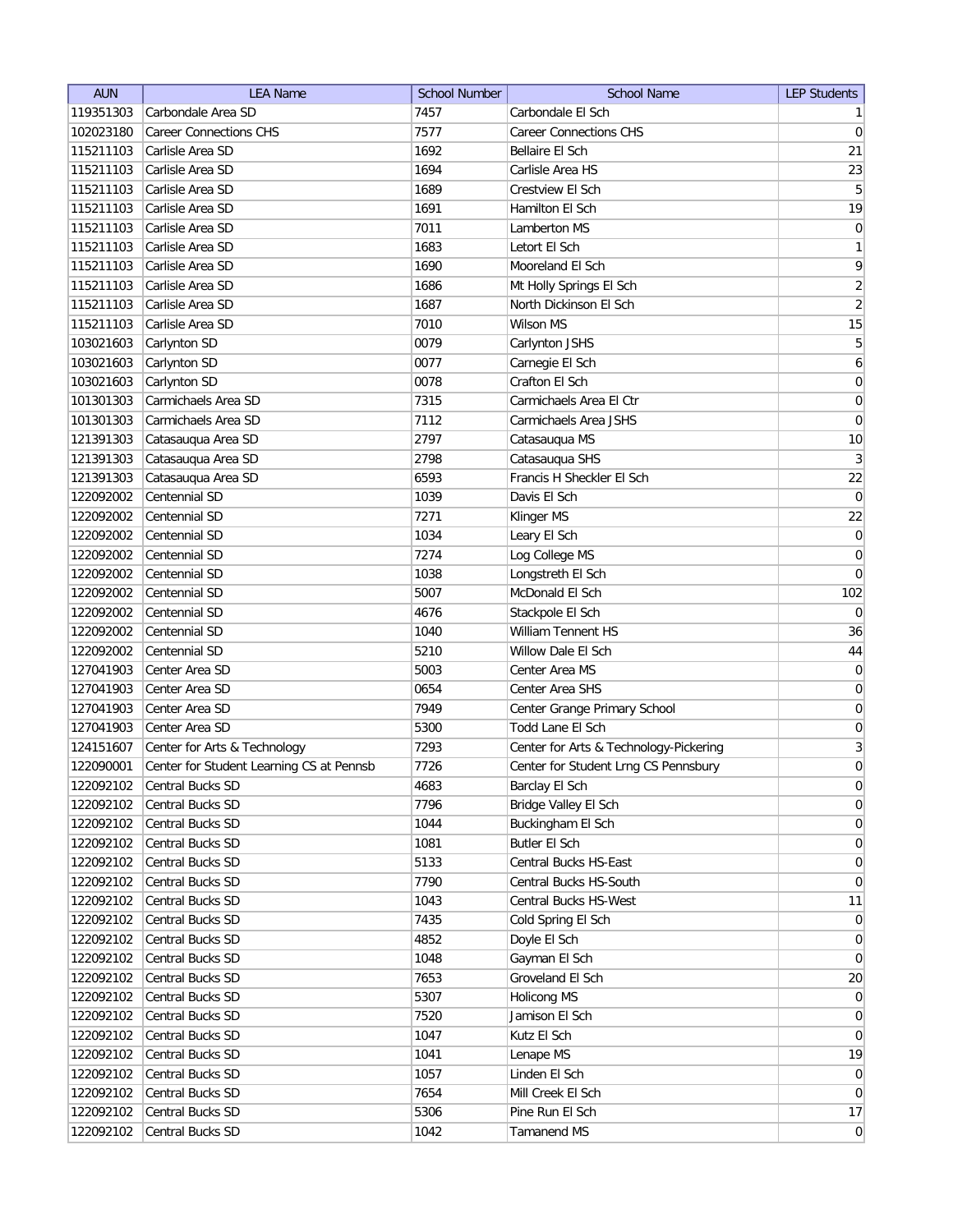| <b>AUN</b>             | <b>LEA Name</b>                              | <b>School Number</b> | <b>School Name</b>                    | <b>LEP Students</b> |
|------------------------|----------------------------------------------|----------------------|---------------------------------------|---------------------|
| 122092102              | <b>Central Bucks SD</b>                      | 1131                 | Titus El Sch                          | $\overline{0}$      |
| 122092102              | <b>Central Bucks SD</b>                      | 7715                 | <b>Tohickon MS</b>                    | 0                   |
| 122092102              | Central Bucks SD                             | 4678                 | Unami MS                              | 0                   |
| 122092102              | <b>Central Bucks SD</b>                      | 1132                 | Warwick El Sch                        | 0                   |
| 108111303              | Central Cambria SD                           | 6646                 | Cambria El Sch                        | $\boldsymbol{0}$    |
| 108111303              | Central Cambria SD                           | 1208                 | Central Cambria HS                    | $\overline{3}$      |
| 108111303              | Central Cambria SD                           | 1202                 | Central Cambria MS                    | $\overline{2}$      |
| 108111303              | Central Cambria SD                           | 1205                 | Jackson El Sch                        | 0                   |
| 116191503              | Central Columbia SD                          | 7201                 | Central Columbia El Sch               | 3                   |
| 116191503              | Central Columbia SD                          | 5390                 | Central Columbia MS                   | 1                   |
| 116191503              | Central Columbia SD                          | 1619                 | Central Columbia SHS                  | $\mathbf{1}$        |
| 115221402              | Central Dauphin SD                           | 1744                 | Central Dauphin East MS               | 30                  |
| 115221402              | Central Dauphin SD                           | 1746                 | Central Dauphin East SHS              | 80                  |
| 115221402              | Central Dauphin SD                           | 7820                 | Central Dauphin MS                    | 10                  |
| 115221402              | Central Dauphin SD                           | 1745                 | Central Dauphin SHS                   | $\overline{0}$      |
| 115221402              | Central Dauphin SD                           | 1812                 | Chamber Hill El Sch                   | $\overline{0}$      |
| 115221402              | Central Dauphin SD                           | 7306                 | Lawnton El Sch                        | $\overline{0}$      |
| 115221402              | Central Dauphin SD                           | 1777                 | Linglestown El Sch                    | $\mathbf 0$         |
| 115221402              | Central Dauphin SD                           | 6783                 | Linglestown MS                        | 14                  |
| 115221402              | Central Dauphin SD                           | 1791                 | Middle Paxton El Sch                  | 0                   |
| 115221402              | Central Dauphin SD                           | 1782                 | Mountain View El Sch                  | $\overline{0}$      |
| 115221402              | Central Dauphin SD                           | 1781                 | North Side El Sch                     | 26                  |
| 115221402              | Central Dauphin SD                           | 1795                 | Paxtang El Sch                        | 33                  |
| 115221402              | Central Dauphin SD                           | 1778                 | Paxtonia El Sch                       | $\overline{0}$      |
| 115221402              | Central Dauphin SD                           | 1779                 | Phillips El Sch                       | 33                  |
| 115221402              | Central Dauphin SD                           | 1811                 | Rutherford El Sch                     | 19                  |
| 115221402              | Central Dauphin SD                           | 1780                 | South Side El Sch                     | 29                  |
| 115221402              | Central Dauphin SD                           | 1742                 | Swatara MS                            | 14                  |
| 115221402              | Central Dauphin SD                           | 5320                 | Tri-Community El Sch                  | 37                  |
| 115221402              | Central Dauphin SD                           | 1817                 | West Hanover El Sch                   | $\overline{0}$      |
| 111291304              | Central Fulton SD                            | 2248                 | McConnellsburg El Sch                 | 1                   |
| 111291304              | Central Fulton SD                            | 6252                 | McConnellsburg HS                     | $\overline{0}$      |
| 111291304              | Central Fulton SD                            | 7734                 | McConnellsburg MS                     | $\overline{0}$      |
| 101301403              | Central Greene SD                            | 6010                 | Miller MS                             | 1                   |
| 101301403              | Central Greene SD                            | 2269                 | Perry El Sch                          | 0                   |
| 101301403              | Central Greene SD                            | 7476                 | Waynesburg Central El School          | 3 <sup>2</sup>      |
| 101301403              | <b>Central Greene SD</b>                     | 5118                 | Waynesburg Central HS                 | 0                   |
| 108070001              | Central PA Digital Learning Foundation C     | 7720                 | Central PA Digital Lrng Foundation CS | 0                   |
| 127042003              | Central Valley SD                            | 8045                 | Center Grange Primary School          | $\vert 0 \vert$     |
| 127042003              | Central Valley SD                            | 8044                 | Central Valley HS                     | $\overline{0}$      |
| 127042003              | Central Valley SD                            | 8043                 | Central Valley MS                     | $\overline{0}$      |
| 127042003              | Central Valley SD                            | 8042                 | Monaca JSHS                           | $\overline{0}$      |
| 127042003              | Central Valley SD                            | 8046                 | Todd Lane El Sch                      | $\overline{0}$      |
| 112671303              | Central York SD                              | 4545                 | Central York HS                       | 21                  |
| 112671303              | Central York SD                              | 4544                 | Central York MS                       | 22                  |
| 112671303              | Central York SD                              | 4537                 | Hayshire El Sch                       | 12                  |
| 112671303              | Central York SD                              | 4540                 | North Hills El Sch                    | 16                  |
|                        | Central York SD                              | 4539                 | Roundtown El Sch                      | 1                   |
| 112671303<br>112671303 | Central York SD                              | 7696                 | Sinking Springs El Sch                | 11                  |
| 112671303              | Central York SD                              | 5088                 | Stony Brook El Sch                    | $\vert 9 \vert$     |
| 110143060              | Centre Learning Community CS                 | 7552                 | Centre Learning Community CS          | 7 <sup>1</sup>      |
|                        |                                              | 8047                 | Benjamin Chambers El Sch              | $\overline{0}$      |
| 112281302<br>112281302 | Chambersburg Area SD<br>Chambersburg Area SD | 2192                 | Buchanan El Sch                       | 21                  |
|                        | Chambersburg Area SD                         |                      |                                       | 41                  |
| 112281302              |                                              | 6615                 | Chambersburg Area MS                  |                     |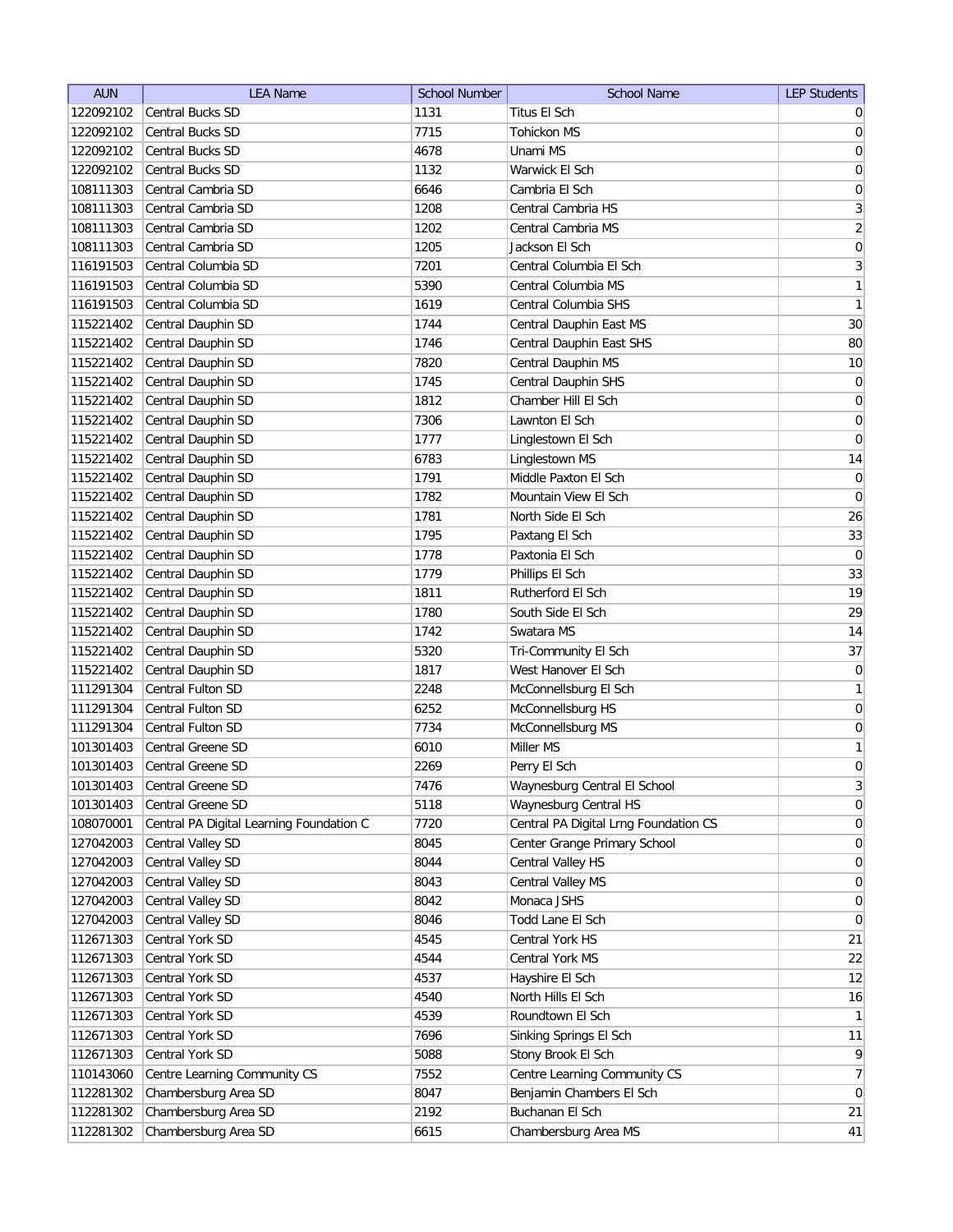| <b>AUN</b>             | <b>LEA Name</b>                                  | <b>School Number</b> | <b>School Name</b>                       | <b>LEP Students</b>          |
|------------------------|--------------------------------------------------|----------------------|------------------------------------------|------------------------------|
| 112281302              | Chambersburg Area SD                             | 2191                 | Chambersburg Area SHS                    | 31                           |
| 112281302              | Chambersburg Area SD                             | 2193                 | Coldbrook El Sch                         | $6 \mid$                     |
| 112281302              | Chambersburg Area SD                             | 2210                 | Duffield El Sch                          | 0                            |
| 112281302              | Chambersburg Area SD                             | 4825                 | Falling Spring El Sch                    | 15                           |
| 112281302              | Chambersburg Area SD                             | 2190                 | Faust JHS                                | 32                           |
| 112281302              | Chambersburg Area SD                             | 6273                 | Fayetteville El Sch                      | 10                           |
| 112281302              | Chambersburg Area SD                             | 2198                 | Gordy El Sch                             | 20                           |
| 112281302              | Chambersburg Area SD                             | 2208                 | <b>Grandview El Sch</b>                  | 12                           |
| 112281302              | Chambersburg Area SD                             | 2215                 | Guilford Hills El Sch                    | 10                           |
| 112281302              | Chambersburg Area SD                             | 6274                 | Hamilton Heights El Sch                  | 10                           |
| 112281302              | Chambersburg Area SD                             | 6275                 | King Street El Sch                       | 24                           |
| 112281302              | Chambersburg Area SD                             | 2225                 | Lurgan El Sch                            | $\left  \right $             |
| 112281302              | Chambersburg Area SD                             | 6276                 | Marion El Sch                            | 18                           |
| 112281302              | Chambersburg Area SD                             | 2212                 | New Franklin El Sch                      | $\left  \right $             |
| 112281302              | Chambersburg Area SD                             | 2209                 | Scotland El Sch                          | 12                           |
| 112281302              | Chambersburg Area SD                             | 6277                 | Sharpe El Sch                            | 18                           |
| 112281302              | Chambersburg Area SD                             | 2216                 | South Hamilton El Sch                    | 11                           |
| 112281302              | Chambersburg Area SD                             | 2196                 | Stevens El Sch                           | 72                           |
| 101631803              | Charleroi SD                                     | 7258                 | Charleroi Area El Ctr                    | $\vert 4 \vert$              |
| 101631803              | Charleroi SD                                     | 4715                 | Charleroi Area HS                        | $\overline{0}$               |
| 101631803              | Charleroi SD                                     | 7157                 | Charleroi Area MS                        | 0                            |
| 126513190              | Charter High School for Architecture and         | 7578                 | Charter High School for Architecture and | $\boldsymbol{0}$             |
| 103021752              | <b>Chartiers Valley SD</b>                       | 6706                 | Chartiers Valley HS                      | 8                            |
| 103021752              | <b>Chartiers Valley SD</b>                       | 7415                 | Chartiers Valley Intrmd School           | 13                           |
| 103021752              | Chartiers Valley SD                              | 0094                 | Chartiers Valley MS                      | $\overline{9}$               |
| 103021752              | Chartiers Valley SD                              | 7445                 | Chartiers Valley Primary Sch             | 36                           |
| 101631903              | Chartiers-Houston SD                             | 4234                 | Allison Park El Sch                      | 3                            |
| 101631903              | Chartiers-Houston SD                             | 4235                 | Chartiers-Houston JSHS                   | $\left  \right $             |
|                        |                                                  | 5250                 | Cedarbrook MS                            | 3                            |
| 123461302<br>123461302 | Cheltenham Township SD                           | 3250                 |                                          | 23                           |
| 123461302              | Cheltenham Township SD<br>Cheltenham Township SD | 3260                 | Cheltenham El Sch<br>Cheltenham HS       | 10                           |
| 123461302              | Cheltenham Township SD                           | 3257                 | Elkins Park Sch                          | $\boldsymbol{6}$             |
|                        | Cheltenham Township SD                           | 3256                 | Glenside El Sch                          | $\pmb{0}$                    |
| 123461302              |                                                  |                      |                                          |                              |
| 123461302              | Cheltenham Township SD                           | 3252                 | Myers El Sch                             | 0 <br>20                     |
| 123461302              | Cheltenham Township SD                           | 3255                 | Wyncote El Sch                           |                              |
| 124152880              | Chester Co Family Academy CS                     | 7514                 | Chester Co Family Academy CS             | 21                           |
| 125232950              | Chester Community CS                             | 7539                 | <b>Chester Community CS</b>              | 33                           |
| 125231232              | Chester-Upland SD                                | 8022                 | Chester HS - Crozier Allied Health Campu | $\overline{0}$               |
| 125231232              | Chester-Upland SD                                | 6492                 | Chester HS - Main Campus                 | 46                           |
| 125231232              | Chester-Upland SD                                | 8023                 | Chester HS - Science and Discovery Campu | $\overline{0}$               |
| 125231232              | Chester-Upland SD                                | 8020                 | Chester Upland Sch of Arts               | $\overline{0}$               |
| 125231232              | Chester-Upland SD                                | 6491                 | Columbus El Sch                          | 108                          |
| 125231232              | Chester-Upland SD                                | 1838                 | Edward A Parry MS                        | $\overline{0}$               |
| 125231232              | Chester-Upland SD                                | 1958                 | Main Street Sch                          | $\left  \frac{3}{2} \right $ |
| 125231232              | Chester-Upland SD                                | 1835                 | Showalter MS                             | 0                            |
| 125231232              | Chester-Upland SD                                | 6499                 | Smedley MS                               | 36                           |
| 125231232              | Chester-Upland SD                                | 8019                 | Smedley MS                               | 0                            |
| 125231232              | Chester-Upland SD                                | 1829                 | Stetser El Sch                           | $\left  \right $             |
| 125231232              | Chester-Upland SD                                | 8021                 | The Village at Chester Upland            | 0                            |
| 125231232              | Chester-Upland SD                                | 1842                 | Toby Farms Sch                           | $\overline{2}$               |
| 125231232              | Chester-Upland SD                                | 7911                 | Wetherill Prep Acad Comm Service Learnin | $\overline{2}$               |
| 108051503              | Chestnut Ridge SD                                | 0730                 | Chestnut Ridge Central El Sch            | 1                            |
| 108051503              | Chestnut Ridge SD                                | 0729                 | Chestnut Ridge MS                        | $\overline{0}$               |
| 108051503              | Chestnut Ridge SD                                | 0732                 | Chestnut Ridge SHS                       | $\vert 0 \vert$              |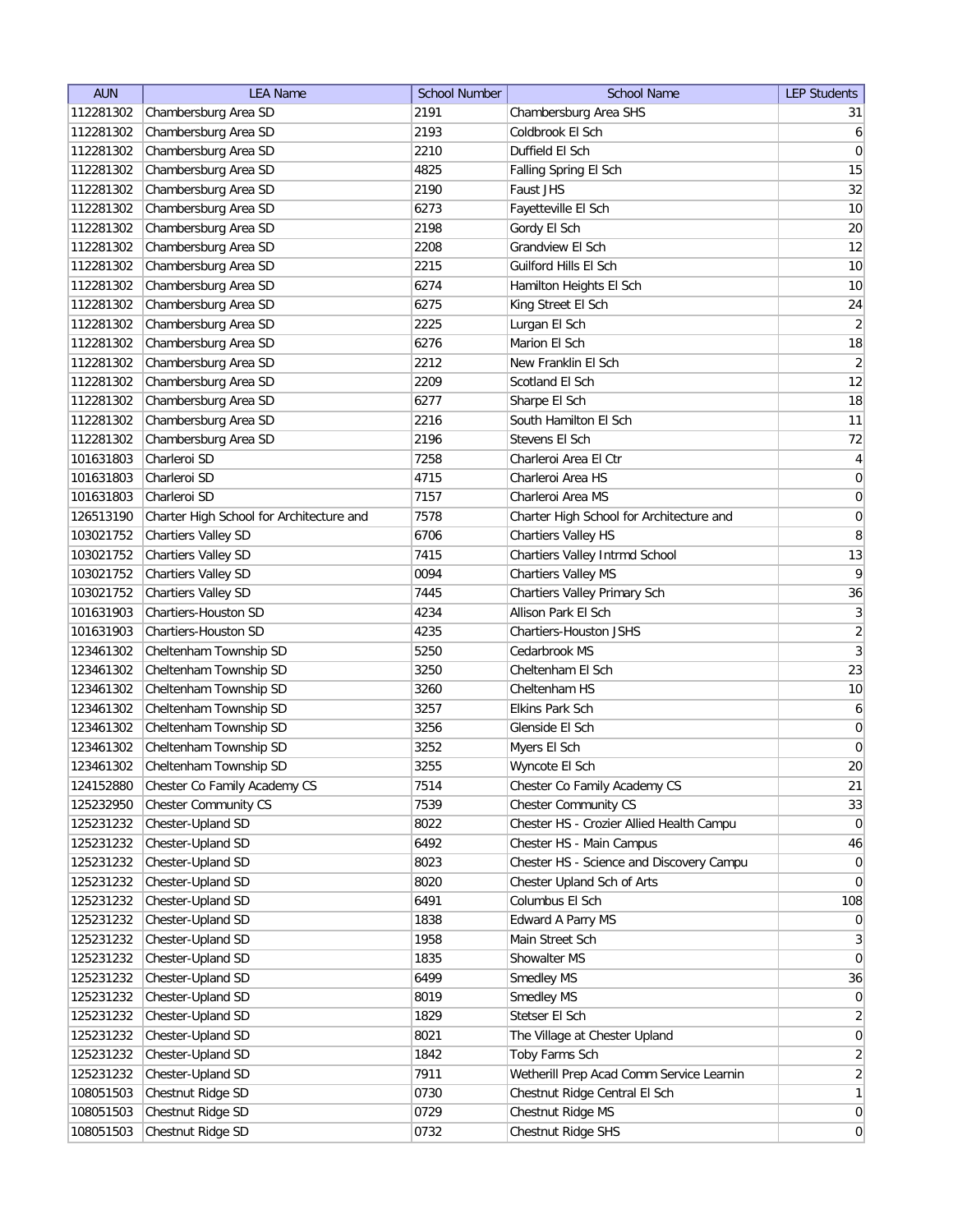| <b>AUN</b><br><b>LEA Name</b>                  | <b>School Name</b><br><b>LEP Students</b><br><b>School Number</b> |
|------------------------------------------------|-------------------------------------------------------------------|
| Chestnut Ridge SD<br>0731<br>108051503         | New Paris Center El Sch<br>$\overline{0}$                         |
| Chichester SD<br>125231303<br>1843             | 9<br>Boothwyn El Sch                                              |
| Chichester SD<br>7276<br>125231303             | 17<br>Chichester MS                                               |
| 125231303<br>1849<br>Chichester SD             | 11<br>Chichester SHS                                              |
| 125231303<br>Chichester SD<br>5322             | 14<br>Hilltop El Sch                                              |
| 125231303<br>Chichester SD<br>1847             | $\overline{4}$<br>Linwood El Sch                                  |
| 125231303<br>Chichester SD<br>1893             | Marcus Hook El Sch<br>$\mathbf{1}$                                |
| 126513160<br>7575<br>Christopher Columbus CS   | 6<br>Christopher Columbus CS                                      |
| 7727<br>102020001<br>City CHS                  | $\boldsymbol{0}$<br>City CHS                                      |
| Clairton City SD<br>103021903<br>7371          | Clairton El Sch<br>$\boldsymbol{0}$                               |
| Clairton City SD<br>103021903<br>7156          | Clairton HS<br>0                                                  |
| Clairton City SD<br>7370<br>103021903          | 0<br>Clairton MS                                                  |
| Clairton City SD<br>8094<br>103021903          | $\overline{0}$<br>Clairton MS/HS                                  |
| Clarion Area SD<br>106161203<br>5217           | 0<br>Clarion Area El Sch                                          |
| Clarion Area SD<br>106161203<br>1475           | Clarion Area JSHS<br>0                                            |
| 106161703<br>Clarion-Limestone Area SD<br>1480 | Clarion-Limestone Area JSHS<br>0                                  |
| 106161703<br>Clarion-Limestone Area SD<br>1479 | $\boldsymbol{0}$<br>Clarion-Limestone El Sch                      |
| 108071504<br>Claysburg-Kimmel SD<br>7374       | $\boldsymbol{0}$<br>Claysburg-Kimmel El Sch                       |
| 0921<br>108071504<br>Claysburg-Kimmel SD       | $\overline{2}$<br>Claysburg-Kimmel HS                             |
| Clearfield Area SD<br>110171003<br>1507        | $\sigma$<br>Bradford Twp El Sch                                   |
| Clearfield Area SD<br>110171003<br>1521        | $\mathsf{O}\xspace$<br>Centre El Sch                              |
| Clearfield Area SD<br>110171003<br>6236        | $\overline{2}$<br>Clearfield Area HS                              |
| Clearfield Area SD<br>110171003<br>6649        | $\boldsymbol{0}$<br>Clearfield Area MS                            |
| Clearfield Area SD<br>110171003<br>7537        | $\overline{3}$<br>Clearfield El Sch                               |
| Clearfield Area SD<br>7761<br>110171003        | $\boldsymbol{0}$<br>Girard-Goshen El Sch                          |
| 124151902<br>Coatesville Area SD<br>1376       | Caln El Sch<br>27                                                 |
| Coatesville Area SD<br>124151902<br>5012       | 7<br>Coatesville Area SHS                                         |
| 124151902<br>Coatesville Area SD<br>1385       | Coatesville IHS<br>29                                             |
| 1374<br>124151902<br>Coatesville Area SD       | $\mathbf{1}$<br>East Fallowfield El Sch                           |
| Coatesville Area SD<br>1377<br>124151902       | 49<br>Friendship El Sch                                           |
| 124151902<br>Coatesville Area SD<br>6472       | 41<br>Gordon EL Sch                                               |
| 124151902<br>Coatesville Area SD<br>7989       | <b>Gordon Education Center</b><br>$\overline{0}$                  |
| 124151902<br>Coatesville Area SD<br>1375       | $\boldsymbol{0}$<br>Kings Highway El Sch                          |
| 124151902<br>Coatesville Area SD<br>6473       | $\overline{2}$<br>North Brandywine MS                             |
| 124151902<br>Coatesville Area SD<br>1370       | 44<br>Rainbow El Sch                                              |
| 124151902<br>Coatesville Area SD<br>7334       | Reeceville El Sch<br>$\overline{2}$                               |
| Coatesville Area SD<br>124151902<br>7767       | 41<br>Scott MS                                                    |
| Coatesville Area SD<br>6474<br>124151902       | South Brandywine MS<br>24                                         |
| Cocalico SD<br>2510<br>113361303               | 18<br>Adamstown El Sch                                            |
| 113361303<br>Cocalico SD<br>6289               | Cocalico MS<br>13                                                 |
| 113361303<br>Cocalico SD<br>6290               | Cocalico SHS<br>12                                                |
| Cocalico SD<br>113361303<br>2506               | 5 <sup>1</sup><br>Denver El Sch                                   |
| Cocalico SD<br>5053<br>113361303               | 27<br>Reamstown El Sch                                            |
| Cocalico SD<br>113361303<br>2508               | Schoeneck El Sch<br>$\overline{0}$                                |
| 124153320<br>7628<br>Collegium CS              | 87<br>Collegium CS                                                |
| 123461602<br>Colonial SD<br>7143               | 7<br>Colonial El Sch                                              |
| Colonial SD<br>123461602<br>5077               | Colonial MS<br>14                                                 |
| 123461602<br>Colonial SD<br>3261               | 5 <sup>1</sup><br>Conshohocken El Sch                             |
| 123461602<br>Colonial SD<br>4711               | 11<br>Plymouth El Sch                                             |
| Colonial SD<br>123461602<br>3333               | Plymouth-Whitemarsh SHS<br>16                                     |
| Colonial SD<br>123461602<br>3332               | Ridge Park El Sch<br>12                                           |
| Colonial SD<br>123461602<br>3411               | Whitemarsh El Sch<br>$6 \mid$                                     |
| 113361503<br>Columbia Borough SD<br>2515       | Columbia JSHS<br> 14                                              |
| 113361503<br>Columbia Borough SD<br>7056       | Park El Sch<br>30                                                 |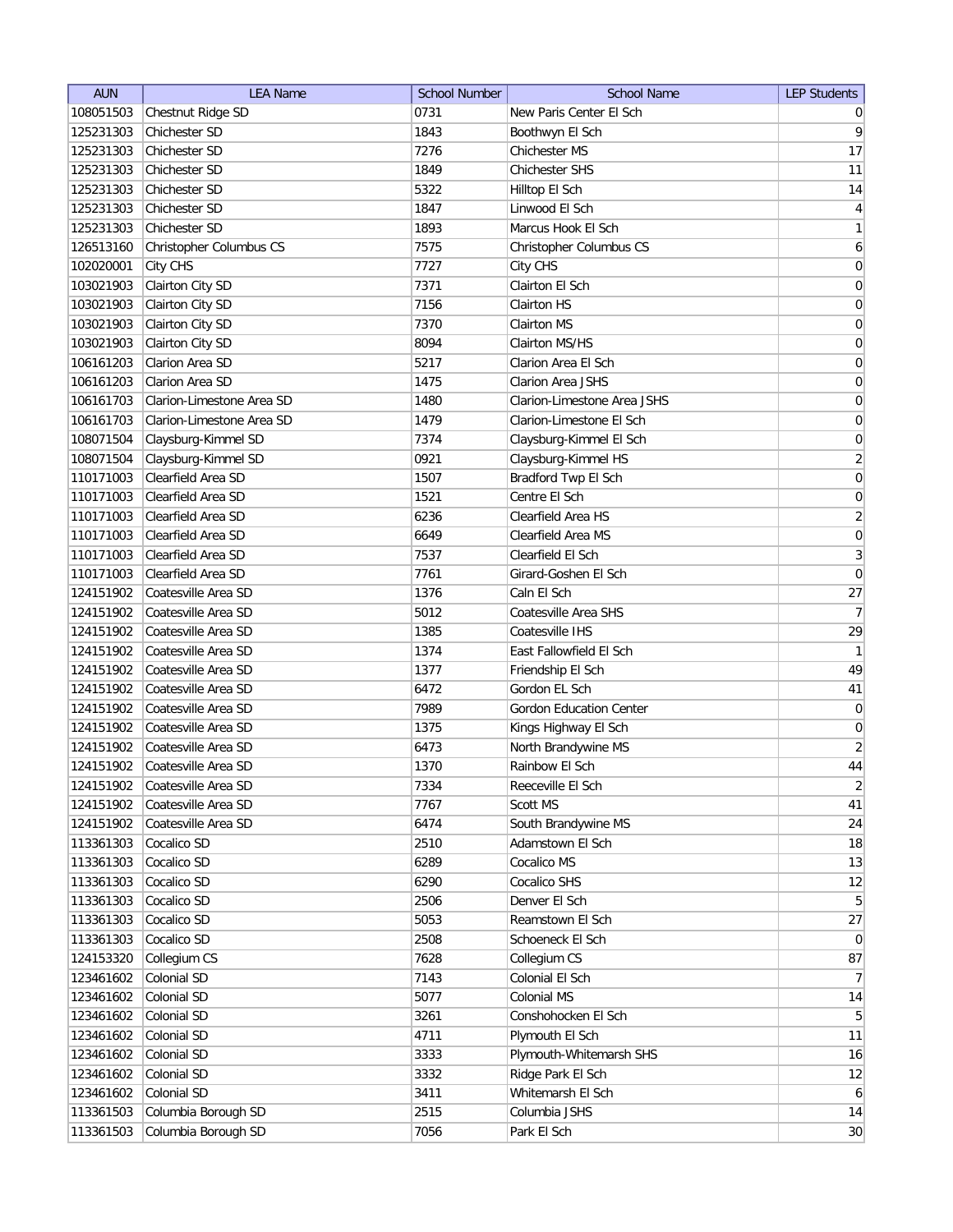| <b>AUN</b>             | <b>LEA Name</b>                          | <b>School Number</b> | <b>School Name</b>                              | <b>LEP Students</b> |
|------------------------|------------------------------------------|----------------------|-------------------------------------------------|---------------------|
| 113361503              | Columbia Borough SD                      | 2514                 | Taylor El Sch                                   | $\overline{2}$      |
| 116191757              | Columbia-Montour AVTS                    | 5178                 | Columbia-Montour AVTS                           | $\vert 0 \vert$     |
| 104431304              | Commodore Perry SD                       | 6122                 | Commodore Perry JSHS                            | 0                   |
| 104431304              | Commodore Perry SD                       | 7450                 | Commodore Perry Sch                             | $\boldsymbol{0}$    |
| 115220002              | Commonwealth Connections Academy CS      | 7774                 | Commonwealth Connections Academy CS             | 9                   |
| 126512840              | Community Academy of Philadelphia CS     | 7510                 | Community Academy of Philadelphia CS            | 104                 |
| 108561803              | Conemaugh Township Area SD               | 3977                 | Conemaugh Twp Area Intrmd Sch                   | $\overline{0}$      |
| 108561803              | Conemaugh Township Area SD               | 3978                 | Conemaugh Twp Area JSHS                         | $\boldsymbol{0}$    |
| 108561803              | Conemaugh Township Area SD               | 3976                 | Conemaugh Twp Area Primary Sch                  | $\mathbf{1}$        |
| 108111403              | Conemaugh Valley SD                      | 5213                 | Conemaugh Valley El Sch                         | $\mathbf{1}$        |
| 108111403              | Conemaugh Valley SD                      | 5136                 | Conemaugh Valley JSHS                           | 0                   |
| 108111403              | Conemaugh Valley SD                      | 1218                 | East Taylor El Sch                              | $\overline{0}$      |
| 113361703              | Conestoga Valley SD                      | 2517                 | Brownstown El Sch                               | 24                  |
| 113361703              | Conestoga Valley SD                      | 2531                 | Conestoga Valley MS                             | 20                  |
| 113361703              | Conestoga Valley SD                      | 2532                 | Conestoga Valley SHS                            | 32                  |
| 113361703              | Conestoga Valley SD                      | 5113                 | Fritz El Sch                                    | 28                  |
| 113361703              | Conestoga Valley SD                      | 2522                 | Leola El Sch                                    | 55                  |
| 113361703              | Conestoga Valley SD                      | 2523                 | Penn Johns El Sch                               | $\boldsymbol{0}$    |
| 113361703              | Conestoga Valley SD                      | 2521                 | Smoketown El Sch                                | 32                  |
| 112011603              | Conewago Valley SD                       | 6268                 | Conewago Twp El Sch                             | 10                  |
| 112011603              |                                          | 7822                 |                                                 | 26                  |
|                        | Conewago Valley SD                       |                      | Conewago Valley Intrmd Sch<br>New Oxford El Sch | 40                  |
| 112011603<br>112011603 | Conewago Valley SD<br>Conewago Valley SD | 6267<br>6898         | New Oxford MS                                   | 13                  |
|                        |                                          |                      |                                                 | 18                  |
| 112011603              | Conewago Valley SD<br>Conneaut SD        | 0017                 | New Oxford SHS                                  |                     |
| 105201033              |                                          | 7110                 | Alice Schafer El Sch                            | $\boldsymbol{0}$    |
| 105201033              | Conneaut SD                              | 1637                 | Conneaut Lake HS                                | 1                   |
| 105201033              | Conneaut SD                              | 6132                 | Conneaut Lake-Sadsbury El Sch                   | 3                   |
| 105201033              | Conneaut SD                              | 6133                 | Conneaut Valley El Sch                          | $\boldsymbol{0}$    |
| 105201033              | Conneaut SD                              | 1639                 | Conneaut Valley HS                              | $\boldsymbol{0}$    |
| 105201033              | Conneaut SD                              | 1644                 | Linesville HS                                   | $\boldsymbol{0}$    |
| 101266007              | Connellsville Area Career & Technical Ce | 6643                 | Connellsville Area Career & Technical Ce        | 0                   |
| 101261302              | Connellsville Area SD                    | 2097                 | <b>Bullskin El Sch</b>                          | $\boldsymbol{0}$    |
| 101261302              | Connellsville Area SD                    | 5047                 | Clifford N Pritts El Sch                        | $\boldsymbol{0}$    |
| 101261302              | Connellsville Area SD                    | 5228                 | <b>Connellsville Area SHS</b>                   | $\boldsymbol{0}$    |
| 101261302              | Connellsville Area SD                    | 2105                 | Connellsville JHS East                          | $\overline{0}$      |
| 101261302              | Connellsville Area SD                    | 2113                 | Connellsville JHS West                          | 0                   |
| 101261302              | Connellsville Area SD                    | 2103                 | Connellsville Twp El Sch                        | 0                   |
| 101261302              | Connellsville Area SD                    | 2107                 | Dunbar Boro El Sch                              | $\overline{0}$      |
| 101261302              | Connellsville Area SD                    | 5048                 | Dunbar Twp El Sch                               | $\overline{0}$      |
| 101261302              | Connellsville Area SD                    | 4819                 | South Side El Sch                               | $\overline{0}$      |
| 101261302              | Connellsville Area SD                    | 2172                 | Springfield El Sch                              | 0                   |
| 101261302              | Connellsville Area SD                    | 4939                 | Zachariah Connell El Sch                        | $\overline{0}$      |
| 114061103              | Conrad Weiser Area SD                    | 7284                 | Conrad Weiser East El Sch                       | 13                  |
| 114061103              | Conrad Weiser Area SD                    | 0777                 | Conrad Weiser HS                                | 13                  |
| 114061103              | Conrad Weiser Area SD                    | 7651                 | Conrad Weiser MS                                | 17                  |
| 114061103              | Conrad Weiser Area SD                    | 5203                 | Conrad Weiser West El Sch                       | 5                   |
| 103022103              | Cornell SD                               | 6944                 | Cornell El Sch                                  | 0                   |
| 103022103              | Cornell SD                               | 8087                 | Cornell HS                                      | $\overline{0}$      |
| 103022103              | Cornell SD                               | 6945                 | Cornell JHS                                     | 0                   |
| 103022103              | Cornell SD                               | 6946                 | Cornell SHS                                     | $\overline{2}$      |
| 113381303              | Cornwall-Lebanon SD                      | 4800                 | Cedar Crest HS                                  | 30                  |
| 113381303              | Cornwall-Lebanon SD                      | 6301                 | Cedar Crest MS                                  | 36                  |
| 113381303              | Cornwall-Lebanon SD                      | 6302                 | Cornwall El Sch                                 | 14                  |
| 113381303              | Cornwall-Lebanon SD                      | 2728                 | Ebenezer El Sch                                 | 14                  |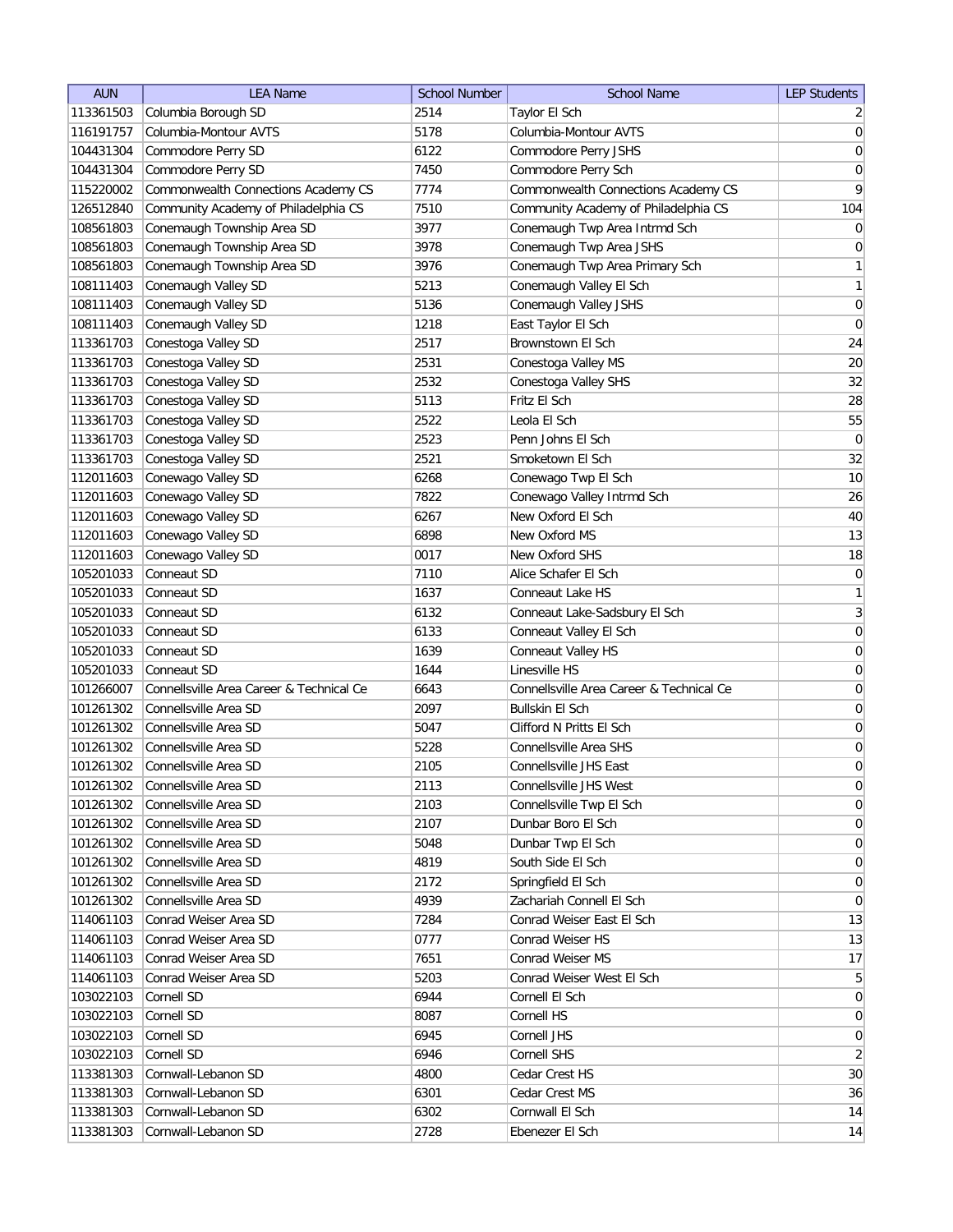| <b>AUN</b>             | <b>LEA Name</b>                                     | <b>School Number</b> | <b>School Name</b>                           | <b>LEP Students</b> |
|------------------------|-----------------------------------------------------|----------------------|----------------------------------------------|---------------------|
| 113381303              | Cornwall-Lebanon SD                                 | 2729                 | South Lebanon El Sch                         | 29                  |
| 113381303              | Cornwall-Lebanon SD                                 | 7300                 | Union Canal El Sch                           | 29                  |
| 105251453              | Corry Area SD                                       | 1997                 | Columbus El Sch                              | 0                   |
| 105251453              | Corry Area SD                                       | 1996                 | Concord El Sch                               | $\boldsymbol{0}$    |
| 105251453              | Corry Area SD                                       | 1994                 | Conelway El Sch                              | $\boldsymbol{0}$    |
| 105251453              | Corry Area SD                                       | 1998                 | Corry Area HS                                | $\boldsymbol{0}$    |
| 105251453              | Corry Area SD                                       | 7793                 | Corry Area MS                                | 0                   |
| 105251453              | Corry Area SD                                       | 7935                 | Corry El Sch                                 | $\overline{2}$      |
| 105251453              | Corry Area SD                                       | 6141                 | Sparta El Sch                                | $\boldsymbol{0}$    |
| 105251453              | Corry Area SD                                       | 1993                 | Wright El Sch                                | $\boldsymbol{0}$    |
| 109531304              | Coudersport Area SD                                 | 3868                 | Coudersport Area El Sch                      | 3                   |
| 109531304              | Coudersport Area SD                                 | 3869                 | Coudersport Area JSHS                        | $\overline{2}$      |
| 122092353              | Council Rock SD                                     | 1088                 | Churchville El Sch                           | 19                  |
| 122092353              | Council Rock SD                                     | 5096                 | Council Rock HS North                        | 25                  |
| 122092353              | Council Rock SD                                     | 7749                 | Council Rock HS South                        | 18                  |
| 122092353              | Council Rock SD                                     | 1086                 | Goodnoe El Sch                               | 21                  |
| 122092353              | Council Rock SD                                     | 7208                 | Hillcrest El Sch                             | 37                  |
| 122092353              | Council Rock SD                                     | 4680                 | Holland El Sch                               | 10                  |
| 122092353              | Council Rock SD                                     | 6833                 | Holland MS                                   | 13                  |
| 122092353              | Council Rock SD                                     | 7657                 | Maureen M Welch El Sch                       | 16                  |
| 122092353              | Council Rock SD                                     | 7432                 | Newtown El Sch                               | 18                  |
| 122092353              | Council Rock SD                                     | 6453                 | Newtown MS                                   | 12                  |
| 122092353              | Council Rock SD                                     | 1087                 | Richboro El Sch                              | 19                  |
| 122092353              | Council Rock SD                                     | 6454                 | Richboro MS                                  | $\overline{2}$      |
| 122092353              | Council Rock SD                                     | 5308                 | Rolling Hills El Sch                         | 21                  |
| 122092353              | Council Rock SD                                     | 1130                 | Sol Feinstone El Sch                         | 11                  |
| 122092353              | Council Rock SD                                     | 1133                 | Wrightstown El Sch                           | 9                   |
| 106611303              | Cranberry Area SD                                   | 4098                 | Cranberry Area JSHS                          | $\boldsymbol{0}$    |
| 106611303              | Cranberry Area SD                                   | 6595                 | Cranberry El Sch                             | 0                   |
| 106611303              | Cranberry Area SD                                   | 4095                 | Pinegrove El Sch                             | 0                   |
| 106611303              | Cranberry Area SD                                   | 4094                 | Rockland El Sch                              | 0                   |
| 105201352              | Crawford Central SD                                 | 5037                 | Cochranton El Sch                            | $\overline{2}$      |
| 105201352              | Crawford Central SD                                 | 1632                 | Cochranton JSHS                              | $\overline{2}$      |
| 105201352              | <b>Crawford Central SD</b>                          | 1645                 | East End El Sch                              | 5                   |
| 105201352              | <b>Crawford Central SD</b>                          | 1651                 | First District El Sch                        | $\overline{0}$      |
| 105201352              | Crawford Central SD                                 | 1654                 | Meadville Area SHS                           | $6 \mid$            |
| 105201352              | Crawford Central SD                                 | 1653                 | Meadville MS                                 | $\vert 4 \vert$     |
| 105201352              | Crawford Central SD                                 | 1650                 | Neason Hill El Sch                           | 0                   |
| 105201352              | Crawford Central SD                                 | 6135                 | Second District El Sch                       | 0                   |
| 105201352              | Crawford Central SD                                 | 7194                 | West End El Sch                              | 0                   |
| 118401403              | Crestwood SD                                        | 2860                 | Crestwood HS                                 | 11                  |
| 118401403              | Crestwood SD                                        | 7655                 | Crestwood MS                                 | 10                  |
| 118401403              | Crestwood SD                                        | 2858                 | Fairview El Sch                              | 21                  |
| 118401403              | Crestwood SD                                        | 5341                 | Rice El Sch                                  | $\mathbf{6}$        |
| 112673300              | Crispus Attucks Youthbuild CS                       | 7624                 | Crispus Attucks Youthbuild CS                | $\overline{0}$      |
|                        |                                                     | 1701                 |                                              | 15                  |
| 115211603<br>115211603 | <b>Cumberland Valley SD</b><br>Cumberland Valley SD | 6714                 | <b>Cumberland Valley HS</b><br>Eagle View MS | 18                  |
| 115211603              | <b>Cumberland Valley SD</b>                         | 4849                 | Good Hope MS                                 | 0                   |
| 115211603              | <b>Cumberland Valley SD</b>                         | 1700                 | Green Ridge El Sch                           | 0                   |
| 115211603              | <b>Cumberland Valley SD</b>                         | 5020                 | Hampden El Sch                               | 17                  |
| 115211603              | <b>Cumberland Valley SD</b>                         | 1697                 | Middlesex El Sch                             | $\overline{0}$      |
| 115211603              | <b>Cumberland Valley SD</b>                         | 1698                 | Monroe El Sch                                | $\overline{0}$      |
| 115211603              | <b>Cumberland Valley SD</b>                         | 1696                 | Shaull El Sch                                | 0                   |
|                        |                                                     | 1699                 |                                              | 22                  |
| 115211603              | <b>Cumberland Valley SD</b>                         |                      | Silver Spring El Sch                         |                     |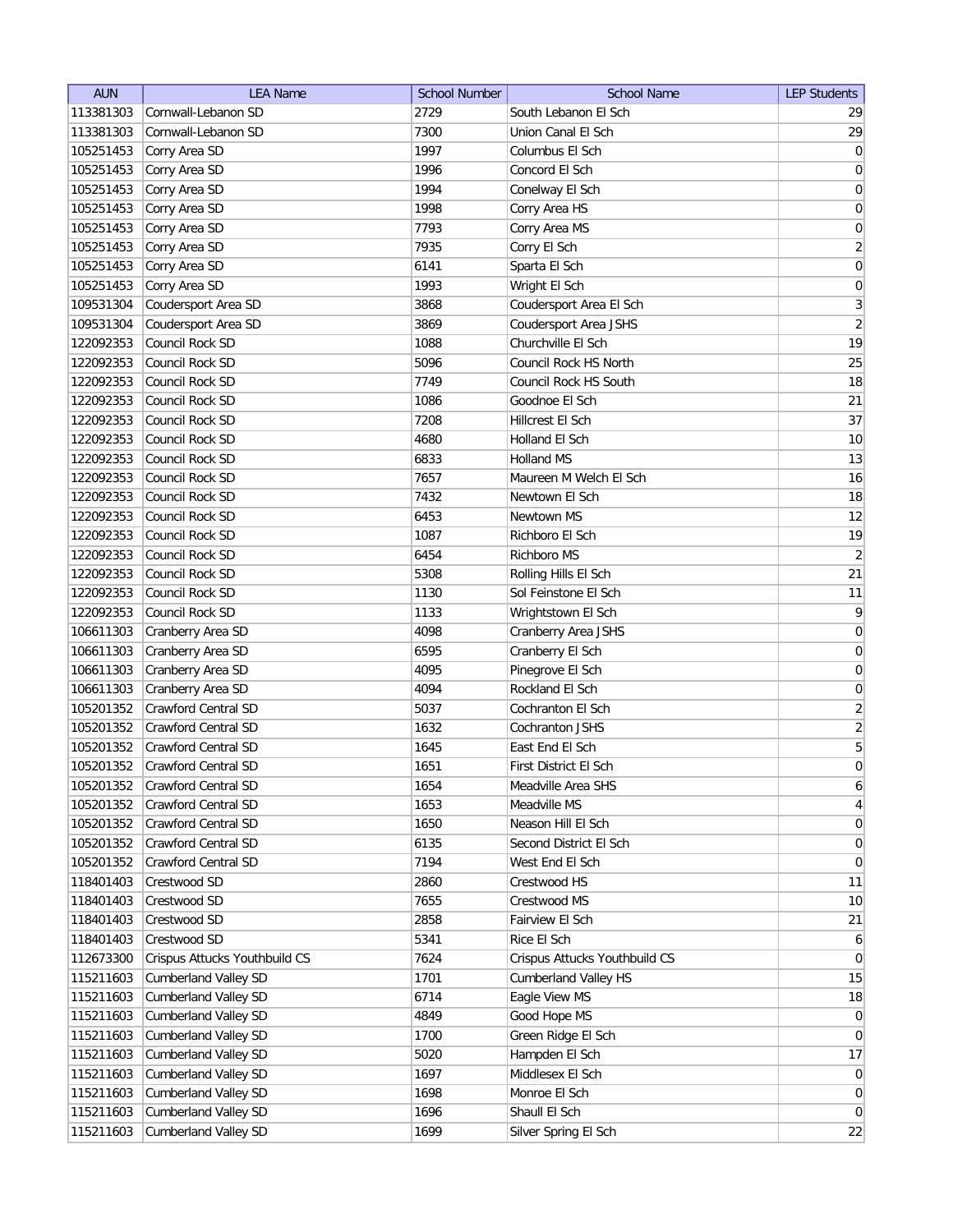| <b>AUN</b>             | <b>LEA Name</b>                 | <b>School Number</b> | <b>School Name</b>                   | <b>LEP Students</b>                     |
|------------------------|---------------------------------|----------------------|--------------------------------------|-----------------------------------------|
| 115211603              | <b>Cumberland Valley SD</b>     | 1695                 | Sporting Hill El Sch                 | $\mathbf{1}$                            |
| 110171803              | Curwensville Area SD            | 6238                 | Curwensville Area El Sch             | $\overline{0}$                          |
| 110171803              | Curwensville Area SD            | 1529                 | Curwensville Area JSHS               | $\boldsymbol{0}$                        |
| 110171803              | Curwensville Area SD            | 6613                 | Penn-Grampian El Sch                 | $\pmb{0}$                               |
| 118401603              | Dallas SD                       | 2868                 | Dallas El Sch                        | $\sqrt{2}$                              |
| 118401603              | Dallas SD                       | 5150                 | Dallas MS                            | $\overline{2}$                          |
| 118401603              | Dallas SD                       | 2869                 | Dallas SHS                           | $\mathbf{1}$                            |
| 118401603              | Dallas SD                       | 7596                 | Wycallis El Sch                      | $\overline{4}$                          |
| 112671603              | Dallastown Area SD              | 8132                 | Dallastown Area Intermediate Sch     | $\boldsymbol{0}$                        |
| 112671603              | Dallastown Area SD              | 6598                 | Dallastown Area MS                   | 19                                      |
| 112671603              | Dallastown Area SD              | 4553                 | Dallastown Area SHS                  | 17                                      |
| 112671603              | Dallastown Area SD              | 4546                 | Dallastown El Sch                    | $\overline{4}$                          |
| 112671603              | Dallastown Area SD              | 4701                 | Leaders Heights El Sch               | $\overline{2}$                          |
| 112671603              | Dallastown Area SD              | 4547                 | Loganville-Springfield El Sch        | $\overline{2}$                          |
| 112671603              | Dallastown Area SD              | 4551                 | Ore Valley El Sch                    | 17                                      |
| 112671603              | Dallastown Area SD              | 4549                 | York Twp El Sch                      | 26                                      |
| 114061503              | Daniel Boone Area SD            | 7729                 | Amity Intrmd Ctr                     | $\boldsymbol{6}$                        |
| 114061503              | Daniel Boone Area SD            | 0781                 | Amity Primary Ctr                    | $\boldsymbol{7}$                        |
| 114061503              | Daniel Boone Area SD            | 7272                 | Birdsboro El Ctr                     | $\overline{2}$                          |
| 114061503              | Daniel Boone Area SD            | 4810                 | Daniel Boone Area HS                 | $\mathsf{O}\xspace$                     |
| 114061503              | Daniel Boone Area SD            | 7544                 | Daniel Boone Area MS                 | $\overline{4}$                          |
|                        | Daniel Boone Area SD            |                      |                                      |                                         |
| 114061503<br>114061503 | Daniel Boone Area SD            | 8007<br>0780         | Monocacy El Ctr                      | $\boldsymbol{0}$<br>$\mathsf{O}\xspace$ |
|                        | Danville Area SD                |                      | Monocacy Kdg Ctr<br>Danville Area MS |                                         |
| 116471803              | Danville Area SD                | 3424                 | Danville Area SHS                    | $\sqrt{3}$                              |
| 116471803              |                                 | 3425                 |                                      | $\overline{2}$                          |
| 116471803              | Danville Area SD                | 8059                 | Danville El Sch                      | $\mathsf{O}\xspace$                     |
| 116471803              | Danville Area SD                | 6846                 | Danville El Sch                      | 6                                       |
| 116471803              | Danville Area SD                | 4833                 | Liberty-Valley El Sch                | 0                                       |
| 116471803              | Danville Area SD                | 3419                 | Mahoning-Cooper El Sch               | $\sqrt{2}$                              |
| 116471803              | Danville Area SD                | 8060                 | Mahoning-Cooper El Sch               | $\mathsf{O}\xspace$                     |
| 116471803              | Danville Area SD                | 8061                 | Riverside El Sch                     | 0                                       |
| 116471803              | Danville Area SD                | 3421                 | Riverside El Sch                     | 0                                       |
| 115221607              | Dauphin County Technical School | 5278                 | Dauphin County Technical School      | 0                                       |
| 103022253              | Deer Lakes SD                   | 0511                 | Curtisville Pri Ctr                  | $\overline{4}$                          |
| 103022253              | Deer Lakes SD                   | 0513                 | Deer Lakes HS                        | $\mathbf 0$                             |
| 103022253              | Deer Lakes SD                   | 7595                 | Deer Lakes MS                        | $\boldsymbol{0}$                        |
| 103022253              | Deer Lakes SD                   | 6695                 | East Union Intrmd Sch                | $\mathbf{1}$                            |
| 126513470              | Delaware Valley CHS             | 7671                 | Delaware Valley CHS                  | $\boldsymbol{0}$                        |
| 120522003              | Delaware Valley SD              | 7162                 | Delaware Valley El Sch               | $\overline{7}$                          |
| 120522003              | Delaware Valley SD              | 5261                 | Delaware Valley HS                   | $\overline{7}$                          |
| 120522003              | Delaware Valley SD              | 3865                 | Delaware Valley MS                   | $\mathbf{1}$                            |
| 120522003              | Delaware Valley SD              | 3864                 | Dingman-Delaware El Sch              | $\overline{4}$                          |
| 120522003              | Delaware Valley SD              | 7408                 | Dingman-Delaware MS                  | $\overline{0}$                          |
| 120522003              | Delaware Valley SD              | 7625                 | Dingman-Delaware Primary Sch         | 6                                       |
| 120522003              | Delaware Valley SD              | 3866                 | Shohola El Sch                       | $\overline{2}$                          |
| 107651603              | Derry Area SD                   | 4351                 | Derry Area MS                        | $\pmb{0}$                               |
| 107651603              | Derry Area SD                   | 4352                 | Derry Area SHS                       | $\mathbf{1}$                            |
| 107651603              | Derry Area SD                   | 6927                 | Grandview El Sch                     | $\mathbf{2}$                            |
| 107651603              | Derry Area SD                   | 4344                 | Loyalhanna El Sch                    | $\pmb{0}$                               |
| 107651603              | Derry Area SD                   | 4346                 | New Derry El Sch                     | $\pmb{0}$                               |
| 115221753              | Derry Township SD               | 7731                 | Hershey Early Childhood Ctr          | 13                                      |
| 115221753              | Derry Township SD               | 4801                 | Hershey HS                           | $\overline{7}$                          |
| 115221753              | Derry Township SD               | 7186                 | Hershey Intrmd El Sch                | $\overline{2}$                          |
| 115221753              | Derry Township SD               | 6678                 | Hershey MS                           | $\overline{3}$                          |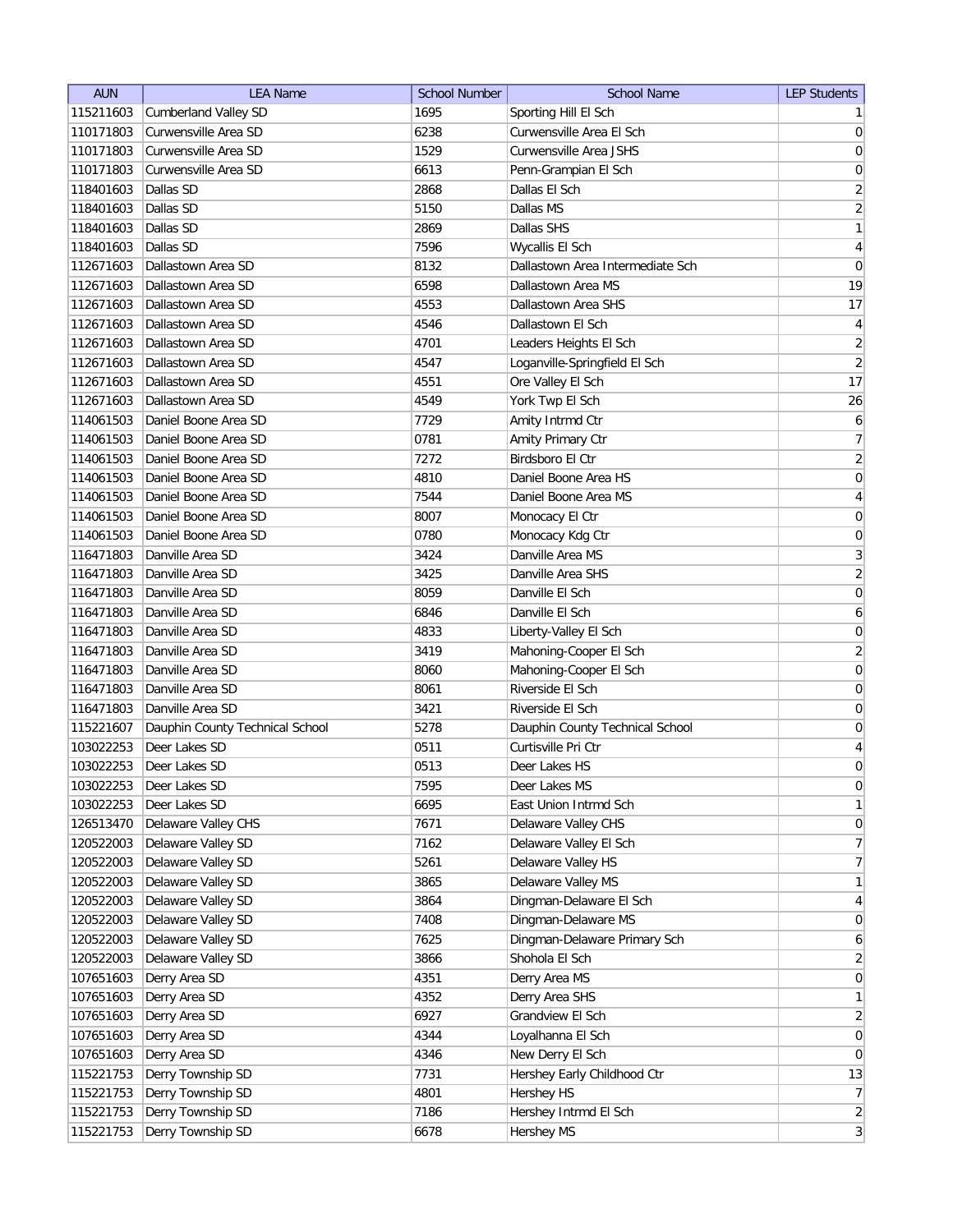| <b>AUN</b> | <b>LEA Name</b>             | <b>School Number</b> | <b>School Name</b>          | <b>LEP Students</b> |
|------------|-----------------------------|----------------------|-----------------------------|---------------------|
| 115221753  | Derry Township SD           | 1749                 | Hershey Primary El Sch      | 7 <sup>1</sup>      |
| 126510011  | Discovery Charter School    | 7775                 | Discovery Charter School    | 0                   |
| 113362203  | Donegal SD                  | 8011                 | Donegal Kindergarten Center | $\boldsymbol{0}$    |
| 113362203  | Donegal SD                  | 7165                 | Donegal MS                  | 9                   |
| 113362203  | Donegal SD                  | 2539                 | Donegal SHS                 | 19                  |
| 113362203  | Donegal SD                  | 7786                 | Donegal Springs El Sch      | 41                  |
| 113362203  | Donegal SD                  | 6291                 | Maytown El Sch              | $\overline{0}$      |
| 113362203  | Donegal SD                  | 5234                 | Riverview El Sch            | $\boldsymbol{0}$    |
| 112671803  | Dover Area SD               | 4554                 | Dover Area El Sch           | 1                   |
| 112671803  | Dover Area SD               | 4558                 | Dover Area HS               | 13                  |
| 112671803  | Dover Area SD               | 6283                 | Dover Area Intrmd Sch       | 5                   |
| 112671803  | Dover Area SD               | 4555                 | Kralltown El Sch            | 0                   |
| 112671803  | Dover Area SD               | 4557                 | Leib El Sch                 | 5                   |
| 112671803  | Dover Area SD               | 7555                 | North Salem El Sch          | 6                   |
| 112671803  | Dover Area SD               | 4556                 | Weigelstown El Sch          | 10                  |
| 124152003  | Downingtown Area SD         | 1391                 | Beaver Creek El Sch         | 12                  |
| 124152003  | Downingtown Area SD         | 7266                 | Bradford Hgts El Sch        | 9                   |
| 124152003  | Downingtown Area SD         | 1431                 | Brandywine-Wallace El Sch   | $\overline{3}$      |
| 124152003  | Downingtown Area SD         | 7517                 | Downington MS               | 15                  |
| 124152003  | Downingtown Area SD         | 7759                 | Downingtown HS East Campus  | 18                  |
| 124152003  | Downingtown Area SD         | 1387                 | Downingtown HS West Campus  | 10                  |
| 124152003  | Downingtown Area SD         | 5011                 | East Ward El Sch            | $20\,$              |
| 124152003  | Downingtown Area SD         | 6476                 | Lionville El Sch            | 6                   |
| 124152003  | Downingtown Area SD         | 7516                 | Lionville MS                | 16                  |
| 124152003  | Downingtown Area SD         | 1432                 | Pickering Valley El Sch     | 15                  |
| 124152003  | Downingtown Area SD         | 7265                 | Shamona Creek El Sch        | 13                  |
| 124152003  | Downingtown Area SD         | 7990                 | Springton Manor El Sch      | 0                   |
| 124152003  | Downingtown Area SD         | 6621                 | Uwchlan Hills El Sch        | $\overline{3}$      |
| 124152003  | Downingtown Area SD         | 6477                 | West Bradford El Sch        | $\overline{3}$      |
| 107653040  | Dr Robert Ketterer CS, Inc. | 7550                 | Dr Robert Ketterer CS, Inc. | $\boldsymbol{0}$    |
| 106172003  | Dubois Area SD              | 2385                 | C G Johnson El Sch          | 0                   |
| 106172003  | Dubois Area SD              | 1541                 | Dubois Area MS              | 0                   |
| 106172003  | Dubois Area SD              | 6156                 | Dubois Area SHS             | $\mathbf{1}$        |
| 106172003  | Dubois Area SD              | 6919                 | Highland Street El Sch      | $\boldsymbol{0}$    |
| 106172003  | Dubois Area SD              | 6157                 | Juniata El Sch              | $\overline{0}$      |
| 106172003  | Dubois Area SD              | 1530                 | Luthersburg El Sch          | $\overline{0}$      |
| 106172003  | Dubois Area SD              | 1532                 | Oklahoma El Sch             | 0                   |
| 106172003  | Dubois Area SD              | 1540                 | Penfield El Sch             | 0                   |
| 106172003  | Dubois Area SD              | 2389                 | Sykesville El Sch           | 0                   |
| 106172003  | Dubois Area SD              | 6918                 | Wasson Avenue El Sch        | $\overline{0}$      |
| 119352203  | Dunmore SD                  | 6591                 | Dunmore El Ctr              | $\vert 4 \vert$     |
| 119352203  | Dunmore SD                  | 2429                 | Dunmore HS                  | $\overline{0}$      |
| 119352203  | Dunmore SD                  | 7712                 | Dunmore MS                  | $\mathbf{1}$        |
| 103022503  | Duquesne City SD            | 7908                 | Duquesne Consolidated Sch   | $\mathbf{1}$        |
| 103022503  | Duquesne City SD            | 7109                 | Duquesne El Sch             | 0                   |
| 103022803  | East Allegheny SD           | 7991                 | Early Childhood Center      | 0                   |
| 103022803  | East Allegheny SD           | 5193                 | East Allegheny HS           | $\overline{3}$      |
| 103022803  | East Allegheny SD           | 0542                 | Green Valley Primary Sch    | $\overline{4}$      |
| 103022803  | East Allegheny SD           | 7926                 | Logan MS                    | 0                   |
| 103022803  | East Allegheny SD           | 6100                 | Westinghouse El Sch         | $\overline{2}$      |
| 117412003  | East Lycoming SD            | 3021                 | Carl G Renn El Sch          | $\overline{0}$      |
| 117412003  | East Lycoming SD            | 3018                 | George A Ferrell El Sch     | 0                   |
| 117412003  | East Lycoming SD            | 6364                 | Hughesville JSHS            | $\vert 4 \vert$     |
| 117412003  | East Lycoming SD            | 3019                 | Joseph C Ashkar El Sch      | 5 <sup>2</sup>      |
|            |                             |                      |                             |                     |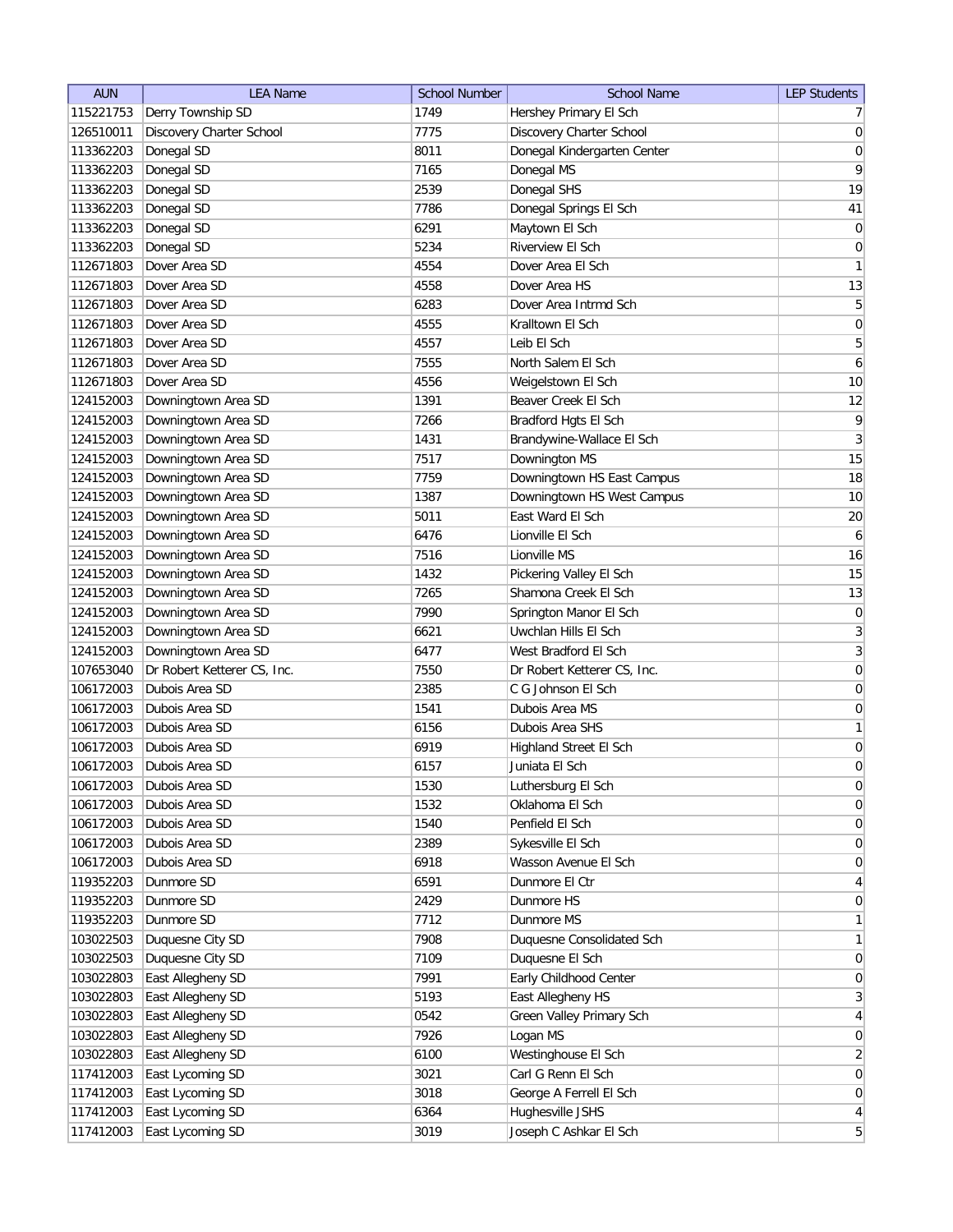| <b>AUN</b> | <b>LEA Name</b>                          | <b>School Number</b> | <b>School Name</b>                       | <b>LEP Students</b> |
|------------|------------------------------------------|----------------------|------------------------------------------|---------------------|
| 121392303  | East Penn SD                             | 2799                 | Alburtis El Sch                          | 16                  |
| 121392303  | East Penn SD                             | 2809                 | Emmaus HS                                | 15                  |
| 121392303  | East Penn SD                             | 7560                 | Eyer MS                                  | $\vert 4 \vert$     |
| 121392303  | East Penn SD                             | 2808                 | Jefferson El Sch                         | 21                  |
| 121392303  | East Penn SD                             | 2802                 | Lincoln El Sch                           | $\vert 6 \vert$     |
| 121392303  | East Penn SD                             | 2803                 | Lower Macungie El Sch                    | 18                  |
| 121392303  | East Penn SD                             | 7559                 | Lower Macungie MS                        | 22                  |
| 121392303  | East Penn SD                             | 2804                 | Macungie El Sch                          | $\overline{9}$      |
| 121392303  | East Penn SD                             | 5239                 | Shoemaker El Sch                         | 11                  |
| 121392303  | East Penn SD                             | 4827                 | Wescosville El Sch                       | 32                  |
| 121392303  | East Penn SD                             | 8133                 | Willow Lane El Sch                       | $\overline{0}$      |
| 115212503  | East Pennsboro Area SD                   | 5220                 | East Pennsboro Area MS                   | 17                  |
| 115212503  | East Pennsboro Area SD                   | 1707                 | East Pennsboro Area SHS                  | 17                  |
| 115212503  | East Pennsboro Area SD                   | 1705                 | East Pennsboro El Sch                    | 16                  |
| 115212503  | East Pennsboro Area SD                   | 4850                 | West Creek Hills El Sch                  | 11                  |
| 120452003  | East Stroudsburg Area SD                 | 7536                 | <b>Bushkill El Sch</b>                   | $30\,$              |
| 120452003  | East Stroudsburg Area SD                 | 6798                 | East Stroudsburg El Sch                  | $\mathbf{1}$        |
| 120452003  | East Stroudsburg Area SD                 | 8016                 | East Stroudsburg El Sch                  | 0                   |
| 120452003  | East Stroudsburg Area SD                 | 7641                 | East Stroudsburg SHS North               | 11                  |
| 120452003  | East Stroudsburg Area SD                 | 6935                 | East Stroudsburg SHS South               | $\boldsymbol{6}$    |
| 120452003  | East Stroudsburg Area SD                 | 3204                 | J M Hill El Sch                          | 22                  |
| 120452003  | East Stroudsburg Area SD                 | 7366                 | J T Lambert Intermediate Sch             | 15                  |
| 120452003  | East Stroudsburg Area SD                 | 7642                 | Lehman Intermediate Sch                  | 15                  |
| 120452003  | East Stroudsburg Area SD                 | 3201                 | Middle Smithfield El Sch                 | 54                  |
| 120452003  | East Stroudsburg Area SD                 | 7411                 | Resica El Sch                            | 13                  |
| 120452003  | East Stroudsburg Area SD                 | 3202                 | Smithfield El Sch                        | 26                  |
| 113362303  | Eastern Lancaster County SD              | 2552                 | Blue Ball El Sch                         | 0                   |
| 113362303  | Eastern Lancaster County SD              | 2500                 | Brecknock El Sch                         | $20\,$              |
| 113362303  | Eastern Lancaster County SD              | 4926                 | Caernarvon El Sch                        | 0                   |
| 113362303  | Eastern Lancaster County SD              | 7209                 | Garden Spot MS                           | 12                  |
| 113362303  | Eastern Lancaster County SD              | 2554                 | Garden Spot SHS                          | 27                  |
| 113362303  | Eastern Lancaster County SD              | 4707                 | New Holland Elementary                   | 53                  |
| 113382303  | Eastern Lebanon County SD                | 8137                 | ELCO Intermd Sch                         | $\boldsymbol{0}$    |
| 113382303  | Eastern Lebanon County SD                | 6612                 | Eastern Lebanon Co MS                    | 5                   |
| 113382303  | Eastern Lebanon County SD                | 2740                 | Eastern Lebanon Co SHS                   | $\overline{3}$      |
| 113382303  | Eastern Lebanon County SD                | 6611                 | Fort Zeller El Sch                       | 5                   |
| 113382303  | Eastern Lebanon County SD                | 2735                 | Jackson El Sch                           | 1                   |
| 113382303  | Eastern Lebanon County SD                | 2739                 | Myerstown El Sch                         | $\overline{0}$      |
| 113382303  | Eastern Lebanon County SD                | 2738                 | Schaefferstown El Sch                    | $\vert 4 \vert$     |
| 177518712  | Eastern University Academy Charter Schoo | 8127                 | Eastern University Academy Charter Schoo | 0                   |
| 112672203  | Eastern York SD                          | 4559                 | Canadochly El Sch                        | $\overline{2}$      |
| 112672203  | Eastern York SD                          | 4564                 | Eastern York HS                          | 0                   |
| 112672203  | Eastern York SD                          | 7439                 | Eastern York MS                          | 1                   |
| 112672203  | Eastern York SD                          | 6285                 | Kreutz Creek El Sch                      | $\overline{2}$      |
| 112672203  | Eastern York SD                          | 4563                 | Wrightsville El Sch                      | $\boldsymbol{6}$    |
| 120483302  | Easton Area SD                           | 4915                 | Cheston El Sch                           | 45                  |
| 120483302  | Easton Area SD                           | 3482                 | Easton Area HS                           | 54                  |
| 120483302  | Easton Area SD                           | 7008                 | Easton Area MS Campus Grades 5-6         | 65                  |
| 120483302  | Easton Area SD                           | 6925                 | Easton Area MS Campus Grades 7-8         | 56                  |
| 120483302  | Easton Area SD                           | 3477                 | Forks El Sch                             | 11                  |
| 120483302  | Easton Area SD                           | 3478                 | March El Sch                             | 35                  |
| 120483302  | Easton Area SD                           | 3473                 | Palmer El Sch                            | 45                  |
| 120483302  | Easton Area SD                           | 5350                 | Paxinosa El Sch                          | 79                  |
| 120483302  | Easton Area SD                           | 8058                 | Shawnee El Sch                           | 0                   |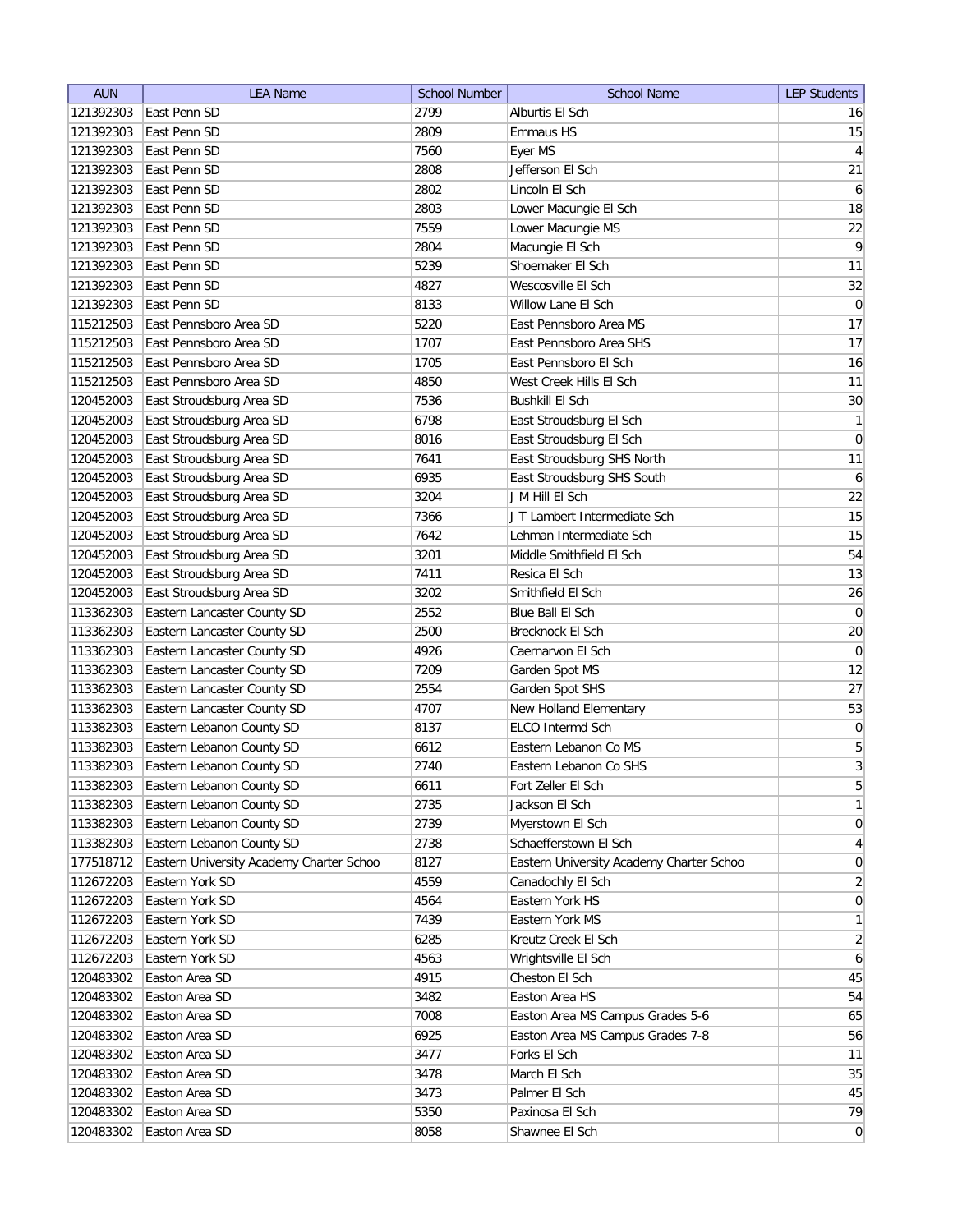| <b>AUN</b> | <b>LEA Name</b>                          | <b>School Number</b> | <b>School Name</b>                       | <b>LEP Students</b> |
|------------|------------------------------------------|----------------------|------------------------------------------|---------------------|
| 120483302  | Easton Area SD                           | 5064                 | Tracy El Sch                             | 19                  |
| 103023153  | Elizabeth Forward SD                     | 0136                 | Central El Sch                           | 0                   |
| 103023153  | Elizabeth Forward SD                     | 0140                 | Elizabeth El Sch                         | 0                   |
| 103023153  | Elizabeth Forward SD                     | 4804                 | <b>Elizabeth Forward MS</b>              | 1                   |
| 103023153  | Elizabeth Forward SD                     | 0144                 | <b>Elizabeth Forward SHS</b>             | $\vert 0 \vert$     |
| 103023153  | Elizabeth Forward SD                     | 8115                 | Greenock El Sch                          | $\boldsymbol{0}$    |
| 103023153  | Elizabeth Forward SD                     | 7495                 | Greenock El Sch                          | $\boldsymbol{0}$    |
| 103023153  | Elizabeth Forward SD                     | 0142                 | Mt Vernon El Sch                         | $\boldsymbol{0}$    |
| 103023153  | Elizabeth Forward SD                     | 0139                 | William Penn El Sch                      | $\boldsymbol{0}$    |
| 113362403  | Elizabethtown Area SD                    | 2555                 | Bainbridge El Sch                        | 0                   |
| 113362403  | Elizabethtown Area SD                    | 2561                 | East High Street El Sch                  | 23                  |
| 113362403  | Elizabethtown Area SD                    | 6862                 | Elizabethtown Area MS                    | 10                  |
| 113362403  | Elizabethtown Area SD                    | 2562                 | Elizabethtown Area SHS                   | 14                  |
| 113362403  | Elizabethtown Area SD                    | 2557                 | Fairview El Sch                          | 0                   |
| 113362403  | Elizabethtown Area SD                    | 2558                 | Mill Road El Sch                         | 0                   |
| 113362403  | Elizabethtown Area SD                    | 2559                 | Rheems El Sch                            | 0                   |
| 119582503  | Elk Lake SD                              | 6417                 | Elk Lake El Sch                          | 12                  |
| 119582503  | Elk Lake SD                              | 6418                 | Elk Lake JSHS                            | $\overline{5}$      |
| 104372003  | Ellwood City Area SD                     | 2674                 | Hartman Sch                              | $\vert 0 \vert$     |
| 104372003  | Ellwood City Area SD                     | 2675                 | Lincoln JSHS                             | $\mathsf{O}\xspace$ |
| 104372003  | Ellwood City Area SD                     | 2664                 | North Side Sch                           | $\overline{2}$      |
| 104372003  | Ellwood City Area SD                     | 2668                 | Perry Twp Sch                            | $\boldsymbol{0}$    |
| 104372003  | Ellwood City Area SD                     | 2665                 | Walnut Ridge Sch                         | $\boldsymbol{0}$    |
| 199025446  | Environmental Charter School at Frick Pa | 8028                 | Environmental Charter School at Frick Pa | $\boldsymbol{0}$    |
| 113362603  | Ephrata Area SD                          | 2564                 | Akron El Sch                             | 12                  |
| 113362603  | Ephrata Area SD                          | 2568                 | Clay El Sch                              | 24                  |
| 113362603  | Ephrata Area SD                          | 6712                 | Ephrata MS                               | 34                  |
| 113362603  | Ephrata Area SD                          | 6293                 | Ephrata SHS                              | 24                  |
| 113362603  | Ephrata Area SD                          | 2563                 | Fulton El Sch                            | 11                  |
| 113362603  | Ephrata Area SD                          | 2570                 | Highland El Sch                          | 10                  |
| 113362603  | Ephrata Area SD                          | 8104                 | <b>Washington Educational Center</b>     | $\overline{0}$      |
| 105252602  | Erie City SD                             | 7842                 | <b>AEP/Transition Sch</b>                | 6                   |
| 105252602  | Erie City SD                             | 2000                 | Burton El Sch                            | 49                  |
| 105252602  | Erie City SD                             | 7294                 | Central HS                               | 26                  |
| 105252602  | Erie City SD                             | 2001                 | Cleveland El Sch                         | 35                  |
| 105252602  | Erie City SD                             | 2021                 | Connell El Sch                           | 14                  |
| 105252602  | Erie City SD                             | 2003                 | Diehl El Sch                             | 74                  |
| 105252602  | Erie City SD                             | 2026                 | East SHS                                 | 90                  |
| 105252602  | Erie City SD                             | 2004                 | Edison El Sch                            | 22                  |
| 105252602  | Erie City SD                             | 2022                 | Emerson-Gridley El Sch                   | 18                  |
| 105252602  | Erie City SD                             | 2007                 | Glenwood El Sch                          | 13                  |
| 105252602  | Erie City SD                             | 2009                 | Harding El Sch                           | 7                   |
| 105252602  | Erie City SD                             | 2010                 | Irving El Sch                            | 41                  |
| 105252602  | Erie City SD                             | 2011                 | Jefferson El Sch                         | 54                  |
| 105252602  | Erie City SD                             | 2013                 | Lincoln El Sch                           | 27                  |
| 105252602  | Erie City SD                             | 2016                 | McKinley El Sch                          | 33                  |
| 105252602  | Erie City SD                             | 7515                 | Northwest PA Collegiate Academy          | 0                   |
| 105252602  | Erie City SD                             | 7912                 | P E A C E Sch of Excellence              | $\overline{2}$      |
| 105252602  | Erie City SD                             | 2018                 | Perry El Sch                             | 31                  |
| 105252602  | Erie City SD                             | 7035                 | Pfeiffer-Burleigh El Sch                 | 61                  |
| 105252602  | Erie City SD                             | 2024                 | Roosevelt MS                             | 23                  |
| 105252602  | Erie City SD                             | 2027                 | <b>Strong Vincent HS</b>                 | 25                  |
| 105252602  | Erie City SD                             | 6959                 | Wayne MS                                 | 71                  |
| 105252602  | Erie City SD                             | 2025                 | Wilson MS                                | 32                  |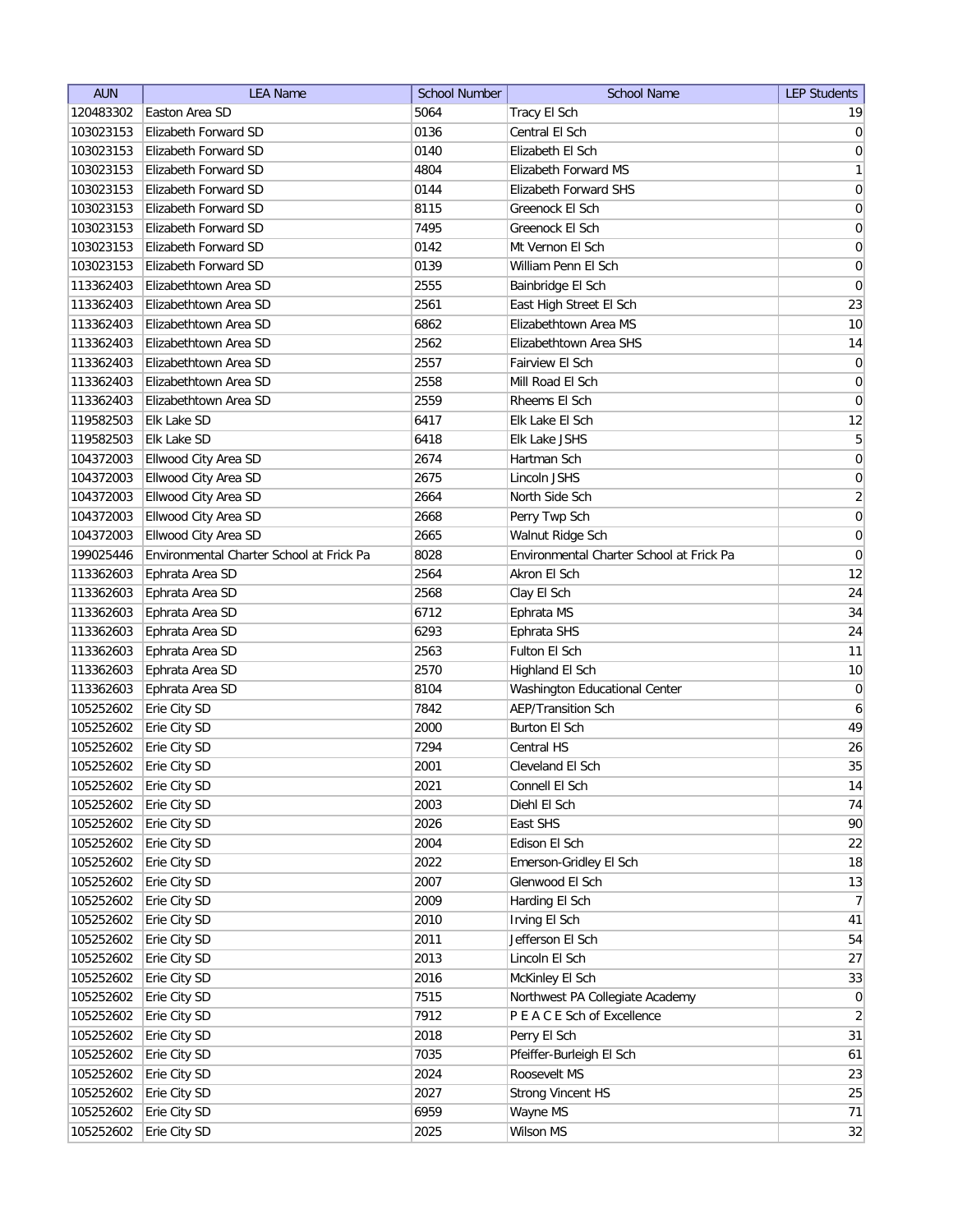| <b>AUN</b> | <b>LEA Name</b>                                   | <b>School Number</b> | <b>School Name</b>                                 | <b>LEP Students</b>   |
|------------|---------------------------------------------------|----------------------|----------------------------------------------------|-----------------------|
| 124150001  | Erin Dudley Forbes CS                             | 7680                 | Erin Dudley Forbes CS                              | 23                    |
| 126513440  | Esperanza Academy Charter High School             | 7665                 | Esperanza Academy Charter High School              | 112                   |
| 126513100  | Eugenio Maria De Hostos CS                        | 7564                 | Eugenio Maria DE Hostos CS                         | 60                    |
| 108053003  | Everett Area SD                                   | 0735                 | Breezewood El Sch                                  | $\mathbf{1}$          |
| 108053003  | Everett Area SD                                   | 0737                 | Chaneysville-Cove El Sch                           | 0                     |
| 108053003  | Everett Area SD                                   | 7006                 | Everett Area El Sch                                | 0                     |
| 108053003  | Everett Area SD                                   | 7897                 | <b>Everett Area HS</b>                             | 0                     |
| 108053003  | Everett Area SD                                   | 7898                 | Everett Area MS                                    | $\boldsymbol{0}$      |
| 108053003  | Everett Area SD                                   | 0734                 | Mann-Monroe El Sch                                 | $\boldsymbol{0}$      |
| 120450003  | Evergreen Community CS                            | 7866                 | <b>Evergreen Community CS</b>                      | $\boldsymbol{0}$      |
| 114062003  | <b>Exeter Township SD</b>                         | 0787                 | Exeter Twp JHS                                     | $\mathbf{3}$          |
| 114062003  | Exeter Township SD                                | 0788                 | <b>Exeter Twp SHS</b>                              | 1                     |
| 114062003  | Exeter Township SD                                | 0783                 | Jacksonwald El Sch                                 | 16                    |
| 114062003  | Exeter Township SD                                | 0786                 | Lorane El Sch                                      | 7                     |
| 114062003  | Exeter Township SD                                | 6731                 | Martin Luther Lausch El Ctr                        | 3                     |
| 114062003  | Exeter Township SD                                | 7755                 | Reiffton Sch                                       | 5                     |
| 112013054  | Fairfield Area SD                                 | 6270                 | Fairfield Area El Sch                              | $\vert 4 \vert$       |
| 112013054  | Fairfield Area SD                                 | 6269                 | Fairfield Area HS                                  | $\vert 0 \vert$       |
| 112013054  | Fairfield Area SD                                 | 7322                 | Fairfield Area MS                                  | $\boldsymbol{0}$      |
| 105253303  | <b>Fairview SD</b>                                | 7466                 | Fairview El Sch                                    | 12                    |
| 105253303  | <b>Fairview SD</b>                                | 6737                 | Fairview HS                                        | $\overline{2}$        |
| 105253303  | <b>Fairview SD</b>                                | 2032                 | <b>Fairview MS</b>                                 | $\overline{2}$        |
| 112282004  | <b>Fannett-Metal SD</b>                           | 6826                 | Fannett-Metal El Sch                               | $\vert 0 \vert$       |
| 112282004  | <b>Fannett-Metal SD</b>                           | 7508                 | <b>Fannett-Metal MS</b>                            | $\boldsymbol{0}$      |
| 112282004  | <b>Fannett-Metal SD</b>                           | 2201                 | <b>Fannett-Metal SHS</b>                           | $\boldsymbol{0}$      |
| 104432503  | <b>Farrell Area SD</b>                            | 7119                 | Farrell Area ES/LMS                                | $\boldsymbol{0}$      |
| 104432503  | <b>Farrell Area SD</b>                            | 5248                 | Farrell Area HS/UMS                                | $\boldsymbol{0}$      |
| 119350001  | <b>Fell CS</b>                                    | 7746                 | Fell CS                                            | $\boldsymbol{0}$      |
| 108112003  | Ferndale Area SD                                  | 1225                 | Ferndale Area JSHS                                 |                       |
| 108112003  | Ferndale Area SD                                  | 1223                 | Ferndale El Sch                                    | $\boldsymbol{0}$<br>0 |
| 100510000  |                                                   | 7744                 |                                                    | $\overline{0}$        |
| 114062503  | First Phila CS For Literacy<br>Fleetwood Area SD  | 0791                 | First Phila CS For Literacy<br>Andrew Maier El Sch | 24                    |
| 114062503  | Fleetwood Area SD                                 | 0789                 | Fleetwood El Sch                                   | $\overline{2}$        |
| 114062503  | Fleetwood Area SD                                 | 6311                 | Fleetwood MS                                       | 19                    |
|            |                                                   |                      |                                                    | 8                     |
| 114062503  | Fleetwood Area SD                                 | 5023                 | Fleetwood SHS                                      |                       |
| 114062503  | Fleetwood Area SD                                 | 0860                 | Richmond El Sch<br>Willow Creek El Sch             | 13                    |
| 114062503  | Fleetwood Area SD                                 | 8057<br>7857         | Folk Arts-Cultural Treasures CS                    | $\overline{0}$        |
| 126510021  | Folk Arts-Cultural Treasures CS<br>Forbes Road SD |                      | Forbes Road El Sch                                 | 131                   |
| 111292304  |                                                   | 6840                 |                                                    | $\overline{0}$        |
| 111292304  | Forbes Road SD                                    | 2246                 | Forbes Road JSHS                                   | $\overline{0}$        |
| 106272003  | Forest Area SD                                    | 6160                 | East Forest El Sch                                 | $\overline{0}$        |
| 106272003  | Forest Area SD                                    | 6159                 | East Forest JSHS                                   | $\overline{0}$        |
| 106272003  | Forest Area SD                                    | 6701                 | West Forest El Sch                                 | $\mathbf{1}$          |
| 106272003  | Forest Area SD                                    | 6161                 | West Forest JSHS                                   | $\overline{2}$        |
| 119583003  | Forest City Regional SD                           | 6420                 | Forest City Regional El Sch                        | 0                     |
| 119583003  | Forest City Regional SD                           | 6419                 | Forest City Regional HS                            | 0                     |
| 108112203  | Forest Hills SD                                   | 6899                 | Forest Hills El Sch                                | $\overline{0}$        |
| 108112203  | Forest Hills SD                                   | 1191                 | Forest Hills HS                                    | $\overline{0}$        |
| 108112203  | Forest Hills SD                                   | 1287                 | Forest Hills MS                                    | 0                     |
| 101632403  | Fort Cherry SD                                    | 7187                 | Fort Cherry El Ctr                                 | $\overline{2}$        |
| 101632403  | Fort Cherry SD                                    | 4242                 | Fort Cherry JSHS                                   | $\mathbf{1}$          |
| 105253553  | Fort LeBoeuf SD                                   | 5328                 | Fort LeBoeuf MS                                    | $\overline{0}$        |
| 105253553  | Fort LeBoeuf SD                                   | 2037                 | Fort LeBoeuf SHS                                   | $\overline{0}$        |
| 105253553  | Fort LeBoeuf SD                                   | 5226                 | Mill Village El Sch                                | 1                     |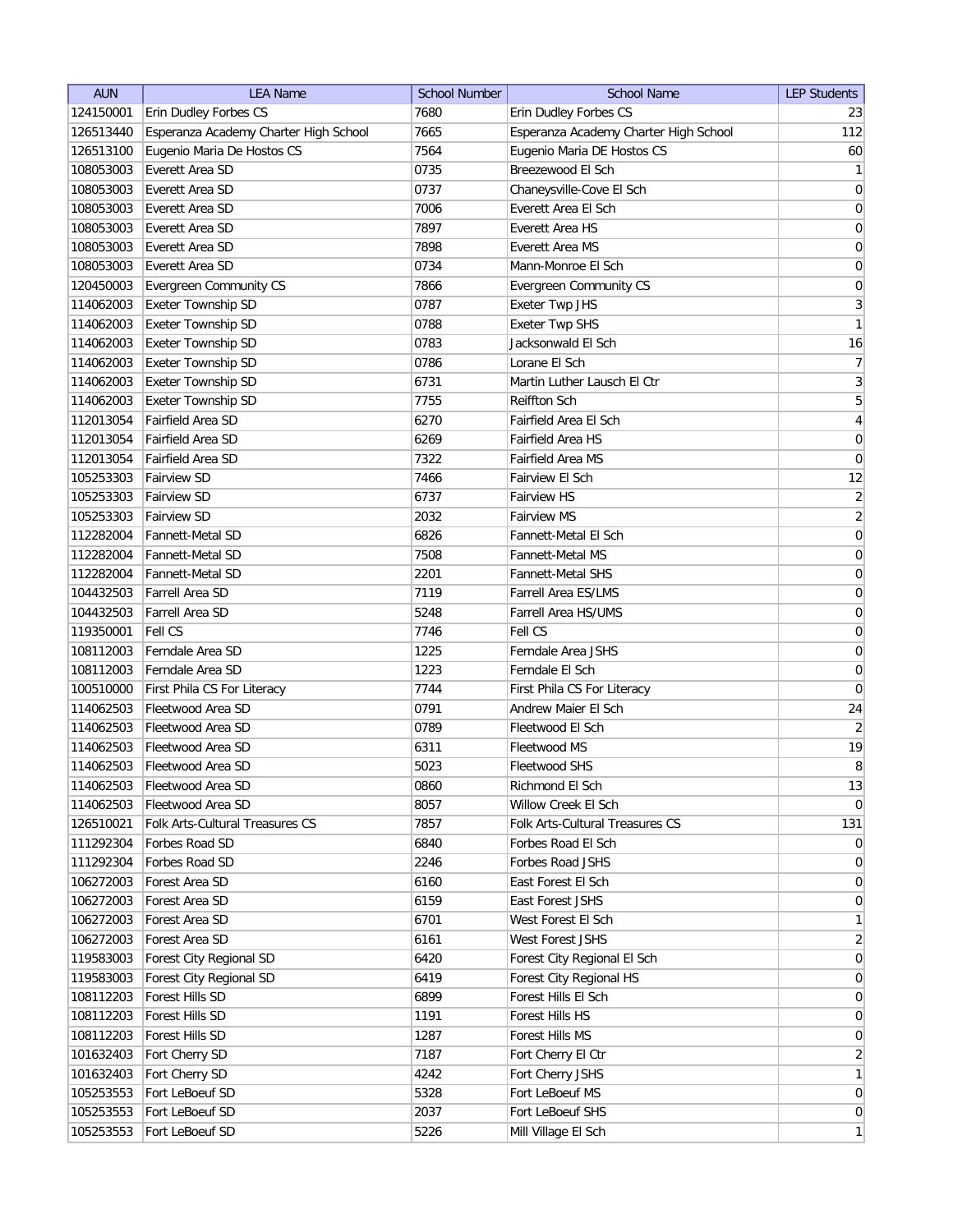| <b>AUN</b>             | <b>LEA Name</b>                          | <b>School Number</b> | <b>School Name</b>                       | <b>LEP Students</b> |
|------------------------|------------------------------------------|----------------------|------------------------------------------|---------------------|
| 105253553              | Fort LeBoeuf SD                          | 2036                 | Robison El Sch                           | $\overline{0}$      |
| 105253553              | Fort LeBoeuf SD                          | 2035                 | Waterford El Sch                         | 0                   |
| 103023912              | Fox Chapel Area SD                       | 0147                 | Dorseyville MS                           | 5                   |
| 103023912              | Fox Chapel Area SD                       | 0149                 | Fairview El Sch                          | $\overline{2}$      |
| 103023912              | Fox Chapel Area SD                       | 0156                 | Fox Chapel Area HS                       | 3                   |
| 103023912              | Fox Chapel Area SD                       | 6780                 | Hartwood El Sch                          | 8                   |
| 103023912              | Fox Chapel Area SD                       | 0153                 | Kerr El Sch                              | $\overline{4}$      |
| 103023912              | Fox Chapel Area SD                       | 0461                 | OHara El Sch                             | 17                  |
| 106612203              | Franklin Area SD                         | 4667                 | Central El Sch                           | $\mathbf{1}$        |
| 106612203              | Franklin Area SD                         | 4106                 | Franklin Area HS                         | $\mathbf{1}$        |
| 106612203              | Franklin Area SD                         | 6984                 | Franklin Area MS                         | $\overline{2}$      |
| 106612203              | Franklin Area SD                         | 4103                 | Polk El Sch                              | 0                   |
| 106612203              | Franklin Area SD                         | 4101                 | Sandycreek El Sch                        | $\overline{2}$      |
| 106612203              | Franklin Area SD                         | 4104                 | Seventh Street El Sch                    | $\mathbf{1}$        |
| 106612203              | Franklin Area SD                         | 4102                 | Utica El Sch                             | $\boldsymbol{0}$    |
| 106612203              | Franklin Area SD                         | 6166                 | Victory El Sch                           | $\mathbf{1}$        |
| 107652603              | Franklin Regional SD                     | 7602                 | Franklin Regional MS                     | $\overline{3}$      |
| 107652603              | Franklin Regional SD                     | 4360                 | Franklin Regional SHS                    | $\overline{3}$      |
| 107652603              | Franklin Regional SD                     | 7163                 | Heritage El Sch                          | $\overline{7}$      |
| 107652603              | Franklin Regional SD                     | 4354                 | Newlonsburg El Sch                       | 1                   |
| 107652603              | Franklin Regional SD                     | 4357                 | Sloan El Sch                             | $\vert 4 \vert$     |
| 126513450              | Franklin Towne CHS                       | 7666                 | Franklin Towne CHS                       | $\boldsymbol{0}$    |
| 147513703              | Franklin Towne Charter Elementary School | 8123                 | Franklin Towne Charter Elementary School | $\boldsymbol{0}$    |
| 101262903              | Frazier SD                               | 6687                 | Central El Sch                           | $\boldsymbol{0}$    |
| 101262903              | <b>Frazier SD</b>                        | 2126                 | Frazier HS                               | $\boldsymbol{0}$    |
| 101262903              | <b>Frazier SD</b>                        | 7176                 | Frazier MS                               | $\boldsymbol{0}$    |
| 101262903              | <b>Frazier SD</b>                        | 6686                 | Perry El Sch                             | $\overline{2}$      |
| 127042853              | Freedom Area SD                          | 7052                 | Big Knob El Sch                          | 1                   |
| 127042853              | Freedom Area SD                          | 7050                 | Conway El Sch                            | 0                   |
| 127042853              | Freedom Area SD                          | 7865                 | Freedom Area Intrmd Sch                  | 0                   |
| 127042853              | Freedom Area SD                          | 6564                 | Freedom Area MS                          | 0                   |
| 127042853              | Freedom Area SD                          | 6563                 | Freedom Area SHS                         | 0                   |
| 128033053              | Freeport Area SD                         | 0591                 | Buffalo El Sch                           | 0                   |
| 128033053              | Freeport Area SD                         | 0593                 | Freeport Area JHS                        | $\boldsymbol{0}$    |
| 128033053              | Freeport Area SD                         | 0594                 | Freeport Area SHS                        | $\overline{0}$      |
| 128033053              | Freeport Area SD                         | 0590                 | Freeport Kdg Ctr                         | $\vert 0 \vert$     |
| 128033053              | Freeport Area SD                         | 0592                 | South Buffalo El Sch                     | 0                   |
| 126513270              | Freire CS                                | 7586                 | Freire CS                                | 0                   |
| 109532804              | Galeton Area SD                          | 6223                 | Galeton Area Sch                         | 0                   |
| 125234103              | Garnet Valley SD                         | 7714                 | Bethel Springs El Sch                    | 10                  |
| 125234103              | Garnet Valley SD                         | 6506                 | Concord El Sch                           | 16                  |
| 125234103              | Garnet Valley SD                         | 7486                 | Garnet Valley El Sch                     | 10                  |
| 125234103              | Garnet Valley SD                         | 1869                 | Garnet Valley HS                         | $\overline{5}$      |
| 125234103              | Garnet Valley SD                         | 7313                 | Garnet Valley MS                         | $6 \mid$            |
| 103024102              | Gateway SD                               | 0161                 | Dr Cleveland Steward Jr El Sch           | 12                  |
|                        | Gateway SD                               | 0157                 | Evergreen El Sch                         | $\vert 4 \vert$     |
| 103024102<br>103024102 | Gateway SD                               | 0167                 | Gateway MS                               | 8                   |
| 103024102              | Gateway SD                               | 0170                 | Gateway SHS                              | 15                  |
| 103024102              | Gateway SD                               | 0169                 | Moss Side MS                             | 10                  |
| 103024102              | Gateway SD                               | 0168                 | Pitcairn El Sch                          | 0                   |
| 103024102              | Gateway SD                               | 5191                 | Ramsey El Sch                            | $5\vert$            |
|                        | Gateway SD                               | 0165                 | University Park El Sch                   | $6\vert$            |
| 103024102<br>105253903 | General McLane SD                        | 2038                 | Edinboro El Sch                          | $\mathbf{1}$        |
| 105253903              | General McLane SD                        | 2040                 | General McLane HS                        | $\overline{2}$      |
|                        |                                          |                      |                                          |                     |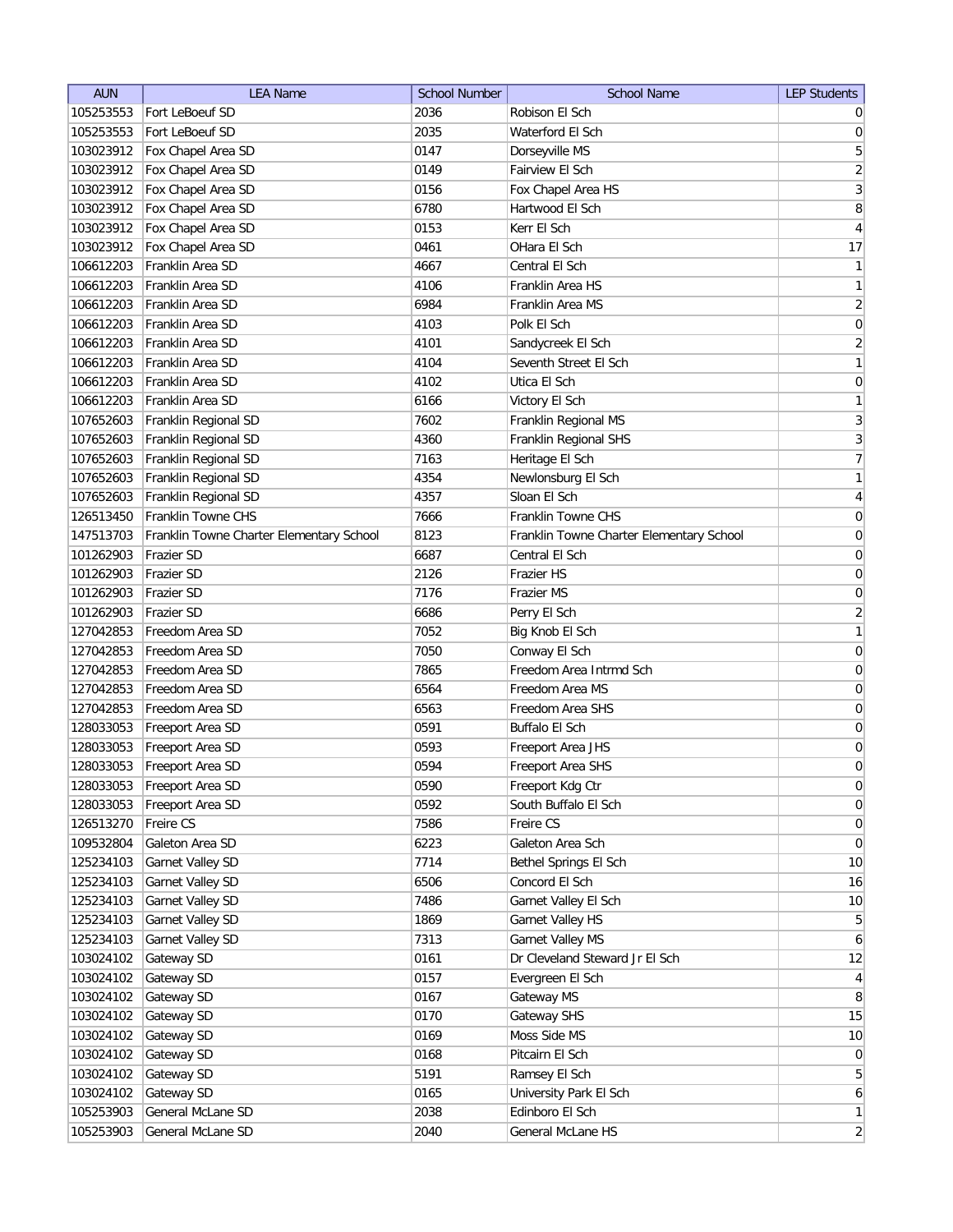| <b>AUN</b> | <b>LEA Name</b>                      | <b>School Number</b> | <b>School Name</b>                   | <b>LEP Students</b> |
|------------|--------------------------------------|----------------------|--------------------------------------|---------------------|
| 105253903  | General McLane SD                    | 5225                 | James W Parker MS                    | $\mathbf{1}$        |
| 105253903  | General McLane SD                    | 2039                 | McKean El Sch                        | $\overline{0}$      |
| 126513260  | Germantown Settlement CS             | 7585                 | Germantown Settlement CS             | $\pmb{0}$           |
| 112013753  | Gettysburg Area SD                   | 0009                 | Eisenhower El Sch                    | 26                  |
| 112013753  | Gettysburg Area SD                   | 0006                 | Franklin Twp El Sch                  | 15                  |
| 112013753  | Gettysburg Area SD                   | 6271                 | Gettysburg Area HS                   | 24                  |
| 112013753  | Gettysburg Area SD                   | 0010                 | Gettysburg Area MS                   | 25                  |
| 112013753  | Gettysburg Area SD                   | 5126                 | James Gettys El Sch                  | 38                  |
| 112013753  | Gettysburg Area SD                   | 7592                 | Lincoln El Sch                       | 24                  |
| 197010542  | Gettysburg Montessori Charter School | 8147                 | Gettysburg Montessori Charter School | 0                   |
| 105254053  | Girard SD                            | 2042                 | Elk Valley El Sch                    | 6                   |
| 105254053  | Girard SD                            | 2043                 | Girard HS                            | $\mathbf{1}$        |
| 105254053  | Girard SD                            | 6777                 | Rice Avenue MS                       | 0                   |
| 110173003  | Glendale SD                          | 6952                 | Glendale El Sch                      | 0                   |
| 110173003  | Glendale SD                          | 5219                 | Glendale JSHS                        | 0                   |
| 126513380  | Global Leadership Academy CS         | 7639                 | Global Leadership Academy CS         | $\mathbf{3}$        |
| 114063003  | Governor Mifflin SD                  | 0793                 | Brecknock El Sch                     | 0                   |
| 114063003  | Governor Mifflin SD                  | 0794                 | Cumru El Sch                         | 21                  |
| 114063003  | Governor Mifflin SD                  | 0801                 | <b>Governor Mifflin MS</b>           | 6                   |
| 114063003  | Governor Mifflin SD                  | 0802                 | Governor Mifflin SHS                 | 20                  |
| 114063003  | Governor Mifflin SD                  | 6794                 | Intermediate Sch                     | 11                  |
| 114063003  | Governor Mifflin SD                  | 8096                 | Mifflin Park El Sch                  | 0                   |
| 124153510  | Graystone Academy CS                 | 7728                 | Graystone Academy CS                 | 64                  |
| 124153503  |                                      | 1368                 | Charlestown El Sch                   | $\overline{2}$      |
|            | <b>Great Valley SD</b>               |                      |                                      | 9                   |
| 124153503  | <b>Great Valley SD</b>               | 7695                 | General Wayne El Sch                 |                     |
| 124153503  | <b>Great Valley SD</b>               | 1424                 | <b>Great Valley HS</b>               | 14                  |
| 124153503  | <b>Great Valley SD</b>               | 1422                 | <b>Great Valley MS</b>               | 16                  |
| 124153503  | <b>Great Valley SD</b>               | 6479                 | Kathryn D. Markley El Sch            | 20                  |
| 124153503  | <b>Great Valley SD</b>               | 1461                 | Sugartown El Sch                     | 27                  |
| 108112502  | Greater Johnstown SD                 | 5315                 | East Side El Sch                     | 9                   |
| 108112502  | Greater Johnstown SD                 | 1252                 | Greater Johnstown MS                 | $\mathbf{1}$        |
| 108112502  | Greater Johnstown SD                 | 1251                 | Greater Johnstown SHS                | $\overline{4}$      |
| 108112502  | Greater Johnstown SD                 | 1250                 | West Side El Sch                     | $\overline{4}$      |
| 107653102  | <b>Greater Latrobe SD</b>            | 4379                 | Baggaley El Sch                      | $\sqrt{3}$          |
| 107653102  | Greater Latrobe SD                   | 6957                 | Greater Latrobe JHS                  | $\overline{2}$      |
| 107653102  | Greater Latrobe SD                   | 4845                 | Greater Latrobe SHS                  | $\overline{2}$      |
| 107653102  | Greater Latrobe SD                   | 4386                 | Latrobe El Sch                       | $\mathbf{1}$        |
| 107653102  | Greater Latrobe SD                   | 4380                 | Mountain View El Sch                 | $\mathbf{3}$        |
| 118402603  | Greater Nanticoke Area SD            | 7768                 | <b>GNA El Ctr</b>                    | $\mathsf q$         |
| 118402603  | Greater Nanticoke Area SD            | 7610                 | Greater Nanticoke Area Ed Ctr        | $\overline{5}$      |
| 118402603  | Greater Nanticoke Area SD            | 5242                 | Greater Nanticoke Area SHS           | $\mathsf q$         |
| 118402603  | Greater Nanticoke Area SD            | 2933                 | J F Kennedy El Sch                   | $\boldsymbol{0}$    |
| 118402603  | Greater Nanticoke Area SD            | 2939                 | K M Smith El Sch                     | $\overline{4}$      |
| 126510005  | Green Woods CS                       | 7748                 | Green Woods CS                       | $\overline{0}$      |
| 112283003  | Greencastle-Antrim SD                | 2202                 | Greencastle-Antrim El Sch            | $5\phantom{.0}$     |
| 112283003  | Greencastle-Antrim SD                | 5117                 | Greencastle-Antrim MS                | $\overline{0}$      |
| 112283003  | Greencastle-Antrim SD                | 7427                 | Greencastle-Antrim Pri Sch           | $\mathbf{1}$        |
| 112283003  | Greencastle-Antrim SD                | 2206                 | Greencastle-Antrim SHS               | $\mathbf{1}$        |
| 107653203  | Greensburg Salem SD                  | 7329                 | Amos K Hutchinson El Sch             | $\mathbf{1}$        |
| 107653203  | Greensburg Salem SD                  | 4373                 | Greensburg-Salem HS                  | $\overline{0}$      |
| 107653203  | Greensburg Salem SD                  | 4372                 | Greensburg-Salem MS                  | $\overline{0}$      |
| 107653203  | Greensburg Salem SD                  | 5166                 | Metzgar El Sch                       | $\overline{0}$      |
| 107653203  | Greensburg Salem SD                  | 5165                 | Nicely El Sch                        | $\mathbf{1}$        |
| 104432803  | Greenville Area SD                   | 3135                 | East El Sch                          | $\mathbf{3}$        |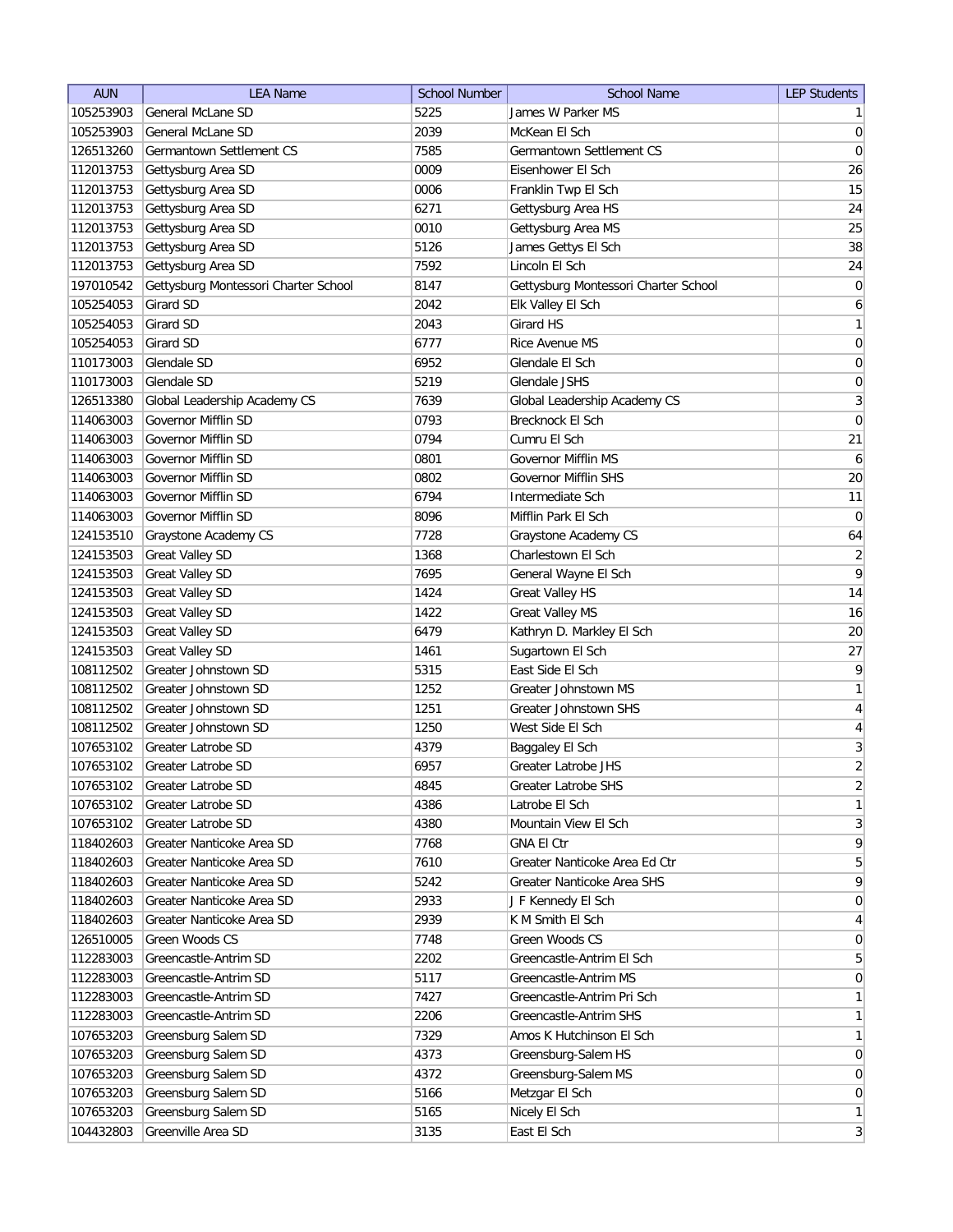| <b>AUN</b> | <b>LEA Name</b>           | <b>School Number</b> | <b>School Name</b>           | <b>LEP Students</b> |
|------------|---------------------------|----------------------|------------------------------|---------------------|
| 104432803  | Greenville Area SD        | 3137                 | <b>Greenville JSHS</b>       | $\overline{2}$      |
| 104432803  | Greenville Area SD        | 3133                 | Hempfield El Sch             | 1                   |
| 115503004  | Greenwood SD              | 7062                 | Greenwood El Sch             | $\mathbf{1}$        |
| 115503004  | Greenwood SD              | 6341                 | Greenwood HS                 | 0                   |
| 115503004  | Greenwood SD              | 7468                 | Greenwood MS                 | 0                   |
| 104432903  | Grove City Area SD        | 6125                 | George Jr Republic HS        | 7                   |
| 104432903  | Grove City Area SD        | 7316                 | George Jr Republic MS        | $\mathbf{1}$        |
| 104432903  | Grove City Area SD        | 3145                 | Grove City Area HS           | $\overline{2}$      |
| 104432903  | Grove City Area SD        | 3144                 | Grove City Area MS           | 1                   |
| 104432903  | Grove City Area SD        | 3143                 | Highland El Sch              | $\mathbf{1}$        |
| 104432903  | Grove City Area SD        | 6844                 | Hillview El Sch              | $\overline{2}$      |
| 104432903  | Grove City Area SD        | 7120                 | Washington Kdg Ctr           | $\boldsymbol{0}$    |
| 115222504  | Halifax Area SD           | 1753                 | Enders-Fisherville El Sch    | $\boldsymbol{0}$    |
| 115222504  | Halifax Area SD           | 5038                 | Halifax Area El Sch          | 0                   |
| 115222504  | Halifax Area SD           | 6330                 | Halifax Area HS              | 0                   |
| 115222504  | Halifax Area SD           | 6331                 | Halifax Area MS              | 0                   |
| 114063503  | Hamburg Area SD           | 0808                 | Hamburg Area HS              | $\boldsymbol{0}$    |
| 114063503  | Hamburg Area SD           | 7447                 | Hamburg Area Middle School   | $\boldsymbol{0}$    |
| 114063503  | Hamburg Area SD           | 0807                 | Hamburg El Sch               | 1                   |
| 114063503  | Hamburg Area SD           | 0809                 | Perry El Sch                 | $\overline{7}$      |
| 114063503  | Hamburg Area SD           | 0804                 | Strausstown El Sch           | 0                   |
| 114063503  | Hamburg Area SD           | 7992                 | Tilden El Center             | $\boldsymbol{0}$    |
| 114063503  | Hamburg Area SD           | 0806                 | Upper Bern El Sch            | $\overline{2}$      |
| 103024603  | Hampton Township SD       | 0175                 | Central El Sch               | $\boldsymbol{0}$    |
| 103024603  | Hampton Township SD       | 5190                 | Hampton HS                   | $\overline{2}$      |
| 103024603  | Hampton Township SD       | 0179                 | Hampton MS                   | 3                   |
| 103024603  | Hampton Township SD       | 0178                 | Poff El Sch                  | $\mathbf{1}$        |
| 103024603  | Hampton Township SD       | 0176                 | Wyland El Sch                | 8                   |
| 118403003  | Hanover Area SD           | 2891                 | Hanover Area JSHS            | 3                   |
| 118403003  | Hanover Area SD           | 7007                 | Hanover Area Memorial El Sch | 3                   |
| 118403003  | Hanover Area SD           | 2887                 | Hanover Green El Sch         | 3                   |
| 118403003  | Hanover Area SD           | 2888                 | Lee Park El Sch              | $\overline{2}$      |
| 118403003  | Hanover Area SD           | 2889                 | Lyndwood El Sch              | $\left  \right $    |
| 112672803  | Hanover Public SD         | 4565                 | Clearview El Sch             | 18                  |
| 112672803  | Hanover Public SD         | 4570                 | Hanover MS                   | 43                  |
| 112672803  | Hanover Public SD         | 4571                 | Hanover SHS                  | 19                  |
| 112672803  | Hanover Public SD         | 4566                 | Hanover Street El Sch        | 29                  |
| 112672803  | Hanover Public SD         | 4568                 | Washington El Sch            | 8 <sup>1</sup>      |
| 105254353  | Harbor Creek SD           | 2047                 | Clark El Sch                 | $\mathbf{1}$        |
| 105254353  | Harbor Creek SD           | 2048                 | Harbor Creek Junior HS       | $\overline{2}$      |
| 105254353  | Harbor Creek SD           | 7948                 | Harbor Creek Senior HS       | $\overline{2}$      |
| 105254353  | Harbor Creek SD           | 2046                 | Klein El Sch                 | $\mathbf{1}$        |
| 105254353  | Harbor Creek SD           | 5227                 | Rolling Ridge El Sch         | $\mathbf{1}$        |
| 126513290  | Hardy Williams Academy CS | 7588                 | Hardy Williams Academy CS    | $\overline{0}$      |
| 110173504  | Harmony Area SD           | 7195                 | Harmony Area El Sch          | 0                   |
| 110173504  | Harmony Area SD           | 1547                 | Harmony Area HS              | 0                   |
| 110173504  | Harmony Area SD           | 7196                 | Harmony Area MS              | $\overline{0}$      |
| 115222752  | Harrisburg City SD        | 7899                 | ACTS @ William Penn School   | 6                   |
| 115222752  | Harrisburg City SD        | 1764                 | Benjamin Franklin Sch        | 24                  |
| 115222752  | Harrisburg City SD        | 1769                 | Camp Curtin Sch              | 5 <sup>1</sup>      |
| 115222752  | Harrisburg City SD        | 7900                 | Career Technology Academy    | 18                  |
| 115222752  | Harrisburg City SD        | 1765                 | Downey Sch                   | 1                   |
| 115222752  | Harrisburg City SD        | 1766                 | Foose Sch                    | 141                 |
| 115222752  | Harrisburg City SD        | 1757                 | Hamilton Sch                 | 68                  |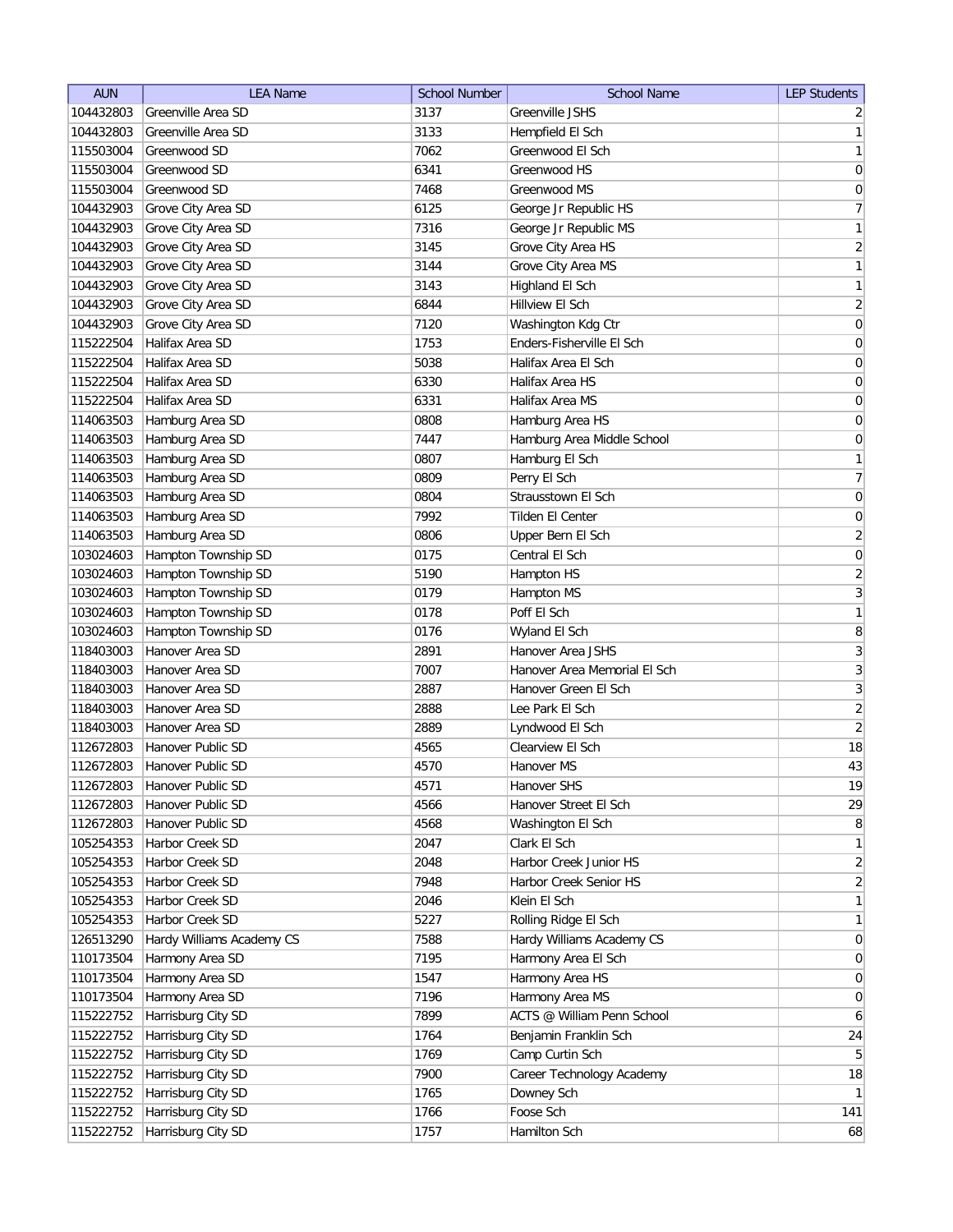| <b>AUN</b>             | <b>LEA Name</b>                        | <b>School Number</b> | <b>School Name</b>                         | <b>LEP Students</b> |
|------------------------|----------------------------------------|----------------------|--------------------------------------------|---------------------|
| 115222752              | Harrisburg City SD                     | 6333                 | Harrisburg HS                              | 92                  |
| 115222752              | Harrisburg City SD                     | 7902                 | Harrisburg University of Science and Tec   | 10                  |
| 115222752              | Harrisburg City SD                     | 1758                 | Lincoln Sch                                | $\overline{5}$      |
| 115222752              | Harrisburg City SD                     | 1759                 | Marshall Sch                               | $72\,$              |
| 115222752              | Harrisburg City SD                     | 7901                 | Math Science Academy @ Benjamin Franklin   | $\boldsymbol{6}$    |
| 115222752              | Harrisburg City SD                     | 1767                 | Melrose Sch                                | $\mathbf{3}$        |
| 115222752              | Harrisburg City SD                     | 7623                 | Rowland Sch                                | 92                  |
| 115222752              | Harrisburg City SD                     | 7667                 | Scott Sch Early Childhood Ctr              | 72                  |
| 115222752              | Harrisburg City SD                     | 1761                 | Shimmell Sch                               | $\overline{2}$      |
| 115222752              | Harrisburg City SD                     | 1762                 | Steele Sch                                 | $\boldsymbol{0}$    |
|                        | 115222752 Harrisburg City SD           | 7959                 | Steele Sch                                 | $\overline{4}$      |
| 115222752              | Harrisburg City SD                     | 7464                 | William Penn Sch                           | $\overline{0}$      |
| 123463603              | Hatboro-Horsham SD                     | 5079                 | Blair Mill El Sch                          | 10                  |
| 123463603              | Hatboro-Horsham SD                     | 3268                 | Crooked Billet El Sch                      | $\mathbf{3}$        |
| 123463603              | Hatboro-Horsham SD                     | 3271                 | Hallowell El Sch                           | 4                   |
| 123463603              | Hatboro-Horsham SD                     | 3272                 | Hatboro-Horsham SHS                        | 11                  |
| 123463603              | Hatboro-Horsham SD                     | 6639                 | Keith Valley MS                            | 8                   |
| 123463603              | Hatboro-Horsham SD                     | 7600                 | Limekiln-Simmons El Sch                    | $\overline{2}$      |
| 123463603              | Hatboro-Horsham SD                     | 3267                 | Pennypack El Sch                           | $\overline{5}$      |
| 123463603              | Hatboro-Horsham SD                     | 3270                 | Simmons El Sch                             | 1                   |
| 125234502              | Haverford Township SD                  | 1871                 | Chatham Park El Sch                        | 7                   |
| 125234502              | Haverford Township SD                  | 1876                 | Chestnutwold El Sch                        | $\overline{2}$      |
| 125234502              | Haverford Township SD                  | 1877                 | Coopertown El Sch                          | $\overline{3}$      |
| 125234502              | Haverford Township SD                  | 1878                 | Haverford MS                               | 11                  |
| 125234502              | Haverford Township SD                  | 1879                 | <b>Haverford SHS</b>                       | 11                  |
| 125234502              | Haverford Township SD                  | 1874                 | Lynnewood El Sch                           | 11                  |
| 125234502              | Haverford Township SD                  | 1875                 | Manoa El Sch                               | $5\overline{)}$     |
| 118403302              | Hazleton Area SD                       | 7605                 | Arthur Street El Sch                       | 0                   |
| 118403302              | Hazleton Area SD                       | 7937                 | Arthur Street El Sch                       | $90\,$              |
| 118403302              | Hazleton Area SD                       | 8100                 | Arthur Street El Sch Annex                 | $\boldsymbol{0}$    |
| 118403302              | Hazleton Area SD                       | 7661                 | Drums EI/MS                                | 7                   |
| 118403302              | Hazleton Area SD                       | 6718                 | Freeland EI/MS                             | $\overline{9}$      |
| 118403302              | Hazleton Area SD                       | 4855                 | Hazle El Sch                               | 0                   |
| 118403302              | Hazleton Area SD                       | 7348                 | Hazleton Area HS                           | 290                 |
| 118403302              | <b>Hazleton Area SD</b>                | 7936                 | Hazleton El/MS                             | 174                 |
| 118403302              | Hazleton Area SD                       | 6930                 | Heights Terrace EI/MS                      | 202                 |
| 118403302              | Hazleton Area SD                       | 7004                 | McAdoo-Kelayres El Sch                     | 20                  |
| 118403302              | Hazleton Area SD                       | 7340                 | Valley EI/MS                               | 18                  |
| 118403302              | Hazleton Area SD                       | 7569                 | West Hazleton El/MS                        | 158                 |
| 134677866              | Helen Thackston Charter School         | 8041                 | Helen Thackston Charter School             | $\overline{0}$      |
| 113363103              | Hempfield SD                           | 5236                 | Centerville El Sch                         | 31                  |
| 113363103              | Hempfield SD                           | 5055                 | Centerville MS                             | 24                  |
| 113363103              | Hempfield SD                           | 2574                 | East Petersburg El Sch                     | 18                  |
| 113363103              | Hempfield SD                           | 2577                 | Farmdale El Sch                            | $6 \mid$            |
| 113363103              | Hempfield SD                           | 2578                 | Hempfield SHS                              | 63                  |
| 113363103              | Hempfield SD                           | 6294                 | Landisville Intrmd Ctr                     | 19                  |
| 113363103              | Hempfield SD                           | 7421                 | Landisville MS                             | 10                  |
|                        | Hempfield SD                           | 7442                 | Landisville Pri Ctr                        | 30 <sup>°</sup>     |
| 113363103              | Hempfield SD                           | 2576                 | Mountville El Sch                          | 23                  |
| 113363103              | Hempfield SD                           | 2575                 | Rohrerstown El Sch                         | 59                  |
| 113363103<br>107653802 |                                        | 6851                 | Bovard El Sch                              | $\overline{0}$      |
| 107653802              | Hempfield Area SD<br>Hempfield Area SD | 7747                 | Crossroads Sch                             | $\overline{0}$      |
| 107653802              | Hempfield Area SD                      | 4393                 |                                            | $\overline{0}$      |
|                        | Hempfield Area SD                      | 4389                 | East Hempfield El Sch<br>Fort Allen El Sch | $\vert 4 \vert$     |
| 107653802              |                                        |                      |                                            |                     |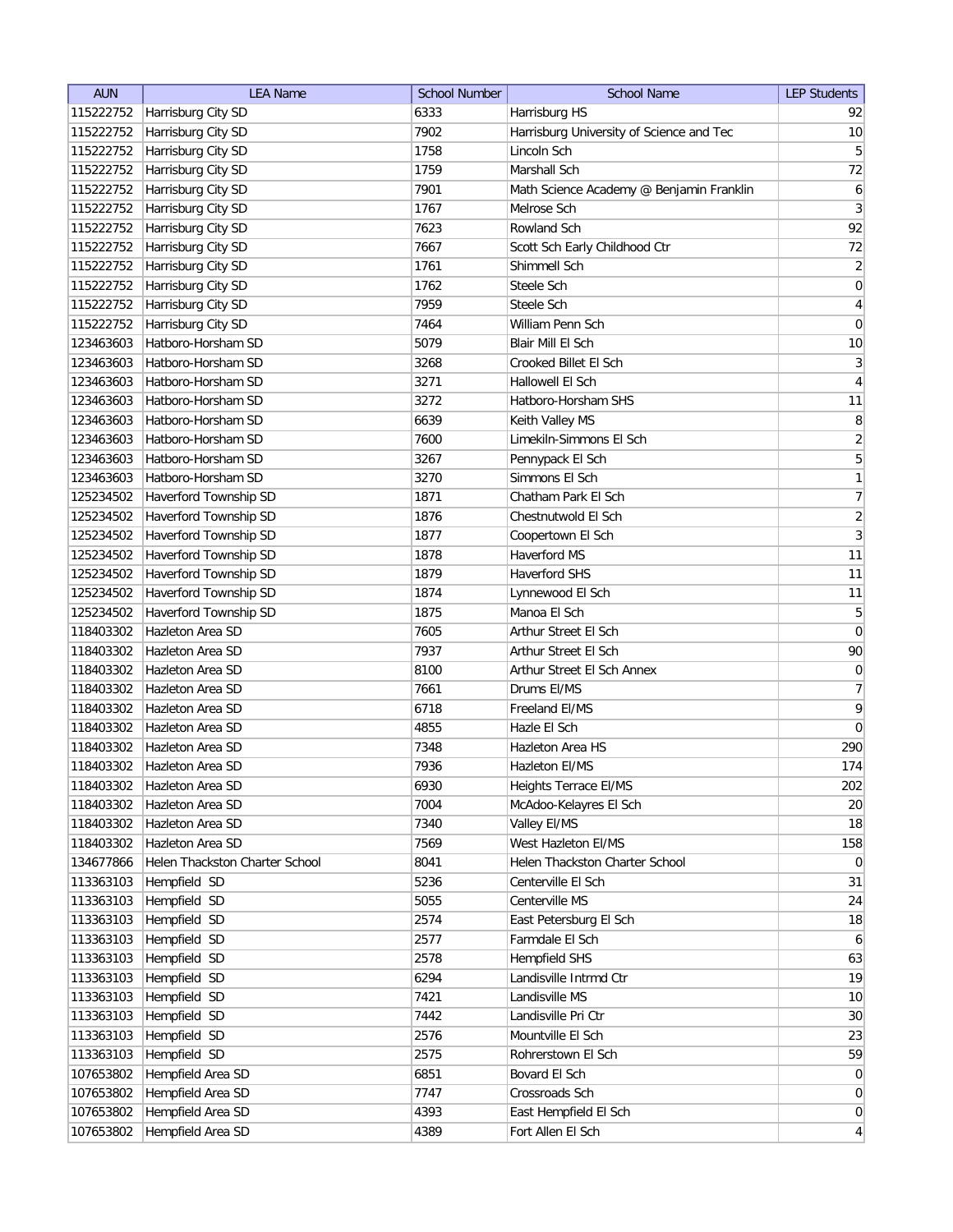| 7268<br>Harrold MS<br>107653802<br>Hempfield Area SD<br>$\overline{2}$<br>4404<br>$\overline{2}$<br>107653802<br>Hempfield Area SD<br>Hempfield Area SHS<br>4394<br>Maxwell El Sch<br>107653802<br>Hempfield Area SD<br>107653802<br>Hempfield Area SD<br>5359<br>Stanwood El Sch<br>107653802<br>Hempfield Area SD<br>7269<br>Wendover MS<br>4399<br>West Hempfield El Sch<br>107653802<br>Hempfield Area SD<br>Hempfield Area SD<br>107653802<br>7270<br>West Hempfield MS<br>Hempfield Area SD<br>107653802<br>4400<br>West Point El Sch<br>Hermitage SD<br>Artman El Sch<br>104433303<br>3146<br>Hermitage SD<br>104433303<br>5247<br>Delahunty MS<br>Hermitage SD<br>Delahunty MS<br>104433303<br>8069<br>Hermitage SD<br>Hermitage MS<br>0<br>104433303<br>8070<br>Hermitage SD<br>104433303<br>3149<br>Hermitage MS<br>Hermitage SD<br>104433303<br>3150<br><b>Hickory HS</b><br>Hermitage SD<br>Karen A. Ionta El Sch<br>104433303<br>3147<br>103024753<br><b>Highlands SD</b><br>0182<br>Fairmount El Sch<br>103024753<br><b>Highlands SD</b><br>0180<br>Fawn El Sch<br>103024753<br><b>Highlands SD</b><br>0191<br>Grandview El Sch<br>103024753<br>0190<br>Heights El Sch<br><b>Highlands SD</b><br>103024753<br><b>Highlands SD</b><br>7202<br>Highlands MS<br>103024753<br><b>Highlands SD</b><br>5153<br><b>Highlands SHS</b><br>Hollidaysburg Area SD<br>0888<br>Allegheny El Sch #1<br>108073503<br>Hollidaysburg Area SD<br>108073503<br>7097<br>Charles W Longer El Sch<br>Hollidaysburg Area SD<br>Foot of Ten El Sch<br>108073503<br>7381 |
|---------------------------------------------------------------------------------------------------------------------------------------------------------------------------------------------------------------------------------------------------------------------------------------------------------------------------------------------------------------------------------------------------------------------------------------------------------------------------------------------------------------------------------------------------------------------------------------------------------------------------------------------------------------------------------------------------------------------------------------------------------------------------------------------------------------------------------------------------------------------------------------------------------------------------------------------------------------------------------------------------------------------------------------------------------------------------------------------------------------------------------------------------------------------------------------------------------------------------------------------------------------------------------------------------------------------------------------------------------------------------------------------------------------------------------------------------------------------------------------------------------------------------------------------------------------|
|                                                                                                                                                                                                                                                                                                                                                                                                                                                                                                                                                                                                                                                                                                                                                                                                                                                                                                                                                                                                                                                                                                                                                                                                                                                                                                                                                                                                                                                                                                                                                               |
| 0 <br>0<br>0<br>0<br>$\boldsymbol{0}$<br>$\boldsymbol{0}$<br>$\overline{3}$<br>0<br>$\overline{4}$<br>$\boldsymbol{0}$<br>$\boldsymbol{0}$<br>$\boldsymbol{0}$<br>$\boldsymbol{0}$<br>$\boldsymbol{0}$                                                                                                                                                                                                                                                                                                                                                                                                                                                                                                                                                                                                                                                                                                                                                                                                                                                                                                                                                                                                                                                                                                                                                                                                                                                                                                                                                        |
| $\mathbf{1}$<br>$\mathbf{1}$<br>$\overline{2}$<br>$\vert 0 \vert$<br> 0 <br>$\vert 0 \vert$<br>$\overline{2}$                                                                                                                                                                                                                                                                                                                                                                                                                                                                                                                                                                                                                                                                                                                                                                                                                                                                                                                                                                                                                                                                                                                                                                                                                                                                                                                                                                                                                                                 |
|                                                                                                                                                                                                                                                                                                                                                                                                                                                                                                                                                                                                                                                                                                                                                                                                                                                                                                                                                                                                                                                                                                                                                                                                                                                                                                                                                                                                                                                                                                                                                               |
|                                                                                                                                                                                                                                                                                                                                                                                                                                                                                                                                                                                                                                                                                                                                                                                                                                                                                                                                                                                                                                                                                                                                                                                                                                                                                                                                                                                                                                                                                                                                                               |
|                                                                                                                                                                                                                                                                                                                                                                                                                                                                                                                                                                                                                                                                                                                                                                                                                                                                                                                                                                                                                                                                                                                                                                                                                                                                                                                                                                                                                                                                                                                                                               |
|                                                                                                                                                                                                                                                                                                                                                                                                                                                                                                                                                                                                                                                                                                                                                                                                                                                                                                                                                                                                                                                                                                                                                                                                                                                                                                                                                                                                                                                                                                                                                               |
|                                                                                                                                                                                                                                                                                                                                                                                                                                                                                                                                                                                                                                                                                                                                                                                                                                                                                                                                                                                                                                                                                                                                                                                                                                                                                                                                                                                                                                                                                                                                                               |
|                                                                                                                                                                                                                                                                                                                                                                                                                                                                                                                                                                                                                                                                                                                                                                                                                                                                                                                                                                                                                                                                                                                                                                                                                                                                                                                                                                                                                                                                                                                                                               |
|                                                                                                                                                                                                                                                                                                                                                                                                                                                                                                                                                                                                                                                                                                                                                                                                                                                                                                                                                                                                                                                                                                                                                                                                                                                                                                                                                                                                                                                                                                                                                               |
|                                                                                                                                                                                                                                                                                                                                                                                                                                                                                                                                                                                                                                                                                                                                                                                                                                                                                                                                                                                                                                                                                                                                                                                                                                                                                                                                                                                                                                                                                                                                                               |
|                                                                                                                                                                                                                                                                                                                                                                                                                                                                                                                                                                                                                                                                                                                                                                                                                                                                                                                                                                                                                                                                                                                                                                                                                                                                                                                                                                                                                                                                                                                                                               |
|                                                                                                                                                                                                                                                                                                                                                                                                                                                                                                                                                                                                                                                                                                                                                                                                                                                                                                                                                                                                                                                                                                                                                                                                                                                                                                                                                                                                                                                                                                                                                               |
|                                                                                                                                                                                                                                                                                                                                                                                                                                                                                                                                                                                                                                                                                                                                                                                                                                                                                                                                                                                                                                                                                                                                                                                                                                                                                                                                                                                                                                                                                                                                                               |
|                                                                                                                                                                                                                                                                                                                                                                                                                                                                                                                                                                                                                                                                                                                                                                                                                                                                                                                                                                                                                                                                                                                                                                                                                                                                                                                                                                                                                                                                                                                                                               |
|                                                                                                                                                                                                                                                                                                                                                                                                                                                                                                                                                                                                                                                                                                                                                                                                                                                                                                                                                                                                                                                                                                                                                                                                                                                                                                                                                                                                                                                                                                                                                               |
|                                                                                                                                                                                                                                                                                                                                                                                                                                                                                                                                                                                                                                                                                                                                                                                                                                                                                                                                                                                                                                                                                                                                                                                                                                                                                                                                                                                                                                                                                                                                                               |
|                                                                                                                                                                                                                                                                                                                                                                                                                                                                                                                                                                                                                                                                                                                                                                                                                                                                                                                                                                                                                                                                                                                                                                                                                                                                                                                                                                                                                                                                                                                                                               |
|                                                                                                                                                                                                                                                                                                                                                                                                                                                                                                                                                                                                                                                                                                                                                                                                                                                                                                                                                                                                                                                                                                                                                                                                                                                                                                                                                                                                                                                                                                                                                               |
|                                                                                                                                                                                                                                                                                                                                                                                                                                                                                                                                                                                                                                                                                                                                                                                                                                                                                                                                                                                                                                                                                                                                                                                                                                                                                                                                                                                                                                                                                                                                                               |
|                                                                                                                                                                                                                                                                                                                                                                                                                                                                                                                                                                                                                                                                                                                                                                                                                                                                                                                                                                                                                                                                                                                                                                                                                                                                                                                                                                                                                                                                                                                                                               |
|                                                                                                                                                                                                                                                                                                                                                                                                                                                                                                                                                                                                                                                                                                                                                                                                                                                                                                                                                                                                                                                                                                                                                                                                                                                                                                                                                                                                                                                                                                                                                               |
|                                                                                                                                                                                                                                                                                                                                                                                                                                                                                                                                                                                                                                                                                                                                                                                                                                                                                                                                                                                                                                                                                                                                                                                                                                                                                                                                                                                                                                                                                                                                                               |
|                                                                                                                                                                                                                                                                                                                                                                                                                                                                                                                                                                                                                                                                                                                                                                                                                                                                                                                                                                                                                                                                                                                                                                                                                                                                                                                                                                                                                                                                                                                                                               |
| Hollidaysburg Area SD<br>$\boldsymbol{6}$<br>108073503<br>6195<br>Frankstown El Sch                                                                                                                                                                                                                                                                                                                                                                                                                                                                                                                                                                                                                                                                                                                                                                                                                                                                                                                                                                                                                                                                                                                                                                                                                                                                                                                                                                                                                                                                           |
| Hollidaysburg Area SD<br>$\mathbf{3}$<br>Hollidaysburg Area JHS<br>108073503<br>0927                                                                                                                                                                                                                                                                                                                                                                                                                                                                                                                                                                                                                                                                                                                                                                                                                                                                                                                                                                                                                                                                                                                                                                                                                                                                                                                                                                                                                                                                          |
| Hollidaysburg Area SD<br>Hollidaysburg Area SHS<br>4<br>108073503<br>5207                                                                                                                                                                                                                                                                                                                                                                                                                                                                                                                                                                                                                                                                                                                                                                                                                                                                                                                                                                                                                                                                                                                                                                                                                                                                                                                                                                                                                                                                                     |
| Homer-Center SD<br>0<br>128323303<br>6797<br>Homer-Center El Sch                                                                                                                                                                                                                                                                                                                                                                                                                                                                                                                                                                                                                                                                                                                                                                                                                                                                                                                                                                                                                                                                                                                                                                                                                                                                                                                                                                                                                                                                                              |
| Homer-Center SD<br>0<br>128323303<br>2331<br>Homer-Center JSHS                                                                                                                                                                                                                                                                                                                                                                                                                                                                                                                                                                                                                                                                                                                                                                                                                                                                                                                                                                                                                                                                                                                                                                                                                                                                                                                                                                                                                                                                                                |
| Hope CS<br>Hope CS<br>0<br>126510003<br>7723                                                                                                                                                                                                                                                                                                                                                                                                                                                                                                                                                                                                                                                                                                                                                                                                                                                                                                                                                                                                                                                                                                                                                                                                                                                                                                                                                                                                                                                                                                                  |
| Hopewell Area SD<br>Hopewell El Sch<br>127044103<br>0672<br>0                                                                                                                                                                                                                                                                                                                                                                                                                                                                                                                                                                                                                                                                                                                                                                                                                                                                                                                                                                                                                                                                                                                                                                                                                                                                                                                                                                                                                                                                                                 |
| $\mathbf{3}$<br>Hopewell Area SD<br>127044103<br>0674<br><b>Hopewell JHS</b>                                                                                                                                                                                                                                                                                                                                                                                                                                                                                                                                                                                                                                                                                                                                                                                                                                                                                                                                                                                                                                                                                                                                                                                                                                                                                                                                                                                                                                                                                  |
| 1<br>Hopewell Area SD<br>127044103<br>0675<br><b>Hopewell SHS</b>                                                                                                                                                                                                                                                                                                                                                                                                                                                                                                                                                                                                                                                                                                                                                                                                                                                                                                                                                                                                                                                                                                                                                                                                                                                                                                                                                                                                                                                                                             |
| $\overline{3}$<br>Hopewell Area SD<br>127044103<br>0671<br>Independence El Sch                                                                                                                                                                                                                                                                                                                                                                                                                                                                                                                                                                                                                                                                                                                                                                                                                                                                                                                                                                                                                                                                                                                                                                                                                                                                                                                                                                                                                                                                                |
| 1<br>127044103<br>Hopewell Area SD<br>7280<br>Margaret Ross El Sch                                                                                                                                                                                                                                                                                                                                                                                                                                                                                                                                                                                                                                                                                                                                                                                                                                                                                                                                                                                                                                                                                                                                                                                                                                                                                                                                                                                                                                                                                            |
| 127044103<br>Hopewell Area SD<br>0669<br>Raccoon El Sch<br>$\vert 0 \vert$                                                                                                                                                                                                                                                                                                                                                                                                                                                                                                                                                                                                                                                                                                                                                                                                                                                                                                                                                                                                                                                                                                                                                                                                                                                                                                                                                                                                                                                                                    |
| $\vert 0 \vert$<br>111312503<br>Huntingdon Area SD<br>2298<br>Brady-Henderson Mill Creek El                                                                                                                                                                                                                                                                                                                                                                                                                                                                                                                                                                                                                                                                                                                                                                                                                                                                                                                                                                                                                                                                                                                                                                                                                                                                                                                                                                                                                                                                   |
| Huntingdon Area SD<br>$\vert 0 \vert$<br>111312503<br>5333<br>Huntingdon Area MS                                                                                                                                                                                                                                                                                                                                                                                                                                                                                                                                                                                                                                                                                                                                                                                                                                                                                                                                                                                                                                                                                                                                                                                                                                                                                                                                                                                                                                                                              |
| Huntingdon Area SD<br>2305<br> 0 <br>111312503<br>Huntingdon Area SHS                                                                                                                                                                                                                                                                                                                                                                                                                                                                                                                                                                                                                                                                                                                                                                                                                                                                                                                                                                                                                                                                                                                                                                                                                                                                                                                                                                                                                                                                                         |
| Huntingdon Area SD<br>2303<br>Jackson-Miller El Sch<br>111312503<br>$\overline{0}$                                                                                                                                                                                                                                                                                                                                                                                                                                                                                                                                                                                                                                                                                                                                                                                                                                                                                                                                                                                                                                                                                                                                                                                                                                                                                                                                                                                                                                                                            |
| Huntingdon Area SD<br>7525<br>Southside El Sch<br>$\mathbf{1}$<br>111312503                                                                                                                                                                                                                                                                                                                                                                                                                                                                                                                                                                                                                                                                                                                                                                                                                                                                                                                                                                                                                                                                                                                                                                                                                                                                                                                                                                                                                                                                                   |
| Huntingdon Area SD<br>Standing Stone El Sch<br>$\mathbf{1}$<br>111312503<br>7620                                                                                                                                                                                                                                                                                                                                                                                                                                                                                                                                                                                                                                                                                                                                                                                                                                                                                                                                                                                                                                                                                                                                                                                                                                                                                                                                                                                                                                                                              |
| Imani Education Circle CS<br>Imani Educationl Circle CS<br>1<br>126513200<br>7579                                                                                                                                                                                                                                                                                                                                                                                                                                                                                                                                                                                                                                                                                                                                                                                                                                                                                                                                                                                                                                                                                                                                                                                                                                                                                                                                                                                                                                                                             |
| Imhotep Institute CHS<br>Imhotep Institute CHS<br> 0 <br>126512980<br>7542                                                                                                                                                                                                                                                                                                                                                                                                                                                                                                                                                                                                                                                                                                                                                                                                                                                                                                                                                                                                                                                                                                                                                                                                                                                                                                                                                                                                                                                                                    |
| Independence CS<br>Independence CS<br>34<br>126513510<br>7683                                                                                                                                                                                                                                                                                                                                                                                                                                                                                                                                                                                                                                                                                                                                                                                                                                                                                                                                                                                                                                                                                                                                                                                                                                                                                                                                                                                                                                                                                                 |
| Indiana Area SD<br>Ben Franklin El Sch<br>128323703<br>2314<br>11                                                                                                                                                                                                                                                                                                                                                                                                                                                                                                                                                                                                                                                                                                                                                                                                                                                                                                                                                                                                                                                                                                                                                                                                                                                                                                                                                                                                                                                                                             |
| Indiana Area SD<br>4964<br>East Pike El Sch<br>128323703<br>$\left  \right $                                                                                                                                                                                                                                                                                                                                                                                                                                                                                                                                                                                                                                                                                                                                                                                                                                                                                                                                                                                                                                                                                                                                                                                                                                                                                                                                                                                                                                                                                  |
| Indiana Area SD<br>2321<br>17<br>128323703<br>Eisenhower El Sch                                                                                                                                                                                                                                                                                                                                                                                                                                                                                                                                                                                                                                                                                                                                                                                                                                                                                                                                                                                                                                                                                                                                                                                                                                                                                                                                                                                                                                                                                               |
| Indiana Area SD<br>128323703<br>2322<br>Horace Mann El Sch<br>$\overline{0}$                                                                                                                                                                                                                                                                                                                                                                                                                                                                                                                                                                                                                                                                                                                                                                                                                                                                                                                                                                                                                                                                                                                                                                                                                                                                                                                                                                                                                                                                                  |
| Indiana Area SD<br>Indiana Area JHS<br>18<br>128323703<br>2324                                                                                                                                                                                                                                                                                                                                                                                                                                                                                                                                                                                                                                                                                                                                                                                                                                                                                                                                                                                                                                                                                                                                                                                                                                                                                                                                                                                                                                                                                                |
| Indiana Area SD<br>2325<br>Indiana Area SHS<br>5 <sup>2</sup><br>128323703                                                                                                                                                                                                                                                                                                                                                                                                                                                                                                                                                                                                                                                                                                                                                                                                                                                                                                                                                                                                                                                                                                                                                                                                                                                                                                                                                                                                                                                                                    |
| Infinity CS<br>7765<br>Infinity CS<br> 0 <br>115220001                                                                                                                                                                                                                                                                                                                                                                                                                                                                                                                                                                                                                                                                                                                                                                                                                                                                                                                                                                                                                                                                                                                                                                                                                                                                                                                                                                                                                                                                                                        |
| Glenolden Sch<br>13<br>125235103<br>Interboro SD<br>1881                                                                                                                                                                                                                                                                                                                                                                                                                                                                                                                                                                                                                                                                                                                                                                                                                                                                                                                                                                                                                                                                                                                                                                                                                                                                                                                                                                                                                                                                                                      |
| Interboro SD<br>Interboro SHS<br>13<br>125235103<br>1885                                                                                                                                                                                                                                                                                                                                                                                                                                                                                                                                                                                                                                                                                                                                                                                                                                                                                                                                                                                                                                                                                                                                                                                                                                                                                                                                                                                                                                                                                                      |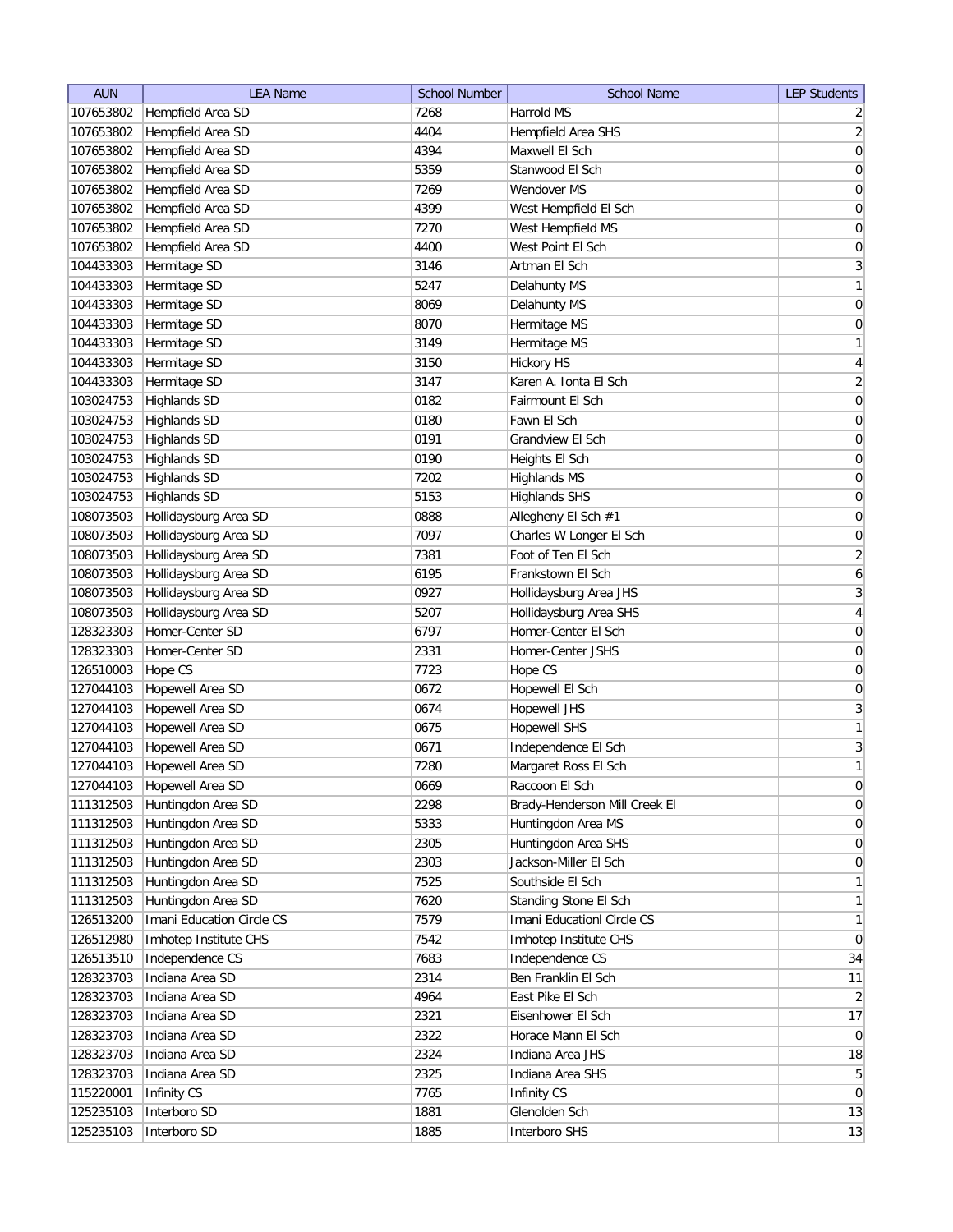| <b>AUN</b> | <b>LEA Name</b>                          | <b>School Number</b> | <b>School Name</b>                       | <b>LEP Students</b> |
|------------|------------------------------------------|----------------------|------------------------------------------|---------------------|
| 125235103  | Interboro SD                             | 7643                 | Kindergarten Academy                     | $\vert 4 \vert$     |
| 125235103  | Interboro SD                             | 1883                 | Norwood Sch                              | $\overline{2}$      |
| 125235103  | Interboro SD                             | 6508                 | Prospect Park Sch                        | $\overline{4}$      |
| 125235103  | Interboro SD                             | 4847                 | Tinicum Sch                              | $\overline{2}$      |
| 105256553  | <b>Iroquois SD</b>                       | 2052                 | Iroquois El Sch                          | $\boldsymbol{0}$    |
| 105256553  | Iroquois SD                              | 4817                 | <b>Iroquois JSHS</b>                     | $\overline{2}$      |
| 105256553  | Iroquois SD                              | 2051                 | Wesleyville El Sch                       | $\boldsymbol{0}$    |
| 104433604  | Jamestown Area SD                        | 6127                 | Jamestown Area El Sch                    | $\boldsymbol{0}$    |
| 104433604  | Jamestown Area SD                        | 6126                 | Jamestown Area JSHS                      | $\boldsymbol{0}$    |
| 107654103  | Jeannette City SD                        | 8024                 | Jeannette McKee El Sch                   | $\boldsymbol{0}$    |
| 107654103  | Jeannette City SD                        | 7405                 | Jeannette McKee El/MS                    | $\overline{2}$      |
| 107654103  | Jeannette City SD                        | 8025                 | Jeannette McKee MS                       | $\boldsymbol{0}$    |
| 107654103  | Jeannette City SD                        | 4412                 | Jeannette SHS                            | $\boldsymbol{0}$    |
| 106333407  | Jefferson County-DuBois AVTS             | 5180                 | Jefferson County-DuBois AVTS             | 0                   |
| 101303503  | Jefferson-Morgan SD                      | 7029                 | Jefferson-Morgan El Sch                  | 1                   |
| 101303503  | Jefferson-Morgan SD                      | 2280                 | Jefferson-Morgan MS/HS                   | $\mathbf{1}$        |
| 123463803  | Jenkintown SD                            | 3276                 | Jenkintown El Sch                        | 8                   |
| 123463803  | Jenkintown SD                            | 3277                 | Jenkintown HS                            | $\overline{3}$      |
| 123463803  | Jenkintown SD                            | 7598                 | Jenkintown MS                            | $\overline{2}$      |
| 123463803  | Jenkintown SD                            | 8049                 | Jenkintown Middle/High School            | 0                   |
| 117414003  | Jersey Shore Area SD                     | 3031                 | Avis El Sch                              | 0                   |
| 117414003  | Jersey Shore Area SD                     | 5243                 | Jersey Shore Area El Sch                 | $\boldsymbol{0}$    |
| 117414003  | Jersey Shore Area SD                     | 3034                 | Jersey Shore Area SHS                    | $\overline{3}$      |
| 117414003  | Jersey Shore Area SD                     | 3033                 | Jersey Shore MS                          | $\boldsymbol{0}$    |
|            |                                          | 6988                 | Nippenose Valley El Sch                  | $\boldsymbol{0}$    |
| 117414003  | Jersey Shore Area SD                     |                      |                                          |                     |
| 117414003  | Jersey Shore Area SD                     | 5060                 | Salladasburg El Sch                      | $\boldsymbol{0}$    |
| 121135003  | Jim Thorpe Area SD                       | 1307                 | Jim Thorpe Area SHS                      | $\overline{2}$      |
| 121135003  | Jim Thorpe Area SD                       | 6965                 | L B Morris El Sch                        | $\overline{3}$      |
| 121135003  | Jim Thorpe Area SD                       | 7785                 | Penn/Kidder Campus                       | $\overline{2}$      |
| 133513315  | John B Stetson Charter School            | 8149                 | John B. Stetson Charter School           | $\boldsymbol{0}$    |
| 109243503  | Johnsonburg Area SD                      | 5326                 | Johnsonburg Area El Sch                  | 0                   |
| 109243503  | Johnsonburg Area SD                      | 6218                 | Johnsonburg Area HS                      | $\overline{2}$      |
| 111343603  | Juniata County SD                        | 2394                 | East Juniata JSHS                        | $\overline{0}$      |
| 111343603  | Juniata County SD                        | 2390                 | Fayette Twp El Sch                       | $\overline{0}$      |
| 111343603  | Juniata County SD                        | 4947                 | Fermanagh-Mifflintown El Sch             | 29                  |
| 111343603  | Juniata County SD                        | 6255                 | Juniata SHS                              | 12                  |
| 111343603  | Juniata County SD                        | 2399                 | Lack-Tuscarora El Sch                    | 0                   |
| 111343603  | Juniata County SD                        | 2391                 | Monroe Twp El Sch                        | 0                   |
| 111343603  | Juniata County SD                        | 2395                 | Mountain View El Sch                     | 0                   |
| 111343603  | Juniata County SD                        | 2392                 | Susquehanna Twp El Sch                   | $\overline{0}$      |
| 111343603  | Juniata County SD                        | 2393                 | Thompsontown-Delaware El Sch             | $\overline{0}$      |
| 111343603  | Juniata County SD                        | 7220                 | Tuscarora MS                             | 8                   |
| 111343603  | Juniata County SD                        | 2400                 | Tuscarora Valley El Sch                  | 0                   |
| 111343603  | Juniata County SD                        | 2396                 | Walker Twp El Sch                        | $\overline{0}$      |
| 111312804  | Juniata Valley SD                        | 5230                 | Juniata Valley El Sch                    | 0                   |
| 111312804  | Juniata Valley SD                        | 2308                 | Juniata Valley JSHS                      | 1                   |
| 126510013  | KIPP Philadelphia Charter School         | 7776                 | KIPP Philadelphia Charter School         | 6                   |
| 172510793  | KIPP West Philadelphia Preparatory Chart | 8124                 | KIPP West Philadelphia Preparatory Chart | 0                   |
| 109422303  | Kane Area SD                             | 5244                 | Kane Area El Sch                         | 0                   |
| 109422303  | Kane Area SD                             | 5245                 | Kane Area HS                             | 1                   |
| 109422303  | Kane Area SD                             | 3100                 | Kane Area MS                             | $\overline{0}$      |
| 109422303  | Kane Area SD                             | 3099                 | Mt Jewett El Sch                         | $\overline{0}$      |
| 104103603  | Karns City Area SD                       | 4906                 | Bruin El Sch                             | 0                   |
| 104103603  | Karns City Area SD                       | 1153                 | Chicora El Sch                           | 0                   |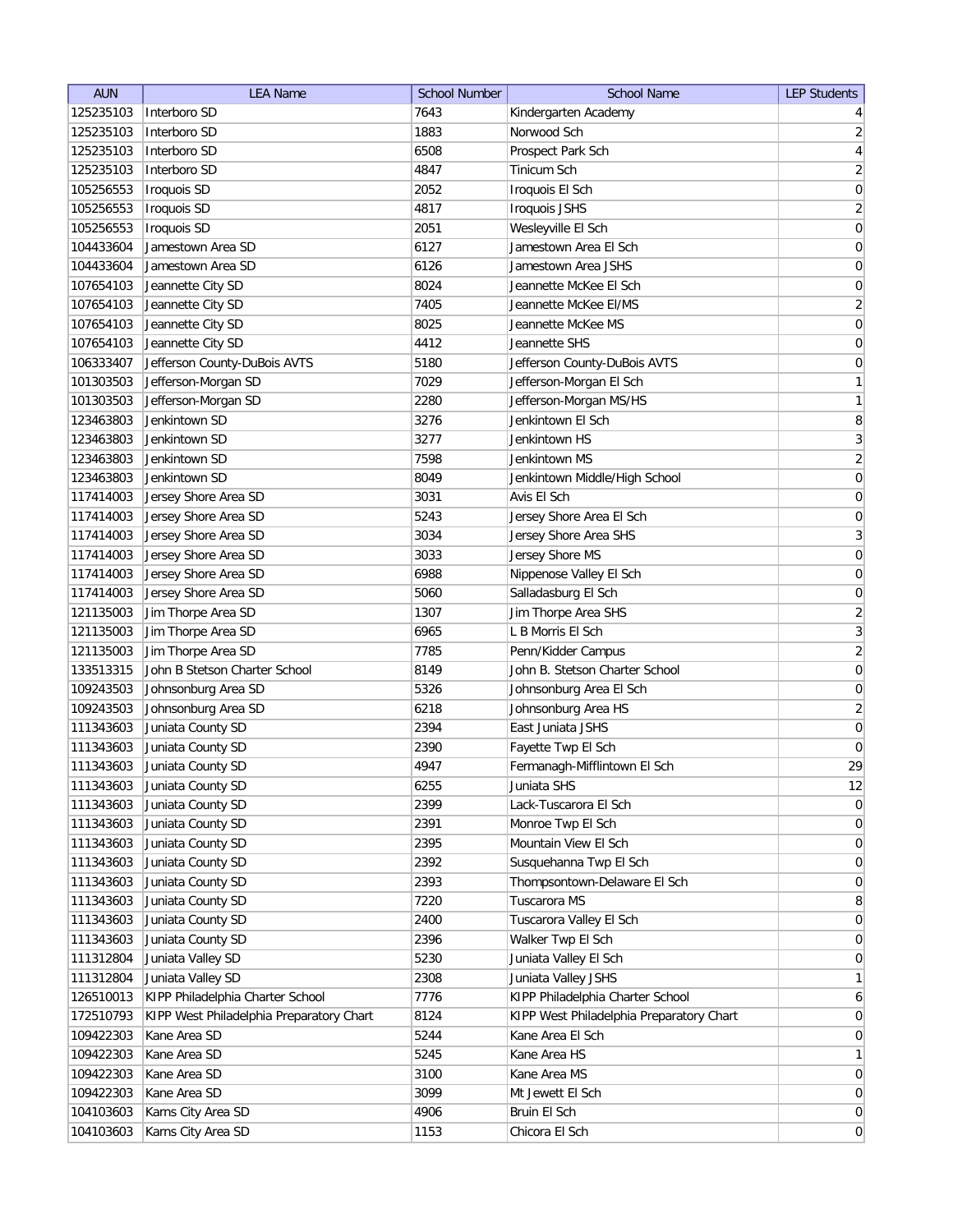| 104103603<br>Karns City Area SD<br>1154<br>Karns City HS<br>$\overline{0}$<br>104103603<br>Karns City Area SD<br>7396<br>Sugarcreek El Sch<br>$\overline{0}$<br>57<br>Kennett Consolidated SD<br>1401<br>124154003<br>Greenwood El Sch<br>6482<br>101<br>Kennett Consolidated SD<br>Kennett HS<br>124154003<br>77<br>124154003<br>Kennett Consolidated SD<br>6834<br>Kennett MS<br>Kennett Consolidated SD<br>Mary D Lang El Sch<br>124154003<br>6481<br>Kennett Consolidated SD<br>124154003<br>1400<br>New Garden El Sch<br>0<br>106166503<br>Keystone SD<br>6694<br>Keystone El Sch<br>$\boldsymbol{0}$<br>106166503<br>Keystone SD<br>1486<br>Keystone JSHS<br>110183602<br>Keystone Central SD<br>7795<br><b>Bucktail Area MS</b><br>0<br>Keystone Central SD<br><b>Bucktail HS</b><br>0<br>110183602<br>6241<br>$\overline{2}$<br>110183602<br>Keystone Central SD<br>7589<br>Central Mountain HS<br>110183602<br>Keystone Central SD<br>7590<br>Central Mountain MS<br>$\boldsymbol{0}$<br>110183602<br>Keystone Central SD<br>4815<br>Dickey El Sch<br>0<br>Keystone Central SD<br>1568<br>110183602<br>Lamar Twp El Sch<br>$\boldsymbol{0}$<br>Liberty Curtain El Sch<br>110183602<br>Keystone Central SD<br>4917<br>110183602<br>Keystone Central SD<br>1570<br>Mill Hall El Sch<br>$\boldsymbol{0}$<br>110183602<br>Keystone Central SD<br>6242<br>Renovo El Sch<br>110183602<br>Keystone Central SD<br>6245<br>Robb El Sch<br>$\boldsymbol{0}$<br>110183602<br>Keystone Central SD<br>7474<br>Sugar Valley El Sch<br>Woodward El Sch<br>110183602<br>Keystone Central SD<br>1588<br>7506<br>104432830<br>Keystone Education Center CS<br>Keystone Education Center CS<br>Dormont El Sch<br>6<br>103025002<br>Keystone Oaks SD<br>7461 |
|---------------------------------------------------------------------------------------------------------------------------------------------------------------------------------------------------------------------------------------------------------------------------------------------------------------------------------------------------------------------------------------------------------------------------------------------------------------------------------------------------------------------------------------------------------------------------------------------------------------------------------------------------------------------------------------------------------------------------------------------------------------------------------------------------------------------------------------------------------------------------------------------------------------------------------------------------------------------------------------------------------------------------------------------------------------------------------------------------------------------------------------------------------------------------------------------------------------------------------------------------------------------------------------------------------------------------------------------------------------------------------------------------------------------------------------------------------------------------------------------------------------------------------------------------------------------------------------------------------------------------------------------------------------------------------------------------------------------------------------------------|
|                                                                                                                                                                                                                                                                                                                                                                                                                                                                                                                                                                                                                                                                                                                                                                                                                                                                                                                                                                                                                                                                                                                                                                                                                                                                                                                                                                                                                                                                                                                                                                                                                                                                                                                                                   |
|                                                                                                                                                                                                                                                                                                                                                                                                                                                                                                                                                                                                                                                                                                                                                                                                                                                                                                                                                                                                                                                                                                                                                                                                                                                                                                                                                                                                                                                                                                                                                                                                                                                                                                                                                   |
|                                                                                                                                                                                                                                                                                                                                                                                                                                                                                                                                                                                                                                                                                                                                                                                                                                                                                                                                                                                                                                                                                                                                                                                                                                                                                                                                                                                                                                                                                                                                                                                                                                                                                                                                                   |
|                                                                                                                                                                                                                                                                                                                                                                                                                                                                                                                                                                                                                                                                                                                                                                                                                                                                                                                                                                                                                                                                                                                                                                                                                                                                                                                                                                                                                                                                                                                                                                                                                                                                                                                                                   |
| 112<br>107<br>$\overline{2}$<br>$\vert 0 \vert$<br>3<br>1<br> 0                                                                                                                                                                                                                                                                                                                                                                                                                                                                                                                                                                                                                                                                                                                                                                                                                                                                                                                                                                                                                                                                                                                                                                                                                                                                                                                                                                                                                                                                                                                                                                                                                                                                                   |
|                                                                                                                                                                                                                                                                                                                                                                                                                                                                                                                                                                                                                                                                                                                                                                                                                                                                                                                                                                                                                                                                                                                                                                                                                                                                                                                                                                                                                                                                                                                                                                                                                                                                                                                                                   |
|                                                                                                                                                                                                                                                                                                                                                                                                                                                                                                                                                                                                                                                                                                                                                                                                                                                                                                                                                                                                                                                                                                                                                                                                                                                                                                                                                                                                                                                                                                                                                                                                                                                                                                                                                   |
|                                                                                                                                                                                                                                                                                                                                                                                                                                                                                                                                                                                                                                                                                                                                                                                                                                                                                                                                                                                                                                                                                                                                                                                                                                                                                                                                                                                                                                                                                                                                                                                                                                                                                                                                                   |
|                                                                                                                                                                                                                                                                                                                                                                                                                                                                                                                                                                                                                                                                                                                                                                                                                                                                                                                                                                                                                                                                                                                                                                                                                                                                                                                                                                                                                                                                                                                                                                                                                                                                                                                                                   |
|                                                                                                                                                                                                                                                                                                                                                                                                                                                                                                                                                                                                                                                                                                                                                                                                                                                                                                                                                                                                                                                                                                                                                                                                                                                                                                                                                                                                                                                                                                                                                                                                                                                                                                                                                   |
|                                                                                                                                                                                                                                                                                                                                                                                                                                                                                                                                                                                                                                                                                                                                                                                                                                                                                                                                                                                                                                                                                                                                                                                                                                                                                                                                                                                                                                                                                                                                                                                                                                                                                                                                                   |
|                                                                                                                                                                                                                                                                                                                                                                                                                                                                                                                                                                                                                                                                                                                                                                                                                                                                                                                                                                                                                                                                                                                                                                                                                                                                                                                                                                                                                                                                                                                                                                                                                                                                                                                                                   |
|                                                                                                                                                                                                                                                                                                                                                                                                                                                                                                                                                                                                                                                                                                                                                                                                                                                                                                                                                                                                                                                                                                                                                                                                                                                                                                                                                                                                                                                                                                                                                                                                                                                                                                                                                   |
|                                                                                                                                                                                                                                                                                                                                                                                                                                                                                                                                                                                                                                                                                                                                                                                                                                                                                                                                                                                                                                                                                                                                                                                                                                                                                                                                                                                                                                                                                                                                                                                                                                                                                                                                                   |
|                                                                                                                                                                                                                                                                                                                                                                                                                                                                                                                                                                                                                                                                                                                                                                                                                                                                                                                                                                                                                                                                                                                                                                                                                                                                                                                                                                                                                                                                                                                                                                                                                                                                                                                                                   |
|                                                                                                                                                                                                                                                                                                                                                                                                                                                                                                                                                                                                                                                                                                                                                                                                                                                                                                                                                                                                                                                                                                                                                                                                                                                                                                                                                                                                                                                                                                                                                                                                                                                                                                                                                   |
|                                                                                                                                                                                                                                                                                                                                                                                                                                                                                                                                                                                                                                                                                                                                                                                                                                                                                                                                                                                                                                                                                                                                                                                                                                                                                                                                                                                                                                                                                                                                                                                                                                                                                                                                                   |
|                                                                                                                                                                                                                                                                                                                                                                                                                                                                                                                                                                                                                                                                                                                                                                                                                                                                                                                                                                                                                                                                                                                                                                                                                                                                                                                                                                                                                                                                                                                                                                                                                                                                                                                                                   |
|                                                                                                                                                                                                                                                                                                                                                                                                                                                                                                                                                                                                                                                                                                                                                                                                                                                                                                                                                                                                                                                                                                                                                                                                                                                                                                                                                                                                                                                                                                                                                                                                                                                                                                                                                   |
|                                                                                                                                                                                                                                                                                                                                                                                                                                                                                                                                                                                                                                                                                                                                                                                                                                                                                                                                                                                                                                                                                                                                                                                                                                                                                                                                                                                                                                                                                                                                                                                                                                                                                                                                                   |
|                                                                                                                                                                                                                                                                                                                                                                                                                                                                                                                                                                                                                                                                                                                                                                                                                                                                                                                                                                                                                                                                                                                                                                                                                                                                                                                                                                                                                                                                                                                                                                                                                                                                                                                                                   |
|                                                                                                                                                                                                                                                                                                                                                                                                                                                                                                                                                                                                                                                                                                                                                                                                                                                                                                                                                                                                                                                                                                                                                                                                                                                                                                                                                                                                                                                                                                                                                                                                                                                                                                                                                   |
|                                                                                                                                                                                                                                                                                                                                                                                                                                                                                                                                                                                                                                                                                                                                                                                                                                                                                                                                                                                                                                                                                                                                                                                                                                                                                                                                                                                                                                                                                                                                                                                                                                                                                                                                                   |
| 5<br>103025002<br>Keystone Oaks SD<br>0203<br>Fred L Aiken El Sch                                                                                                                                                                                                                                                                                                                                                                                                                                                                                                                                                                                                                                                                                                                                                                                                                                                                                                                                                                                                                                                                                                                                                                                                                                                                                                                                                                                                                                                                                                                                                                                                                                                                                 |
| 5<br>103025002<br>Keystone Oaks SD<br>5112<br>Keystone Oaks HS                                                                                                                                                                                                                                                                                                                                                                                                                                                                                                                                                                                                                                                                                                                                                                                                                                                                                                                                                                                                                                                                                                                                                                                                                                                                                                                                                                                                                                                                                                                                                                                                                                                                                    |
| 6<br>103025002<br>Keystone Oaks SD<br>7462<br>Keystone Oaks MS                                                                                                                                                                                                                                                                                                                                                                                                                                                                                                                                                                                                                                                                                                                                                                                                                                                                                                                                                                                                                                                                                                                                                                                                                                                                                                                                                                                                                                                                                                                                                                                                                                                                                    |
| $\overline{3}$<br>103025002<br>Keystone Oaks SD<br>0204<br>Myrtle Ave Sch                                                                                                                                                                                                                                                                                                                                                                                                                                                                                                                                                                                                                                                                                                                                                                                                                                                                                                                                                                                                                                                                                                                                                                                                                                                                                                                                                                                                                                                                                                                                                                                                                                                                         |
| 0<br>126510017<br>Khepera CS<br>7826<br>Khepera CS                                                                                                                                                                                                                                                                                                                                                                                                                                                                                                                                                                                                                                                                                                                                                                                                                                                                                                                                                                                                                                                                                                                                                                                                                                                                                                                                                                                                                                                                                                                                                                                                                                                                                                |
| 0<br>107654403<br>Kiski Area SD<br>7190<br>Allegheny-Hyde Park El Sch                                                                                                                                                                                                                                                                                                                                                                                                                                                                                                                                                                                                                                                                                                                                                                                                                                                                                                                                                                                                                                                                                                                                                                                                                                                                                                                                                                                                                                                                                                                                                                                                                                                                             |
| $\mathbf{1}$<br>107654403<br>Kiski Area SD<br>Bell Avon El Sch<br>6177                                                                                                                                                                                                                                                                                                                                                                                                                                                                                                                                                                                                                                                                                                                                                                                                                                                                                                                                                                                                                                                                                                                                                                                                                                                                                                                                                                                                                                                                                                                                                                                                                                                                            |
| 107654403<br>Kiski Area SD<br>4431<br>Kiski Area HS<br>0                                                                                                                                                                                                                                                                                                                                                                                                                                                                                                                                                                                                                                                                                                                                                                                                                                                                                                                                                                                                                                                                                                                                                                                                                                                                                                                                                                                                                                                                                                                                                                                                                                                                                          |
| $\boldsymbol{0}$<br>107654403<br>Kiski Area SD<br>7189<br>Kiski Area IHS                                                                                                                                                                                                                                                                                                                                                                                                                                                                                                                                                                                                                                                                                                                                                                                                                                                                                                                                                                                                                                                                                                                                                                                                                                                                                                                                                                                                                                                                                                                                                                                                                                                                          |
| $\boldsymbol{0}$<br>107654403<br>Kiski Area SD<br>Laurel Point El Sch<br>4415                                                                                                                                                                                                                                                                                                                                                                                                                                                                                                                                                                                                                                                                                                                                                                                                                                                                                                                                                                                                                                                                                                                                                                                                                                                                                                                                                                                                                                                                                                                                                                                                                                                                     |
| $\boldsymbol{0}$<br>107654403<br>Kiski Area SD<br>4516<br>Mamont El Sch                                                                                                                                                                                                                                                                                                                                                                                                                                                                                                                                                                                                                                                                                                                                                                                                                                                                                                                                                                                                                                                                                                                                                                                                                                                                                                                                                                                                                                                                                                                                                                                                                                                                           |
| 107654403<br>Kiski Area SD<br>$\overline{0}$<br>4519<br>North Washington El Sch                                                                                                                                                                                                                                                                                                                                                                                                                                                                                                                                                                                                                                                                                                                                                                                                                                                                                                                                                                                                                                                                                                                                                                                                                                                                                                                                                                                                                                                                                                                                                                                                                                                                   |
| 107654403<br>Kiski Area SD<br>7191<br>Vandergrift El Sch<br> 0                                                                                                                                                                                                                                                                                                                                                                                                                                                                                                                                                                                                                                                                                                                                                                                                                                                                                                                                                                                                                                                                                                                                                                                                                                                                                                                                                                                                                                                                                                                                                                                                                                                                                    |
| 0 <br>107654403<br>Kiski Area SD<br>4520<br>Washington El Sch                                                                                                                                                                                                                                                                                                                                                                                                                                                                                                                                                                                                                                                                                                                                                                                                                                                                                                                                                                                                                                                                                                                                                                                                                                                                                                                                                                                                                                                                                                                                                                                                                                                                                     |
| Kutztown Area SD<br> 0 <br>114064003<br>6314<br>Albany El Sch                                                                                                                                                                                                                                                                                                                                                                                                                                                                                                                                                                                                                                                                                                                                                                                                                                                                                                                                                                                                                                                                                                                                                                                                                                                                                                                                                                                                                                                                                                                                                                                                                                                                                     |
| Kutztown Area SD<br>8095<br>Albany El Sch<br> 0 <br>114064003                                                                                                                                                                                                                                                                                                                                                                                                                                                                                                                                                                                                                                                                                                                                                                                                                                                                                                                                                                                                                                                                                                                                                                                                                                                                                                                                                                                                                                                                                                                                                                                                                                                                                     |
| Kutztown Area SD<br>Greenwich-Lenhartsville El Sch<br>114064003<br>0810<br>$\overline{0}$                                                                                                                                                                                                                                                                                                                                                                                                                                                                                                                                                                                                                                                                                                                                                                                                                                                                                                                                                                                                                                                                                                                                                                                                                                                                                                                                                                                                                                                                                                                                                                                                                                                         |
| Kutztown Area SD<br>Kutztown Area MS<br>114064003<br>6315<br> 0                                                                                                                                                                                                                                                                                                                                                                                                                                                                                                                                                                                                                                                                                                                                                                                                                                                                                                                                                                                                                                                                                                                                                                                                                                                                                                                                                                                                                                                                                                                                                                                                                                                                                   |
| Kutztown Area SD<br>Kutztown Area SHS<br>$\mathbf{1}$<br>114064003<br>0816                                                                                                                                                                                                                                                                                                                                                                                                                                                                                                                                                                                                                                                                                                                                                                                                                                                                                                                                                                                                                                                                                                                                                                                                                                                                                                                                                                                                                                                                                                                                                                                                                                                                        |
| Kutztown Area SD<br>Kutztown El Sch<br>3<br>114064003<br>6316                                                                                                                                                                                                                                                                                                                                                                                                                                                                                                                                                                                                                                                                                                                                                                                                                                                                                                                                                                                                                                                                                                                                                                                                                                                                                                                                                                                                                                                                                                                                                                                                                                                                                     |
| Kutztown Area SD<br>$\overline{0}$<br>114064003<br>0812<br>Maxatawny El Sch                                                                                                                                                                                                                                                                                                                                                                                                                                                                                                                                                                                                                                                                                                                                                                                                                                                                                                                                                                                                                                                                                                                                                                                                                                                                                                                                                                                                                                                                                                                                                                                                                                                                       |
| 19<br>113362940<br>La Academia-The Partnership Charter Scho<br>7538<br>La Academia-The Partnership Charter Scho                                                                                                                                                                                                                                                                                                                                                                                                                                                                                                                                                                                                                                                                                                                                                                                                                                                                                                                                                                                                                                                                                                                                                                                                                                                                                                                                                                                                                                                                                                                                                                                                                                   |
| Laboratory CS<br>126513110<br>7565<br>Laboratory CS<br>$\overline{0}$                                                                                                                                                                                                                                                                                                                                                                                                                                                                                                                                                                                                                                                                                                                                                                                                                                                                                                                                                                                                                                                                                                                                                                                                                                                                                                                                                                                                                                                                                                                                                                                                                                                                             |
| Lackawanna Trail SD<br>4524<br>Lackawanna Trail El Ctr<br>119665003<br>$\overline{0}$                                                                                                                                                                                                                                                                                                                                                                                                                                                                                                                                                                                                                                                                                                                                                                                                                                                                                                                                                                                                                                                                                                                                                                                                                                                                                                                                                                                                                                                                                                                                                                                                                                                             |
| Lackawanna Trail SD<br>4528<br>Lackawanna Trail JSHS<br>119665003<br>$\overline{0}$                                                                                                                                                                                                                                                                                                                                                                                                                                                                                                                                                                                                                                                                                                                                                                                                                                                                                                                                                                                                                                                                                                                                                                                                                                                                                                                                                                                                                                                                                                                                                                                                                                                               |
| Lake-Lehman SD<br>Lake-Lehman JSHS<br>$\overline{2}$<br>118403903<br>2924                                                                                                                                                                                                                                                                                                                                                                                                                                                                                                                                                                                                                                                                                                                                                                                                                                                                                                                                                                                                                                                                                                                                                                                                                                                                                                                                                                                                                                                                                                                                                                                                                                                                         |
| Lake-Lehman SD<br>7060<br>Lake-Noxen El Sch<br>$\overline{0}$<br>118403903                                                                                                                                                                                                                                                                                                                                                                                                                                                                                                                                                                                                                                                                                                                                                                                                                                                                                                                                                                                                                                                                                                                                                                                                                                                                                                                                                                                                                                                                                                                                                                                                                                                                        |
| Lake-Lehman SD<br>2922<br>118403903<br>Lehman-Jackson El Sch<br>$\overline{0}$                                                                                                                                                                                                                                                                                                                                                                                                                                                                                                                                                                                                                                                                                                                                                                                                                                                                                                                                                                                                                                                                                                                                                                                                                                                                                                                                                                                                                                                                                                                                                                                                                                                                    |
| Lake-Lehman SD<br>2920<br>Ross El Sch<br>118403903<br>$\overline{0}$                                                                                                                                                                                                                                                                                                                                                                                                                                                                                                                                                                                                                                                                                                                                                                                                                                                                                                                                                                                                                                                                                                                                                                                                                                                                                                                                                                                                                                                                                                                                                                                                                                                                              |
| 6403<br> 0 <br>119354603<br>Lakeland SD<br>Lakeland El Sch                                                                                                                                                                                                                                                                                                                                                                                                                                                                                                                                                                                                                                                                                                                                                                                                                                                                                                                                                                                                                                                                                                                                                                                                                                                                                                                                                                                                                                                                                                                                                                                                                                                                                        |
| Lakeland SD<br>6404<br>$\overline{0}$<br>119354603<br>Lakeland JSHS                                                                                                                                                                                                                                                                                                                                                                                                                                                                                                                                                                                                                                                                                                                                                                                                                                                                                                                                                                                                                                                                                                                                                                                                                                                                                                                                                                                                                                                                                                                                                                                                                                                                               |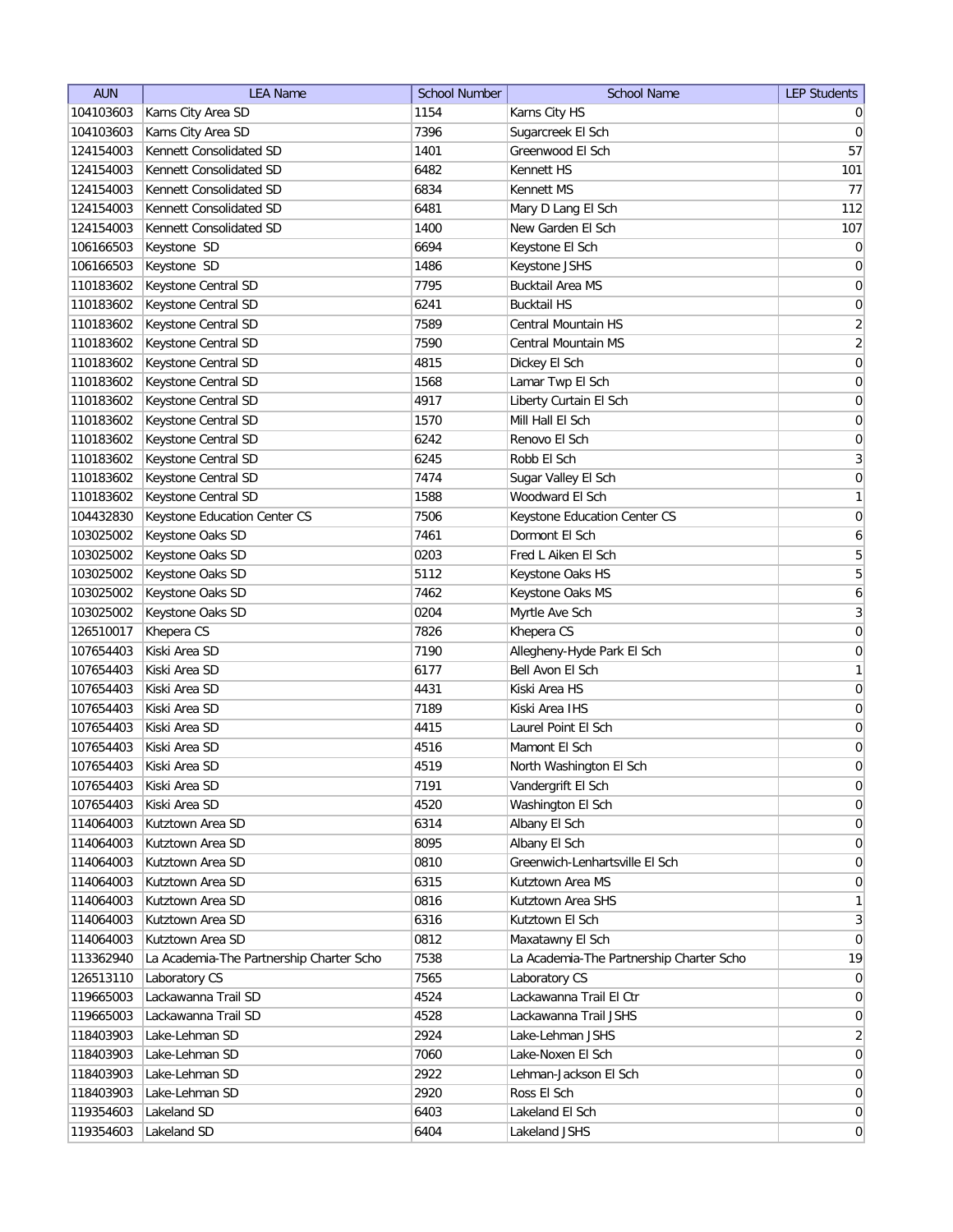| <b>AUN</b> | <b>LEA Name</b>                          | <b>School Number</b> | <b>School Name</b>                       | <b>LEP Students</b> |
|------------|------------------------------------------|----------------------|------------------------------------------|---------------------|
| 119354603  | Lakeland SD                              | 7146                 | Mayfield El Sch                          | $\overline{0}$      |
| 104433903  | Lakeview SD                              | 3155                 | Lakeview HS                              | 1                   |
| 104433903  | Lakeview SD                              | 7069                 | Lakeview MS                              | 0                   |
| 104433903  | Lakeview SD                              | 3154                 | Oakview El Sch                           | 1                   |
| 113363603  | Lampeter-Strasburg SD                    | 2606                 | Hans Herr El Sch                         | 25                  |
| 113363603  | Lampeter-Strasburg SD                    | 7939                 | Lampeter El Sch                          | 0                   |
| 113363603  | Lampeter-Strasburg SD                    | 2607                 | Lampeter-Strasburg SHS                   | 10                  |
| 113363603  | Lampeter-Strasburg SD                    | 6297                 | Martin Meylin MS                         | 15                  |
| 113363603  | Lampeter-Strasburg SD                    | 6298                 | Strasburg El Sch                         | $\boldsymbol{0}$    |
| 113363603  | Lampeter-Strasburg SD                    | 2601                 | Willow Street El Sch                     | $\boldsymbol{0}$    |
| 113364002  | Lancaster SD                             | 7403                 | Buehrle Alternative Ed Sch               | 5                   |
| 113364002  | Lancaster SD                             | 2598                 | <b>Burrowes Sch</b>                      | 92                  |
| 113364002  | Lancaster SD                             | 7182                 | Carter and MacRae El Sch                 | 117                 |
| 113364002  | Lancaster SD                             | 2599                 | Elizabeth R Martin El Sch                | 38                  |
| 113364002  | Lancaster SD                             | 2581                 | Fulton El Sch                            | 93                  |
| 113364002  | Lancaster SD                             | 2589                 | George Washington El Sch                 | 206                 |
| 113364002  | Lancaster SD                             | 2592                 | Hamilton El Sch                          | 79                  |
| 113364002  | Lancaster SD                             | 2593                 | Hand MS                                  | 124                 |
| 113364002  | Lancaster SD                             | 2597                 | James Buchanan El Sch                    | 50                  |
| 113364002  | Lancaster SD                             | 5056                 | King El Sch                              | 191                 |
| 113364002  | Lancaster SD                             | 2584                 | Lafayette El Sch                         | 88                  |
| 113364002  | Lancaster SD                             | 2595                 | Lincoln MS                               | 122                 |
| 113364002  | Lancaster SD                             | 2596                 | McCaskey Campus                          | 330                 |
| 113364002  | Lancaster SD                             | 7922                 | Phoenix Academy                          | 51                  |
| 113364002  | Lancaster SD                             | 6762                 | Price El Sch                             | 98                  |
| 113364002  | Lancaster SD                             | 2594                 | <b>Reynolds MS</b>                       | 73                  |
| 113364002  | Lancaster SD                             | 2587                 | Ross El Sch                              | 69                  |
| 113364002  | Lancaster SD                             | 2590                 | Thomas Wharton El Sch                    | 15                  |
| 113364002  | Lancaster SD                             | 2600                 | Wheatland MS                             | 50                  |
| 113364002  | Lancaster SD                             | 2591                 | Wickersham El Sch                        | 112                 |
| 104374003  | Laurel SD                                | 7001                 | Laurel El Sch                            | 1                   |
| 104374003  | Laurel SD                                | 2680                 | Laurel JSHS                              | $\overline{0}$      |
| 101264003  | Laurel Highlands SD                      | 2146                 | Clark El Sch                             | $\boldsymbol{0}$    |
| 101264003  | Laurel Highlands SD                      | 2163                 | Hatfield El Sch                          | $\boldsymbol{0}$    |
| 101264003  | Laurel Highlands SD                      | 4700                 | Hutchinson El Sch                        | 1                   |
| 101264003  | Laurel Highlands SD                      | 5146                 | Laurel Highlands MS                      | 0                   |
| 101264003  | Laurel Highlands SD                      | 6600                 | Laurel Highlands SHS                     | 1                   |
| 101264003  | Laurel Highlands SD                      | 4820                 | Marshall El Sch                          | $6\vert$            |
| 104374207  | Lawrence County CTC                      | 4940                 | Lawrence County CTC                      | 1                   |
| 113384603  | Lebanon SD                               | 6616                 | Harding El Sch                           | 57                  |
| 113384603  | Lebanon SD                               | 5337                 | Houck El Sch                             | 27                  |
| 113384603  | Lebanon SD                               | 2754                 | Lebanon MS                               | 146                 |
| 113384603  | Lebanon SD                               | 5155                 | Lebanon SHS                              | 131                 |
| 113384603  | Lebanon SD                               | 6894                 | Northwest El Sch                         | 161                 |
| 113384603  | Lebanon SD                               | 2746                 | Southeast El Sch                         | 39                  |
| 113384603  | Lebanon SD                               | 2743                 | Southwest El Sch                         | 20                  |
| 128034503  | Leechburg Area SD                        | 6579                 | David Leech El Sch                       | $\overline{0}$      |
| 128034503  | Leechburg Area SD                        | 7923                 | Leechburg Area HS                        | 0                   |
| 128034503  | Leechburg Area SD                        | 0603                 | Leechburg Area HS                        | $\overline{0}$      |
| 128034503  | Leechburg Area SD                        | 7478                 | Leechburg Area MS                        | 0                   |
| 121393007  | Lehigh Career & Technical Institute      | 5338                 | Lehigh Career & Technical Institute      | 164                 |
| 120480002  | Lehigh Valley Academy Regional CS        | 7681                 | Lehigh Valley Academy Regional CS        | 3                   |
| 120483170  | Lehigh Valley CHS for Performing Arts    | 7634                 | Lehigh Valley CHS for Performing Arts    | $\overline{0}$      |
| 139481451  | Lehigh Valley Dual Language Charter Scho | 8130                 | Lehigh Valley Dual Language Charter Scho | $\overline{0}$      |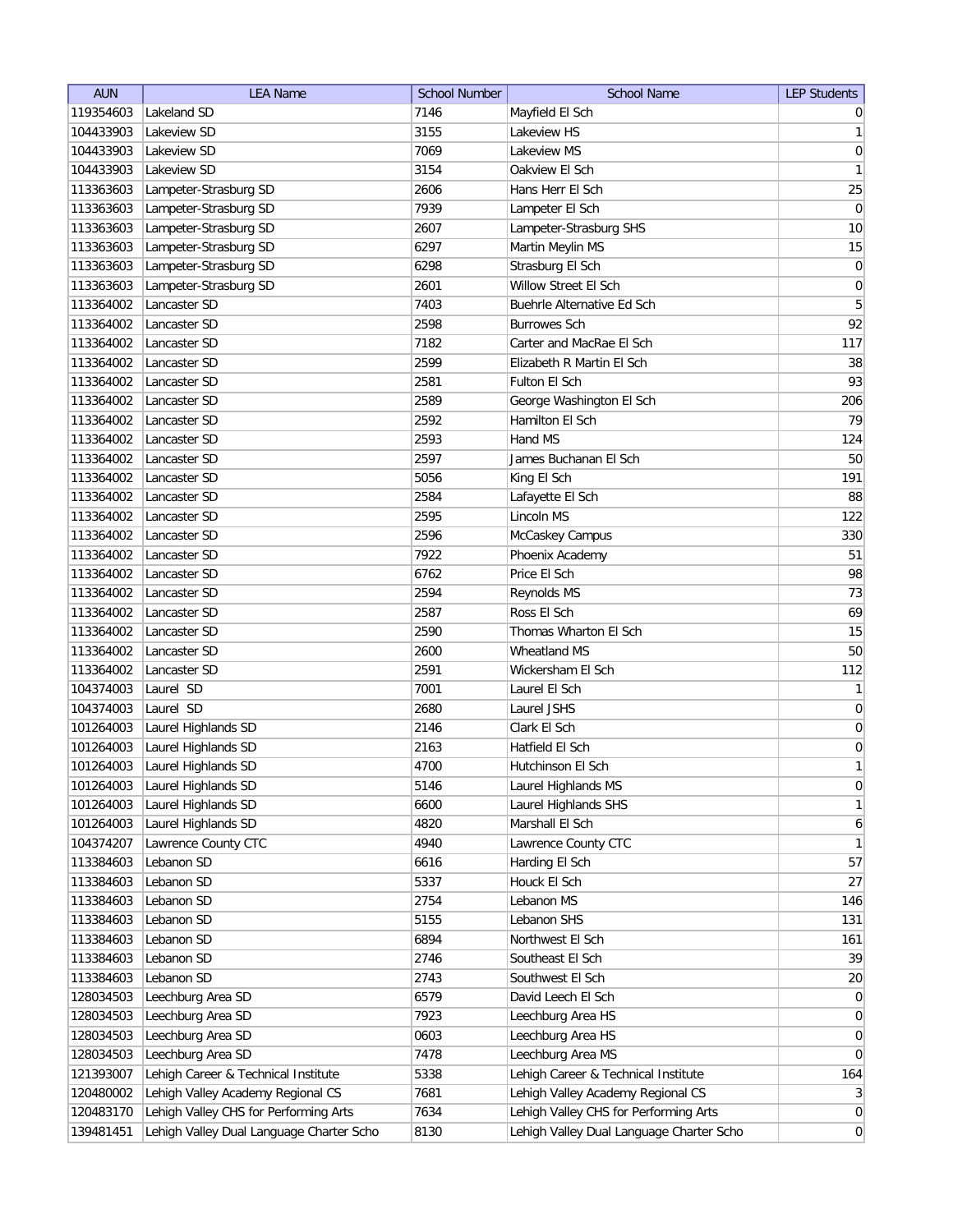| <b>AUN</b> | <b>LEA Name</b>                          | <b>School Number</b> | <b>School Name</b>                       | <b>LEP Students</b> |
|------------|------------------------------------------|----------------------|------------------------------------------|---------------------|
| 121135503  | Lehighton Area SD                        | 1312                 | East Penn El Sch                         | $\overline{0}$      |
| 121135503  | Lehighton Area SD                        | 1313                 | Franklin El Sch                          | $\overline{4}$      |
| 121135503  | Lehighton Area SD                        | 1315                 | Lehighton Area HS                        | $\boldsymbol{0}$    |
| 121135503  | Lehighton Area SD                        | 1314                 | Lehighton Area MS                        | 6                   |
| 121135503  | Lehighton Area SD                        | 1311                 | Mahoning El Sch                          | 0                   |
| 121135503  | Lehighton Area SD                        | 1310                 | Shull-David El Sch                       | 1                   |
| 128034607  | Lenape Tech                              | 4807                 | Lenape Tech                              | 0                   |
| 116604003  | Lewisburg Area SD                        | 4665                 | Donald H Eichhorn MS                     | 1                   |
| 116604003  | Lewisburg Area SD                        | 4084                 | Kelly El Sch                             | 7                   |
| 116604003  | Lewisburg Area SD                        | 4085                 | Lewisburg HS                             | $\mathbf{1}$        |
| 116604003  | Lewisburg Area SD                        | 4081                 | Linntown El Sch                          | $\vert 4 \vert$     |
| 107654903  | Ligonier Valley SD                       | 6940                 | Laurel Valley El Sch                     | 0                   |
| 107654903  | Ligonier Valley SD                       | 4437                 | Laurel Valley MS/HS                      | 0                   |
| 107654903  | Ligonier Valley SD                       | 4442                 | Ligonier Valley HS                       | $\boldsymbol{0}$    |
| 107654903  | Ligonier Valley SD                       | 4440                 | Ligonier Valley MS                       | $\mathbf{1}$        |
| 107654903  | Ligonier Valley SD                       | 5361                 | Mellon El Sch                            | 1                   |
| 112673500  | Lincoln CS                               | 7675                 | Lincoln CS                               | 104                 |
| 175390169  | Lincoln Leadership Academy Charter Schoo | 8125                 | Lincoln Leadership Academy Charter Schoo | $\boldsymbol{0}$    |
| 127040002  | Lincoln Park Performing Arts CS          | 7859                 | Lincoln Park Performing Arts CS          | $\mathbf{1}$        |
| 116493503  | Line Mountain SD                         | 3529                 | Dalmatia El Sch                          | 0                   |
| 116493503  | Line Mountain SD                         | 3531                 | Leck Kill El Sch                         | $\vert 0 \vert$     |
| 116493503  | Line Mountain SD                         | 3532                 | Line Mountain JSHS                       | 1                   |
| 116493503  | Line Mountain SD                         | 6786                 | Trevorton El Sch                         | 0                   |
| 112015203  | Littlestown Area SD                      | 7784                 | Alloway Creek Intrmd Sch                 | $\overline{2}$      |
| 112015203  | Littlestown Area SD                      | 0014                 | Littlestown SHS                          | $\overline{7}$      |
| 112015203  | Littlestown Area SD                      | 0013                 | Maple Avenue MS                          | 1                   |
| 112015203  | Littlestown Area SD                      | 0012                 | Rolling Acres El Sch                     | 6                   |
| 115224003  | Lower Dauphin SD                         | 1747                 | Conewago El Sch                          | $\boldsymbol{0}$    |
| 115224003  | Lower Dauphin SD                         | 1752                 | East Hanover El Sch                      | 1                   |
| 115224003  | Lower Dauphin SD                         | 1775                 | Londonderry El Sch                       | $\overline{3}$      |
| 115224003  | Lower Dauphin SD                         | 1776                 | Lower Dauphin HS                         | 4                   |
| 115224003  | Lower Dauphin SD                         | 7414                 | Lower Dauphin MS                         | 4                   |
| 115224003  | Lower Dauphin SD                         | 1774                 | Nye El Sch                               | $\mathbf{1}$        |
| 115224003  | Lower Dauphin SD                         | 7844                 | Price                                    | $\boldsymbol{0}$    |
| 115224003  | Lower Dauphin SD                         | 1797                 | South Hanover El Sch                     | 0                   |
| 123464502  | Lower Merion SD                          | 3293                 | Bala-Cynwyd MS                           | 17                  |
| 123464502  | Lower Merion SD                          | 7597                 | Belmont Hills El Sch                     | $\vert$             |
| 123464502  | Lower Merion SD                          | 3286                 | Cynwyd Sch                               | $6 \mid$            |
| 123464502  | Lower Merion SD                          | 3291                 | Gladwyne Sch                             | $\vert 4 \vert$     |
| 123464502  | Lower Merion SD                          | 3296                 | Harriton SHS                             | 7                   |
| 123464502  | Lower Merion SD                          | 3295                 | Lower Merion HS                          | 14                  |
| 123464502  | Lower Merion SD                          | 3287                 | Merion El Sch                            | 10                  |
| 123464502  | Lower Merion SD                          | 3288                 | Penn Valley Sch                          | 12                  |
| 123464502  | Lower Merion SD                          | 3289                 | Penn Wynne Sch                           | 15                  |
| 123464502  | Lower Merion SD                          | 3294                 | Welsh Valley MS                          | 21                  |
| 123464603  | Lower Moreland Township SD               | 4960                 | Lower Moreland HS                        | $\overline{4}$      |
| 123464603  | Lower Moreland Township SD               | 7212                 | Murray Avenue Sch                        | 10                  |
| 123464603  | Lower Moreland Township SD               | 3297                 | Pine Road El Sch                         | 65                  |
| 117414203  | Loyalsock Township SD                    | 3036                 | Donald E. Schick Sch                     | $\vert 4 \vert$     |
| 117414203  | Loyalsock Township SD                    | 3037                 | Loyalsock Twp MS                         | 3                   |
| 117414203  | Loyalsock Township SD                    | 4828                 | Loyalsock Twp SHS                        | 7                   |
| 126513150  | MAST Community Charter School            | 7574                 | MAST Community Charter School            | $\overline{0}$      |
| 129544503  | Mahanoy Area SD                          | 7223                 | Mahanoy Area El Sch                      | 3                   |
| 129544503  | Mahanoy Area SD                          | 7012                 | Mahanoy Area HS                          | 0                   |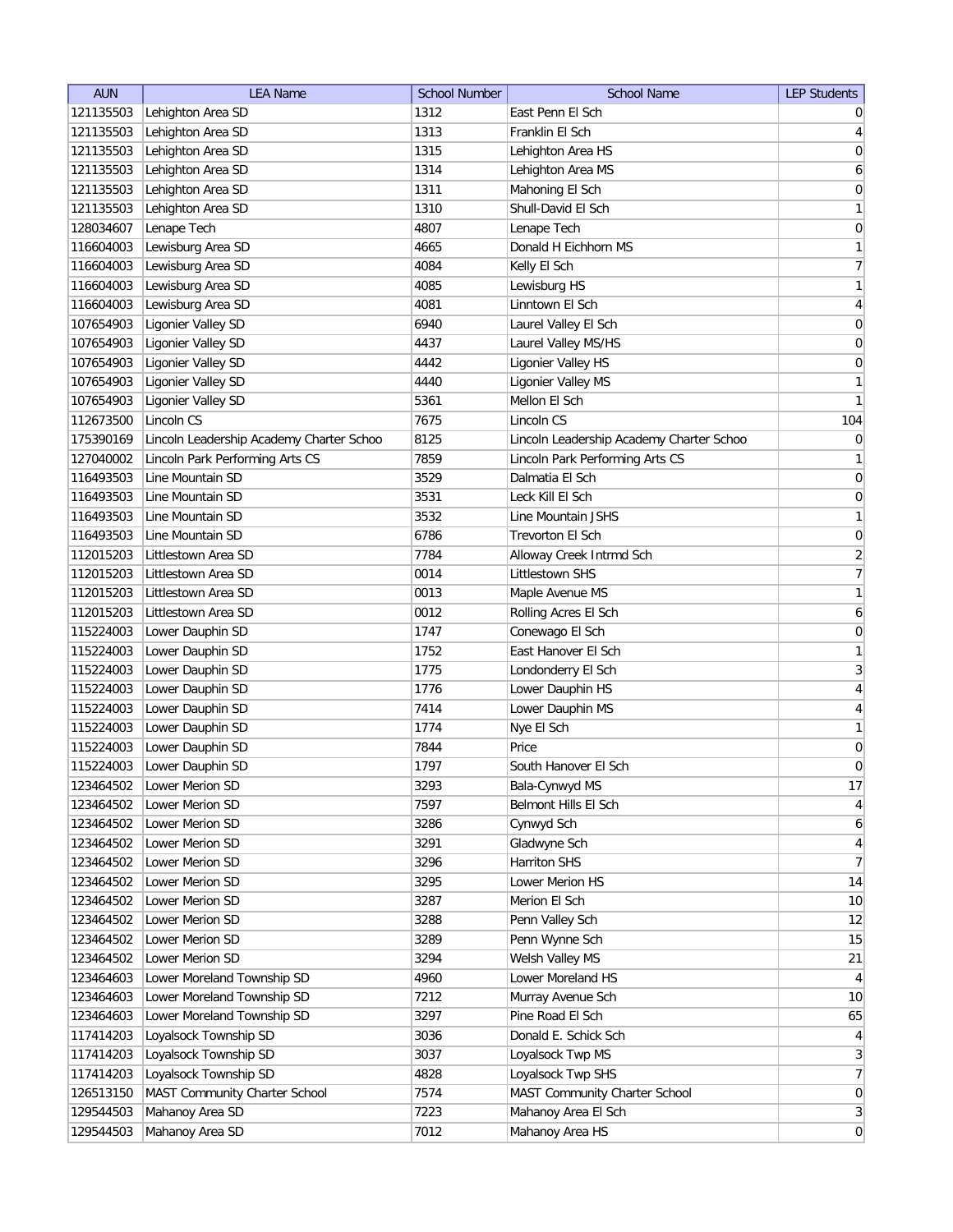| <b>AUN</b>             | <b>LEA Name</b>                            | <b>School Number</b> | <b>School Name</b>                    | <b>LEP Students</b> |
|------------------------|--------------------------------------------|----------------------|---------------------------------------|---------------------|
| 129544503              | Mahanoy Area SD                            | 3902                 | Mahanoy Area MS                       | $\frac{3}{2}$       |
| 102023030              | Manchester Academic CS                     | 7549                 | Manchester Academic CS                | $\vert 0 \vert$     |
| 113364403              | Manheim Central SD                         | 2611                 | Burgard El Sch                        | 0                   |
| 113364403              | Manheim Central SD                         | 7954                 | Burgard El Sch                        | 1                   |
| 113364403              | Manheim Central SD                         | 7955                 | Doe Run El Sch                        | 19                  |
| 113364403              | Manheim Central SD                         | 7356                 | Doe Run El Sch                        | 0                   |
| 113364403              | Manheim Central SD                         | 2616                 | Elm Tree El Sch                       | 0                   |
| 113364403              | Manheim Central SD                         | 7953                 | <b>Manheim Central MS</b>             | 11                  |
| 113364403              | Manheim Central SD                         | 2617                 | Manheim Central MS                    | 0                   |
| 113364403              | Manheim Central SD                         | 2618                 | Manheim Central SHS                   | 5                   |
| 113364403              | Manheim Central SD                         | 2614                 | Mastersonville El Sch                 | $\boldsymbol{0}$    |
| 113364403              | Manheim Central SD                         | 2615                 | Sporting Hill El Sch                  | $\boldsymbol{0}$    |
| 113364403              | Manheim Central SD                         | 2610                 | Stiegel El Sch                        | $\boldsymbol{0}$    |
| 113364403              | Manheim Central SD                         | 7956                 | Stiegel El Sch                        | $\boldsymbol{0}$    |
| 113364503              | Manheim Township SD                        | 2619                 | Brecht Sch                            | 33                  |
| 113364503              | Manheim Township SD                        | 6733                 | <b>Bucher Sch</b>                     | 36                  |
| 113364503              | Manheim Township SD                        | 2623                 | Manheim Twp HS                        | 33                  |
| 113364503              | Manheim Township SD                        | 5114                 | Manheim Twp MS                        | 32                  |
| 113364503              | Manheim Township SD                        | 7609                 | Neff 6                                | 21                  |
| 113364503              | Manheim Township SD                        | 2621                 | Neff Sch                              | 21                  |
| 113364503              | Manheim Township SD                        | 4708                 | Nitrauer Sch                          | 39                  |
|                        |                                            |                      |                                       |                     |
| 113364503<br>113364503 | Manheim Township SD<br>Manheim Township SD | 7383<br>2620         | Reidenbaugh El Sch<br>Schaeffer Sch   | 34<br>17            |
|                        |                                            | 7672                 | Mariana Bracetti Academy CS           |                     |
| 126513480              | Mariana Bracetti Academy CS                |                      | Canoe-Grant El Sch                    | 243                 |
| 128325203              | Marion Center Area SD                      | 8068                 |                                       | 0                   |
| 128325203              | Marion Center Area SD                      | 8067                 | Creekside-Washington El Sch           | 0                   |
| 128325203              | Marion Center Area SD                      | 7184                 | Marion Center Area El Sch             | $\boldsymbol{0}$    |
| 128325203              | Marion Center Area SD                      | 2339                 | Marion Center Area HS                 | $\boldsymbol{0}$    |
| 128325203              | Marion Center Area SD                      | 6581                 | Marion Center Area MS                 | $\boldsymbol{0}$    |
| 128325203              | Marion Center Area SD                      | 8066                 | Rayne El Sch                          | $\boldsymbol{0}$    |
| 128325203              | Marion Center Area SD                      | 8138                 | W.A. McCreery El Sch                  | $\overline{0}$      |
| 126510014              | Maritime Academy Charter School            | 7777                 | Maritime Academy CS                   | 12                  |
| 125235502              | Marple Newtown SD                          | 1898                 | Culbertson El Sch                     | $\, 8$              |
| 125235502              | Marple Newtown SD                          | 1899                 | Loomis El Sch                         | 14                  |
| 125235502              | Marple Newtown SD                          | 1902                 | Marple Newtown SHS                    | 17                  |
| 125235502              | Marple Newtown SD                          | 1901                 | Paxon Hollow MS                       | 11                  |
| 125235502              | Marple Newtown SD                          | 1894                 | Russell El Sch                        | 16                  |
| 125235502              | Marple Newtown SD                          | 1896                 | Worrall El Sch                        | 20                  |
| 104105003              | Mars Area SD                               | 7929                 | Mars Area Centennial Sch              | $\overline{0}$      |
| 104105003              | Mars Area SD                               | 1155                 | Mars Area El Sch                      | $\vert 4 \vert$     |
| 104105003              | Mars Area SD                               | 5363                 | Mars Area MS                          | $\mathbf{1}$        |
| 104105003              | Mars Area SD                               | 1158                 | Mars Area Primary Ctr                 | 3                   |
| 104105003              | Mars Area SD                               | 1159                 | Mars Area SHS                         | $\overline{2}$      |
| 151514721              | Mastery CS-Pickett Campus                  | 7961                 | Mastery CS-Pickett Campus             | $\overline{0}$      |
| 126510022              | Mastery CS-Shoemaker Campus                | 7909                 | Mastery CS - Shoemaker Campus         | 0                   |
| 126510023              | Mastery CS-Thomas Campus                   | 7910                 | Mastery CS - Thomas Campus            | $\overline{4}$      |
| 126510002              | Mastery Charter High School                | 7678                 | Mastery Charter High School           | $\overline{0}$      |
| 126516457              | Mastery Charter School Harrity Campus      | 8153                 | Mastery Charter School Harrity Campus | 0                   |
| 126519433              | Mastery Charter School Mann Campus         | 8152                 | Mastery Charter School Mann Campus    | $\overline{0}$      |
| 126517286              | Mastery Charter School Smedley Campus      | 8151                 | Mastery Charter School Smedley Campus | $\overline{0}$      |
| 126513230              | Math Civics and Sciences CS                | 7582                 | Math Civics and Sciences CS           | $\overline{0}$      |
| 101633903              | McGuffey SD                                | 4248                 | Claysville El Sch                     | 0                   |
| 101633903              | McGuffey SD                                | 4244                 | Joe Walker El Sch                     | $\overline{0}$      |
| 101633903              | McGuffey SD                                | 4249                 | McGuffey HS                           | $\mathbf{1}$        |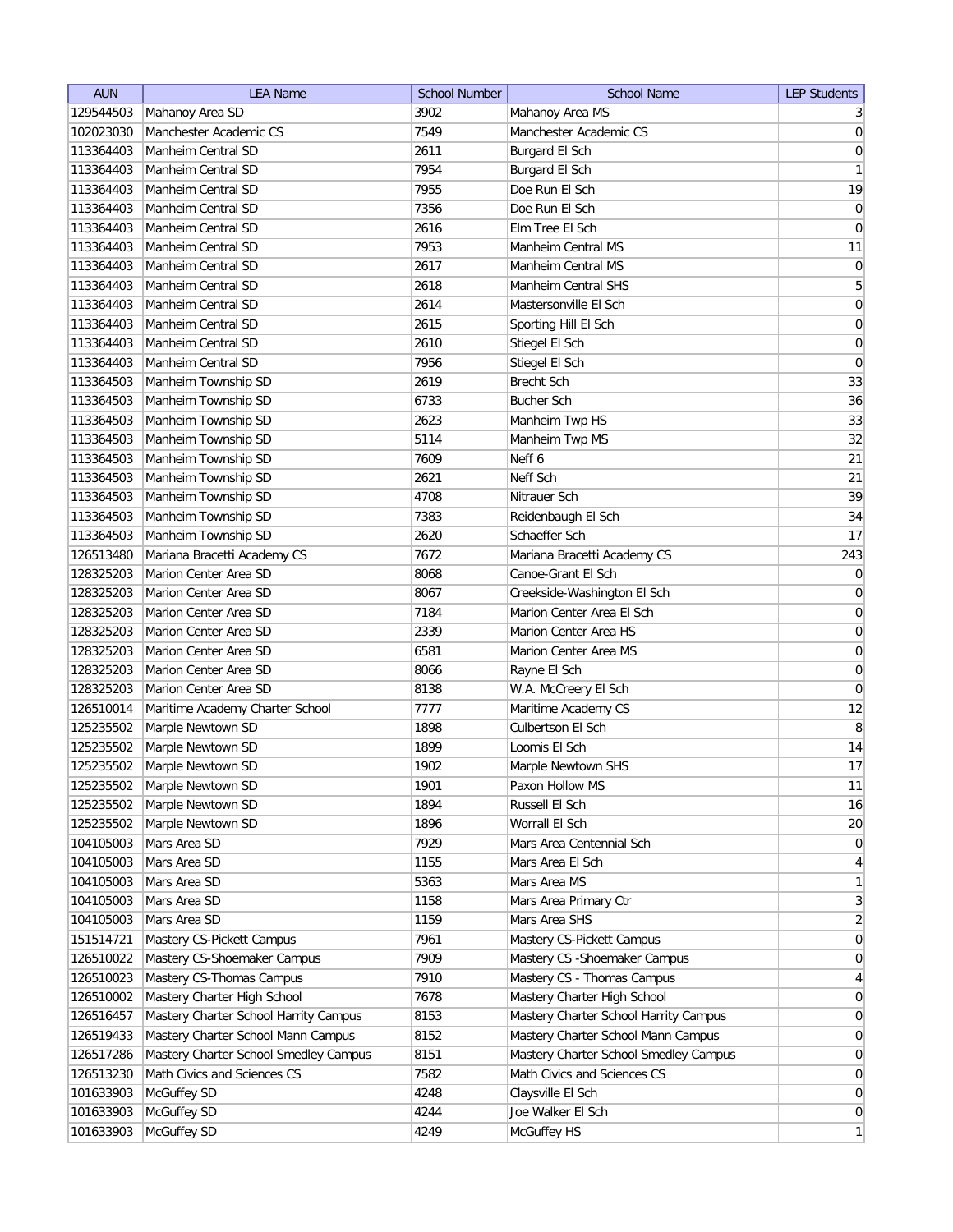| <b>AUN</b> | <b>LEA Name</b>       | <b>School Number</b> | <b>School Name</b>                | <b>LEP Students</b> |
|------------|-----------------------|----------------------|-----------------------------------|---------------------|
| 101633903  | McGuffey SD           | 6976                 | McGuffey MS                       | $\overline{0}$      |
| 103026002  | McKeesport Area SD    | 0213                 | Centennial El Sch                 | 0                   |
| 103026002  | McKeesport Area SD    | 0224                 | Cornell Intrmd Sch                | 0                   |
| 103026002  | McKeesport Area SD    | 7673                 | Founders Hall Sch                 | 0                   |
| 103026002  | McKeesport Area SD    | 0222                 | George Washington Sch             | 0                   |
| 103026002  | McKeesport Area SD    | 0499                 | McClure Intrmd Sch                | 0                   |
| 103026002  | McKeesport Area SD    | 6105                 | McKeesport Area SHS               | 1                   |
| 103026002  | McKeesport Area SD    | 0498                 | White Oak El Sch                  | $\overline{2}$      |
| 115216503  | Mechanicsburg Area SD | 1709                 | Broad Street El Sch               | $\boldsymbol{0}$    |
| 115216503  | Mechanicsburg Area SD | 7837                 | Elmwood El Sch                    | 16                  |
| 115216503  | Mechanicsburg Area SD | 8008                 | Kindergarten Center at Filbert St | $\overline{0}$      |
| 115216503  | Mechanicsburg Area SD | 5098                 | Mechanicsburg Area SHS            | 26                  |
| 115216503  | Mechanicsburg Area SD | 1715                 | Mechanicsburg MS                  | 17                  |
| 115216503  | Mechanicsburg Area SD | 5021                 | Northside El Sch                  | 0                   |
| 115216503  | Mechanicsburg Area SD | 1711                 | Shepherdstown El Sch              | 0                   |
| 115216503  | Mechanicsburg Area SD | 4851                 | Upper Allen El Sch                | 14                  |
| 104435003  | Mercer Area SD        | 3157                 | Mercer Area El Sch                | $\mathbf{1}$        |
| 104435003  | Mercer Area SD        | 7792                 | Mercer Area MS                    | $\vert 0 \vert$     |
| 104435003  | Mercer Area SD        | 3158                 | Mercer Area SHS                   | 1                   |
| 123465303  | Methacton SD          | 6716                 | Arcola Intrmd Sch                 | 23                  |
| 123465303  | Methacton SD          | 6845                 | Arrowhead El Sch                  | 7                   |
| 123465303  | Methacton SD          | 7433                 | Audubon El Sch                    | 34                  |
| 123465303  | Methacton SD          | 3303                 | Eagleville El Sch                 | 20                  |
| 123465303  | Methacton SD          | 3305                 | Methacton HS                      | 27                  |
| 123465303  | Methacton SD          | 8139                 | Skyview Upper El Sch              | $\boldsymbol{0}$    |
| 123465303  | Methacton SD          | 5252                 | Woodland El Sch                   | 5                   |
| 123465303  | Methacton SD          | 7573                 | Worcester El Sch                  | 8                   |
| 108565203  | Meyersdale Area SD    | 6208                 | Meyersdale Area El Sch            | 0                   |
| 108565203  | Meyersdale Area SD    | 3994                 | Meyersdale Area HS                | 0                   |
| 108565203  | Meyersdale Area SD    | 7613                 | Meyersdale Area MS                | 0                   |
| 119355503  | Mid Valley SD         | 2423                 | Mid Valley El Ctr                 | 12                  |
| 119355503  | Mid Valley SD         | 7890                 | Mid Valley HS                     | 5                   |
| 119355503  | Mid Valley SD         | 7891                 | Mid Valley MS                     | $\boldsymbol{0}$    |
| 119355503  | Mid Valley SD         | 7065                 | Mid Valley Sec Ctr                | $\boldsymbol{0}$    |
| 116555003  | Midd-West SD          | 3962                 | Midd-West HS                      | $\overline{0}$      |
| 116555003  | Midd-West SD          | 3961                 | Middleburg El Sch                 | $\overline{0}$      |
| 116555003  | Midd-West SD          | 7799                 | Middleburg MS                     | 0                   |
| 116555003  | Midd-West SD          | 3960                 | Perry-West Perry El Sch           | $\vert 0 \vert$     |
| 116555003  | Midd-West SD          | 6359                 | West Beaver El Sch                | $\vert 0 \vert$     |
| 116555003  | Midd-West SD          | 7807                 | West Snyder MS                    | $\overline{0}$      |
| 115226003  | Middletown Area SD    | 4685                 | Fink El Sch                       | 3                   |
| 115226003  | Middletown Area SD    | 8005                 | Fink El Sch                       | $\overline{0}$      |
| 115226003  | Middletown Area SD    | 1788                 | Kunkel El Sch                     | 0                   |
| 115226003  | Middletown Area SD    | 1790                 | Middletown Area HS                | 6                   |
| 115226003  | Middletown Area SD    | 1785                 | Middletown Area MS                | $\overline{4}$      |
| 115226003  | Middletown Area SD    | 7756                 | Robert Reid El Sch                | 5 <sup>1</sup>      |
| 127045303  | Midland Borough SD    | 6566                 | Midland El/MS                     | $\overline{2}$      |
| 111444602  | Mifflin County SD     | 3185                 | Armagh El Sch                     | $\overline{0}$      |
| 111444602  | Mifflin County SD     | 6257                 | Brown El Sch                      | $\overline{0}$      |
| 111444602  | Mifflin County SD     | 6258                 | Buchanan El Sch                   | 7                   |
| 111444602  | Mifflin County SD     | 6261                 | East Derry El Sch                 | $\overline{0}$      |
| 111444602  | Mifflin County SD     | 7188                 | Highland Park Area El Sch         | $\overline{0}$      |
| 111444602  | Mifflin County SD     | 7171                 | Indian Valley MS                  | $\overline{0}$      |
| 111444602  | Mifflin County SD     | 7170                 | Indian Valley SHS                 | 0                   |
|            |                       |                      |                                   |                     |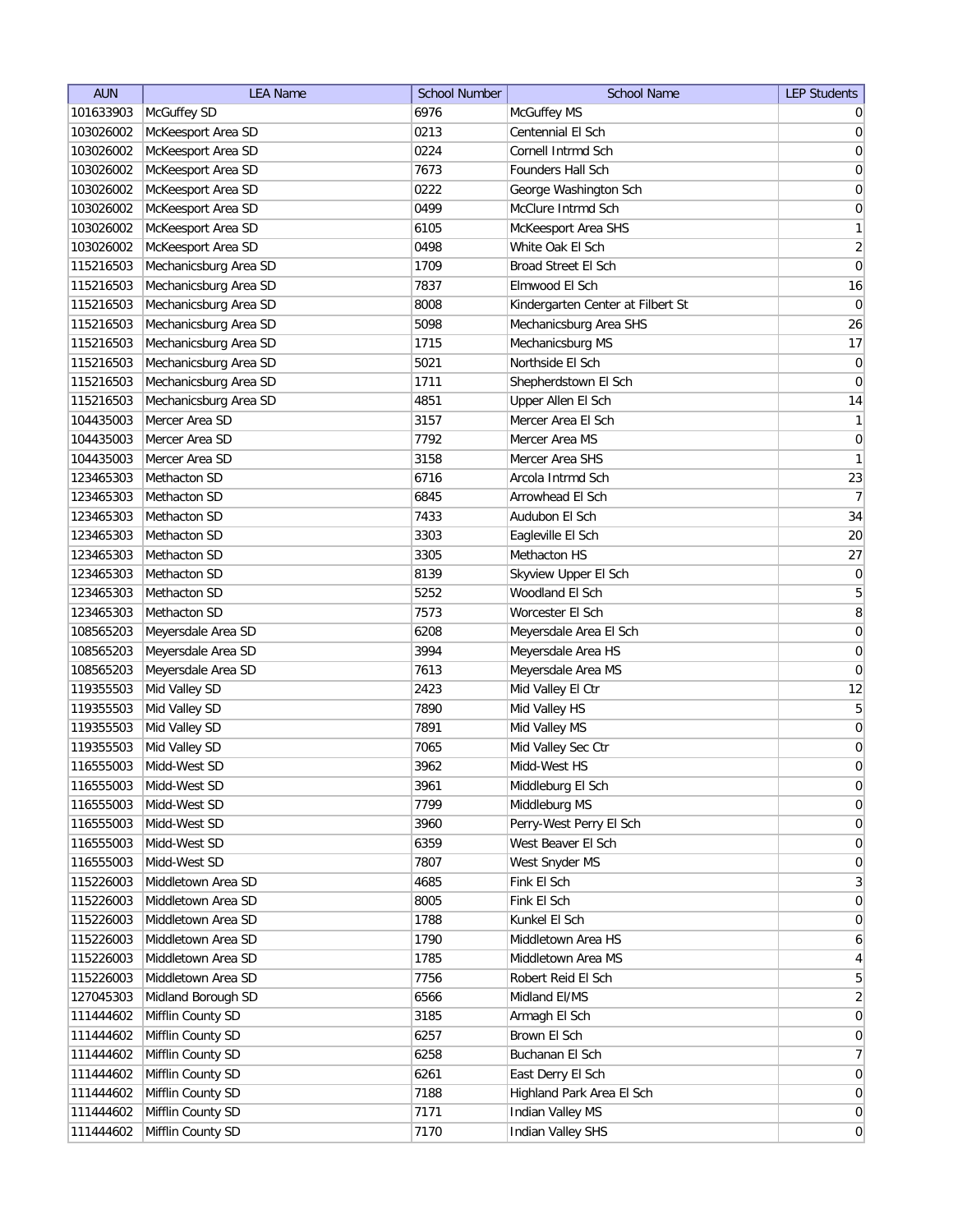| <b>AUN</b>             | <b>LEA Name</b>                 | <b>School Number</b> | <b>School Name</b>          | <b>LEP Students</b> |
|------------------------|---------------------------------|----------------------|-----------------------------|---------------------|
| 111444602              | Mifflin County SD               | 6887                 | Lewistown Area SHS          | 6                   |
| 111444602              | Mifflin County SD               | 7789                 | Lewistown El Sch            | 0                   |
| 111444602              | Mifflin County SD               | 6950                 | Lewistown MS                | $\overline{5}$      |
| 111444602              | Mifflin County SD               | 3196                 | Strodes Mills El Sch        | 0                   |
| 111444602              | Mifflin County SD               | 6951                 | Strodes Mills MS            | 0                   |
| 111444602              | Mifflin County SD               | 6265                 | Union Twp El Sch            | $\boldsymbol{0}$    |
| 116605003              | Mifflinburg Area SD             | 4087                 | Buffalo Cross Roads El Sch  | 0                   |
| 116605003              | Mifflinburg Area SD             | 4088                 | Laurelton El Sch            | $\boldsymbol{0}$    |
| 116605003              | Mifflinburg Area SD             | 7863                 | Mifflinburg Area Intrmd Sch | $\overline{0}$      |
| 116605003              | Mifflinburg Area SD             | 6809                 | Mifflinburg Area MS         | $\mathbf{1}$        |
| 116605003              | Mifflinburg Area SD             | 4091                 | Mifflinburg Area SHS        | 4                   |
| 116605003              | Mifflinburg Area SD             | 6360                 | Mifflinburg El Sch          | 5                   |
| 116605003              | Mifflinburg Area SD             | 4089                 | New Berlin El Sch           | 0                   |
| 105257602              | Millcreek Township SD           | 2053                 | Asbury El Sch               | 0                   |
| 105257602              | Millcreek Township SD           | 2054                 | Belle Valley El Sch         | 21                  |
| 105257602              | Millcreek Township SD           | 4724                 | Chestnut Hill El Sch        | 11                  |
| 105257602              | Millcreek Township SD           | 5329                 | Grandview El Sch            | 16                  |
| 105257602              | Millcreek Township SD           | 4954                 | James S Wilson MS           | $\overline{2}$      |
| 105257602              | Millcreek Township SD           | 8071                 | McDowell HS                 | 0                   |
| 105257602              | Millcreek Township SD           | 6711                 | McDowell IHS                | $\mathbf{2}$        |
| 105257602              | Millcreek Township SD           | 2063                 | McDowell SHS                | $\overline{7}$      |
| 105257602              | Millcreek Township SD           | 7995                 | Millcreek Learning Center   | $\vert 0 \vert$     |
| 105257602              | Millcreek Township SD           | 7471                 | North Coast School          | $\boldsymbol{0}$    |
| 105257602              | Millcreek Township SD           | 2058                 | Ridgefield El Sch           | 5                   |
| 105257602              | Millcreek Township SD           | 2059                 | Tracy El Sch                | $\boldsymbol{0}$    |
| 105257602              | Millcreek Township SD           | 2060                 | Vernondale El Sch           | $\boldsymbol{0}$    |
| 105257602              | Millcreek Township SD           | 7384                 | Walnut Creek MS             | $\mathbf{1}$        |
| 105257602              | Millcreek Township SD           | 2062                 | Westlake MS                 | $3\vert$            |
| 115226103              | Millersburg Area SD             | 1793                 | Lenkerville El Sch          | 1                   |
| 115226103              | Millersburg Area SD             | 6682                 | Millersburg Area MS         | $\overline{0}$      |
| 115226103              | Millersburg Area SD             | 1794                 | Millersburg Area SHS        | 0                   |
| 116195004              | Millville Area SD               | 7064                 | Millville Area El Sch       | 3                   |
| 116195004              | Millville Area SD               | 1623                 | Millville Area JSHS         | $\overline{0}$      |
| 116495003              | Milton Area SD                  | 5353                 | James F Baugher El Sch      | 36                  |
| 116495003              | Milton Area SD                  | 6863                 | Milton Area MS              | 20                  |
| 116495003              | Milton Area SD                  | 3541                 | Milton HS                   | 16                  |
| 116495003              | Milton Area SD                  | 7034                 | Montandon El Sch            | 0                   |
| 116495003              | Milton Area SD                  | 3537                 | White Deer El Sch           | $\overline{7}$      |
| 129544703              | Minersville Area SD             | 4836                 | Early Childhood Edu Ctr     | 1                   |
| 129544703              | Minersville Area SD             | 6699                 | Minersville Area El Ctr     | $\overline{2}$      |
| 129544703              | Minersville Area SD             | 6583                 | Minersville Area JSHS       | $\mathbf{1}$        |
| 104375003              | Mohawk Area SD                  | 7108                 | Mohawk El Sch               | $\mathbf{1}$        |
| 104375003              | Mohawk Area SD                  | 2686                 | Mohawk JSHS                 | 0                   |
| 127045453              | Monaca SD                       | 0682                 | Fifth Ward El Sch           | $\overline{0}$      |
| 127045453              | Monaca SD                       | 0681                 | High School El              | 0                   |
| 127045453              | Monaca SD                       | 6979                 | Mangin El Sch               | $\overline{2}$      |
|                        | Monaca SD                       | 0685                 | Monaca JSHS                 | $\overline{0}$      |
| 127045453<br>107655803 | Monessen City SD                | 4444                 | Monessen El Ctr             | $\overline{0}$      |
| 107655803              | Monessen City SD                | 7399                 | Monessen MS                 | $\overline{0}$      |
| 107655803              |                                 |                      | Monessen SHS                | $\overline{2}$      |
| 104105353              | Monessen City SD<br>Moniteau SD | 6181<br>6605         | Dassa McKinney El Sch       | $\mathbf{1}$        |
| 104105353              | Moniteau SD                     | 1164                 | Moniteau JSHS               | 1                   |
| 105250004              | Montessori Regional CS          | 7800                 | Montessori Regional CS      | $\overline{0}$      |
|                        |                                 |                      |                             | 0                   |
| 117415004              | Montgomery Area SD              | 3038                 | Elimsport El Sch            |                     |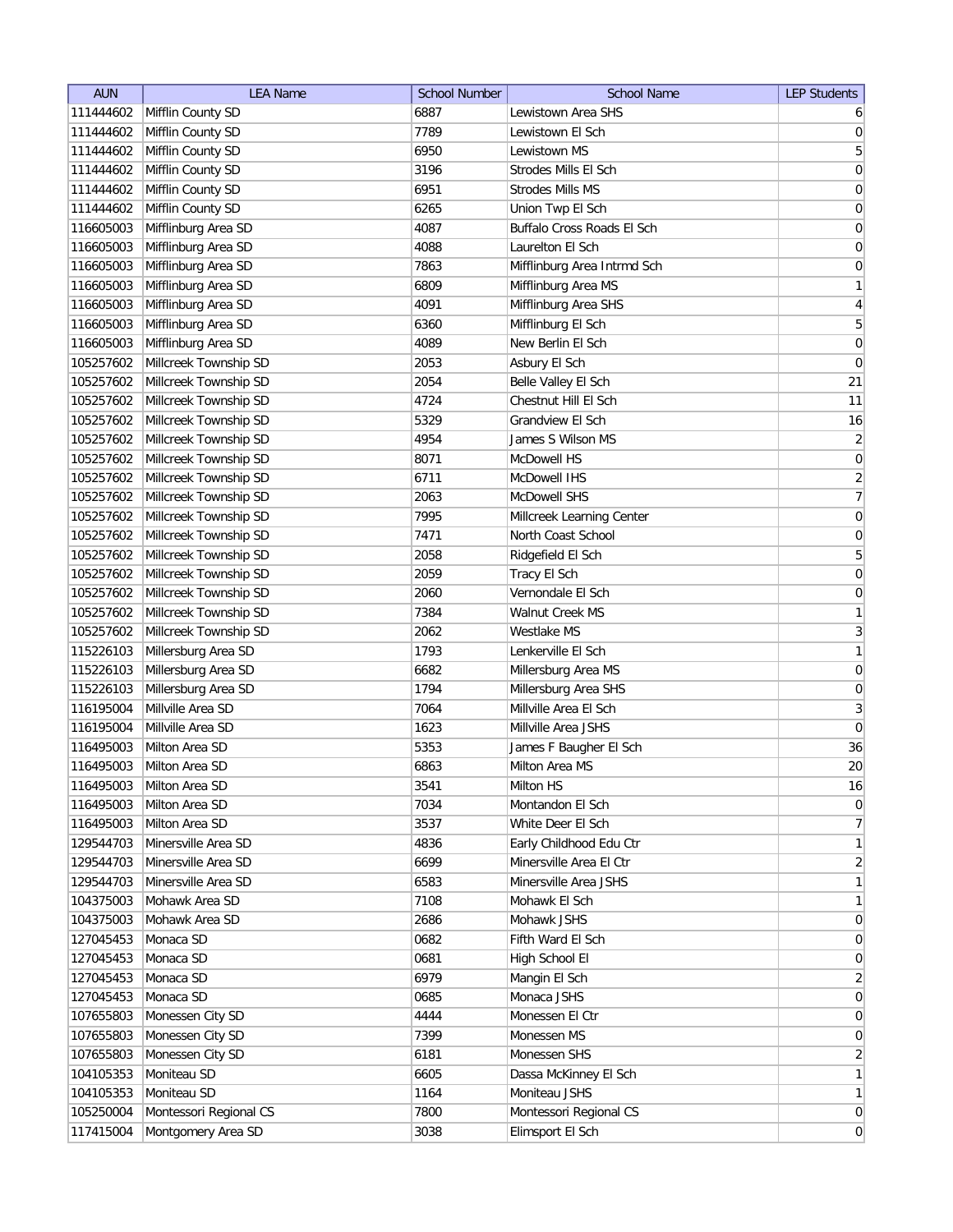| <b>AUN</b> | <b>LEA Name</b>        | <b>School Number</b> | <b>School Name</b>           | <b>LEP Students</b> |
|------------|------------------------|----------------------|------------------------------|---------------------|
| 117415004  | Montgomery Area SD     | 3039                 | Montgomery El Sch            | $\overline{0}$      |
| 117415004  | Montgomery Area SD     | 7523                 | Montgomery MS                | $\pmb{0}$           |
| 117415004  | Montgomery Area SD     | 3040                 | Montgomery SHS               | $\boldsymbol{0}$    |
| 103026303  | Montour SD             | 7840                 | David E Williams Lower MS    | $\boldsymbol{0}$    |
| 103026303  | Montour SD             | 4805                 | David E Williams Upper MS    | $\overline{2}$      |
| 103026303  | Montour SD             | 6596                 | Forest Grove El Sch          | $\mathsf{O}\xspace$ |
| 103026303  | Montour SD             | 0234                 | Ingram El Sch                | $\boldsymbol{0}$    |
| 103026303  | Montour SD             | 0229                 | J W Burkett El Sch           | $\sqrt{5}$          |
| 103026303  | Montour SD             | 5017                 | Montour HS                   | $\mathbf{3}$        |
| 117415103  | Montoursville Area SD  | 5343                 | C E McCall MS                | $\overline{3}$      |
| 117415103  | Montoursville Area SD  | 3044                 | Loyalsock Valley El Sch      | $\overline{0}$      |
| 117415103  | Montoursville Area SD  | 3042                 | Lyter El Sch                 | 0                   |
| 117415103  | Montoursville Area SD  | 3045                 | Montoursville Area SHS       | $\mathbf{1}$        |
| 119584503  | Montrose Area SD       | 5354                 | Choconut Valley El Sch       | 0                   |
| 119584503  | Montrose Area SD       | 6421                 | Lathrop Street El Sch        | 5                   |
| 119584503  | Montrose Area SD       | 4044                 | Montrose Area JSHS           | $\mathbf{3}$        |
| 103026343  | Moon Area SD           | 5127                 | Allard El Sch                | $\sqrt{3}$          |
| 103026343  | Moon Area SD           | 0240                 | Bon Meade El Sch             | $\sqrt{2}$          |
| 103026343  | Moon Area SD           | 5299                 | Hyde El Sch                  | $\mathbf{1}$        |
| 103026343  | Moon Area SD           | 7441                 | J H Brooks Sch               | $\mathbf{1}$        |
| 103026343  | Moon Area SD           | 7952                 | McCormick Elem Sch           | $\sqrt{3}$          |
| 103026343  | Moon Area SD           | 7205                 | Moon MS                      | $\sqrt{3}$          |
| 103026343  | Moon Area SD           | 4951                 | Moon SHS                     | $\mathbf 5$         |
| 122097203  | Morrisville Borough SD | 8112                 | Grandview El Sch             | $\boldsymbol{0}$    |
| 122097203  | Morrisville Borough SD | 1058                 | Grandview El Sch             | $\mathsf q$         |
| 122097203  | Morrisville Borough SD | 1061                 | M R Reiter El Sch            | $\boldsymbol{0}$    |
| 122097203  | Morrisville Borough SD | 7932                 | M R Reiter El Sch            | 21                  |
| 122097203  | Morrisville Borough SD | 1062                 | Morrisville Boro MS/HS       | 13                  |
| 122097203  | Morrisville Borough SD | 8114                 | Morrisville HS               | 0                   |
| 122097203  | Morrisville Borough SD | 8113                 | Morrisville Intermediate Sch | 0                   |
| 110175003  | Moshannon Valley SD    | 6929                 | Moshannon Valley El Sch      | 0                   |
| 110175003  | Moshannon Valley SD    | 1550                 | Moshannon Valley JSHS        | $\pmb{0}$           |
| 116495103  | Mount Carmel Area SD   | 7498                 | Mount Carmel Area El Sch     | $\sqrt{5}$          |
| 116495103  | Mount Carmel Area SD   | 6936                 | Mount Carmel Area HS         | $\sqrt{3}$          |
| 116495103  | Mount Carmel Area SD   | 8135                 | Mount Carmel Area JH         | $\overline{0}$      |
| 107655903  | Mount Pleasant Area SD | 4454                 | Donegal El Sch               | 0                   |
| 107655903  | Mount Pleasant Area SD | 4458                 | Mount Pleasant Area HS       | $\sqrt{2}$          |
| 107655903  | Mount Pleasant Area SD | 7791                 | Mount Pleasant Area JHS      | $\boldsymbol{0}$    |
| 107655903  | Mount Pleasant Area SD | 4455                 | Norvelt El Sch               | $\mathbf{1}$        |
| 107655903  | Mount Pleasant Area SD | 4457                 | Ramsay El Sch                | $\overline{2}$      |
| 107655903  | Mount Pleasant Area SD | 4453                 | Rumbaugh El Sch              | $\mathbf{1}$        |
| 111316003  | Mount Union Area SD    | 2295                 | Mapleton-Union El Sch        | $\boldsymbol{0}$    |
| 111316003  | Mount Union Area SD    | 2297                 | Mount Union Area JHS         | $\boldsymbol{0}$    |
| 111316003  | Mount Union Area SD    | 7944                 | Mount Union Area SHS         | $\mathbf{3}$        |
| 111316003  | Mount Union Area SD    | 7733                 | Mount Union-Kistler El Sch   | $\boldsymbol{0}$    |
| 111316003  | Mount Union Area SD    | 2291                 | Shirley Twp El Sch           | $\overline{0}$      |
| 119584603  | Mountain View SD       | 7339                 | Mountain View El Sch         | $\overline{0}$      |
| 119584603  | Mountain View SD       | 4049                 | Mountain View JSHS           | $\overline{0}$      |
| 103026402  | Mt Lebanon SD          | 0249                 | Foster El Sch                | 9                   |
| 103026402  | Mt Lebanon SD          | 0251                 | Hoover El Sch                | $\overline{4}$      |
| 103026402  | Mt Lebanon SD          | 0248                 | Howe El Sch                  | 6                   |
| 103026402  | Mt Lebanon SD          | 0250                 | Jefferson El Sch             | 11                  |
| 103026402  | Mt Lebanon SD          | 7535                 | Jefferson MS                 | 24                  |
| 103026402  | Mt Lebanon SD          | 0246                 | Lincoln El Sch               | 18                  |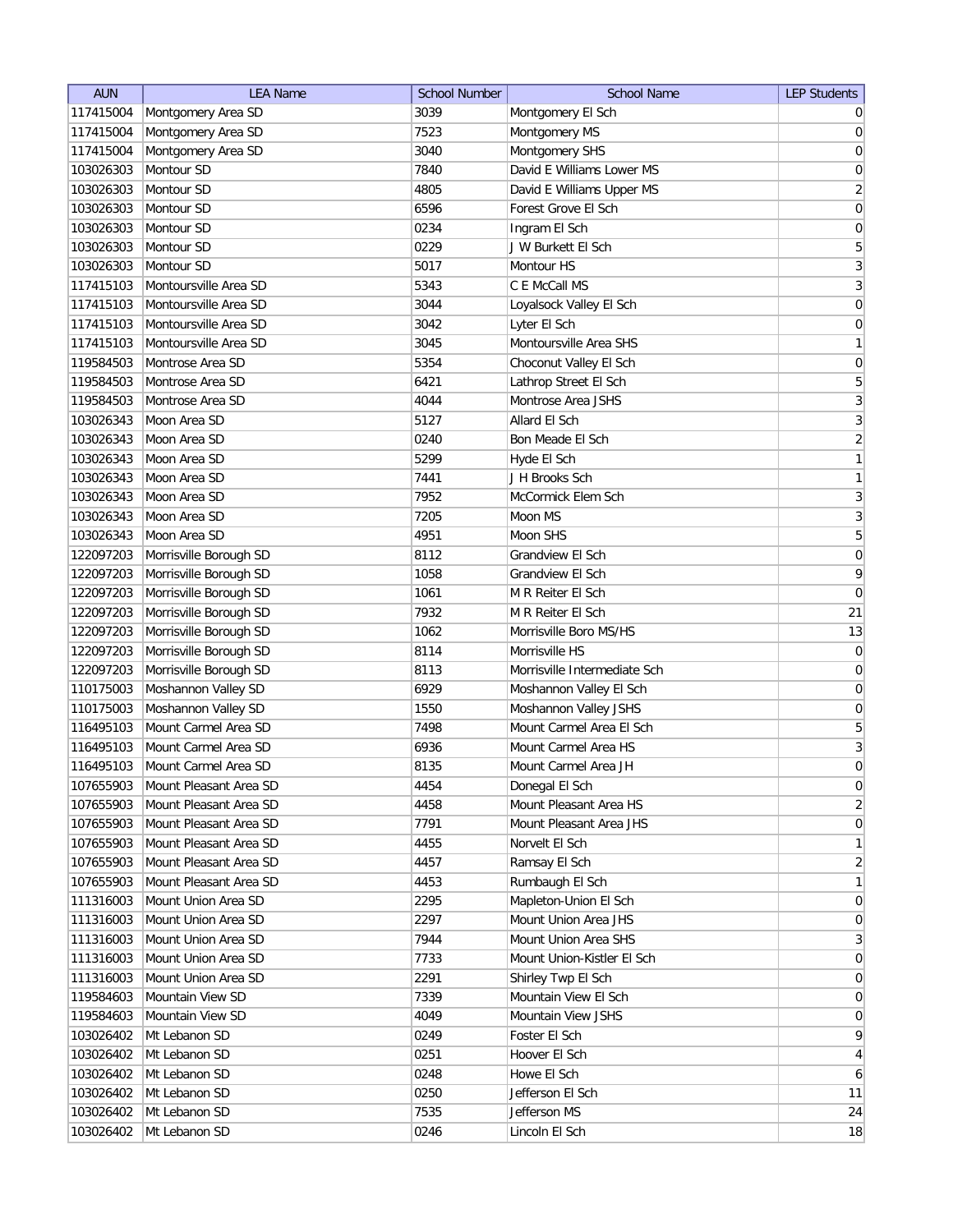| <b>AUN</b> | <b>LEA Name</b>           | <b>School Number</b> | <b>School Name</b>             | <b>LEP Students</b> |
|------------|---------------------------|----------------------|--------------------------------|---------------------|
| 103026402  | Mt Lebanon SD             | 0247                 | Markham El Sch                 | 8                   |
| 103026402  | Mt Lebanon SD             | 7534                 | Mellon MS                      | 17                  |
| 103026402  | Mt Lebanon SD             | 0254                 | Mt Lebanon SHS                 | 36                  |
| 103026402  | Mt Lebanon SD             | 0245                 | Washington El Sch              | 19                  |
| 114065503  | Muhlenberg SD             | 8006                 | C E Cole Intermediate Sch      | 0                   |
| 114065503  | Muhlenberg SD             | 4919                 | Muhlenberg El Ctr              | 97                  |
| 114065503  | Muhlenberg SD             | 6610                 | Muhlenberg HS                  | 38                  |
| 114065503  | Muhlenberg SD             | 0827                 | Muhlenberg MS                  | 23                  |
| 126513000  | Multi-Cultural Academy CS | 7546                 | Multi-Cultural Academy CS      | 0                   |
| 117415303  | Muncy SD                  | 3048                 | Muncy JSHS                     | $\overline{4}$      |
| 117415303  | Muncy SD                  | 3047                 | Ward L Myers El Sch            | 0                   |
| 120484803  | Nazareth Area SD          | 3488                 | <b>Bushkill El Sch</b>         | $\overline{2}$      |
| 120484803  | Nazareth Area SD          | 8054                 | <b>Bushkill El Sch</b>         | 0                   |
| 120484803  | Nazareth Area SD          | 8055                 | Lower Nazareth El Sch          | 0                   |
| 120484803  | Nazareth Area SD          | 6717                 | Lower Nazareth El Sch          | 10                  |
| 120484803  | Nazareth Area SD          | 3495                 | Nazareth Area HS               | $\mathbf{3}$        |
| 120484803  | Nazareth Area SD          | 8053                 | Nazareth Area Intermediate Sch | $\boldsymbol{0}$    |
| 120484803  | Nazareth Area SD          | 3494                 | Nazareth Area MS               | 5                   |
| 120484803  | Nazareth Area SD          | 3493                 | Shafer El Sch                  | $\overline{5}$      |
| 120484803  | Nazareth Area SD          | 8056                 | Shafer El Sch                  | $\pmb{0}$           |
| 122097502  | Neshaminy SD              | 5154                 | <b>Buck El Sch</b>             | 6                   |
| 122097502  | Neshaminy SD              | 1070                 | Everitt El Sch                 | 19                  |
| 122097502  | Neshaminy SD              | 4948                 | Heckman El Sch                 | $\overline{2}$      |
| 122097502  | Neshaminy SD              | 7128                 | Hoover El Sch                  | $\overline{4}$      |
| 122097502  | Neshaminy SD              | 1069                 | Joseph E Ferderbar El Sch      | 15                  |
| 122097502  | Neshaminy SD              | 1065                 | Lower Southampton El Sch       | 5                   |
| 122097502  | Neshaminy SD              | 7380                 | Maple Point MS                 | $\overline{7}$      |
| 122097502  | Neshaminy SD              | 1071                 | Miller El Sch                  | $\overline{4}$      |
| 122097502  | Neshaminy SD              | 6455                 | Neshaminy HS                   | 31                  |
| 122097502  | Neshaminy SD              | 4679                 | Neshaminy MS                   | $\mathbf{1}$        |
| 122097502  | Neshaminy SD              | 1077                 | Poquessing MS                  | 6                   |
| 122097502  | Neshaminy SD              | 1076                 | Sandburg MS                    | $\overline{4}$      |
| 122097502  | Neshaminy SD              | 1072                 | Schweitzer El Sch              | $\mathbf{3}$        |
| 122097502  | Neshaminy SD              | 7732                 | Tawanka Learning Ctr           | 0                   |
| 104375203  | Neshannock Township SD    | 2689                 | Neshannock JSHS                | 0                   |
| 104375203  | Neshannock Township SD    | 2688                 | Neshannock Memorial El Sch     | $\overline{c}$      |
| 127045653  | New Brighton Area SD      | 6720                 | New Brighton Area El Sch       | $\overline{2}$      |
| 127045653  | New Brighton Area SD      | 0695                 | New Brighton Area HS           | $\boldsymbol{0}$    |
| 127045653  | New Brighton Area SD      | 0694                 | New Brighton Area MS           | $\boldsymbol{0}$    |
| 104375302  | New Castle Area SD        | 2701                 | Croton Pre-Kdg Ctr             | $\boldsymbol{0}$    |
| 104375302  | New Castle Area SD        | 2691                 | Harry W Lockley Kdg Ctr        | $\boldsymbol{0}$    |
| 104375302  | New Castle Area SD        | 2699                 | John F Kennedy Sch             | $\mathbf{1}$        |
| 104375302  | New Castle Area SD        | 2704                 | New Castle JSHS                | $\overline{5}$      |
| 104375302  | New Castle Area SD        | 2700                 | Thaddeus Stevens Sch           | $\overline{2}$      |
| 104375302  | New Castle Area SD        | 7164                 | Washington Intrmd Sch          | $\mathbf{1}$        |
| 104375302  | New Castle Area SD        | 2697                 | West Side Sch                  | 0                   |
| 111440001  | New Day Charter School    | 7762                 | New Day Charter School         | 0                   |
| 126513420  | New Foundations CS        | 7649                 | New Foundations CS             | $\overline{7}$      |
| 181677919  | New Hope Academy CS       | 7942                 | New Hope Academy CS            | 20                  |
| 122097604  | New Hope-Solebury SD      | 1084                 | New Hope-Solebury HS           | $\mathbf{3}$        |
| 122097604  | New Hope-Solebury SD      | 1082                 | New Hope-Solebury Lower El Sch | 10                  |
| 122097604  | New Hope-Solebury SD      | 7561                 | New Hope-Solebury MS           | $\mathbf{3}$        |
| 122097604  | New Hope-Solebury SD      | 7830                 | New Hope-Solebury Upper El Sch | $\mathbf{3}$        |
| 107656303  | New Kensington-Arnold SD  | 5167                 | Berkey Sch                     | $\boldsymbol{0}$    |
|            |                           |                      |                                |                     |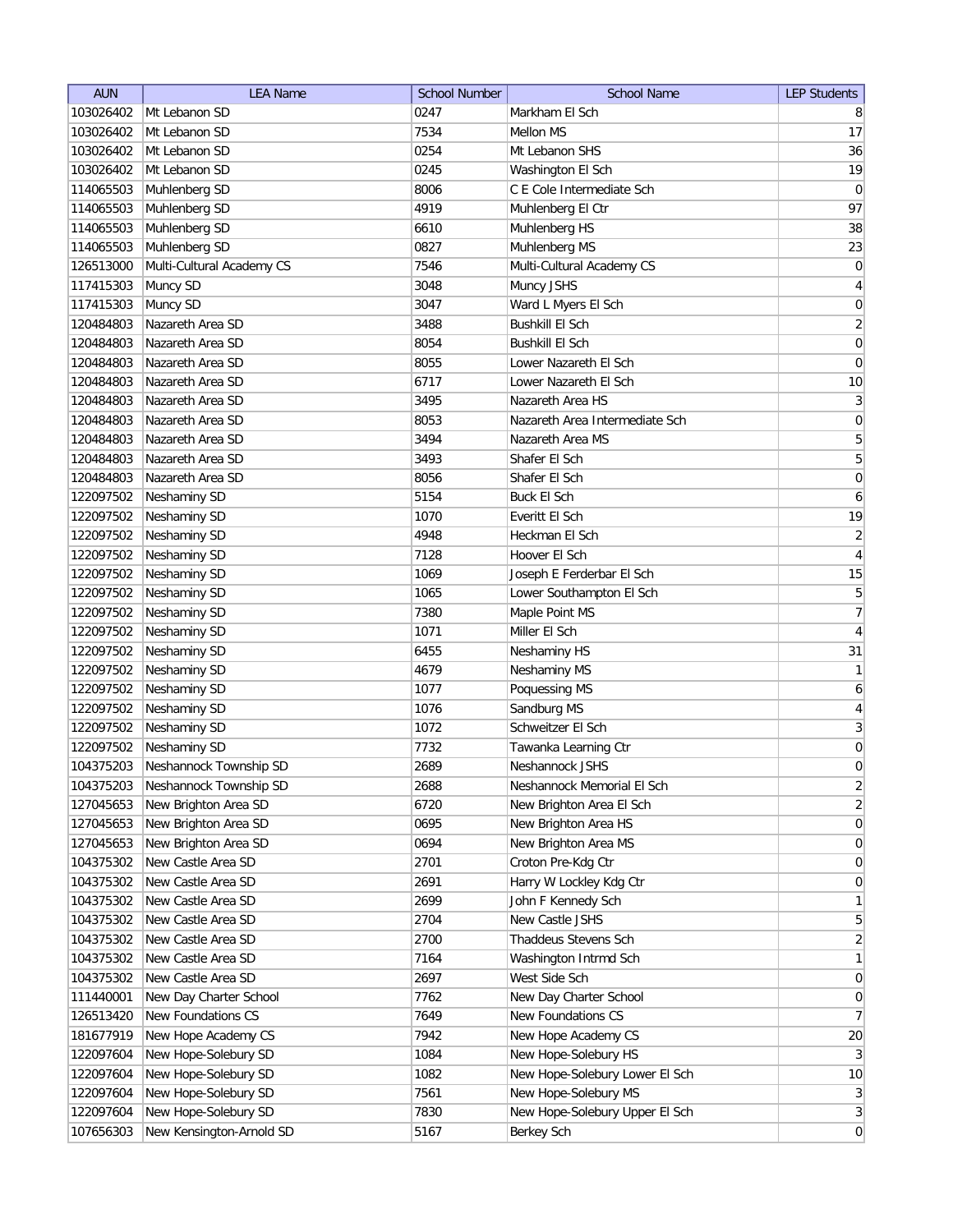| <b>AUN</b>             | <b>LEA Name</b>                 | <b>School Number</b> | <b>School Name</b>              | <b>LEP Students</b> |
|------------------------|---------------------------------|----------------------|---------------------------------|---------------------|
| 107656303              | New Kensington-Arnold SD        | 4463                 | Fort Crawford Sch               | 1                   |
| 107656303              | New Kensington-Arnold SD        | 4462                 | Greenwald Memorial Sch          | 3 <sup>2</sup>      |
| 107656303              | New Kensington-Arnold SD        | 4466                 | Martin Sch                      | $\boldsymbol{0}$    |
| 107656303              | New Kensington-Arnold SD        | 6184                 | Valley MS                       | $\overline{3}$      |
| 107656303              | New Kensington-Arnold SD        | 4469                 | <b>Valley SHS</b>               | 0                   |
| 126510018              | New Media Technology CS         | 7829                 | New Media Technology CS         | $\boldsymbol{0}$    |
| 115504003              | Newport SD                      | 5260                 | Newport El Sch                  | 0                   |
| 115504003              | Newport SD                      | 7930                 | Newport HS                      | $\overline{2}$      |
| 115504003              | Newport SD                      | 3583                 | Newport JSHS                    | $\boldsymbol{0}$    |
| 115504003              | Newport SD                      | 7931                 | Newport MS                      | $\boldsymbol{0}$    |
| 110143120              | Nittany Valley CS               | 7566                 | Nittany Valley CS               | 0                   |
| 123465602              | Norristown Area SD              | 3263                 | Cole Manor El Sch               | 50                  |
| 123465602              | Norristown Area SD              | 3265                 | East Norriton MS                | 60                  |
| 123465602              | Norristown Area SD              | 3321                 | Eisenhower MS                   | 42                  |
| 123465602              | Norristown Area SD              | 5080                 | Gotwals El Sch                  | 91                  |
| 123465602              | Norristown Area SD              | 3318                 | Hancock El Sch                  | 35                  |
| 123465602              | Norristown Area SD              | 3408                 | Marshall Street El Sch          | 53                  |
| 123465602              | Norristown Area SD              | 6729                 | Norristown Area HS              | 124                 |
| 123465602              | Norristown Area SD              | 5253                 | Paul V Fly El Sch               | 38                  |
| 123465602              | Norristown Area SD              | 6998                 | Roosevelt Altern Sch            | $\mathbf{3}$        |
| 123465602              | Norristown Area SD              | 3320                 | <b>Stewart MS</b>               | 49                  |
| 123465602              | Norristown Area SD              | 7364                 | Whitehall El Sch                | 72                  |
| 103026852              | North Allegheny SD              | 0263                 | Bradford Woods El Sch           | $\overline{2}$      |
| 103026852              | North Allegheny SD              | 5108                 | Carson MS                       | $\overline{7}$      |
| 103026852              | North Allegheny SD              | 0265                 | Franklin El Sch                 | $\overline{4}$      |
| 103026852              | North Allegheny SD              | 6603                 | Hosack El Sch                   | 19                  |
| 103026852              | North Allegheny SD              | 0266                 | Ingomar El Sch                  | $\mathbf{1}$        |
| 103026852              | North Allegheny SD              | 0270                 | Ingomar MS                      | $\mathbf{1}$        |
| 103026852              | North Allegheny SD              | 7346                 | Marshall El Sch                 | 11                  |
| 103026852              | North Allegheny SD              | 7379                 | Marshall MS                     | 9                   |
| 103026852              | North Allegheny SD              | 0268                 | McKnight El Sch                 | 10                  |
| 103026852              | North Allegheny SD              | 0271                 | North Allegheny IHS             | 8                   |
| 103026852              | North Allegheny SD              | 6793                 | North Allegheny SHS             | $\overline{4}$      |
| 103026852              | North Allegheny SD              | 0269                 | Peebles El Sch                  | 6                   |
| 106167504              | North Clarion County SD         | 5139                 | North Clarion Co El Sch         | $\overline{0}$      |
| 106167504              | North Clarion County SD         | 1489                 | North Clarion Co JSHS           | 0                   |
| 105258303              | North East SD                   | 4946                 | Earle C Davis Primary           | $\overline{2}$      |
| 105258303              | North East SD                   | 6145                 | North East HS                   | 0                   |
| 105258303              | North East SD                   | 6144                 | North East Intrmd El            | 0                   |
| 105258303              | North East SD                   | 7360                 | North East MS                   | $\overline{0}$      |
| 103026902              | North Hills SD                  | 0286                 | Highcliff El Sch                | 0                   |
| 103026902              | North Hills SD                  | 8142                 | Highcliff El Sch                | 0                   |
| 103026902              | North Hills SD                  | 4869                 | McIntyre El Sch                 | 0                   |
| 103026902              | North Hills SD                  | 8052                 | McIntyre El Sch                 | $\overline{0}$      |
| 103026902              | North Hills SD                  | 6106                 | North Hills JHS                 | $\overline{4}$      |
|                        | North Hills SD                  | 7101                 | North Hills SHS                 | 12                  |
| 103026902<br>103026902 | North Hills SD                  | 0287                 | Northway El Sch                 | 26                  |
| 103026902              | North Hills SD                  | 0282                 | Perrysville El Sch              | $\overline{0}$      |
| 103026902              | North Hills SD                  | 0291                 | Ross El Sch                     | $\boldsymbol{6}$    |
| 103026902              | North Hills SD                  | 0285                 | Seville El Sch                  | $\overline{0}$      |
| 103026902              | North Hills SD                  | 0290                 | West View El Sch                | $\overline{0}$      |
| 123465507              | North Montco Tech Career Center | 4958                 | North Montco Tech Career Center | $\overline{0}$      |
| 123465702              | North Penn SD                   | 7406                 | Bridle Path El Sch              | 17                  |
| 123465702              | North Penn SD                   | 6907                 | General Nash El Sch             | 5 <sup>2</sup>      |
|                        |                                 |                      |                                 |                     |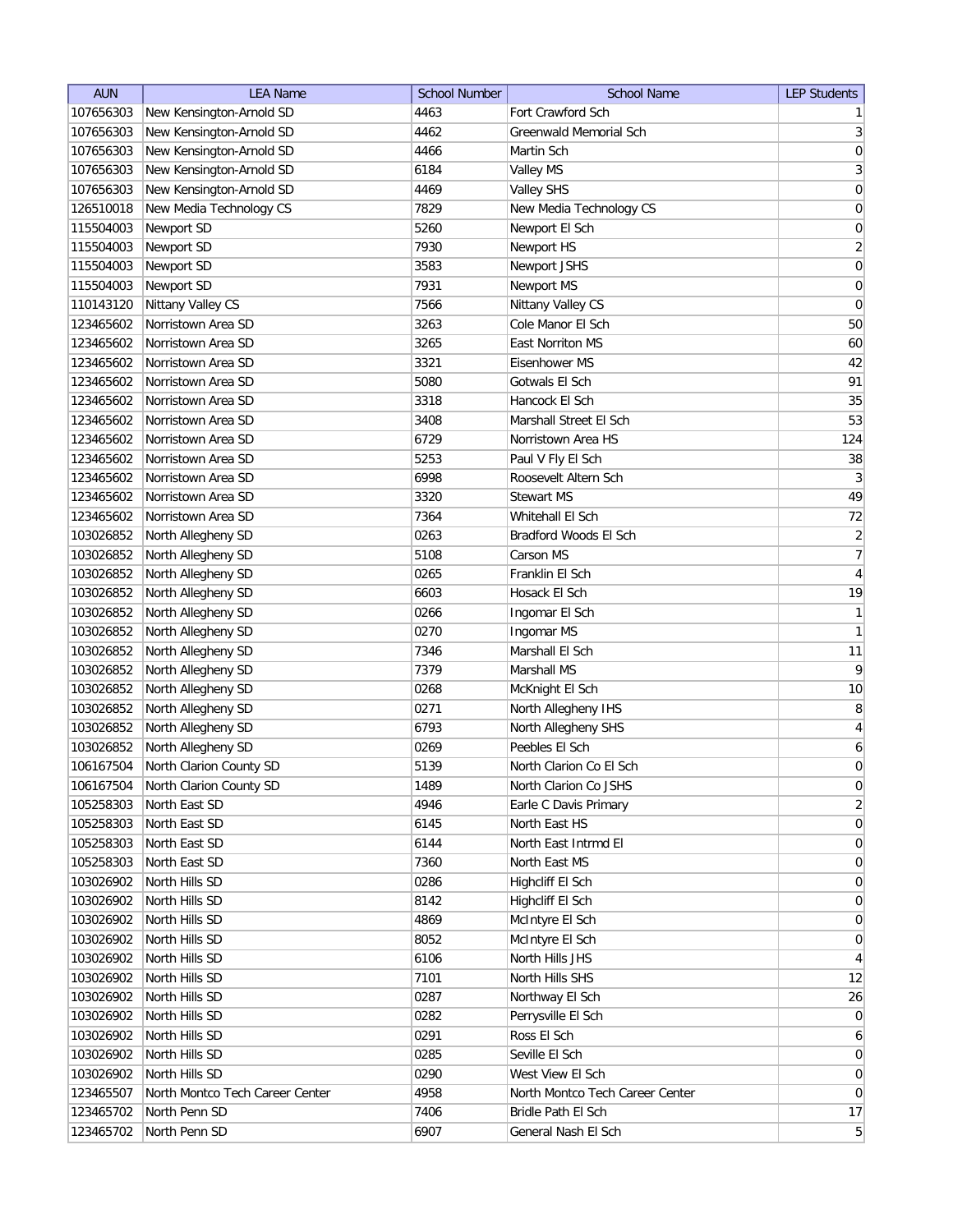| <b>AUN</b> | <b>LEA Name</b>            | <b>School Number</b> | <b>School Name</b>         | <b>LEP Students</b>          |
|------------|----------------------------|----------------------|----------------------------|------------------------------|
| 123465702  | North Penn SD              | 4831                 | Gwyn-Nor El Sch            | 38                           |
| 123465702  | North Penn SD              | 7314                 | Gwynedd Square El Sch      | 14                           |
| 123465702  | North Penn SD              | 5344                 | Hatfield El Sch            | 63                           |
| 123465702  | North Penn SD              | 3379                 | Inglewood El Sch           | 48                           |
| 123465702  | North Penn SD              | 3309                 | Knapp El Sch               | 43                           |
| 123465702  | North Penn SD              | 3275                 | Kulp El Sch                | 14                           |
| 123465702  | North Penn SD              | 4830                 | Montgomery El Sch          | 10                           |
| 123465702  | North Penn SD              | 5345                 | North Penn SHS             | 68                           |
| 123465702  | North Penn SD              | 3325                 | North Wales El Sch         | 1                            |
| 123465702  | North Penn SD              | 3280                 | Oak Park El Sch            | 51                           |
| 123465702  | North Penn SD              | 3322                 | Pennbrook MS               | 11                           |
| 123465702  | North Penn SD              | 3324                 | Penndale MS                | 33                           |
| 123465702  | North Penn SD              | 3323                 | Pennfield MS               | 18                           |
| 123465702  | North Penn SD              | 7407                 | Walton Farm El Sch         | 15                           |
| 123465702  | North Penn SD              | 3278                 | York Avenue El Sch         | $\mathsf{q}$                 |
| 119356503  | North Pocono SD            | 2447                 | Academy Street School      | $\boldsymbol{0}$             |
| 119356503  | North Pocono SD            | 8097                 | Jefferson El Sch           | $\boldsymbol{0}$             |
| 119356503  | North Pocono SD            | 2444                 | Jefferson El Sch           | $\vert 0 \vert$              |
| 119356503  | North Pocono SD            | 7409                 | Moscow El Ctr              | 1                            |
| 119356503  | North Pocono SD            | 8098                 | Moscow El Sch              | $\vert 0 \vert$              |
| 119356503  | North Pocono SD            | 2446                 | North Pocono HS            | 1                            |
| 119356503  | North Pocono SD            | 8099                 | North Pocono Intmd Sch     | 0                            |
| 119356503  | North Pocono SD            | 5233                 | North Pocono MS            | $\boldsymbol{0}$             |
| 129545003  | North Schuylkill SD        | 6974                 | Ashland Area El Sch        | $\boldsymbol{0}$             |
| 129545003  | North Schuylkill SD        | 6973                 | Frackville Area El Sch     | $\boldsymbol{0}$             |
| 129545003  | North Schuylkill SD        | 7950                 | North Schuylkill Elem Sch  | 5                            |
| 129545003  | North Schuylkill SD        | 3883                 | North Schuylkill JSHS      | 1                            |
| 129545003  | North Schuylkill SD        | 6584                 | Ringtown El Sch            | $\boldsymbol{0}$             |
| 108565503  | North Star SD              | 4837                 | North Star Central El Sch  | $\boldsymbol{0}$             |
| 108565503  | North Star SD              | 7499                 | North Star East El Sch     | 0                            |
| 108565503  | North Star SD              | 7259                 | North Star East MS         | 0                            |
| 108565503  | North Star SD              | 3988                 | North Star HS              | 0                            |
| 120484903  | Northampton Area SD        | 5062                 | George Wolf El Sch         | 13                           |
| 120484903  | Northampton Area SD        | 3499                 | Lehigh Twp El Sch          | 7                            |
| 120484903  | Northampton Area SD        | 3500                 | Moore Twp El Sch           | 1                            |
| 120484903  | Northampton Area SD        | 3505                 | Northampton Area HS        | 7 <sup>1</sup>               |
| 120484903  | Northampton Area SD        | 7430                 | Northampton Borough El     | 24                           |
| 120484903  | Northampton Area SD        | 5258                 | Northampton MS             | 12                           |
| 117083004  | Northeast Bradford SD      | 5209                 | Northeast Bradford El Sch  | $\overline{0}$               |
| 117083004  | Northeast Bradford SD      | 0964                 | Northeast Bradford JSHS    | 0                            |
| 112674403  | Northeastern York SD       | 4572                 | Conewago El Sch            | $\overline{2}$               |
| 112674403  | Northeastern York SD       | 7375                 | Mt Wolf El Sch             | 0                            |
| 112674403  | Northeastern York SD       | 4578                 | Northeastern MS            | 3                            |
| 112674403  | Northeastern York SD       | 4577                 | Northeastern SHS           | 11                           |
| 112674403  | Northeastern York SD       | 5272                 | Orendorf El Sch            | 7                            |
| 112674403  | Northeastern York SD       | 7962                 | Shallow Brook Inter Sch    | 13                           |
| 112674403  | Northeastern York SD       | 7644                 | Spring Forge Intrd Sch     | 1                            |
| 112674403  | Northeastern York SD       | 4576                 | York Haven El Sch          | $\left  \frac{3}{2} \right $ |
| 108056004  | Northern Bedford County SD | 7167                 | Northern Bedford Co El Sch | 3                            |
| 108056004  | Northern Bedford County SD | 0747                 | Northern Bedford Co MS/SHS | 0                            |
| 108114503  | Northern Cambria SD        | 6859                 | Northern Cambria El Sch    | $\overline{2}$               |
| 108114503  | Northern Cambria SD        | 6201                 | Northern Cambria HS        | $\mathbf{1}$                 |
| 108114503  | Northern Cambria SD        | 6860                 | Northern Cambria MS        | $\mathbf{1}$                 |
| 113385003  | Northern Lebanon SD        | 2758                 | East Hanover El Sch        | 29                           |
|            |                            |                      |                            |                              |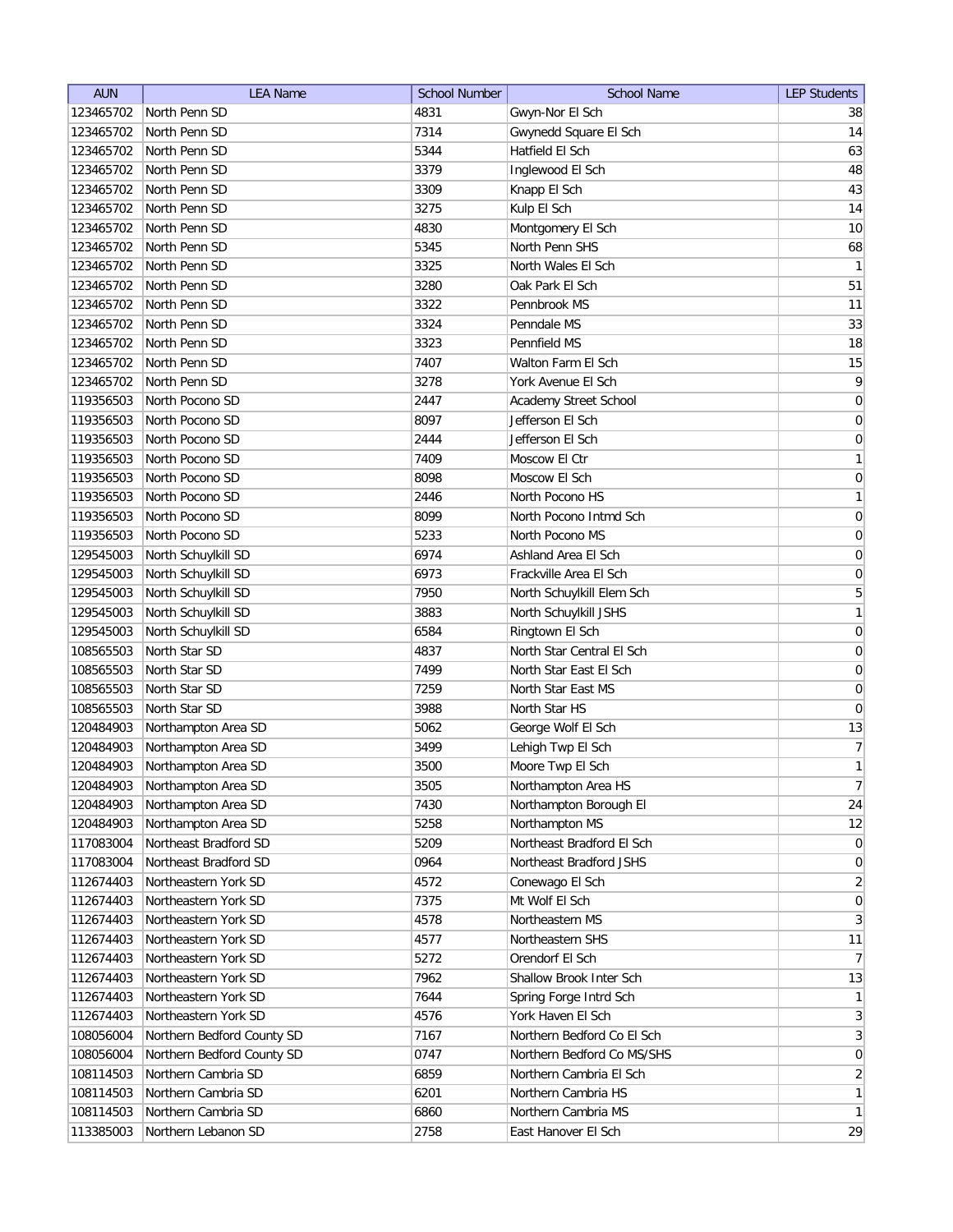| <b>AUN</b> | <b>LEA Name</b>             | <b>School Number</b> | <b>School Name</b>            | <b>LEP Students</b> |
|------------|-----------------------------|----------------------|-------------------------------|---------------------|
| 113385003  | Northern Lebanon SD         | 2755                 | Fredericksburg El Sch         | $\overline{0}$      |
| 113385003  | Northern Lebanon SD         | 2757                 | Jonestown El Sch              | $\overline{0}$      |
| 113385003  | Northern Lebanon SD         | 2756                 | Lickdale El Sch               | $\boldsymbol{0}$    |
| 113385003  | Northern Lebanon SD         | 7392                 | Northern Lebanon MS           | $\overline{2}$      |
| 113385003  | Northern Lebanon SD         | 2760                 | Northern Lebanon SHS          | 8                   |
| 121394503  | Northern Lehigh SD          | 6829                 | Northern Lehigh MS            | $\overline{4}$      |
| 121394503  | Northern Lehigh SD          | 2818                 | Northern Lehigh SHS           | $\overline{7}$      |
| 121394503  | Northern Lehigh SD          | 2813                 | Peters El Sch                 | $\boldsymbol{6}$    |
| 121394503  | Northern Lehigh SD          | 6727                 | Slatington El Sch             | 12                  |
| 109535504  | Northern Potter SD          | 6931                 | Northern Potter Childrens Sch | $\pmb{0}$           |
| 109535504  | Northern Potter SD          | 3875                 | Northern Potter JSHS          | 0                   |
| 117596003  | Northern Tioga SD           | 6371                 | Clark Wood El Sch             | 0                   |
| 117596003  | Northern Tioga SD           | 4058                 | Cowanesque Valley JSHS        | 0                   |
| 117596003  | Northern Tioga SD           | 6372                 | <b>Elkland Area HS</b>        | $\mathbf{1}$        |
| 117596003  | Northern Tioga SD           | 4060                 | Russell B Walter El Sch       | $\overline{0}$      |
| 117596003  | Northern Tioga SD           | 4057                 | Westfield Area El Sch         | $\overline{0}$      |
| 117596003  | Northern Tioga SD           | 6373                 | Williamson SHS                | $\mathbf{1}$        |
| 115674603  | Northern York County SD     | 4579                 | Dillsburg El Sch              | $\overline{2}$      |
| 115674603  | Northern York County SD     | 4581                 | Northern El Sch               | $\mathsf{O}\xspace$ |
| 115674603  | Northern York County SD     | 6345                 | Northern HS                   | $\pmb{0}$           |
| 115674603  | Northern York County SD     | 6346                 | Northern MS                   | $\overline{2}$      |
| 115674603  | Northern York County SD     | 7572                 | South Mountain El Sch         | $\mathbf{3}$        |
| 115674603  | Northern York County SD     | 4580                 | Wellsville Campus             | $\boldsymbol{0}$    |
| 103026873  | Northgate SD                | 0030                 | Avalon El Sch                 | $\mathbf{1}$        |
| 103026873  | Northgate SD                | 6977                 | Bellevue El Sch               | $\overline{4}$      |
| 103026873  | Northgate SD                | 0053                 | Northgate MSHS                | $\mathbf{1}$        |
| 102023080  | Northside Urban Pathways CS | 7562                 | Northside Urban Pathways CS   | 0                   |
| 118406003  | Northwest Area SD           | 2957                 | Garrison Memorial Sch         | 0                   |
| 118406003  | Northwest Area SD           | 2955                 | Hunlock Creek Sch             | 0                   |
| 118406003  | Northwest Area SD           | 2956                 | Huntington Mills Sch          | 0                   |
| 118406003  | Northwest Area SD           | 2958                 | Northwest Area HS             | 0                   |
| 105258503  | Northwestern SD             | 5144                 | Northwestern El Sch           | $\overline{2}$      |
| 105258503  | Northwestern SD             | 6146                 | Northwestern MS               | $\overline{2}$      |
| 105258503  | Northwestern SD             | 6745                 | Northwestern SHS              | $\mathsf{O}\xspace$ |
| 105258503  | Northwestern SD             | 2070                 | Springfield El Sch            | $\overline{0}$      |
| 121394603  | Northwestern Lehigh SD      | 6449                 | Northwestern Lehigh El Sch    | $\boldsymbol{6}$    |
| 121394603  | Northwestern Lehigh SD      | 2821                 | Northwestern Lehigh HS        | $\overline{4}$      |
| 121394603  | Northwestern Lehigh SD      | 7353                 | Northwestern Lehigh MS        | $\overline{2}$      |
| 121394603  | Northwestern Lehigh SD      | 2819                 | Weisenberg El Sch             | $\boldsymbol{0}$    |
| 126510019  | Northwood Academy CS        | 7856                 | Northwood Academy CS          | $\boldsymbol{0}$    |
| 107656502  | Norwin SD                   | 8101                 | Hahntown El Sch               | $\boldsymbol{0}$    |
| 107656502  | Norwin SD                   | 7758                 | Hillcrest Intermediate Sch    | $\overline{2}$      |
| 107656502  | Norwin SD                   | 4482                 | Norwin MS                     | $\boldsymbol{0}$    |
| 107656502  | Norwin SD                   | 4717                 | Norwin SHS                    | $\sqrt{2}$          |
| 107656502  | Norwin SD                   | 4474                 | Scull El Sch                  | $\mathbf{3}$        |
| 107656502  | Norwin SD                   | 7757                 | Sheridan Terrace El Sch       | $\overline{2}$      |
| 107656502  | Norwin SD                   | 5270                 | Stewartsville El Sch          | $\pmb{0}$           |
| 107656502  | Norwin SD                   | 7716                 | Sunset Valley El Sch          | $\boldsymbol{0}$    |
| 124156503  | Octorara Area SD            | 1414                 | Octorara Area HS              | $\sqrt{5}$          |
| 124156503  | Octorara Area SD            | 1413                 | Octorara El Sch               | $\overline{3}$      |
| 124156503  | Octorara Area SD            | 8004                 | Octorara Intermediate Sch     | $\boldsymbol{0}$    |
| 124156503  | Octorara Area SD            | 6484                 | Octorara MS                   | $\overline{7}$      |
| 124156503  | Octorara Area SD            | 7656                 | Octorara Primary LC           | 15                  |
| 106616203  | Oil City Area SD            | 4115                 | Hasson Heights Sch            | $\pmb{0}$           |
|            |                             |                      |                               |                     |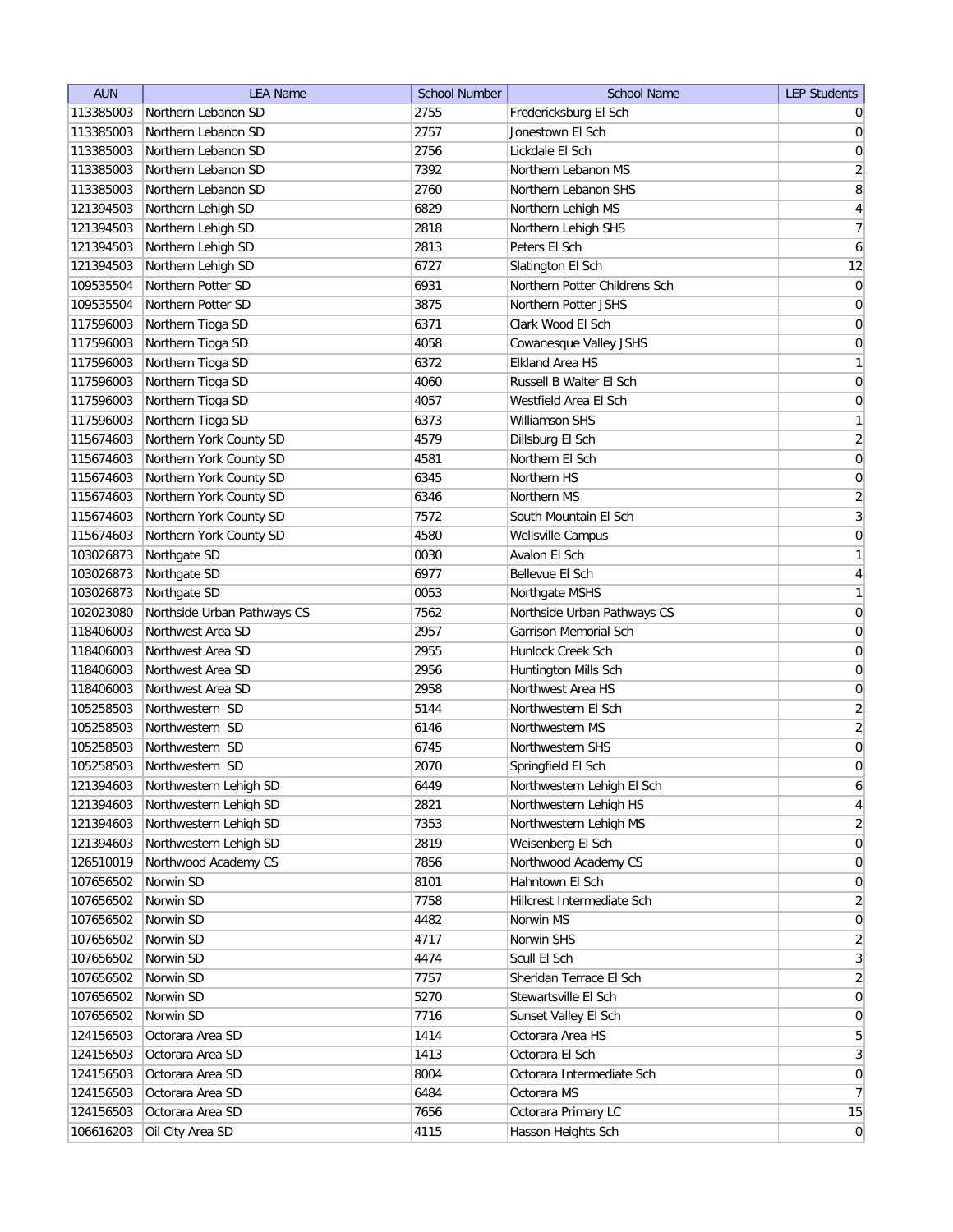| <b>AUN</b> | <b>LEA Name</b>                      | <b>School Number</b> | <b>School Name</b>                   | <b>LEP Students</b> |
|------------|--------------------------------------|----------------------|--------------------------------------|---------------------|
| 106616203  | Oil City Area SD                     | 4109                 | Oakland Sch                          | $\overline{0}$      |
| 106616203  | Oil City Area SD                     | 7215                 | Oil City Area MS                     | 0                   |
| 106616203  | Oil City Area SD                     | 4931                 | Oil City SHS                         | 1                   |
| 106616203  | Oil City Area SD                     | 4112                 | Seventh Street Sch                   | 0                   |
| 106616203  | Oil City Area SD                     | 4116                 | Smedley Street Sch                   | $\overline{4}$      |
| 119356603  | Old Forge SD                         | 2448                 | Old Forge El Sch                     | 11                  |
| 119356603  | Old Forge SD                         | 2449                 | Old Forge JSHS                       | $\mathbf{3}$        |
| 114066503  | Oley Valley SD                       | 7378                 | Oley Valley El Sch                   | $\overline{3}$      |
| 114066503  | Oley Valley SD                       | 6319                 | Oley Valley MS                       | $\overline{2}$      |
| 114066503  | Oley Valley SD                       | 6318                 | Oley Valley SHS                      | $\overline{4}$      |
| 109537504  | Oswayo Valley SD                     | 3876                 | Oswayo Valley El Sch                 | 0                   |
| 109537504  | Oswayo Valley SD                     | 3877                 | Oswayo Valley HS                     | 0                   |
| 109537504  | Oswayo Valley SD                     | 7753                 | Oswayo Valley MS                     | 0                   |
| 109426003  | Otto-Eldred SD                       | 3106                 | Otto-Eldred El Sch                   | $\mathbf{1}$        |
| 109426003  | Otto-Eldred SD                       | 3107                 | Otto-Eldred JSHS                     | $\overline{0}$      |
| 124156603  | Owen J Roberts SD                    | 7304                 | East Coventry El Sch                 | 5                   |
| 124156603  | Owen J Roberts SD                    | 7198                 | East Vincent El Sch                  | $\overline{2}$      |
| 124156603  | Owen J Roberts SD                    | 7197                 | French Creek El Sch                  | $\mathsf{O}\xspace$ |
| 124156603  | Owen J Roberts SD                    | 6487                 | North Coventry El Sch                | 5                   |
| 124156603  | Owen J Roberts SD                    | 1406                 | Owen J Roberts HS                    | $\overline{5}$      |
| 124156603  | Owen J Roberts SD                    | 5010                 | Owen J Roberts MS                    | $\boldsymbol{6}$    |
| 124156603  | Owen J Roberts SD                    | 7994                 | West Vincent El Sch                  | $\boldsymbol{0}$    |
| 124156703  | Oxford Area SD                       | 7358                 | Elk Ridge School                     | 48                  |
| 124156703  | Oxford Area SD                       | 8063                 | Elk Ridge School                     | $\boldsymbol{0}$    |
| 124156703  | Oxford Area SD                       | 8064                 | Hopewell El Sch                      | $\boldsymbol{0}$    |
| 124156703  | Oxford Area SD                       | 6624                 | Jordan Bank Sch                      | 82                  |
| 124156703  | Oxford Area SD                       | 6623                 | Nottingham Sch                       | 111                 |
| 124156703  | Oxford Area SD                       | 1420                 | Oxford Area HS                       | 25                  |
| 124156703  | Oxford Area SD                       | 1418                 | Penn's Grove Sch                     | 20                  |
| 103020001  | PA Learners Online Regional Cyber CS | 7690                 | PA Learners Online Regional Cyber CS | 0                   |
| 122098003  | Palisades SD                         | 7063                 | Durham-Nockamixon El Sch             | 3                   |
| 122098003  | Palisades SD                         | 1094                 | Palisades HS                         | 0                   |
| 122098003  | Palisades SD                         | 7312                 | Palisades MS                         | 0                   |
| 122098003  | Palisades SD                         | 1091                 | Springfield El Sch                   | $\mathbf{1}$        |
| 122098003  | Palisades SD                         | 6456                 | Tinicum El Sch                       | 1                   |
| 121136503  | Palmerton Area SD                    | 7993                 | Palmer Franklin Education Center     | 0                   |
| 121136503  | Palmerton Area SD                    | 4734                 | Palmerton Area HS                    | $\overline{2}$      |
| 121136503  | Palmerton Area SD                    | 7140                 | Palmerton Area JHS                   | 1                   |
| 121136503  | Palmerton Area SD                    | 7172                 | S S Palmer El Sch                    | $5\vert$            |
| 121136503  | Palmerton Area SD                    | 1319                 | Towamensing El Sch                   | 0                   |
| 113385303  | Palmyra Area SD                      | 2761                 | Forge Road El Sch                    | 3                   |
| 113385303  | Palmyra Area SD                      | 4904                 | Northside El Sch                     | $\mathbf{1}$        |
| 113385303  | Palmyra Area SD                      | 2765                 | Palmyra Area MS                      | $\mathsf{q}$        |
| 113385303  | Palmyra Area SD                      | 2766                 | Palmyra Area SHS                     | $5\vert$            |
| 113385303  | Palmyra Area SD                      | 2764                 | Pine Street El Sch                   | $\vert 4 \vert$     |
| 173515368  | Pan American Academy CS              | 7985                 | Pan American Academy CS              | 0                   |
| 121136603  | Panther Valley SD                    | 1322                 | Panther Valley El Sch                | 7                   |
| 121136603  | Panther Valley SD                    | 1323                 | Panther Valley MS                    | $\mathbf{1}$        |
| 121136603  | Panther Valley SD                    | 6693                 | Panther Valley SHS                   | $\overline{2}$      |
| 121395103  | Parkland SD                          | 2824                 | Cetronia Sch                         | 22                  |
| 121395103  | Parkland SD                          | 4672                 | Fogelsville Sch                      | 22                  |
| 121395103  | Parkland SD                          | 8141                 | Fred J. Jaindl El Sch                | 0                   |
| 121395103  | Parkland SD                          | 2823                 | Ironton Sch                          | 15                  |
| 121395103  | Parkland SD                          | 6801                 | Kernsville Sch                       | 7                   |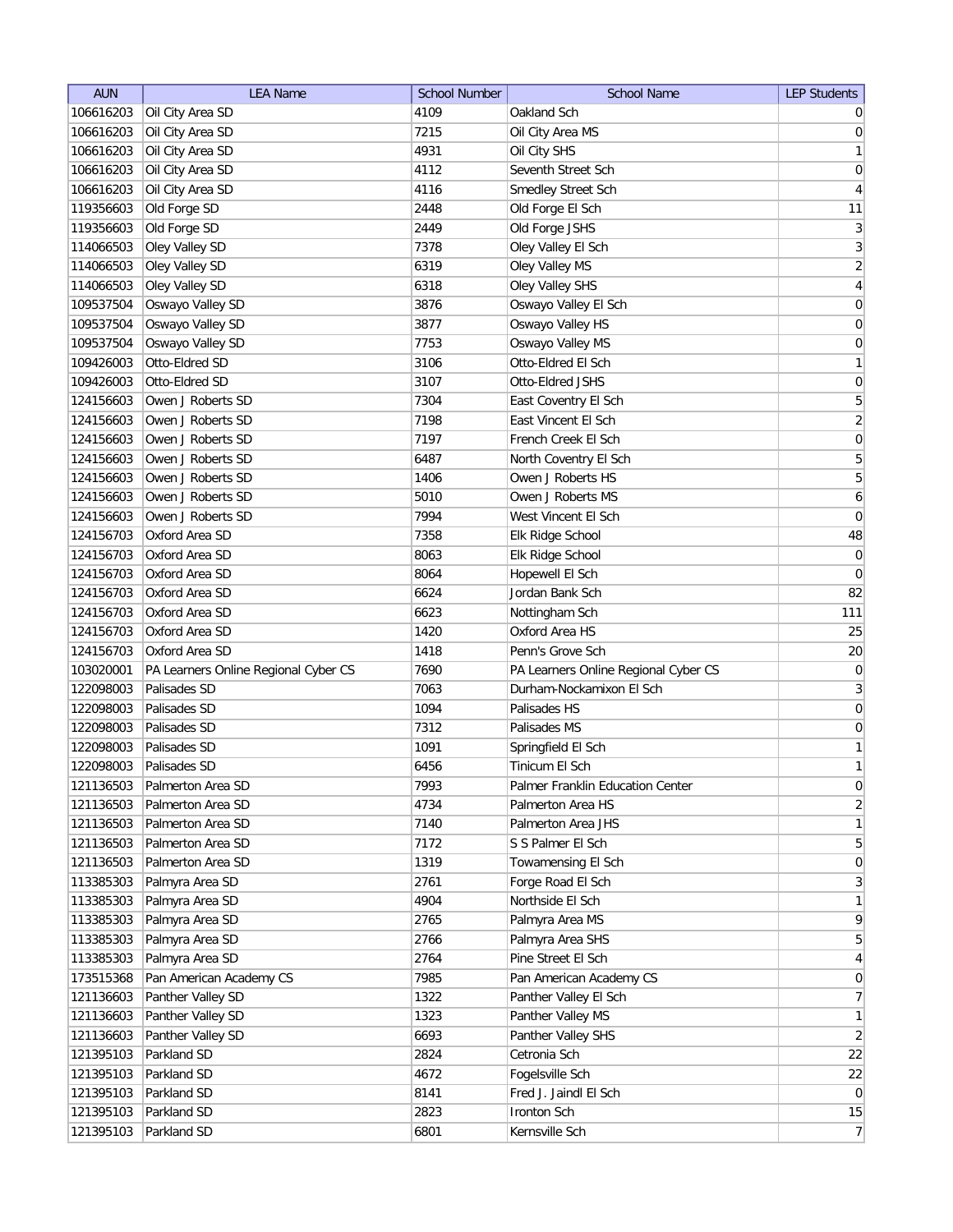| <b>AUN</b> | <b>LEA Name</b>   | <b>School Number</b> | <b>School Name</b>       | <b>LEP Students</b>     |
|------------|-------------------|----------------------|--------------------------|-------------------------|
| 121395103  | Parkland SD       | 2827                 | Kratzer Sch              | 18                      |
| 121395103  | Parkland SD       | 7604                 | Orefield MS              | 6                       |
| 121395103  | Parkland SD       | 2829                 | Parkland SHS             | 27                      |
| 121395103  | Parkland SD       | 2826                 | Parkway Manor Sch        | 24                      |
| 121395103  | Parkland SD       | 2825                 | Schnecksville Sch        | $\overline{3}$          |
| 121395103  | Parkland SD       | 7603                 | Springhouse MS           | 18                      |
| 120485603  | Pen Argyl Area SD | 6439                 | Pen Argyl Area HS        | $\overline{4}$          |
| 120485603  | Pen Argyl Area SD | 3511                 | Plainfield El Sch        | 10                      |
| 120485603  | Pen Argyl Area SD | 5351                 | Wind Gap MS              | $\overline{7}$          |
| 108116003  | Penn Cambria SD   | 1213                 | Penn Cambria HS          | $\boldsymbol{0}$        |
| 108116003  | Penn Cambria SD   | 7139                 | Penn Cambria Intrmd Sch  | 0                       |
| 108116003  | Penn Cambria SD   | 6990                 | Penn Cambria MS          | 0                       |
| 108116003  | Penn Cambria SD   | 6202                 | Penn Cambria Pre-Primary | 0                       |
| 108116003  | Penn Cambria SD   | 1255                 | Penn Cambria Primary Sch | 0                       |
| 103027352  | Penn Hills SD     | 5171                 | Dible El Sch             | $\overline{2}$          |
| 103027352  | Penn Hills SD     | 8012                 | Dible El Sch             | 0                       |
| 103027352  | Penn Hills SD     | 0305                 | Forbes El Sch            | $\overline{4}$          |
| 103027352  | Penn Hills SD     | 8013                 | Forbes El Sch            | $\mathsf{O}\xspace$     |
| 103027352  | Penn Hills SD     | 5019                 | <b>Linton MS</b>         | $\vert 4 \vert$         |
| 103027352  | Penn Hills SD     | 0297                 | Penn Hebron El Academy   | 0                       |
| 103027352  | Penn Hills SD     | 8014                 | Penn Hebron El Academy   | $\boldsymbol{0}$        |
| 103027352  | Penn Hills SD     | 0309                 | Penn Hills SHS           | $\overline{\mathbf{4}}$ |
| 103027352  | Penn Hills SD     | 4663                 | Shenandoah El Sch        | 3                       |
| 103027352  | Penn Hills SD     | 0306                 | Washington El Sch        | $\overline{3}$          |
| 103027352  | Penn Hills SD     | 8015                 | Washington El Sch        | $\boldsymbol{0}$        |
| 103027352  | Penn Hills SD     | 0302                 | William Penn El Sch      | 1                       |
| 113365203  | Penn Manor SD     | 7141                 | Central Manor El Sch     | 11                      |
| 113365203  | Penn Manor SD     | 2516                 | Conestoga El Sch         | $\mathbf{2}$            |
| 113365203  | Penn Manor SD     | 2629                 | Eshleman El Sch          | 1                       |
| 113365203  | Penn Manor SD     | 2626                 | Hambright El Sch         | 20                      |
| 113365203  | Penn Manor SD     | 2627                 | Letort El Sch            | 6                       |
| 113365203  | Penn Manor SD     | 7410                 | Manor Middle School      | 4                       |
| 113365203  | Penn Manor SD     | 2628                 | Martic El Sch            | 4                       |
| 113365203  | Penn Manor SD     | 5238                 | Marticville MS           | 0                       |
| 113365203  | Penn Manor SD     | 2633                 | Penn Manor HS            | 12                      |
| 113365203  | Penn Manor SD     | 2634                 | Pequea El Sch            | $\overline{0}$          |
| 125236903  | Penn-Delco SD     | 1911                 | Aston El Sch             | $\vert 4 \vert$         |
| 125236903  | Penn-Delco SD     | 1910                 | Coebourn El Sch          | $\vert 4 \vert$         |
| 125236903  | Penn-Delco SD     | 5143                 | Northley MS              | 6                       |
| 125236903  | Penn-Delco SD     | 1912                 | Parkside El Sch          | 3                       |
| 125236903  | Penn-Delco SD     | 5223                 | Pennell El Sch           | $\mathbf{1}$            |
| 125236903  | Penn-Delco SD     | 1915                 | Sun Valley HS            | 7                       |
| 107657103  | Penn-Trafford SD  | 6185                 | Harrison Park El Sch     | $\mathbf{1}$            |
| 107657103  | Penn-Trafford SD  | 6186                 | Level Green El Sch       | 0                       |
| 107657103  | Penn-Trafford SD  | 4490                 | McCullough El Sch        | $\overline{2}$          |
| 107657103  | Penn-Trafford SD  | 4492                 | Penn MS                  | 0                       |
| 107657103  | Penn-Trafford SD  | 6648                 | Penn Trafford HS         | $\overline{2}$          |
| 107657103  | Penn-Trafford SD  | 6187                 | Sunrise El Sch           | $\overline{2}$          |
| 107657103  | Penn-Trafford SD  | 7111                 | Trafford El Sch          | $\mathbf{1}$            |
| 107657103  | Penn-Trafford SD  | 6189                 | <b>Trafford MS</b>       | 0                       |
| 105204703  | Penncrest SD      | 1630                 | Cambridge Springs El Sch | 0                       |
| 105204703  | Penncrest SD      | 1629                 | Cambridge Springs JSHS   | 1                       |
| 105204703  | Penncrest SD      | 1640                 | Cussewago El Sch         | $\overline{0}$          |
| 105204703  | Penncrest SD      | 6137                 | Maplewood El Sch         | $\vert 0 \vert$         |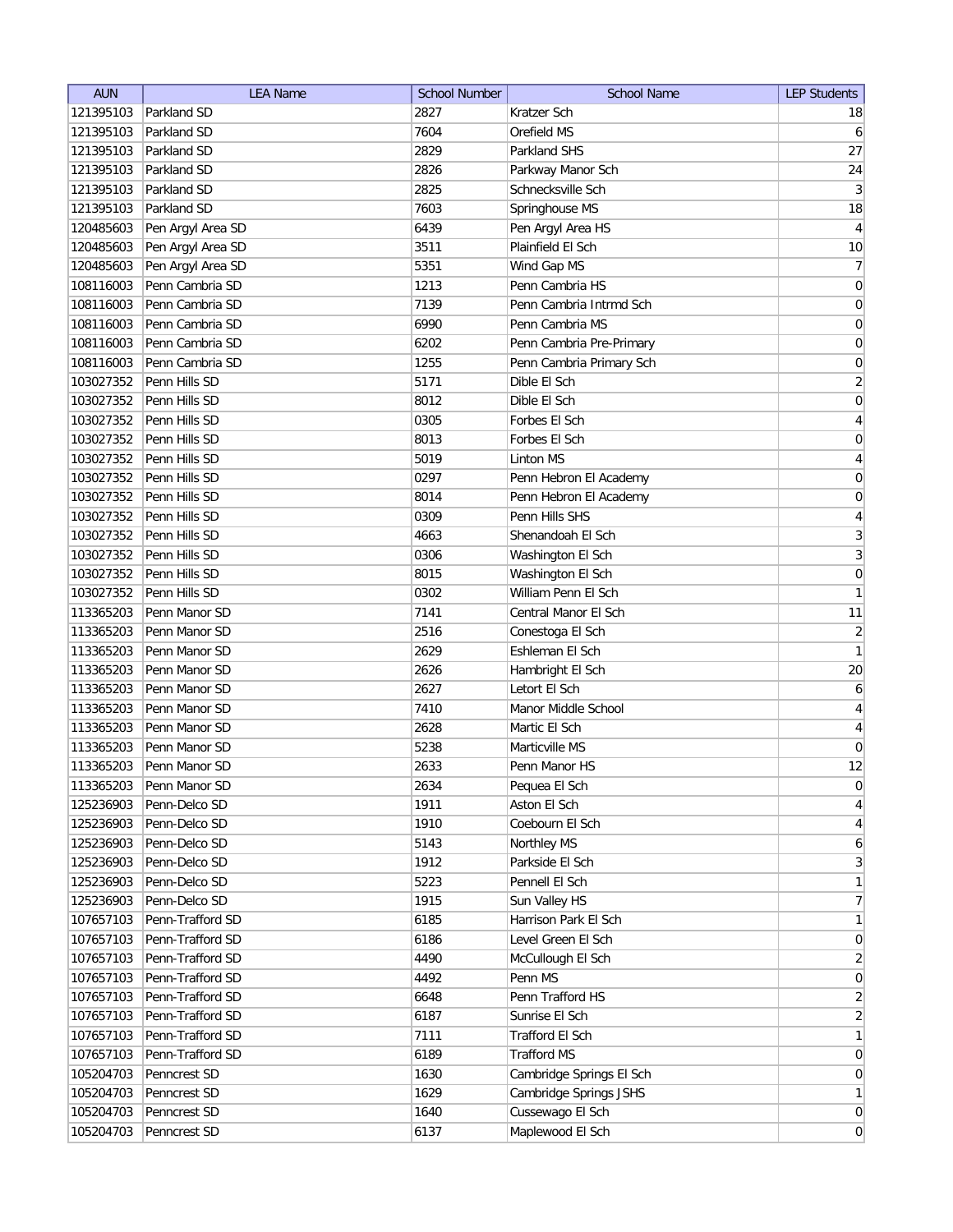| <b>AUN</b> | <b>LEA Name</b>                        | <b>School Number</b> | <b>School Name</b>                  | <b>LEP Students</b> |
|------------|----------------------------------------|----------------------|-------------------------------------|---------------------|
| 105204703  | Penncrest SD                           | 6942                 | Maplewood JSHS                      | $\overline{0}$      |
| 105204703  | Penncrest SD                           | 7278                 | Saegertown El Sch                   | 6                   |
| 105204703  | Penncrest SD                           | 6136                 | Saegertown JSHS                     | 3                   |
| 122098103  | Pennridge SD                           | 1053                 | Bedminster El Sch                   | 16                  |
| 122098103  | Pennridge SD                           | 1054                 | Deibler El Sch                      | $\overline{2}$      |
| 122098103  | Pennridge SD                           | 1055                 | Grasse El Sch                       | 7                   |
| 122098103  | Pennridge SD                           | 1097                 | Patricia A Guth El Sch              | $\mathbf{1}$        |
| 122098103  | Pennridge SD                           | 4681                 | Pennridge Central MS                | $\boldsymbol{6}$    |
| 122098103  | Pennridge SD                           | 1100                 | Pennridge HS                        | 14                  |
| 122098103  | Pennridge SD                           | 7957                 | Pennridge North MS                  | $\mathbf{3}$        |
| 122098103  | Pennridge SD                           | 1099                 | Pennridge South MS                  | $\overline{2}$      |
| 122098103  | Pennridge SD                           | 1098                 | Sellersville El Sch                 | 0                   |
| 122098103  | Pennridge SD                           | 1052                 | Seylar El Sch                       | $\overline{2}$      |
| 122098103  | Pennridge SD                           | 7260                 | West Rockhill El Sch                | 0                   |
| 128326303  | Penns Manor Area SD                    | 7028                 | Penns Manor Area El Sch             | 0                   |
| 128326303  | Penns Manor Area SD                    | 2345                 | Penns Manor Area JSHS               | 0                   |
| 110147003  | Penns Valley Area SD                   | 1347                 | Centre Hall-Potter El Sch           | 1                   |
| 110147003  | Penns Valley Area SD                   | 1346                 | Miles Township El Sch               | $\boldsymbol{0}$    |
| 110147003  | Penns Valley Area SD                   | 6847                 | Penns Valley Area El and Intrmd Sch | $\overline{4}$      |
| 110147003  | Penns Valley Area SD                   | 6231                 | Penns Valley Area JSHS              | $\overline{3}$      |
| 122098202  | Pennsbury SD                           | 7519                 | Afton El Sch                        | 34                  |
| 122098202  | Pennsbury SD                           | 7308                 | Charles H Boehm MS                  | 8                   |
| 122098202  | Pennsbury SD                           | 4853                 | Edgewood El Sch                     | 29                  |
| 122098202  | Pennsbury SD                           | 1111                 | Eleanor Roosevelt El Sch            | 5                   |
| 122098202  | Pennsbury SD                           | 7465                 | Fallsington El Sch                  | 11                  |
| 122098202  | Pennsbury SD                           | 1109                 | Makefield El Sch                    | $\mathbf{3}$        |
| 122098202  | Pennsbury SD                           | 1107                 | Manor El Sch                        | 10                  |
| 122098202  | Pennsbury SD                           | 1106                 | Oxford Valley El Sch                | 20                  |
| 122098202  | Pennsbury SD                           | 1101                 | Penn Valley El Sch                  | 9                   |
| 122098202  | Pennsbury SD                           | 4682                 | Pennsbury HS                        | 13                  |
| 122098202  | Pennsbury SD                           | 1116                 | Pennwood MS                         | 8                   |
| 122098202  | Pennsbury SD                           | 1102                 | Quarry Hill El Sch                  | $\mathbf{3}$        |
| 122098202  | Pennsbury SD                           | 1104                 | Village Park El Sch                 | 15                  |
| 122098202  | Pennsbury SD                           | 1112                 | Walt Disney El Sch                  | 11                  |
| 122098202  | Pennsbury SD                           | 1113                 | William Penn MS                     | $\overline{4}$      |
| 127043430  | Pennsylvania Cyber CS                  | 7650                 | Pennsylvania Cyber CS               | 0                   |
| 115220003  | Pennsylvania Distance Learning CS      | 7821                 | Pennsylvania Distance Learning CS   | 0                   |
| 124150004  | Pennsylvania Leadership Charter School | 7819                 | Pennsylvania Leadership CS          | 26                  |
| 123460001  | Pennsylvania Virtual CS                | 7687                 | Pennsylvania Virtual CS             | 0                   |
| 126510004  | People for People CS                   | 7685                 | People for People CS                | $\overline{2}$      |
| 113365303  | Pequea Valley SD                       | 2635                 | Leacock El Sch                      | 5 <sup>2</sup>      |
| 113365303  | Pequea Valley SD                       | 8037                 | Paradise El Sch                     | $\overline{0}$      |
| 113365303  | Pequea Valley SD                       | 2647                 | Paradise El Sch                     | $\overline{5}$      |
| 113365303  | Pequea Valley SD                       | 2649                 | Pequea Valley HS                    | 5 <sup>1</sup>      |
| 113365303  | Pequea Valley SD                       | 6300                 | Pequea Valley Intrmd Sch            | $\overline{4}$      |
| 113365303  | Pequea Valley SD                       | 2648                 | Salisbury El Sch                    | 1                   |
| 123466103  | Perkiomen Valley SD                    | 7459                 | Evergreen El Sch                    | $\overline{5}$      |
| 123466103  | Perkiomen Valley SD                    | 3328                 | Perkiomen Valley HS                 | 13                  |
| 123466103  | Perkiomen Valley SD                    | 3326                 | Perkiomen Valley MS-East            | 7                   |
| 123466103  | Perkiomen Valley SD                    | 7794                 | Perkiomen Valley MS-West            | $\overline{0}$      |
| 123466103  | Perkiomen Valley SD                    | 7766                 | Schwenksville El Sch                | 7                   |
| 123466103  | Perkiomen Valley SD                    | 7554                 | Skippack El Sch                     | 14                  |
| 123466103  | Perkiomen Valley SD                    | 3327                 | South El Sch                        | $6 \mid$            |
| 105250001  | Perseus House CS of Excellence         | 7770                 | Perseus House CS of Excellence      | 14                  |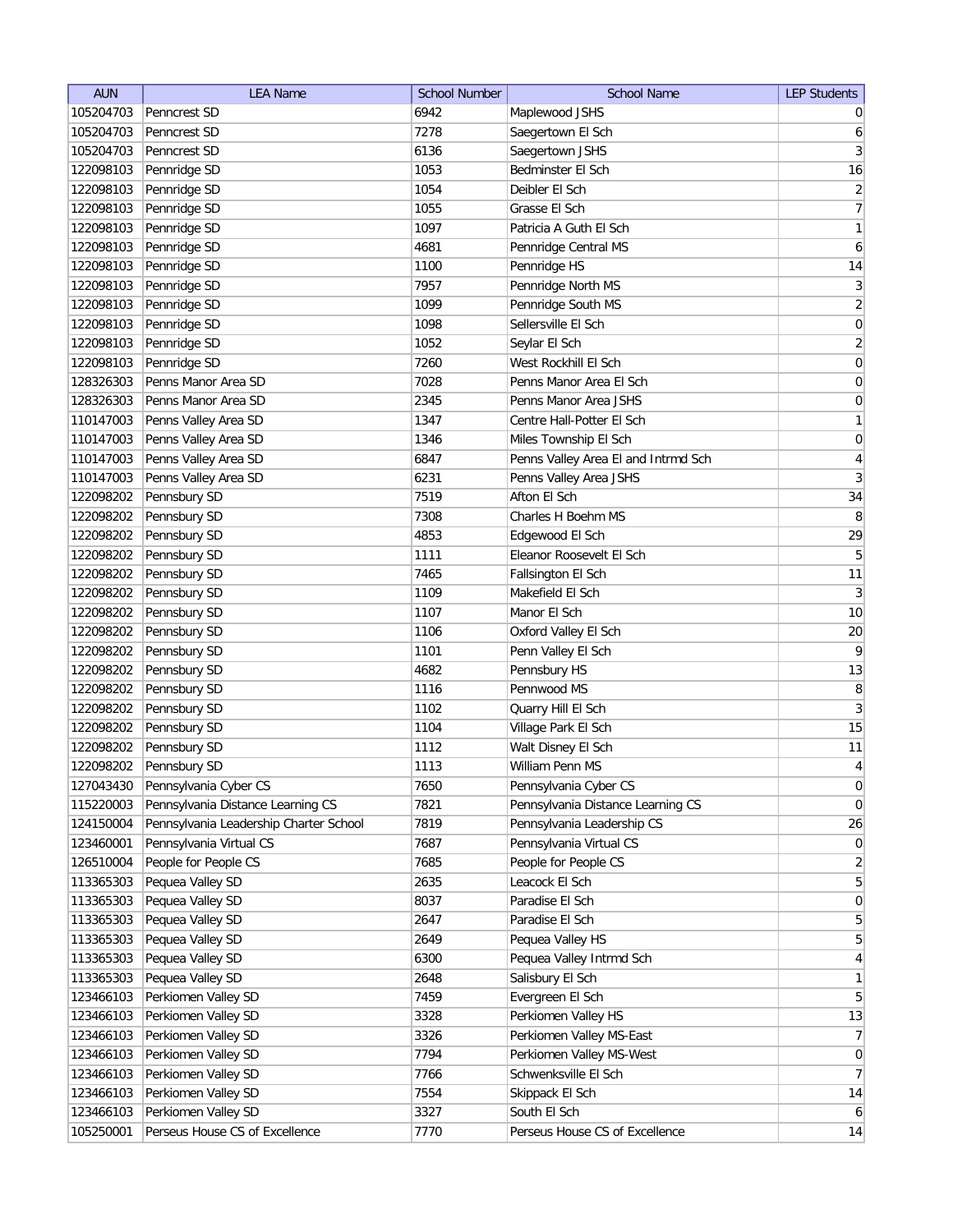| <b>AUN</b> | <b>LEA Name</b>         | <b>School Number</b> | <b>School Name</b>              | <b>LEP Students</b> |
|------------|-------------------------|----------------------|---------------------------------|---------------------|
| 101636503  | Peters Township SD      | 7594                 | Bower Hill El Sch               | 9                   |
| 101636503  | Peters Township SD      | 7393                 | McMurray El Sch                 | 1                   |
| 101636503  | Peters Township SD      | 5083                 | Peters Twp HS                   | 3                   |
| 101636503  | Peters Township SD      | 4256                 | Peters Twp MS                   | $\mathsf{O}\xspace$ |
| 101636503  | Peters Township SD      | 4255                 | Pleasant Valley El Sch          | $\overline{2}$      |
| 126513280  | Philadelphia Academy CS | 7587                 | Philadelphia Academy CS         | $\overline{2}$      |
| 126515001  | Philadelphia City SD    | 7904                 | Academy at Palumbo              | $\overline{2}$      |
| 126515001  | Philadelphia City SD    | 7256                 | Adaire Alexander Sch            | 15                  |
| 126515001  | Philadelphia City SD    | 3617                 | Alcorn James Sch                | 0                   |
| 126515001  | Philadelphia City SD    | 5292                 | Allen Dr Ethel Sch              | 0                   |
| 126515001  | Philadelphia City SD    | 3758                 | Allen Ethan Sch                 | 124                 |
| 126515001  | Philadelphia City SD    | 6823                 | Amy At Martin                   | 0                   |
| 126515001  | Philadelphia City SD    | 7024                 | Amy NW                          | $\mathbf{1}$        |
| 126515001  | Philadelphia City SD    | 3804                 | Anderson Add B Sch              | $\overline{2}$      |
| 126515001  | Philadelphia City SD    | 3805                 | Arthur Chester A Sch            | $\mathbf{1}$        |
| 126515001  | Philadelphia City SD    | 8039                 | Arts Academy at Benjamin Rush   | $\pmb{0}$           |
| 126515001  | Philadelphia City SD    | 8040                 | <b>Audenried SHS</b>            | $\pmb{0}$           |
| 126515001  | Philadelphia City SD    | 3618                 | Bache-Martin Sch                | 26                  |
| 126515001  | Philadelphia City SD    | 6824                 | Baldi C C A MS                  | 176                 |
| 126515001  | Philadelphia City SD    | 7237                 | <b>Barratt Norris S MS</b>      | 14                  |
| 126515001  | Philadelphia City SD    | 7919                 | Barry Comm John Sch             | $\pmb{0}$           |
| 126515001  | Philadelphia City SD    | 8029                 | Barry Comm John Sch             | $\boldsymbol{0}$    |
| 126515001  | Philadelphia City SD    | 3598                 | Barry Comm John Sch             | $\mathbf 0$         |
| 126515001  | Philadelphia City SD    | 3732                 | Barton Clara Sch                | 109                 |
| 126515001  | Philadelphia City SD    | 3847                 | Bartram John - Main             | 138                 |
| 126515001  | Philadelphia City SD    | 7238                 | Beeber Dimner MS                | $\overline{4}$      |
| 126515001  | Philadelphia City SD    | 5183                 | Bethune Mary McLeod Sch         | 61                  |
| 126515001  | Philadelphia City SD    | 3733                 | Birney Gen Davis B Sch          | 31                  |
| 126515001  | Philadelphia City SD    | 3662                 | Blaine James G Sch              | $\overline{0}$      |
| 126515001  | Philadelphia City SD    | 3663                 | Blankenburg Rudolph Sch         | 0                   |
| 126515001  | Philadelphia City SD    | 3792                 | <b>Bluford Guion El Sch</b>     | $\overline{2}$      |
| 126515001  | Philadelphia City SD    | 7070                 | Bodine William W HS             | 8                   |
| 126515001  | Philadelphia City SD    | 3840                 | Bok Edw W Technical High School | 47                  |
| 126515001  | Philadelphia City SD    | 3638                 | Boone Daniel Sch                | $\overline{2}$      |
| 126515001  | Philadelphia City SD    | 3620                 | Bregy F Amedee Sch              | $\overline{3}$      |
| 126515001  | Philadelphia City SD    | 3745                 | Bridesburg Sch                  | $\overline{0}$      |
| 126515001  | Philadelphia City SD    | 3684                 | Brown Henry A Sch               | 71                  |
| 126515001  | Philadelphia City SD    | 6529                 | Brown Joseph H Sch              | 21                  |
| 126515001  | Philadelphia City SD    | 3601                 | Bryant William C Sch            | 0                   |
| 126515001  | Philadelphia City SD    | 7783                 | CEP/Allegheny                   | $\left  \right $    |
| 126515001  | Philadelphia City SD    | 7676                 | CEP/Hunting Park                | 59                  |
| 126515001  | Philadelphia City SD    | 7230                 | Carnell Laura H Sch             | 149                 |
| 126515001  | Philadelphia City SD    | 4728                 | Carroll Charles Sch             | 9                   |
| 126515001  | Philadelphia City SD    | 7023                 | Carver HS                       | 14                  |
| 126515001  | Philadelphia City SD    | 3664                 | Cassidy Lewis C AC Plus Sch     | 11                  |
| 126515001  | Philadelphia City SD    | 3602                 | Catharine Joseph Sch            | 81                  |
| 126515001  | Philadelphia City SD    | 7404                 | Cayuga School                   | 95                  |
| 126515001  | Philadelphia City SD    | 3848                 | Central HS                      | 33                  |
| 126515001  | Philadelphia City SD    | 3622                 | Childs George W Sch             | 124                 |
| 126515001  | Philadelphia City SD    | 6767                 | Clemente Roberto MS             | 170                 |
| 126515001  | Philadelphia City SD    | 3666                 | Cleveland Grover Sch            | $\overline{0}$      |
| 126515001  | Philadelphia City SD    | 4733                 | Clymer George Sch               | 15                  |
| 126515001  | Philadelphia City SD    | 3782                 | Comegys Benjamin B Sch          | $\mathbf{1}$        |
| 126515001  | Philadelphia City SD    | 3760                 | Comly Watson Sch                | 1                   |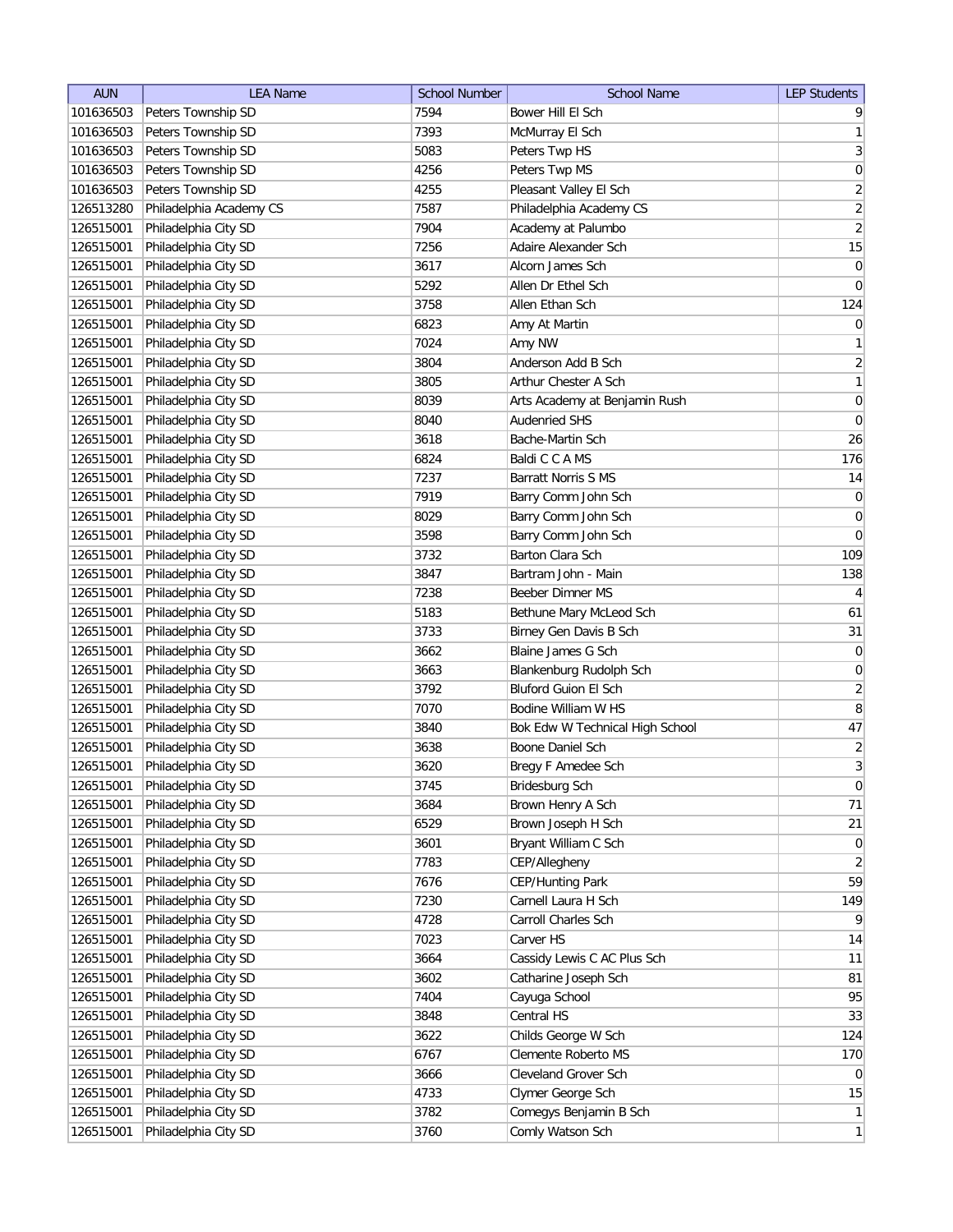| <b>AUN</b> | <b>LEA Name</b>      | <b>School Number</b> | <b>School Name</b>                 | <b>LEP Students</b> |
|------------|----------------------|----------------------|------------------------------------|---------------------|
| 126515001  | Philadelphia City SD | 7781                 | Communications Technology HS       | 7 <sup>1</sup>      |
| 126515001  | Philadelphia City SD | 7905                 | <b>Constitution HS</b>             | $\vert 4 \vert$     |
| 126515001  | Philadelphia City SD | 6525                 | <b>Conwell Russell MS</b>          | 35                  |
| 126515001  | Philadelphia City SD | 5122                 | Cook-Wissahickon Sch               | 0                   |
| 126515001  | Philadelphia City SD | 7239                 | Cooke Jay MS                       | 30 <sup>°</sup>     |
| 126515001  | Philadelphia City SD | 5123                 | Cramp William Sch                  | 155                 |
| 126515001  | Philadelphia City SD | 6996                 | Creative and Performing Arts       | 1                   |
| 126515001  | Philadelphia City SD | 3736                 | Creighton Thomas Sch               | 156                 |
| 126515001  | Philadelphia City SD | 3762                 | Crossan Kennedy C Sch              | 11                  |
| 126515001  | Philadelphia City SD | 6763                 | Daroff Samuel Sch                  | $\overline{2}$      |
| 126515001  | Philadelphia City SD | 3706                 | Day Anna B Sch                     | 1                   |
| 126515001  | Philadelphia City SD | 7175                 | DeBurgos Bilingual Magnet MS       | 229                 |
| 126515001  | Philadelphia City SD | 4727                 | Decatur Stephen Sch                | $43\,$              |
| 126515001  | Philadelphia City SD | 3786                 | Dick William Sch                   | $\overline{0}$      |
| 126515001  | Philadelphia City SD | 3763                 | Disston Hamilton Sch               | 51                  |
| 126515001  | Philadelphia City SD | 3841                 | Dobbins AVT HS                     | $\mathbf{1}$        |
| 126515001  | Philadelphia City SD | 3726                 | Dobson James Sch                   | $\mathbf{1}$        |
| 126515001  | Philadelphia City SD | 3787                 | Douglas Stephen A Sch              | $6\vert$            |
| 126515001  | Philadelphia City SD | 3624                 | Douglass Frederick Sch             | 1                   |
| 126515001  | Philadelphia City SD | 3604                 | Drew Charles R Sch                 | 27                  |
| 126515001  | Philadelphia City SD | 5040                 | Duckrey Tanner Sch                 | 0                   |
| 126515001  | Philadelphia City SD | 3687                 | Dunbar Paul L Sch                  | 0                   |
| 126515001  | Philadelphia City SD | 3849                 | Edison HS/Fareira Skills           | 386                 |
| 126515001  | Philadelphia City SD | 3708                 | Edmonds Franklin S Sch             | $\overline{0}$      |
| 126515001  | Philadelphia City SD | 3737                 | Edmunds Henry R Sch                | 102                 |
| 126515001  | Philadelphia City SD | 3688                 | Elkin Lewis Sch                    | 269                 |
| 126515001  | Philadelphia City SD | 3738                 | Ellwood Sch                        | $\vert 4 \vert$     |
| 126515001  | Philadelphia City SD | 3709                 | Emlen Eleanor C Sch                | $\mathbf{1}$        |
| 126515001  | Philadelphia City SD | 5039                 | Fairhill Sch                       | 62                  |
| 126515001  | Philadelphia City SD | 7235                 | Farrell Louis H Sch                | 206                 |
| 126515001  | Philadelphia City SD | 7226                 | Fell D Newlin Sch                  | 68                  |
| 126515001  | Philadelphia City SD | 3816                 | Fels Samuel HS                     | 152                 |
| 126515001  | Philadelphia City SD | 3751                 | Feltonville Intermediate School    | 136                 |
| 126515001  | Philadelphia City SD | 7368                 | Feltonville Sch of Arts & Sciences | 72                  |
| 126515001  | Philadelphia City SD | 3690                 | Ferguson Joseph C Sch              | 48                  |
| 126515001  | Philadelphia City SD | 3739                 | Finletter Thomas K Sch             | 33                  |
| 126515001  | Philadelphia City SD | 6913                 | <b>Fitler Academics Plus</b>       | $\overline{0}$      |
| 126515001  | Philadelphia City SD | 3781                 | Fitzpatrick Aloysius L Sch         | 53                  |
| 126515001  | Philadelphia City SD | 7240                 | <b>Fitzsimons Thomas HS</b>        | $\overline{0}$      |
| 126515001  | Philadelphia City SD | 3764                 | Forrest Edwin Sch                  | 58                  |
| 126515001  | Philadelphia City SD | 3765                 | Fox Chase Sch                      | 38                  |
| 126515001  | Philadelphia City SD | 3803                 | Frank Anne Sch                     | 147                 |
| 126515001  | Philadelphia City SD | 3850                 | Frankford HS                       | 100                 |
| 126515001  | Philadelphia City SD | 3851                 | Franklin Benjamin HS               | 32                  |
| 126515001  | Philadelphia City SD | 7231                 | Franklin Benjamin Sch              | 143                 |
| 126515001  | Philadelphia City SD | 6822                 | Franklin LC                        | 12                  |
| 126515001  | Philadelphia City SD | 3791                 | Fulton Robert Sch                  | $\overline{0}$      |
| 126515001  | Philadelphia City SD | 3818                 | Furness Horace HS                  | 139                 |
| 126515001  | Philadelphia City SD | 7963                 | G & Hunting Park El Sch            | 187                 |
| 126515001  | Philadelphia City SD | 7664                 | Gamp                               | 0                   |
| 126515001  | Philadelphia City SD | 3852                 | Germantown HS                      | $\overline{0}$      |
| 126515001  | Philadelphia City SD | 3625                 | Gideon Edward Sch                  | $\overline{0}$      |
| 126515001  | Philadelphia City SD | 7241                 | Gillespie Eliz D MS                | $\mathbf{1}$        |
| 126515001  | Philadelphia City SD | 3776                 | Girard Stephen Sch                 | 116                 |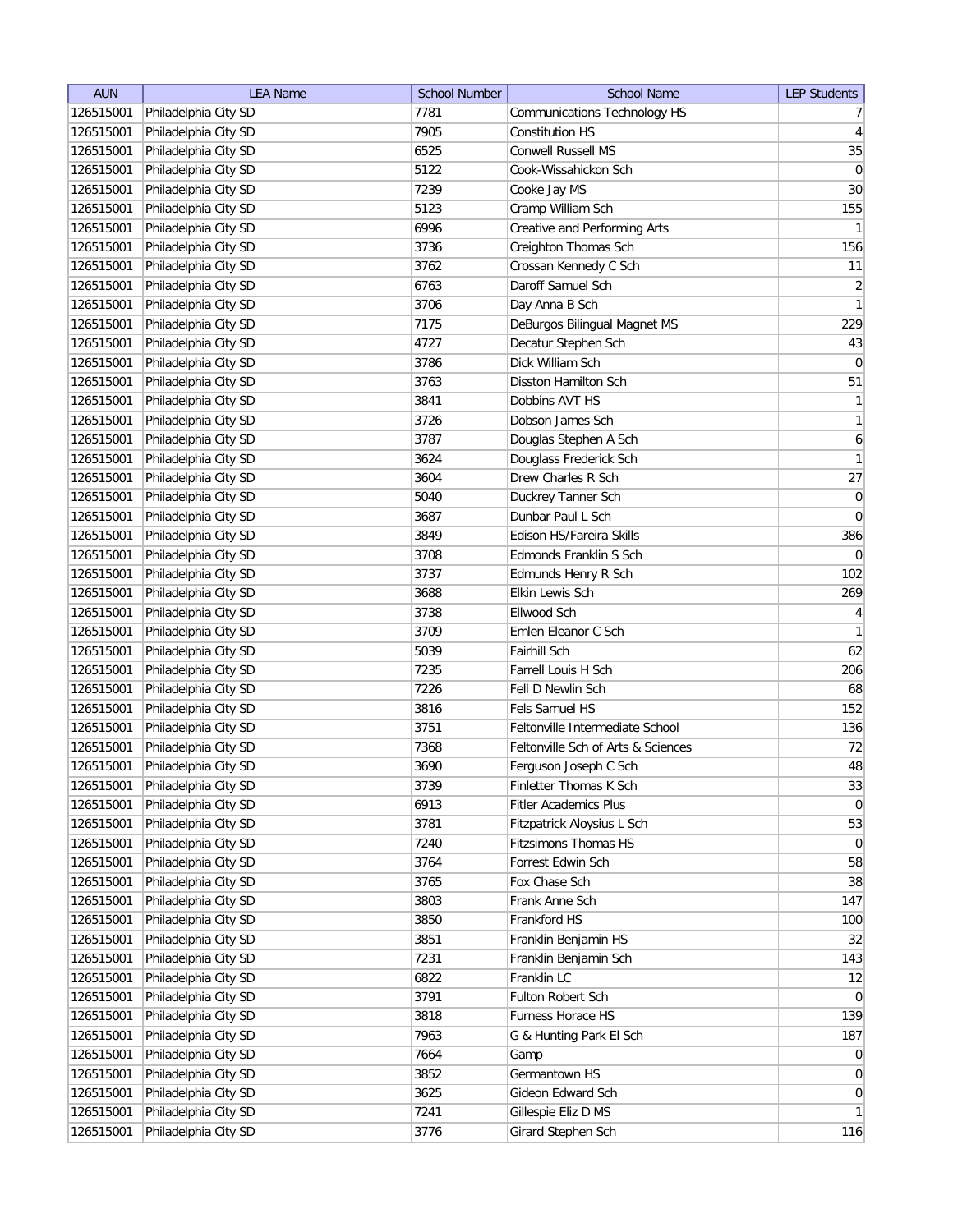| <b>AUN</b> | <b>LEA Name</b>      | <b>School Number</b> | <b>School Name</b>                       | <b>LEP Students</b>          |
|------------|----------------------|----------------------|------------------------------------------|------------------------------|
| 126515001  | Philadelphia City SD | 3843                 | Girls HS                                 | 21                           |
| 126515001  | Philadelphia City SD | 3668                 | Gompers Samuel Sch                       | $\overline{2}$               |
| 126515001  | Philadelphia City SD | 3853                 | Gratz Simon HS                           | 1                            |
| 126515001  | Philadelphia City SD | 4726                 | Greenberg Joseph Sch                     | 37                           |
| 126515001  | Philadelphia City SD | 5186                 | Greenfield Albert M Sch                  | 14                           |
| 126515001  | Philadelphia City SD | 5120                 | Hackett Horatio B Sch                    | 19                           |
| 126515001  | Philadelphia City SD | 5185                 | Hamilton Andrew Sch                      | 0                            |
| 126515001  | Philadelphia City SD | 5041                 | Hancock John Sch                         | $\left  \frac{2}{2} \right $ |
| 126515001  | Philadelphia City SD | 7242                 | Harding Warren G MS                      | 63                           |
| 126515001  | Philadelphia City SD | 6528                 | Harrington Avery D Sch                   | 0                            |
| 126515001  | Philadelphia City SD | 3793                 | Harrison William H Sch                   | $\boldsymbol{0}$             |
| 126515001  | Philadelphia City SD | 3608                 | Harrity William F Sch                    | $\vert$ 1                    |
| 126515001  | Philadelphia City SD | 5125                 | Hartranft John F Sch                     | 30                           |
| 126515001  | Philadelphia City SD | 3712                 | Henry Charles W Sch                      | $\mathbf{1}$                 |
| 126515001  | Philadelphia City SD | 5187                 | Heston Edward Sch                        | $\boldsymbol{0}$             |
| 126515001  | Philadelphia City SD | 7229                 | Hill J E/Freedman Samson                 | $\pmb{0}$                    |
| 126515001  | Philadelphia City SD | 3806                 | Hill Leslie P Sch                        | $\overline{0}$               |
| 126515001  | Philadelphia City SD | 3766                 | Holme Thomas Sch                         | 39                           |
| 126515001  | Philadelphia City SD | 3742                 | Hopkinson Francis Sch                    | 155                          |
| 126515001  | Philadelphia City SD | 3713                 | Houston Henry E Sch                      | 0                            |
| 126515001  | Philadelphia City SD | 3743                 | Howe Julia Ward Sch                      | 1                            |
| 126515001  | Philadelphia City SD | 3807                 | Huey Samuel B Sch                        | $\vert 0 \vert$              |
| 126515001  | Philadelphia City SD | 3693                 | Hunter William H Sch                     | 99                           |
| 126515001  | Philadelphia City SD | 3642                 | Jackson Andrew Sch                       | 39                           |
| 126515001  | Philadelphia City SD | 7227                 | Jenks Abram Sch                          | $\overline{2}$               |
| 126515001  | Philadelphia City SD | 3714                 | Jenks John S Sch                         | 1                            |
| 126515001  | Philadelphia City SD | 7243                 | Jones John Paul MS                       | 109                          |
| 126515001  | Philadelphia City SD | 3645                 | Kearny Gen Philip Sch                    | 1                            |
| 126515001  | Philadelphia City SD | 3626                 | Kelley William D Sch                     | 0                            |
| 126515001  | Philadelphia City SD | 5294                 | Kelly John B Sch                         | $\left  \frac{2}{2} \right $ |
| 126515001  | Philadelphia City SD | 3795                 | Kenderton Sch                            | 0                            |
| 126515001  | Philadelphia City SD | 7852                 | Kensington Creative & Performing Arts HS | 38                           |
| 126515001  | Philadelphia City SD | 7855                 | Kensington Culinary Arts                 | 34                           |
| 126515001  | Philadelphia City SD | 7851                 | Kensington Intern Business, Finance & En | 58                           |
| 126515001  | Philadelphia City SD | 8143                 | Kensington Urban Education Academy       | 0                            |
| 126515001  | Philadelphia City SD | 7228                 | Key Francis Scott Sch                    | 136                          |
| 126515001  | Philadelphia City SD | 6675                 | King Martin Luther HS                    | 22                           |
| 126515001  | Philadelphia City SD | 3715                 | Kinsey John L Sch                        | $\overline{2}$               |
| 126515001  | Philadelphia City SD | 3647                 | Kirkbride Eliza B Sch                    | 140                          |
| 126515001  | Philadelphia City SD | 6825                 | La Brum Gen J Harry MS                   | $\overline{2}$               |
| 126515001  | Philadelphia City SD | 3670                 | Lamberton Robert E Sch                   | 22                           |
| 126515001  | Philadelphia City SD | 7810                 | Lamberton Robert HS                      | 7                            |
| 126515001  | Philadelphia City SD | 7811                 | Lankenau HS                              | $\overline{0}$               |
| 126515001  | Philadelphia City SD | 3744                 | Lawton Henry W Sch                       | 32                           |
| 126515001  | Philadelphia City SD | 6530                 | Lea Henry C Sch                          | 52                           |
| 126515001  | Philadelphia City SD | 3822                 | Leeds Morris E MS                        | $\overline{2}$               |
| 126515001  | Philadelphia City SD | 3671                 | Leidy Joseph Sch                         | $\overline{2}$               |
| 126515001  | Philadelphia City SD | 3716                 | Levering William Sch                     | 10                           |
| 126515001  | Philadelphia City SD | 6764                 | Lewis Ada H MS                           | 0                            |
| 126515001  | Philadelphia City SD | 3845                 | Lincoln HS                               | 67                           |
| 126515001  | Philadelphia City SD | 3717                 | Lingelbach Anna L Sch                    | $\overline{0}$               |
| 126515001  | Philadelphia City SD | 4732                 | Locke Alain Sch                          | $\mathbf{1}$                 |
| 126515001  | Philadelphia City SD | 4961                 | Loesche William H Sch                    | 189                          |
| 126515001  | Philadelphia City SD | 3718                 | Logan James Sch                          | 18                           |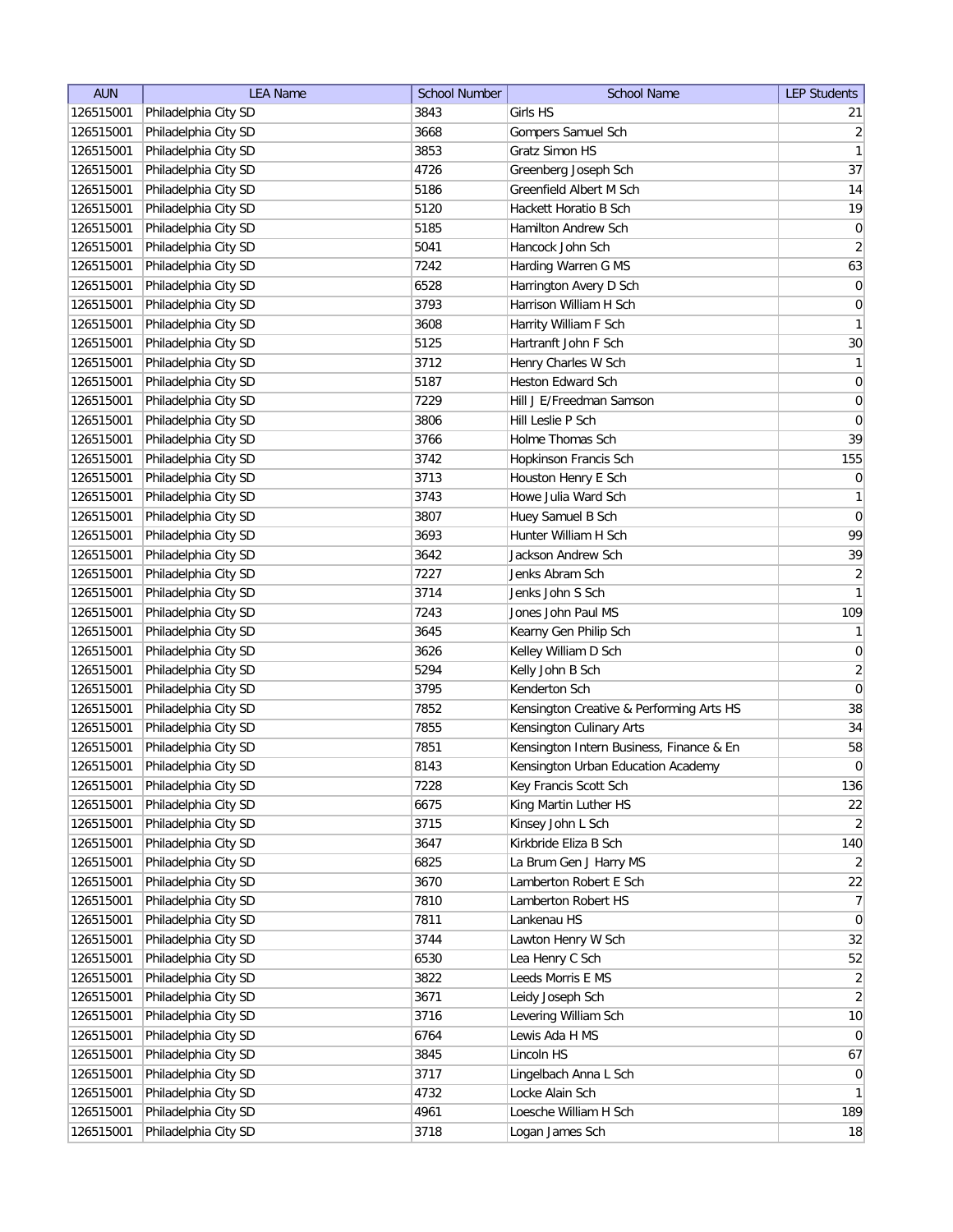| <b>AUN</b> | <b>LEA Name</b>      | <b>School Number</b> | <b>School Name</b>                  | <b>LEP Students</b> |
|------------|----------------------|----------------------|-------------------------------------|---------------------|
| 126515001  | Philadelphia City SD | 6533                 | Longstreth William C Sch            | 10 <sup>1</sup>     |
| 126515001  | Philadelphia City SD | 7232                 | Lowell James R Sch                  | 268                 |
| 126515001  | Philadelphia City SD | 3694                 | Ludlow James R Sch                  | 11                  |
| 126515001  | Philadelphia City SD | 3672                 | Mann William B Sch                  | $\vert$ 1           |
| 126515001  | Philadelphia City SD | 3797                 | Marshall John Sch                   | 24                  |
| 126515001  | Philadelphia City SD | 7521                 | Marshall Thurgood                   | 35                  |
| 126515001  | Philadelphia City SD | 3842                 | Mastbaum Jules E AVTS               | 30 <sup>°</sup>     |
| 126515001  | Philadelphia City SD | 3808                 | Masterman Julia R Sec Sch           | 1                   |
| 126515001  | Philadelphia City SD | 3769                 | Mayfair Sch                         | 160                 |
| 126515001  | Philadelphia City SD | 3648                 | McCall Gen George A Sch             | 130                 |
| 126515001  | Philadelphia City SD | 3719                 | McCloskey John F Sch                | $\overline{0}$      |
| 126515001  | Philadelphia City SD | 6534                 | McClure Alexander K Sch             | 140                 |
| 126515001  | Philadelphia City SD | 3629                 | McDaniel Delaplaine Sch             | $\overline{0}$      |
| 126515001  | Philadelphia City SD | 5293                 | McKinley William Sch                | 50                  |
| 126515001  | Philadelphia City SD | 3611                 | McMichael Morton Sch                | $\boldsymbol{0}$    |
| 126515001  | Philadelphia City SD | 3630                 | Meade Gen George C Sch              | $\overline{0}$      |
| 126515001  | Philadelphia City SD | 6768                 | Meehan Austin MS                    | 48                  |
| 126515001  | Philadelphia City SD | 3649                 | Meredith William M Sch              | $\vert 0 \vert$     |
| 126515001  | Philadelphia City SD | 7022                 | Middle Years Alternative            | 1                   |
| 126515001  | Philadelphia City SD | 3720                 | Mifflin Thomas Sch                  | 0                   |
| 126515001  | Philadelphia City SD | 3809                 | Miller E S Sch                      | $\boldsymbol{6}$    |
| 126515001  | Philadelphia City SD | 3798                 | Mitchell El Sch                     | 1                   |
| 126515001  | Philadelphia City SD | 3697                 | Moffet John Sch                     | 59                  |
| 126515001  | Philadelphia City SD | 3770                 | Moore J Hampton Sch                 | 110                 |
| 126515001  | Philadelphia City SD | 4868                 | Morris Robert Sch                   | $\overline{2}$      |
| 126515001  | Philadelphia City SD | 3749                 | Morrison Andrew J Sch               | 92                  |
| 126515001  | Philadelphia City SD | 6535                 | Morton Thomas G Sch                 | 118                 |
| 126515001  | Philadelphia City SD | 7815                 | <b>Motivation HS</b>                | 3                   |
| 126515001  | Philadelphia City SD | 7522                 | Munoz-Marin Luis                    | 227                 |
| 126515001  | Philadelphia City SD | 3650                 | Nebinger George W Sch               | 40                  |
| 126515001  | Philadelphia City SD | 3855                 | Northeast HS                        | 398                 |
| 126515001  | Philadelphia City SD | 3750                 | Olney El Sch                        | 182                 |
| 126515001  | Philadelphia City SD | 7853                 | Olney HS East                       | 102                 |
| 126515001  | Philadelphia City SD | 7854                 | Olney HS West                       | 62                  |
| 126515001  | Philadelphia City SD | 6960                 | Overbrook Edu Ctr                   | 13                  |
| 126515001  | Philadelphia City SD | 7472                 | Overbrook Elementary School         | 0                   |
| 126515001  | Philadelphia City SD | 3857                 | Overbrook HS                        | $5\vert$            |
| 126515001  | Philadelphia City SD | 6548                 | Parkway Northwest                   | 0                   |
| 126515001  | Philadelphia City SD | 7808                 | Parkway West                        | 0                   |
| 126515001  | Philadelphia City SD | 7782                 | Parkway-Center City                 | $3\vert$            |
| 126515001  | Philadelphia City SD | 3721                 | Pastorius Francis P Sch             | $\mathbf{1}$        |
| 126515001  | Philadelphia City SD | 3613                 | Patterson John M Sch                | 126                 |
| 126515001  | Philadelphia City SD | 7780                 | Paul Robeson HS for Human Services  | $\overline{0}$      |
| 126515001  | Philadelphia City SD | 3675                 | Peirce Thomas M Sch                 | 0                   |
| 126515001  | Philadelphia City SD | 3799                 | Peirce William S MS                 | $\overline{0}$      |
| 126515001  | Philadelphia City SD | 7706                 | Penn Alexander Sch                  | 35                  |
| 126515001  | Philadelphia City SD | 7244                 | Penn Treaty MS                      | 106                 |
| 126515001  | Philadelphia City SD | 8119                 | Penn William HS                     | $\overline{0}$      |
| 126515001  | Philadelphia City SD | 3858                 | Penn William HS                     | $\overline{0}$      |
| 126515001  | Philadelphia City SD | 3722                 | Pennell Joseph Sch                  | $\overline{0}$      |
| 126515001  | Philadelphia City SD | 6539                 | Pennypacker Samuel Sch              | 3                   |
| 126515001  | Philadelphia City SD | 3616                 | Penrose Sch                         | 14                  |
| 126515001  | Philadelphia City SD | 6821                 | Pepper George MS                    | 96                  |
| 126515001  | Philadelphia City SD | 7814                 | Philadelphia HS for Business & Tech | $\overline{2}$      |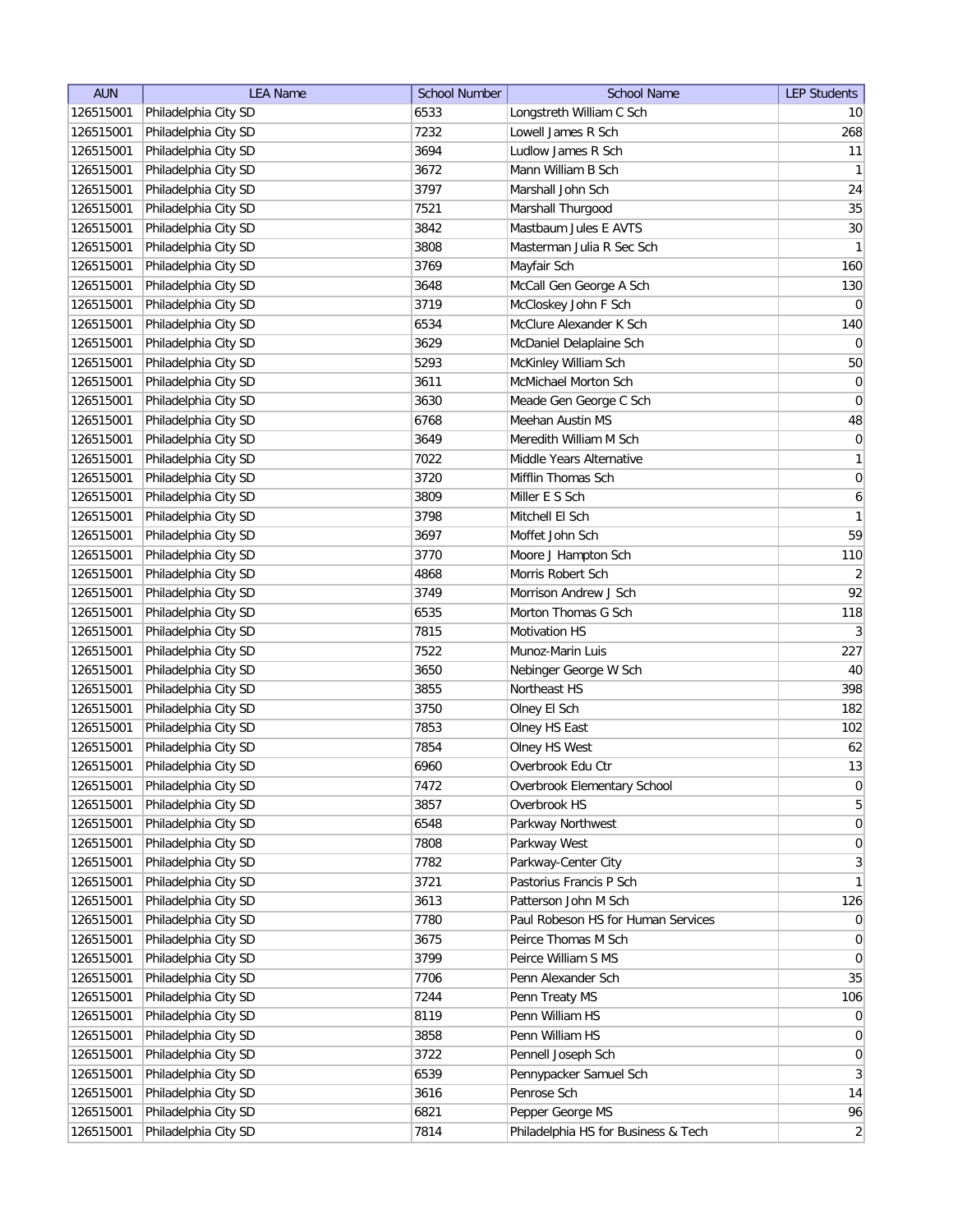| <b>AUN</b>             | <b>LEA Name</b>      | <b>School Number</b> | <b>School Name</b>                     | <b>LEP Students</b>     |
|------------------------|----------------------|----------------------|----------------------------------------|-------------------------|
| 126515001              | Philadelphia City SD | 8120                 | Philadelphia Learning Academy - North  | $\overline{0}$          |
| 126515001              | Philadelphia City SD | 8121                 | Philadelphia Learning Academy - South  | 0                       |
| 126515001              | Philadelphia City SD | 7850                 | Philadelphia Military Acad at Elverson | $\overline{5}$          |
| 126515001              | Philadelphia City SD | 7812                 | Philadelphia Military Acad at Leeds    | $\overline{\mathbf{3}}$ |
| 126515001              | Philadelphia City SD | 5184                 | Pickett Clarence E MS                  | $\vert 0 \vert$         |
| 126515001              | Philadelphia City SD | 3801                 | Pollock Robert B Sch                   | 114                     |
| 126515001              | Philadelphia City SD | 5121                 | Potter-Thomas Sch                      | 143                     |
| 126515001              | Philadelphia City SD | 3783                 | Powel Samuel Sch                       | $\boldsymbol{6}$        |
| 126515001              | Philadelphia City SD | 6540                 | Pratt Anna B Sch                       | 0                       |
| 126515001              | Philadelphia City SD | 6765                 | Prince Hall                            | 0                       |
| 126515001              | Philadelphia City SD | 7813                 | Randolph, A. Philip AVT HS             | 0                       |
| 126515001              | Philadelphia City SD | 3632                 | Reynolds Gen John F Sch                | 0                       |
| 126515001              | Philadelphia City SD | 3771                 | Rhawnhurst Sch                         | 126                     |
| 126515001              | Philadelphia City SD | 3614                 | Rhoads James Sch                       | $\overline{0}$          |
| 126515001              | Philadelphia City SD | 6522                 | Rhodes E Washington MS                 | $\overline{0}$          |
| 126515001              | Philadelphia City SD | 3701                 | <b>Richmond Sch</b>                    | 59                      |
| 126515001              | Philadelphia City SD | 3824                 | Roosevelt Theodore MS                  | $\vert 4 \vert$         |
| 126515001              | Philadelphia City SD | 3724                 | Rowen William Sch                      | 1                       |
| 126515001              | Philadelphia City SD | 3844                 | Roxborough HS                          | 22                      |
| 126515001              | Philadelphia City SD | 5042                 | Rush Benjamin MS                       | 0                       |
| 126515001              | Philadelphia City SD | 3861                 | Saul W B Agricultural School           | 1                       |
| 126515001              | Philadelphia City SD | 7245                 | Sayre William L MS                     | 0                       |
| 126515001              | Philadelphia City SD | 7903                 | School of the Future                   | $\overline{4}$          |
| 126515001              | Philadelphia City SD | 7906                 | Science Leadership Academy             | $\boldsymbol{6}$        |
| 126515001              | Philadelphia City SD | 3653                 | Sharswood George Sch                   | 23                      |
| 126515001              | Philadelphia City SD | 7246                 | Shaw Anna H MS                         | $20\,$                  |
| 126515001              | Philadelphia City SD | 3725                 | Shawmont Sch                           | $\overline{0}$          |
| 126515001              | Philadelphia City SD | 3702                 | Sheppard Isaac Sch                     | 91                      |
| 126515001              | Philadelphia City SD | 3800                 | Sheridan Sch                           | 124                     |
| 126515001              | Philadelphia City SD | 7809                 | Sheridan West                          | 25                      |
| 126515001              | Philadelphia City SD | 3752                 | Smedley Franklin Sch                   | 33                      |
| 126515001              | Philadelphia City SD | 3634                 | Smith Walter G Sch                     | $\overline{2}$          |
| 126515001              | Philadelphia City SD | 3773                 | Solis-Cohen Solomon Sch                | 195                     |
| 126515001              | Philadelphia City SD | 3859                 | South Philadelphia HS                  | 209                     |
| 126515001              | Philadelphia City SD | 3654                 | Southwark Sch                          | 107                     |
| 126515001              | Philadelphia City SD | 3655                 | Spring Garden Sch                      | 5 <sup>1</sup>          |
| 126515001              | Philadelphia City SD | 7234                 | Spruance Gilbert Sch                   | 175                     |
| 126515001              | Philadelphia City SD | 3635                 | Stanton Edwin M Sch                    | 1                       |
| 126515001              | Philadelphia City SD | 6541                 | Stanton M Hall Sch                     | $\overline{0}$          |
| 126515001              | Philadelphia City SD | 4963                 | Stearne Allen M Sch                    | 34                      |
| 126515001              | Philadelphia City SD | 3727                 | Steel Edward Sch                       | 3 <sup>2</sup>          |
| 126515001              | Philadelphia City SD | 7248                 | Stetson John B MS                      | 220                     |
| 126515001              | Philadelphia City SD | 7255                 | <b>Strawberry Mansion HS</b>           | $\overline{0}$          |
| 126515001              | Philadelphia City SD | 3753                 | Sullivan James J Sch                   | 35                      |
| 126515001              | Philadelphia City SD | 7249                 | Sulzberger Mayer MS                    | 1                       |
| 126515001              | Philadelphia City SD | 8030                 | Sulzberger Mayer MS                    | $\overline{0}$          |
| 126515001              | Philadelphia City SD | 7072                 | Swenson Arts & Technology HS           | 27                      |
| 126515001              | Philadelphia City SD | 3657                 | Taggart John H Sch                     | 117                     |
| 126515001              | Philadelphia City SD | 3755                 | Taylor Bayard Sch                      | 165                     |
| 126515001              | Philadelphia City SD | 3832                 | Tilden William T MS                    | 23                      |
| 126515001              | Philadelphia City SD | 6521                 | Turner John P MS                       | 3                       |
|                        | Philadelphia City SD | 6523                 |                                        | 25                      |
| 126515001<br>126515001 | Philadelphia City SD | 3658                 | University City HS<br>Vare Abigail Sch | 60                      |
|                        | Philadelphia City SD |                      | Vare Edwin H MS                        | 36                      |
| 126515001              |                      | 7251                 |                                        |                         |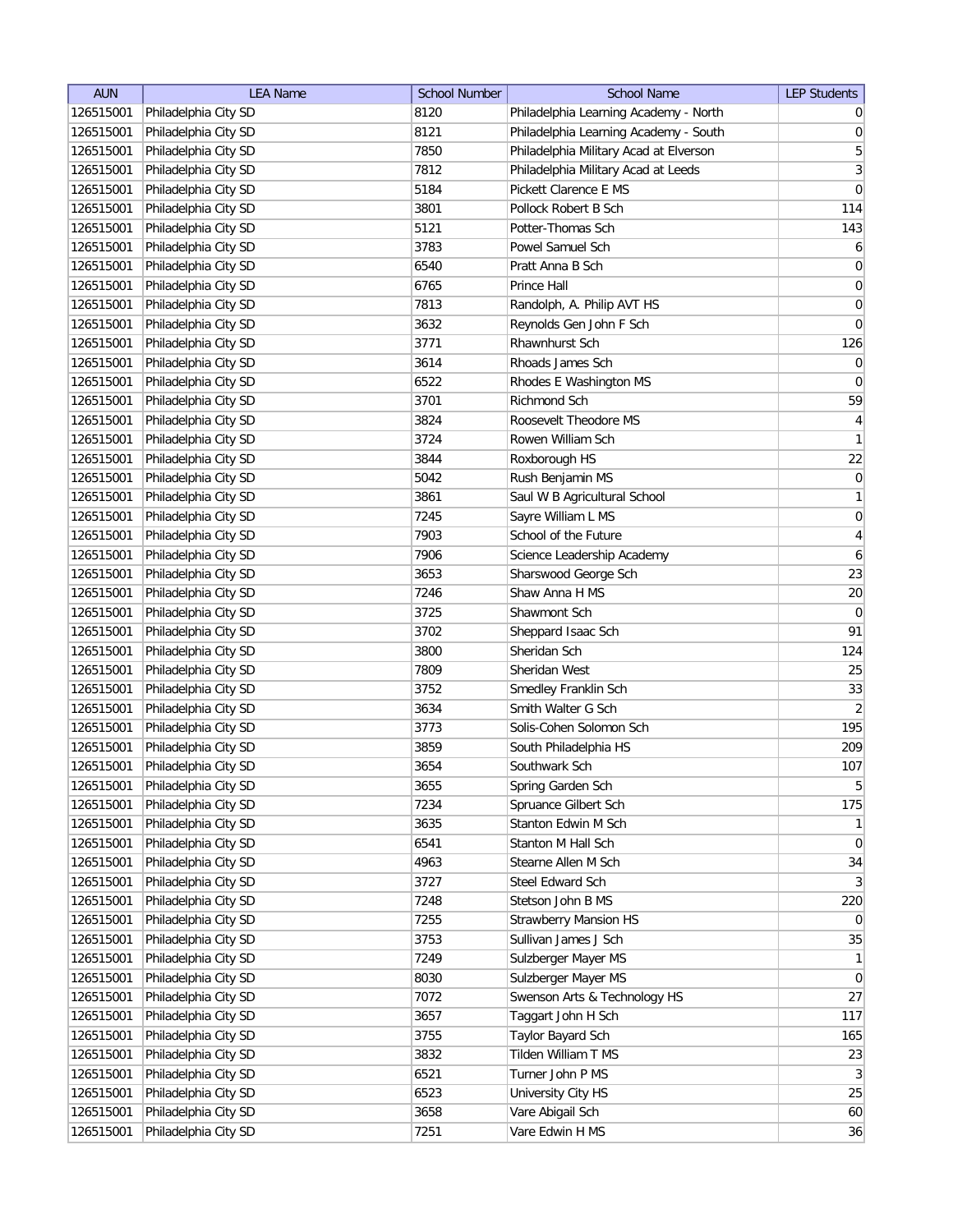| <b>AUN</b> | <b>LEA Name</b>                    | <b>School Number</b> | <b>School Name</b>                 | <b>LEP Students</b>          |
|------------|------------------------------------|----------------------|------------------------------------|------------------------------|
| 126515001  | Philadelphia City SD               | 7252                 | Vaux Roberts HS                    | $\overline{0}$               |
| 126515001  | Philadelphia City SD               | 3835                 | Wagner Gen Louis MS                | 7                            |
| 126515001  | Philadelphia City SD               | 7225                 | Waring Laura W Sch                 | 26                           |
| 126515001  | Philadelphia City SD               | 6527                 | Washington George HS               | 183                          |
| 126515001  | Philadelphia City SD               | 3659                 | Washington George Sch              | 77                           |
| 126515001  | Philadelphia City SD               | 7663                 | Washington Grover Jr Sch           | 115                          |
| 126515001  | Philadelphia City SD               | 3615                 | Washington Martha Sch              | $\left  \frac{3}{2} \right $ |
| 126515001  | Philadelphia City SD               | 5124                 | Webster Sch                        | 75                           |
| 126515001  | Philadelphia City SD               | 3703                 | Welsh John Sch                     | 41                           |
| 126515001  | Philadelphia City SD               | 3860                 | West Philadelphia HS               | $\overline{5}$               |
| 126515001  | Philadelphia City SD               | 3681                 | Whittier John G Sch                | $\mathbf{1}$                 |
| 126515001  | Philadelphia City SD               | 3728                 | Widener Memorial Sch               | $\overline{2}$               |
| 126515001  | Philadelphia City SD               | 6544                 | Willard Frances E Sch              | 118                          |
| 126515001  | Philadelphia City SD               | 3775                 | Wilson Alexander Sch               | 11                           |
| 126515001  | Philadelphia City SD               | 7253                 | Wilson Woodrow MS                  | 122                          |
| 126515001  | Philadelphia City SD               | 3731                 | Wister John Sch                    | $\pmb{0}$                    |
| 126515001  | Philadelphia City SD               | 5188                 | Wright Richard R Sch               | 3                            |
| 126515001  | Philadelphia City SD               | 7233                 | Ziegler William H Sch              | 70                           |
| 126510009  | Philadelphia Electrical & Tech CHS | 7737                 | Philadelphia Electrical & Tech CHS | $\overline{9}$               |
| 126512850  | Philadelphia Harambee Inst CS      | 7511                 | Philadelphia Harambee Inst CS      | 0                            |
| 126510016  | Philadelphia Montessori CS         | 7828                 | Philadelphia Montessori CS         | 0                            |
| 126513400  | Philadelphia Performing Arts CS    | 7647                 | Philadelphia Performing Arts CS    | $\boldsymbol{0}$             |
| 110177003  | Philipsburg-Osceola Area SD        | 5140                 | North Lincoln Hill El Sch          | $\boldsymbol{0}$             |
| 110177003  | Philipsburg-Osceola Area SD        | 6239                 | Osceola Mills El Sch               | 1                            |
| 110177003  | Philipsburg-Osceola Area SD        | 1555                 | Philipsburg El Sch                 | 1                            |
| 110177003  | Philipsburg-Osceola Area SD        | 1560                 | Philipsburg-Osceola Area HS        | 0                            |
| 110177003  | Philipsburg-Osceola Area SD        | 1559                 | Philipsburg-Osceola JHS            | 1                            |
| 124157203  | Phoenixville Area SD               | 1430                 | Barkley El Sch                     | 36                           |
| 124157203  | Phoenixville Area SD               | 1396                 | East Pikeland El Sch               | $\vert$ 1                    |
| 124157203  | Phoenixville Area SD               | 1426                 | Phoenixville Area HS               | 28                           |
| 124157203  | Phoenixville Area SD               | 7213                 | Phoenixville Area Kdg Ctr          | 5                            |
| 124157203  | Phoenixville Area SD               | 1425                 | Phoenixville Area MS               | $\overline{0}$               |
| 124157203  | Phoenixville Area SD               | 4841                 | Schuylkill El Sch                  | 14                           |
| 129546003  | Pine Grove Area SD                 | 3910                 | Pine Grove Area HS                 | $\overline{2}$               |
| 129546003  | Pine Grove Area SD                 | 5262                 | Pine Grove Area MS                 | 1                            |
| 129546003  | Pine Grove Area SD                 | 3909                 | Pine Grove El Sch                  | $\mathbf{1}$                 |
| 103021003  | Pine-Richland SD                   | 7999                 | Eden Hall Upper El Sch             | 0                            |
| 103021003  | Pine-Richland SD                   | 0312                 | Hance El Sch                       | 3                            |
| 103021003  | Pine-Richland SD                   | 7998                 | Hance El Sch                       | $\overline{0}$               |
| 103021003  | Pine-Richland SD                   | 0315                 | Pine-Richland HS                   | $\mathbf{3}$                 |
| 103021003  | Pine-Richland SD                   | 0314                 | Pine-Richland MS                   | 5 <sup>1</sup>               |
| 103021003  | Pine-Richland SD                   | 7997                 | Richland El Sch                    | 0                            |
| 103021003  | Pine-Richland SD                   | 7416                 | Richland El Sch                    | 3                            |
| 103021003  | Pine-Richland SD                   | 7996                 | Wexford El Sch                     | $\boldsymbol{0}$             |
| 103021003  | Pine-Richland SD                   | 0313                 | Wexford El Sch                     | $\overline{3}$               |
| 102027451  | Pittsburgh SD                      | 6015                 | <b>Arsenal MS</b>                  | 0                            |
| 102027451  | Pittsburgh SD                      | 6020                 | Brookline El Sch                   | $\overline{0}$               |
| 102027451  | Pittsburgh SD                      | 7617                 | Clayton El Sch                     | $\overline{0}$               |
| 102027451  | Pittsburgh SD                      | 7618                 | Columbus MS                        | 0                            |
| 102027451  | Pittsburgh SD                      | 6077                 | East Hills El Sch                  | $\overline{0}$               |
| 102027451  | Pittsburgh SD                      | 7816                 | Faison Helen S Arts Acad           | $\overline{0}$               |
| 102027451  | Pittsburgh SD                      | 6030                 | Frick Intl Studies Academy         | $\overline{0}$               |
| 102027451  | Pittsburgh SD                      | 6813                 | Greenway MS                        | $\overline{0}$               |
| 102027451  | Pittsburgh SD                      | 6742                 | King M L El Sch                    | $\overline{0}$               |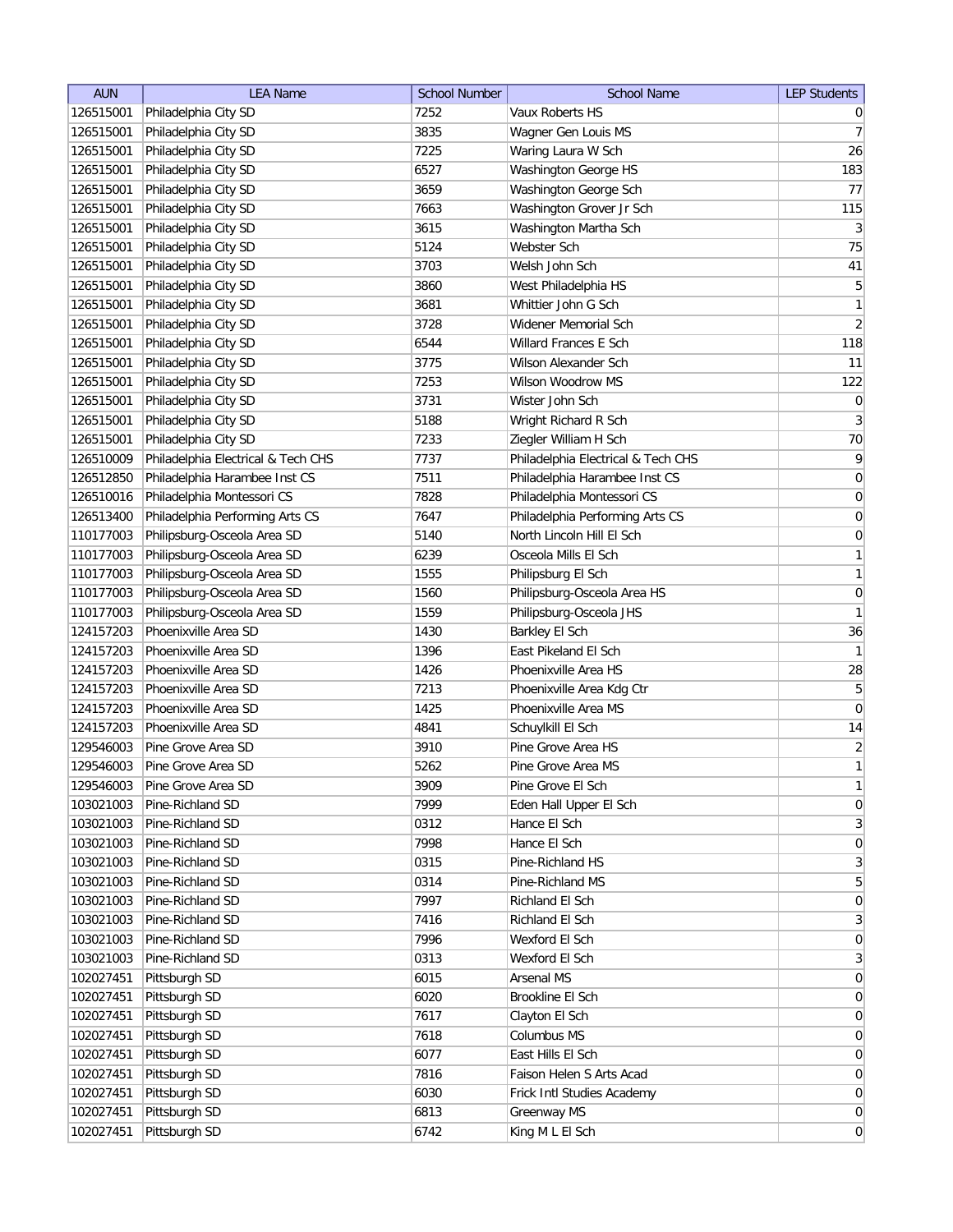| <b>AUN</b>             | <b>LEA Name</b>                | <b>School Number</b> | <b>School Name</b>                       | <b>LEP Students</b> |
|------------------------|--------------------------------|----------------------|------------------------------------------|---------------------|
| 102027451              | Pittsburgh SD                  | 7631                 | Knoxville El Sch                         | 0                   |
| 102027451              | Pittsburgh SD                  | 6039                 | Knoxville MS                             | $\overline{0}$      |
| 102027451              | Pittsburgh SD                  | 6040                 | Lemington El Sch                         | 0                   |
| 102027451              | Pittsburgh SD                  | 7361                 | McCleary El Sch                          | 0                   |
| 102027451              | Pittsburgh SD                  | 6048                 | Mifflin El Sch                           | 0                   |
| 102027451              | Pittsburgh SD                  | 7872                 | Miller African-Centered Academy          | $\overline{2}$      |
| 102027451              | Pittsburgh SD                  | 6917                 | Milliones MS                             | $\overline{0}$      |
| 102027451              | Pittsburgh SD                  | 7454                 | Morningside El Sch                       | 0                   |
| 102027451              | Pittsburgh SD                  | 7443                 | <b>Options Center</b>                    | $\boldsymbol{0}$    |
| 102027451              | Pittsburgh SD                  | 0409                 | Pittsburgh Allderdice HS                 | $\overline{2}$      |
| 102027451              | Pittsburgh SD                  | 7616                 | Pittsburgh Allegheny 6-8                 | $\overline{0}$      |
| 102027451              | Pittsburgh SD                  | 7615                 | Pittsburgh Allegheny K-5                 | 0                   |
| 102027451              | Pittsburgh SD                  | 7878                 | Pittsburgh Arlington K-8                 | 0                   |
| 102027451              | Pittsburgh SD                  | 7886                 | Pittsburgh Arsenal 6-8                   | 30                  |
| 102027451              | Pittsburgh SD                  | 7889                 | Pittsburgh Arsenal K-5                   | 57                  |
| 102027451              | Pittsburgh SD                  | 7501                 | Pittsburgh Banksville K-5                | 1                   |
| 102027451              | Pittsburgh SD                  | 6019                 | Pittsburgh Beechwood K-5                 | 59                  |
| 102027451              | Pittsburgh SD                  | 6915                 | Pittsburgh Brashear HS                   | 0                   |
| 102027451              | Pittsburgh SD                  | 7868                 | Pittsburgh Brookline K-8                 | $\overline{2}$      |
| 102027451              | Pittsburgh SD                  | 8106                 | Pittsburgh CAPA 6-12                     | $\vert 0 \vert$     |
| 102027451              | Pittsburgh SD                  | 0326                 | Pittsburgh Carmalt K-8                   | $\boldsymbol{0}$    |
| 102027451              | Pittsburgh SD                  | 0412                 | Pittsburgh Carrick HS                    | 1                   |
| 102027451              | Pittsburgh SD                  | 7913                 | Pittsburgh Chartiers Early Childhood Ctr | 0                   |
| 102027451              | Pittsburgh SD                  | 7692                 | Pittsburgh Classical 6-8                 | $\boldsymbol{0}$    |
| 102027451              | Pittsburgh SD                  | 6022                 | Pittsburgh Colfax K-8                    | 43                  |
| 102027451              | Pittsburgh SD                  | 0330                 | Pittsburgh Concord K-5                   | $\overline{0}$      |
| 102027451              | Pittsburgh SD                  | 6811                 | Pittsburgh Conroy                        | 0                   |
| 102027451              | Pittsburgh SD                  | 6024                 | Pittsburgh Dilworth K-5                  | $\mathbf{3}$        |
| 102027451              | Pittsburgh SD                  | 7869                 | Pittsburgh Faison K-8                    | 0                   |
| 102027451              | Pittsburgh SD                  | 7879                 | Pittsburgh Fort Pitt K-5                 | 0                   |
| 102027451              | Pittsburgh SD                  | 6026                 | Pittsburgh Fulton K-5                    | 0                   |
| 102027451              | Pittsburgh SD                  | 0400                 | Pittsburgh Grandview K-5                 | 0                   |
| 102027451              | Pittsburgh SD                  | 6028                 | Pittsburgh Greenfield K-8                | 31                  |
| 102027451              | Pittsburgh SD                  | 7103                 | Pittsburgh HS Creat & Per Arts           | 0                   |
| 102027451              | Pittsburgh SD                  | 7914                 | Pittsburgh Homewood Early Childhood Ctr  | 0                   |
| 102027451              | Pittsburgh SD                  | 7880                 | Pittsburgh King K-8                      | $\overline{0}$      |
| 102027451              | Pittsburgh SD                  | 0415                 | Pittsburgh Langley HS                    | $\overline{0}$      |
| 102027451              | Pittsburgh SD                  | 6042                 | Pittsburgh Liberty K-5                   | 24                  |
| 102027451              | Pittsburgh SD                  | 7870                 | Pittsburgh Lincoln K-8                   | 0                   |
| 102027451              | Pittsburgh SD                  | 6044                 | Pittsburgh Linden K-5                    | 0                   |
| 102027451              | Pittsburgh SD                  | 7871                 | Pittsburgh Manchester K-8                | $\overline{0}$      |
| 102027451              | Pittsburgh SD                  | 7915                 | Pittsburgh McCleary Early Childhood Ctr  | 0                   |
| 102027451              | Pittsburgh SD                  | 6047                 | Pittsburgh McNaugher                     | 0                   |
| 102027451              | Pittsburgh SD                  | 7881                 | Pittsburgh Mifflin K-8                   | 0                   |
| 102027451              | Pittsburgh SD                  | 8108                 | Pittsburgh Miller K-5                    | 0                   |
| 102027451              | Pittsburgh SD                  | 8110                 | Pittsburgh Milliones 6-12                | $\overline{0}$      |
| 102027451              | Pittsburgh SD                  | 0363                 | Pittsburgh Minadeo K-5                   | 45                  |
|                        | Pittsburgh SD                  | 0351                 | Pittsburgh Montessori K-8                | $\overline{0}$      |
| 102027451              | Pittsburgh SD                  |                      | Pittsburgh Morrow K-5                    | 0                   |
| 102027451              | Pittsburgh SD                  | 0365<br>7882         | Pittsburgh Murray K-8                    |                     |
| 102027451              |                                | 7883                 | Pittsburgh Northview K-8                 | 0<br>$\overline{0}$ |
| 102027451<br>102027451 | Pittsburgh SD<br>Pittsburgh SD | 8105                 | Pittsburgh Obama 6-12                    | $\overline{0}$      |
| 102027451              | Pittsburgh SD                  | 0422                 | Pittsburgh Oliver HS                     | $\overline{0}$      |
|                        |                                |                      |                                          |                     |
| 102027451              | Pittsburgh SD                  | 0424                 | Pittsburgh Peabody HS                    | 0                   |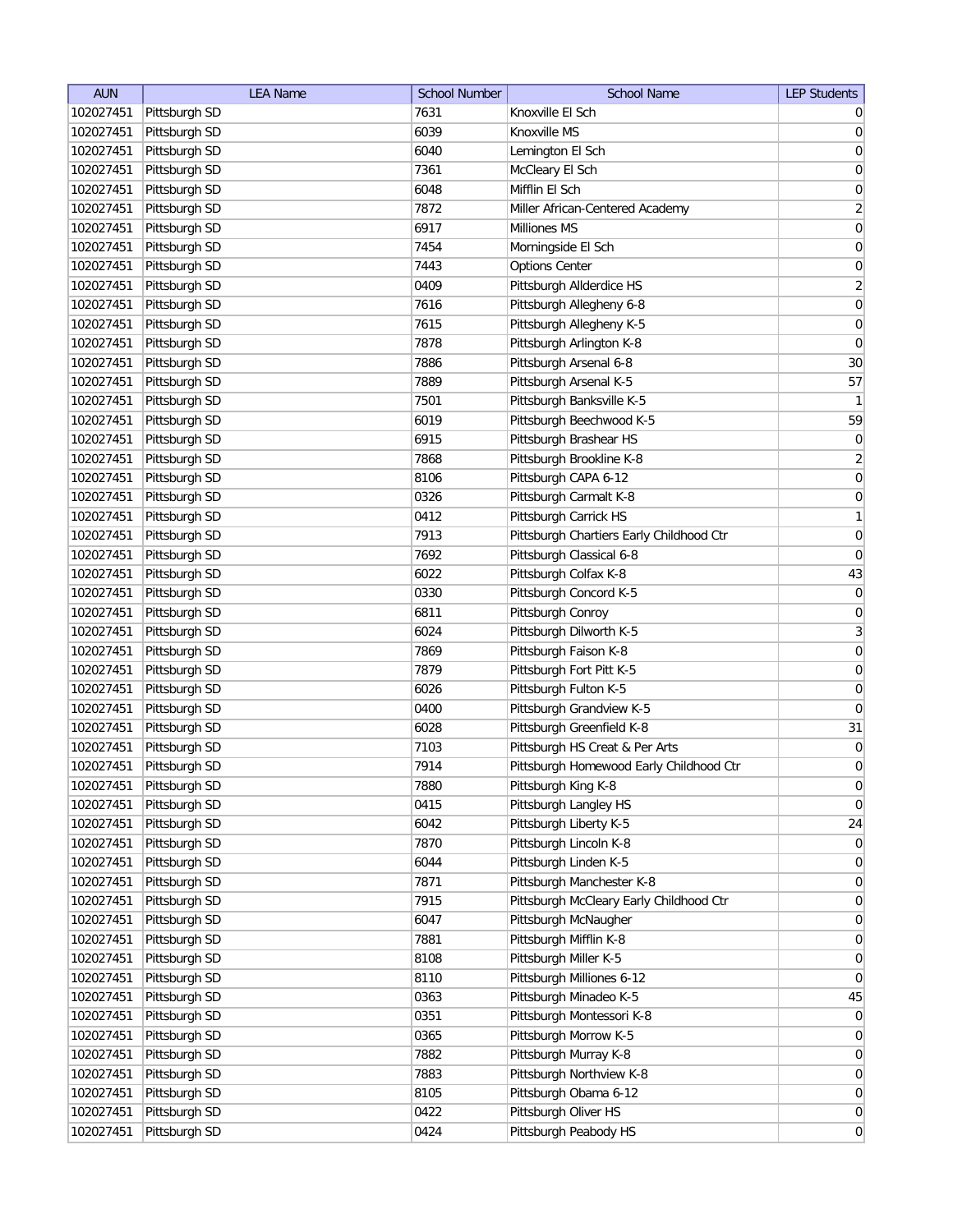| <b>AUN</b> | <b>LEA Name</b>    | <b>School Number</b> | <b>School Name</b>                                     | <b>LEP Students</b>                  |
|------------|--------------------|----------------------|--------------------------------------------------------|--------------------------------------|
| 102027451  | Pittsburgh SD      | 0416                 | Pittsburgh Perry HS                                    | $\overline{0}$                       |
| 102027451  | Pittsburgh SD      | 0395                 | Pittsburgh Phillips K-5                                | $\mathbf{3}$                         |
| 102027451  | Pittsburgh SD      | 6664                 | Pittsburgh Pioneer                                     | $\boldsymbol{0}$                     |
| 102027451  | Pittsburgh SD      | 7742                 | Pittsburgh Roosevelt K -5                              | $\overline{0}$                       |
| 102027451  | Pittsburgh SD      | 7873                 | Pittsburgh Schaeffer K-8                               | $\pmb{0}$                            |
| 102027451  | Pittsburgh SD      | 0425                 | Pittsburgh Schenley HS                                 | 88                                   |
| 102027451  | Pittsburgh SD      | 0379                 | Pittsburgh Schiller 6-8                                | $\boldsymbol{0}$                     |
| 102027451  | Pittsburgh SD      | 8107                 | Pittsburgh Science and Technology Academ               | $\overline{0}$                       |
| 102027451  | Pittsburgh SD      | 7693                 | Pittsburgh South Brook 6-8                             | $\pmb{0}$                            |
| 102027451  | Pittsburgh SD      | 7888                 | Pittsburgh South Hills 6-8                             | 16                                   |
| 102027451  | Pittsburgh SD      | 7916                 | Pittsburgh Spring Garden Early Childhood               | $\overline{0}$                       |
| 102027451  | Pittsburgh SD      | 7362                 | Pittsburgh Spring Hill K-5                             | 0                                    |
| 102027451  | Pittsburgh SD      | 7039                 | Pittsburgh Sterrett 6-8                                | 0                                    |
| 102027451  | Pittsburgh SD      | 7874                 | Pittsburgh Stevens K-8                                 | 0                                    |
| 102027451  | Pittsburgh SD      | 6873                 | Pittsburgh Student Achievement Ctr                     | 0                                    |
| 102027451  | Pittsburgh SD      | 7884                 | Pittsburgh Sunnyside K-8                               | 0                                    |
| 102027451  | Pittsburgh SD      | 8109                 | Pittsburgh Vann K-5                                    | 0                                    |
| 102027451  | Pittsburgh SD      | 7876                 | Pittsburgh Weil K-8                                    | 0                                    |
| 102027451  | Pittsburgh SD      | 7694                 | Pittsburgh West Liberty K-5                            | $\boldsymbol{0}$                     |
| 102027451  | Pittsburgh SD      | 0420                 | Pittsburgh Westinghouse HS                             | $\boldsymbol{0}$                     |
| 102027451  | Pittsburgh SD      | 7877                 | Pittsburgh Westwood K-8                                | $\boldsymbol{0}$                     |
| 102027451  | Pittsburgh SD      | 7885                 | Pittsburgh Whittier K-5                                | $\boldsymbol{0}$                     |
| 102027451  | Pittsburgh SD      | 7502                 | Pittsburgh Woolslair K-5                               | 15                                   |
| 102027451  | Pittsburgh SD      | 7633                 | Prospect El Sch                                        | $\boldsymbol{0}$                     |
| 102027451  | Pittsburgh SD      | 7619                 | Prospect MS                                            | $\boldsymbol{0}$                     |
| 102027451  | Pittsburgh SD      | 6872                 | Reizenstein MS                                         | $\boldsymbol{0}$                     |
| 102027451  |                    | 6080                 |                                                        |                                      |
| 102027451  | Pittsburgh SD      | 7503                 | Rogers Ctr Creat & Per Arts                            | $\boldsymbol{0}$<br>$\boldsymbol{0}$ |
| 102027451  | Pittsburgh SD      | 7887                 | Rooney Arthur J MS                                     |                                      |
| 102027451  | Pittsburgh SD      | 7861                 | Rooney Arthur J MS                                     | 0<br>0                               |
|            | Pittsburgh SD      |                      | South Construction Technology Center<br>South Hills MS |                                      |
| 102027451  | Pittsburgh SD      | 7455                 |                                                        | 0                                    |
| 102027451  | Pittsburgh SD      | 6072                 | Stevens El Sch                                         | 0                                    |
| 102027451  | Pittsburgh SD      | 6068                 | Sunnyside El Sch                                       | 0                                    |
| 102027451  | Pittsburgh SD      | 8026                 | <b>University Prep</b>                                 | 0                                    |
| 102027451  | Pittsburgh SD      | 6064                 | Vann El Sch                                            | 0                                    |
| 102027451  | Pittsburgh SD      | 7875                 | Vann Robert Lee El Sch                                 | $\overline{0}$                       |
| 102027451  | Pittsburgh SD      | 7040                 | Washington Polytechnic Academy                         | $\boldsymbol{0}$                     |
| 118406602  | Pittston Area SD   | 2943                 | Ben Franklin Kdg Ctr                                   | $\boldsymbol{0}$                     |
| 118406602  | Pittston Area SD   | 6385                 | Pittston Area MS                                       | $\overline{4}$                       |
| 118406602  | Pittston Area SD   | 7730                 | Pittston Area Pri Ctr                                  | $\mathbf{3}$                         |
| 118406602  | Pittston Area SD   | 5058                 | Pittston Area SHS                                      | $\overline{2}$                       |
| 118406602  | Pittston Area SD   | 6622                 | Pittston City Intrmd Ctr                               | $\overline{2}$                       |
| 182514568  | Planet Abacus CS   | 7979                 | Planet Abacus CS                                       | $\boldsymbol{0}$                     |
| 120455203  | Pleasant Valley SD | 3208                 | Chestnuthill El Sch                                    | $\overline{5}$                       |
| 120455203  | Pleasant Valley SD | 3207                 | Eldred El Sch                                          | $\overline{2}$                       |
| 120455203  | Pleasant Valley SD | 7434                 | Pleasant Valley El Sch                                 | 29                                   |
| 120455203  | Pleasant Valley SD | 3210                 | Pleasant Valley HS                                     | $5\phantom{.0}$                      |
| 120455203  | Pleasant Valley SD | 7660                 | Pleasant Valley Intrmd Sch                             | 26                                   |
| 120455203  | Pleasant Valley SD | 7183                 | Pleasant Valley MS                                     | $\mathbf{3}$                         |
| 120455203  | Pleasant Valley SD | 3209                 | Polk El Sch                                            | $\overline{7}$                       |
| 103027503  | Plum Borough SD    | 0427                 | Center El Sch                                          | $\mathbf{1}$                         |
| 103027503  | Plum Borough SD    | 0432                 | Holiday Park El Sch                                    | $\overline{0}$                       |
| 103027503  | Plum Borough SD    | 5105                 | Oblock JHS                                             | $\mathbf{1}$                         |
| 103027503  | Plum Borough SD    | 7193                 | Pivik El Sch                                           | $\overline{4}$                       |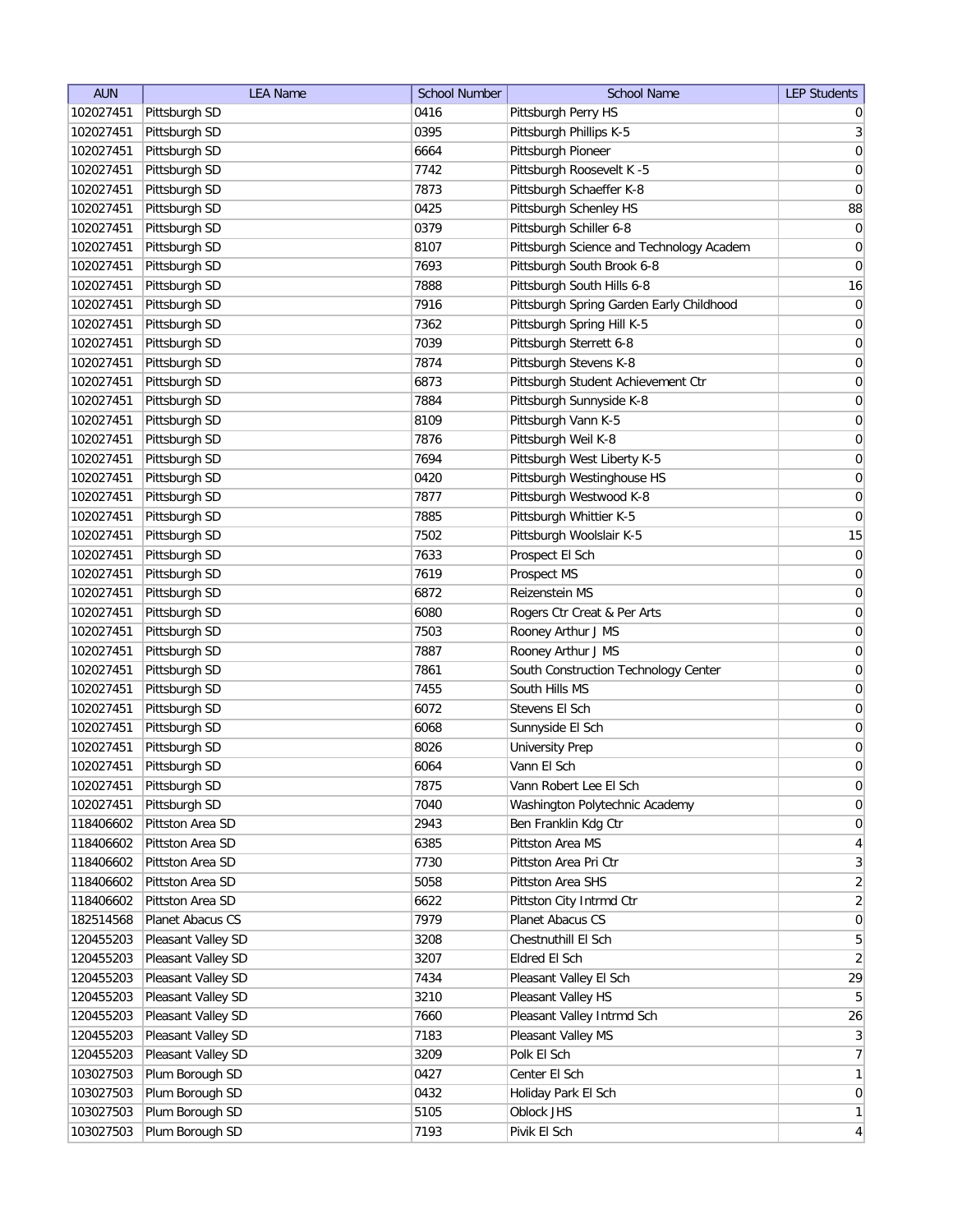| <b>AUN</b> | <b>LEA Name</b>                         | <b>School Number</b> | <b>School Name</b>                      | <b>LEP Students</b> |
|------------|-----------------------------------------|----------------------|-----------------------------------------|---------------------|
| 103027503  | Plum Borough SD                         | 0435                 | Plum SHS                                | 1                   |
| 103027503  | Plum Borough SD                         | 0433                 | Regency Park El Sch                     | 3                   |
| 103027503  | Plum Borough SD                         | 4901                 | Stevenson El Sch                        | 0                   |
| 120450002  | Pocono Mountain Charter School          | 7771                 | Pocono Mountain Charter School          | $\boldsymbol{0}$    |
| 120455403  | Pocono Mountain SD                      | 3212                 | Barrett El Ctr                          | 27                  |
| 120455403  | Pocono Mountain SD                      | 7482                 | Clear Run El Ctr                        | 100                 |
| 120455403  | Pocono Mountain SD                      | 7483                 | Clear Run Intrmd Sch                    | 28                  |
| 120455403  | Pocono Mountain SD                      | 3213                 | Coolbaugh El Ctr                        | 78                  |
| 120455403  | Pocono Mountain SD                      | 7318                 | Coolbaugh LC                            | 50                  |
| 120455403  | Pocono Mountain SD                      | 6432                 | Pocono El Ctr                           | 57                  |
| 120455403  | Pocono Mountain SD                      | 3216                 | Pocono Mountain East HS/Academy         | 13                  |
| 120455403  | Pocono Mountain SD                      | 8010                 | Pocono Mountain East JHS                | $\pmb{0}$           |
| 120455403  | Pocono Mountain SD                      | 7738                 | Pocono Mountain West HS                 | 16                  |
| 120455403  | Pocono Mountain SD                      | 7867                 | Pocono Mountain West JHS                | 9                   |
| 120455403  | Pocono Mountain SD                      | 7739                 | Swiftwater El Ctr                       | 99                  |
| 120455403  | Pocono Mountain SD                      | 7740                 | Swiftwater Interm Sch                   | 11                  |
| 120455403  | Pocono Mountain SD                      | 8009                 | Swiftwater Interm Sch                   | $\overline{0}$      |
| 120455403  | Pocono Mountain SD                      | 3214                 | Tobyhanna El Ctr                        | 26                  |
| 109426303  | Port Allegany SD                        | 7055                 | Port Allegany El Sch                    | 0                   |
| 109426303  | Port Allegany SD                        | 3111                 | Port Allegany JSHS                      | $\boldsymbol{0}$    |
| 108116303  | Portage Area SD                         | 7984                 | Portage Area El Sch                     | 0                   |
| 108116303  | Portage Area SD                         | 1269                 | Portage Area El Sch                     | $\mathbf{1}$        |
| 108116303  | Portage Area SD                         | 1270                 | Portage Area JSHS                       | $\boldsymbol{0}$    |
| 108116303  | Portage Area SD                         | 6857                 | Portage Area MS                         | 0                   |
| 123466303  | Pottsgrove SD                           | 3334                 | Lower Pottsgrove El Sch                 | 25                  |
| 123466303  | Pottsgrove SD                           | 6746                 | Pottsgrove MS                           | 6                   |
| 123466303  | Pottsgrove SD                           | 3338                 | Pottsgrove SHS                          | $\mathbf{3}$        |
| 123466303  | Pottsgrove SD                           | 3337                 | Ringing Rocks El Sch                    | 0                   |
| 123466303  | Pottsgrove SD                           | 3336                 | West Pottsgrove El Sch                  | 0                   |
| 123466403  | Pottstown SD                            | 3345                 | Barth El Sch                            | 10                  |
| 123466403  | Pottstown SD                            | 5110                 | Edgewood El Sch                         | 14                  |
| 123466403  | Pottstown SD                            | 3339                 | Franklin El Sch                         | 6                   |
| 123466403  | Pottstown SD                            | 3341                 | Lincoln El Sch                          | $\overline{2}$      |
| 123466403  | Pottstown SD                            | 3346                 | Pottstown MS                            | 12                  |
| 123466403  | Pottstown SD                            | 3348                 | Pottstown SHS                           | 22                  |
| 123466403  | Pottstown SD                            | 3342                 | Rupert El Sch                           | $6\vert$            |
| 129546103  | Pottsville Area SD                      | 3915                 | Clarke El Ctr                           | 5 <sup>2</sup>      |
| 129546103  | Pottsville Area SD                      | 5265                 | Lengel MS                               | $\overline{7}$      |
| 129546103  | Pottsville Area SD                      | 3924                 | Pottsville Area HS                      | 6 <sup>1</sup>      |
| 126512960  | Preparatory CS of Mathematics, Science, | 7540                 | Preparatory CS of Mathematics, Science, | $\overline{0}$      |
| 103020005  | Propel CS-East                          | 7848                 | Propel CS-East                          | 0                   |
| 103020002  | Propel CS-Homestead                     | 7772                 | Propel CS-Homestead                     | $\overline{0}$      |
| 103020003  | Propel CS-McKeesport                    | 7831                 | Propel CS-McKeesport                    | $\overline{0}$      |
| 103020004  | Propel CS-Montour                       | 7832                 | Propel CS-Montour                       | $\overline{0}$      |
| 160028259  | Propel Charter School-Sunrise           | 8129                 | Propel Charter School-Sunrise           | 0                   |
| 106338003  | Punxsutawney Area SD                    | 2377                 | Bell Twp El Sch                         | $\overline{0}$      |
| 106338003  | Punxsutawney Area SD                    | 8077                 | Bell Twp El Sch                         | $\overline{0}$      |
| 106338003  | Punxsutawney Area SD                    | 2373                 | Jenks Hill El Sch                       | $\overline{2}$      |
| 106338003  | Punxsutawney Area SD                    | 8078                 | Jenks Hill El Sch                       | $\overline{0}$      |
| 106338003  | Punxsutawney Area SD                    | 8079                 | Longview El Sch                         | $\overline{0}$      |
| 106338003  | Punxsutawney Area SD                    | 2375                 | Longview El Sch                         | $\overline{0}$      |
| 106338003  | Punxsutawney Area SD                    | 2378                 | Mapleview El Sch                        | 0                   |
| 106338003  | Punxsutawney Area SD                    | 8080                 | Mapleview El Sch                        | $\overline{0}$      |
| 106338003  | Punxsutawney Area SD                    | 2374                 | Mary A Wilson El Sch                    | 0                   |
|            |                                         |                      |                                         |                     |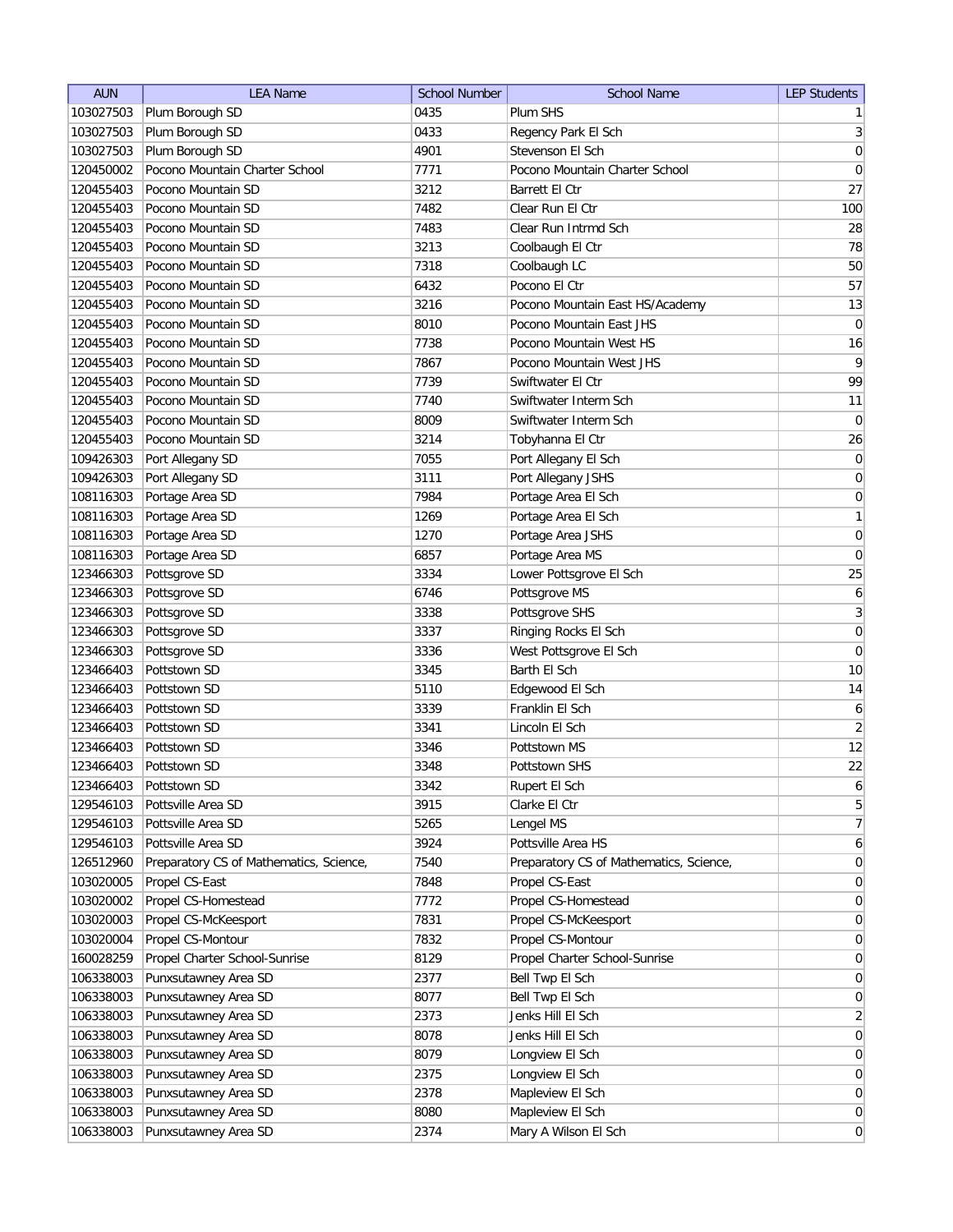| <b>AUN</b> | <b>LEA Name</b>         | <b>School Number</b> | <b>School Name</b>                       | <b>LEP Students</b>          |
|------------|-------------------------|----------------------|------------------------------------------|------------------------------|
| 106338003  | Punxsutawney Area SD    | 2376                 | Parkview El Sch                          | $\overline{0}$               |
| 106338003  | Punxsutawney Area SD    | 8081                 | Parkview El Sch                          | 0                            |
| 106338003  | Punxsutawney Area SD    | 6165                 | Punxsutawney Area HS                     | $\vert 3 \vert$              |
| 106338003  | Punxsutawney Area SD    | 8082                 | Punxsutawney Area MS                     | $\boldsymbol{0}$             |
| 106338003  | Punxsutawney Area SD    | 7524                 | Punxsutawney Area MS                     | $\boldsymbol{0}$             |
| 106338003  | Punxsutawney Area SD    | 2379                 | West End El Sch                          | $\boldsymbol{0}$             |
| 128327303  | Purchase Line SD        | 2350                 | Purchase Line JSHS                       | 0                            |
| 128327303  | Purchase Line SD        | 6892                 | Purchase Line North El Sch               | $\boldsymbol{0}$             |
| 128327303  | Purchase Line SD        | 6893                 | Purchase Line South El Sch               | $\boldsymbol{0}$             |
| 103027753  | Quaker Valley SD        | 6108                 | Edgeworth El Sch                         | $\overline{3}$               |
| 103027753  | Quaker Valley SD        | 6852                 | Osborne El Sch                           | 7                            |
| 103027753  | Quaker Valley SD        | 0448                 | Quaker Valley HS                         | $\mathbf{3}$                 |
| 103027753  | Quaker Valley SD        | 0447                 | Quaker Valley MS                         | 1                            |
| 122098403  | Quakertown Community SD | 1118                 | Haycock El Sch                           | $\boldsymbol{0}$             |
| 122098403  | Quakertown Community SD | 6781                 | Milford MS                               | $\overline{4}$               |
| 122098403  | Quakertown Community SD | 1122                 | Neidig El Sch                            | $\boldsymbol{0}$             |
| 122098403  | Quakertown Community SD | 7836                 | Pfaff El Sch                             | $\boldsymbol{0}$             |
| 122098403  | Quakertown Community SD | 7835                 | Quakertown Community Freshmen Ctr        | $\overline{2}$               |
| 122098403  | Quakertown Community SD | 1128                 | Quakertown Community SHS                 | $\overline{7}$               |
| 122098403  | Quakertown Community SD | 5132                 | Quakertown El Sch                        | 28                           |
| 122098403  | Quakertown Community SD | 1121                 | Richland El Sch                          | 26                           |
| 122098403  | Quakertown Community SD | 4965                 | Strayer MS                               | 10                           |
| 122098403  | Quakertown Community SD | 1123                 | Tohickon Valley El Sch                   | 1                            |
| 122098403  | Quakertown Community SD | 7630                 | Trumbauersville El Sch                   | $\left  \frac{2}{2} \right $ |
| 125237603  | Radnor Township SD      | 6510                 | Ithan El Sch                             | 35                           |
| 125237603  | Radnor Township SD      | 7697                 | Radnor El Sch                            | $\overline{2}$               |
| 125237603  | Radnor Township SD      | 6511                 | Radnor MS                                | 20                           |
| 125237603  | Radnor Township SD      | 1921                 | Radnor SHS                               | 20                           |
| 125237603  | Radnor Township SD      | 6512                 | Wayne El Sch                             | 29                           |
| 114067002  | Reading SD              | 0840                 | Amanda E Stout El Sch                    | 180                          |
| 114067002  | <b>Reading SD</b>       | 8117                 | Citadel Intermediate HS                  | $\overline{0}$               |
| 114067002  | Reading SD              | 8118                 | Gateway School for Intl. Business and Wo | $\overline{0}$               |
| 114067002  | <b>Reading SD</b>       | 7928                 | Gateway School for Performing Arts (magn | 26                           |
| 114067002  | <b>Reading SD</b>       | 0844                 | Glenside El Sch                          | 65                           |
| 114067002  | <b>Reading SD</b>       | 0852                 | Lauers Park El Sch                       | 166                          |
| 114067002  | <b>Reading SD</b>       | 0851                 | Millmont El Sch                          | 7 <sup>1</sup>               |
| 114067002  | Reading SD              | 0858                 | Northeast MS                             | 144                          |
| 114067002  | Reading SD              | 5206                 | Northwest El Sch                         | 182                          |
| 114067002  | Reading SD              | 0856                 | Northwest MS                             | 117                          |
| 114067002  | Reading SD              | 0859                 | Reading SHS                              | 592                          |
| 114067002  | Reading SD              | 8116                 | Reading SHS                              | $\overline{0}$               |
| 114067002  | Reading SD              | 0845                 | Riverside El Sch                         | 169                          |
| 114067002  | <b>Reading SD</b>       | 7927                 | School of Technology and Communication a | 22                           |
| 114067002  | <b>Reading SD</b>       | 5028                 | Sixteenth & Haak El Sch                  | 64                           |
|            |                         | 0855                 | Southern MS                              | 132                          |
| 114067002  | <b>Reading SD</b>       |                      |                                          |                              |
| 114067002  | Reading SD              | 0857                 | Southwest MS                             | 78                           |
| 114067002  | Reading SD              | 5026                 | Tenth & Green El Sch                     | 226                          |
| 114067002  | Reading SD              | 7484                 | Tenth & Penn El Sch                      | 178                          |
| 114067002  | Reading SD              | 8027                 | The School of Agriculture, Ecology and S | $\overline{0}$               |
| 114067002  | Reading SD              | 5027                 | Thirteenth & Green El Sch                | 139<br>190                   |
| 114067002  | Reading SD              | 0832                 | Thirteenth & Union El Sch                |                              |
| 114067002  | Reading SD              | 0833                 | Thomas H Ford El Sch                     | 108<br>95                    |
| 114067002  | <b>Reading SD</b>       | 5025                 | Twelfth & Marion El Sch                  |                              |
| 114067002  | Reading SD              | 0831                 | Tyson-Schoener El Sch                    | 182                          |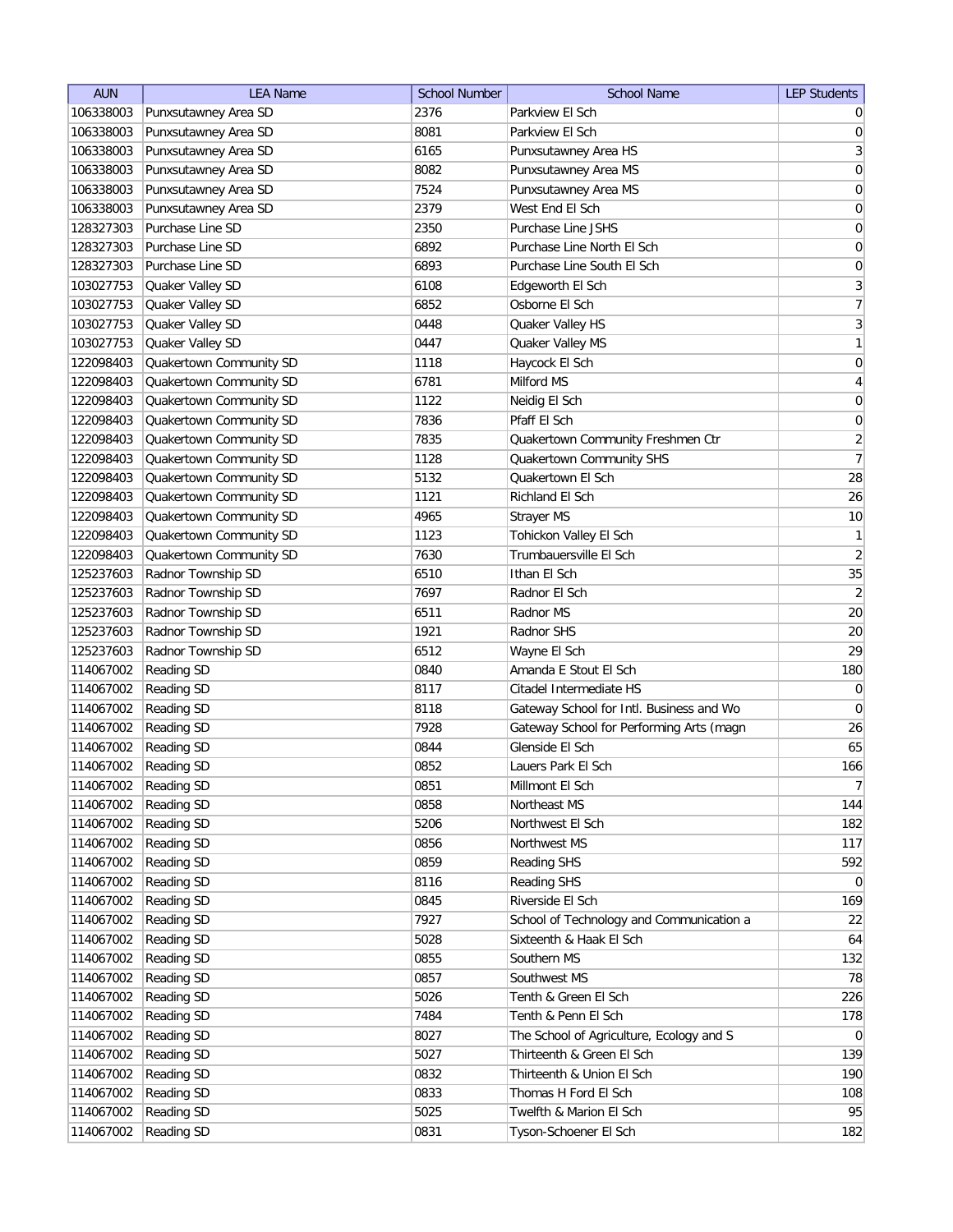| <b>AUN</b> | <b>LEA Name</b>                     | <b>School Number</b> | <b>School Name</b>                  | <b>LEP Students</b>                |
|------------|-------------------------------------|----------------------|-------------------------------------|------------------------------------|
| 112675503  | Red Lion Area SD                    | 4592                 | Chanceford El Sch                   | $\overline{0}$                     |
| 112675503  | Red Lion Area SD                    | 6837                 | Clearview El Sch                    | $\overline{0}$                     |
| 112675503  | Red Lion Area SD                    | 4596                 | Edgar Moore El Sch                  | $\mathbf{1}$                       |
| 112675503  | Red Lion Area SD                    | 8050                 | Larry J. Macaluso El Sch            | 0                                  |
| 112675503  | Red Lion Area SD                    | 4593                 | Locust Grove El Sch                 | 8                                  |
| 112675503  | Red Lion Area SD                    | 4595                 | Mazie Gable El Sch                  | 11                                 |
| 112675503  | Red Lion Area SD                    | 4589                 | N Hopewell-Winterstown El Sch       | 0                                  |
| 112675503  | Red Lion Area SD                    | 5362                 | Pleasant View El Sch                | $\overline{2}$                     |
| 112675503  | Red Lion Area SD                    | 4597                 | Red Lion Area JHS                   | $\mathbf{1}$                       |
| 112675503  | Red Lion Area SD                    | 4598                 | Red Lion Area SHS                   | $\mathbf{1}$                       |
| 112675503  | Red Lion Area SD                    | 7319                 | Windsor Manor El Sch                | 0                                  |
| 106168003  | Redbank Valley SD                   | 1491                 | Mahoning El Sch                     | 0                                  |
| 106168003  | Redbank Valley SD                   | 1494                 | New Bethlehem-S Bethlehem El        | 0                                  |
| 106168003  | Redbank Valley SD                   | 1495                 | Redbank Valley HS                   | 0                                  |
| 106168003  | Redbank Valley SD                   | 1493                 | Redbank-Hawthorn El Sch             | 0                                  |
| 102020002  | Renaissance Acad Pgh Alt of Hope CS | 7745                 | Renaissance Acad Pgh Alt of Hope CS | 0                                  |
| 124153350  | Renaissance Academy CS              | 7636                 | Renaissance Academy CS              | $\overline{3}$                     |
| 126513240  | Renaissance CS                      | 7583                 | Renaissance CS                      | 0                                  |
| 104435303  | Reynolds SD                         | 3164                 | Reynolds El Sch                     | 0                                  |
| 104435303  | Reynolds SD                         | 3165                 | Reynolds JSHS                       | 0                                  |
| 126510008  | Richard Allen Preparatory CS        | 7684                 | Richard Allen Preparatory CS        | 0                                  |
| 108116503  | <b>Richland SD</b>                  | 1278                 | Richland El Sch                     |                                    |
| 108116503  | <b>Richland SD</b>                  | 7941                 | Richland HS                         | $\overline{4}$<br>$\boldsymbol{0}$ |
| 108116503  | <b>Richland SD</b>                  | 1279                 | Richland MS                         |                                    |
|            |                                     |                      |                                     | $\boldsymbol{0}$                   |
| 108116503  | <b>Richland SD</b>                  | 5214                 | <b>Richland SHS</b>                 | 0                                  |
| 109246003  | Ridgway Area SD                     | 7413                 | Francis S Grandinetti El Sch        | $\overline{2}$                     |
| 109246003  | Ridgway Area SD                     | 1989                 | Ridgway Area HS                     | $\mathbf{1}$                       |
| 109246003  | Ridgway Area SD                     | 6805                 | Ridgway Area MS                     | 0                                  |
| 125237702  | <b>Ridley SD</b>                    | 1925                 | Amosland El Sch                     | $\overline{3}$                     |
| 125237702  | <b>Ridley SD</b>                    | 5043                 | Eddystone El Sch                    | 0                                  |
| 125237702  | <b>Ridley SD</b>                    | 1926                 | Edgewood El Sch                     | 4                                  |
| 125237702  | <b>Ridley SD</b>                    | 1928                 | Grace Park El Sch                   | 0                                  |
| 125237702  | <b>Ridley SD</b>                    | 4705                 | Lakeview El Sch                     | $\overline{2}$                     |
| 125237702  | <b>Ridley SD</b>                    | 1930                 | Leedom El Sch                       | $\overline{2}$                     |
| 125237702  | <b>Ridley SD</b>                    | 1934                 | <b>Ridley HS</b>                    | 8                                  |
| 125237702  | <b>Ridley SD</b>                    | 7218                 | <b>Ridley MS</b>                    | $\overline{5}$                     |
| 125237702  | <b>Ridley SD</b>                    | 1932                 | Woodlyn El Sch                      | $\overline{5}$                     |
| 101637002  | Ringgold SD                         | 4270                 | Carroll MS                          | 0                                  |
| 101637002  | Ringgold SD                         | 7018                 | Donora El Ctr                       | $\mathbf{1}$                       |
| 101637002  | Ringgold SD                         | 4271                 | <b>Finley MS</b>                    | $\overline{2}$                     |
| 101637002  | Ringgold SD                         | 4268                 | Gastonville El Ctr                  | $\overline{2}$                     |
| 101637002  | Ringgold SD                         | 7017                 | Monongahela El Ctr                  | $\mathbf{1}$                       |
| 101637002  | Ringgold SD                         | 8103                 | Ringgold MS                         | $\overline{0}$                     |
| 101637002  | Ringgold SD                         | 7019                 | Ringgold SHS                        | $\overline{4}$                     |
| 127045853  | Riverside Beaver County SD          | 0700                 | Riverside HS                        | $\mathbf{1}$                       |
| 127045853  | Riverside Beaver County SD          | 7285                 | Riverside Intrmd Ctr                | $\overline{0}$                     |
| 127045853  | Riverside Beaver County SD          | 0696                 | Riverside MS                        | 0                                  |
| 127045853  | Riverside Beaver County SD          | 0698                 | Riverside Primary Ctr               | $\overline{0}$                     |
| 119357003  | Riverside SD                        | 5093                 | Riverside El Sch East               | 11                                 |
| 119357003  | Riverside SD                        | 6748                 | Riverside El Sch West               | 7 <sup>1</sup>                     |
| 119357003  | Riverside SD                        | 2496                 | Riverside JSHS                      | 3                                  |
| 103028203  | <b>Riverview SD</b>                 | 6928                 | <b>Riverview HS</b>                 | $\overline{2}$                     |
| 103028203  | <b>Riverview SD</b>                 | 0295                 | Tenth Street El Sch                 | 0                                  |
| 103028203  | <b>Riverview SD</b>                 | 6109                 | Verner El Sch                       | 0                                  |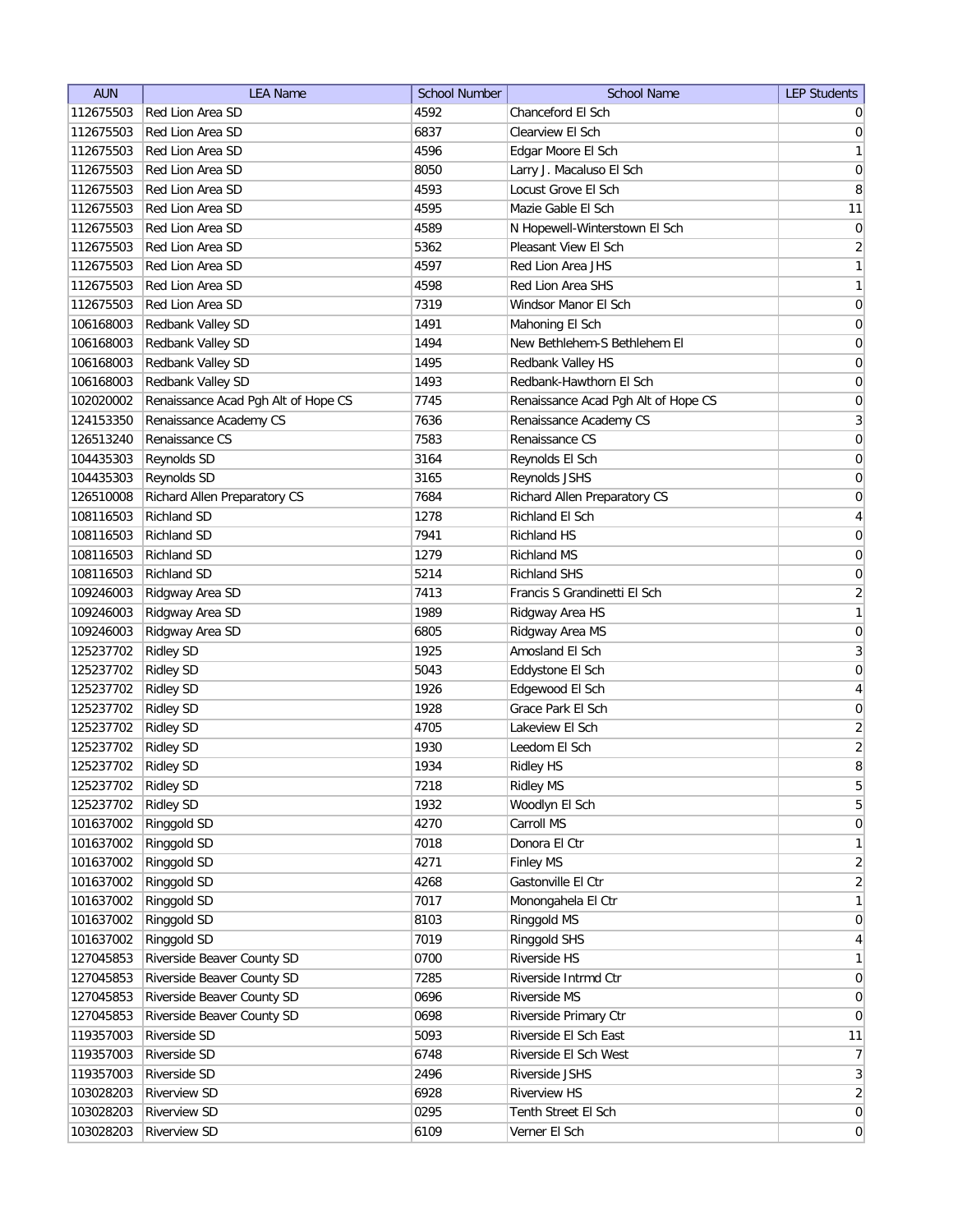| <b>AUN</b> | <b>LEA Name</b>                        | <b>School Number</b> | <b>School Name</b>                     | <b>LEP Students</b> |
|------------|----------------------------------------|----------------------|----------------------------------------|---------------------|
| 105252920  | Robert Benjamin Wiley Community CS     | 7532                 | Robert Benjamin Wiley Community CS     | $\overline{0}$      |
| 121393330  | Roberto Clemente CS                    | 7629                 | Roberto Clemente CS                    | 49                  |
| 127046903  | Rochester Area SD                      | 7333                 | Rochester Area El Sch                  | $\vert 4 \vert$     |
| 127046903  | Rochester Area SD                      | 8000                 | Rochester Area HS                      | 0                   |
| 127046903  | Rochester Area SD                      | 0712                 | Rochester Area HS                      | $\overline{0}$      |
| 127046903  | Rochester Area SD                      | 7401                 | Rochester Area MS                      | 0                   |
| 108566303  | Rockwood Area SD                       | 3996                 | Kingwood El Sch                        | 0                   |
| 108566303  | Rockwood Area SD                       | 6209                 | Rockwood Area El Sch                   | $\boldsymbol{0}$    |
| 108566303  | Rockwood Area SD                       | 6210                 | Rockwood Area JSHS                     | $\overline{0}$      |
| 125237903  | Rose Tree Media SD                     | 1940                 | Glenwood El Sch                        | 10                  |
| 125237903  | Rose Tree Media SD                     | 7365                 | Indian Lane El Sch                     | 6                   |
| 125237903  | Rose Tree Media SD                     | 6514                 | Media El Sch                           | 10                  |
| 125237903  | Rose Tree Media SD                     | 1942                 | Penncrest HS                           | 24                  |
| 125237903  | Rose Tree Media SD                     | 1937                 | Rose Tree El Sch                       | 15                  |
| 125237903  | Rose Tree Media SD                     | 6625                 | Springton Lake MS                      | 11                  |
| 126510001  | <b>Russell Byers CS</b>                | 7677                 | <b>Russell Byers CS</b>                | $\vert 4 \vert$     |
| 129546803  | Saint Clair Area SD                    | 3930                 | Saint Clair Area EI/MS                 | $\vert 4 \vert$     |
| 109248003  | Saint Marys Area SD                    | 1978                 | Bennetts Valley El Sch                 | 0                   |
| 109248003  | Saint Marys Area SD                    | 1991                 | Fox Twp El Sch                         | 0                   |
| 109248003  | Saint Marys Area SD                    | 6697                 | South St Marys Street El Sch           | 0                   |
| 109248003  | Saint Marys Area SD                    | 1992                 | St Marys Area MS                       | 0                   |
| 109248003  | Saint Marys Area SD                    | 5169                 | St Marys Area SHS                      | $\mathbf{1}$        |
| 121395603  | Salisbury Township SD                  | 6864                 | Harry S Truman El Sch                  | 34                  |
| 121395603  | Salisbury Township SD                  | 5365                 | Salisbury MS                           | 14                  |
| 121395603  | Salisbury Township SD                  | 2833                 | Salisbury SHS                          | 9                   |
| 121395603  | Salisbury Township SD                  | 2832                 | Western Salisbury El Sch               | 9                   |
| 108567004  | Salisbury-Elk Lick SD                  | 6818                 | Salisbury-Elk Lick El Sch              | 0                   |
| 108567004  | Salisbury-Elk Lick SD                  | 4002                 | Salisbury-Elk Lick JSHS                | 0                   |
| 124150005  | Sankofa Academy CS                     | 7834                 | Sankofa Academy CS                     | 0                   |
| 114514135  | Sankofa Freedom Academy Charter School | 8083                 | Sankofa Freedom Academy Charter School | 0                   |
| 120486003  | Saucon Valley SD                       | 3485                 | Saucon Valley El Sch                   | 9                   |
| 120486003  | Saucon Valley SD                       | 7210                 | Saucon Valley MS                       | 4                   |
| 120486003  | Saucon Valley SD                       | 5352                 | Saucon Valley SHS                      | $\overline{2}$      |
| 117086003  | Sayre Area SD                          | 4949                 | Litchfield Twp El Sch                  | $\boldsymbol{0}$    |
| 117086003  | Sayre Area SD                          | 0965                 | Sayre Area HS                          | $\overline{0}$      |
| 117086003  | Sayre Area SD                          | 6713                 | Snyder El Sch                          | $\vert 0 \vert$     |
| 122093140  | School Lane CS                         | 7568                 | School Lane CS                         | 28                  |
| 129547303  | Schuylkill Haven Area SD               | 7331                 | Schuylkill Haven El Ctr                | 3                   |
| 129547303  | Schuylkill Haven Area SD               | 3935                 | Schuylkill Haven MS                    | 0                   |
| 129547303  | Schuylkill Haven Area SD               | 5264                 | Schuylkill Haven SHS                   | 0                   |
| 114067503  | Schuylkill Valley SD                   | 7429                 | Schuylkill Valley El Sch               | 7                   |
| 114067503  | Schuylkill Valley SD                   | 0864                 | Schuylkill Valley HS                   | 11                  |
| 114067503  | Schuylkill Valley SD                   | 6888                 | Schuylkill Valley MS                   | 7                   |
| 119357402  | Scranton SD                            | 5149                 | Charles Sumner #18                     | 3                   |
|            | Scranton SD                            | 2474                 | Frances Willard #32                    | 17                  |
| 119357402  |                                        |                      |                                        |                     |
| 119357402  | Scranton SD                            | 2476                 | George Bancroft #34<br>John Adams #4   | 17                  |
| 119357402  | Scranton SD                            | 2455                 |                                        | 21                  |
| 119357402  | Scranton SD                            | 4736                 | John F. Kennedy #7                     | 38                  |
| 119357402  | Scranton SD                            | 4858                 | John G Whittier #2                     | 20                  |
| 119357402  | Scranton SD                            | 2482                 | John J. Audubon #42                    | 27                  |
| 119357402  | Scranton SD                            | 2481                 | John Marshall #41                      | 3                   |
| 119357402  | Scranton SD                            | 6971                 | Lincoln-Jackson #14                    | 12                  |
| 119357402  | Scranton SD                            | 6970                 | McNichols Plaza                        | 48                  |
| 119357402  | Scranton SD                            | 5232                 | Neil Armstrong #40                     | 12                  |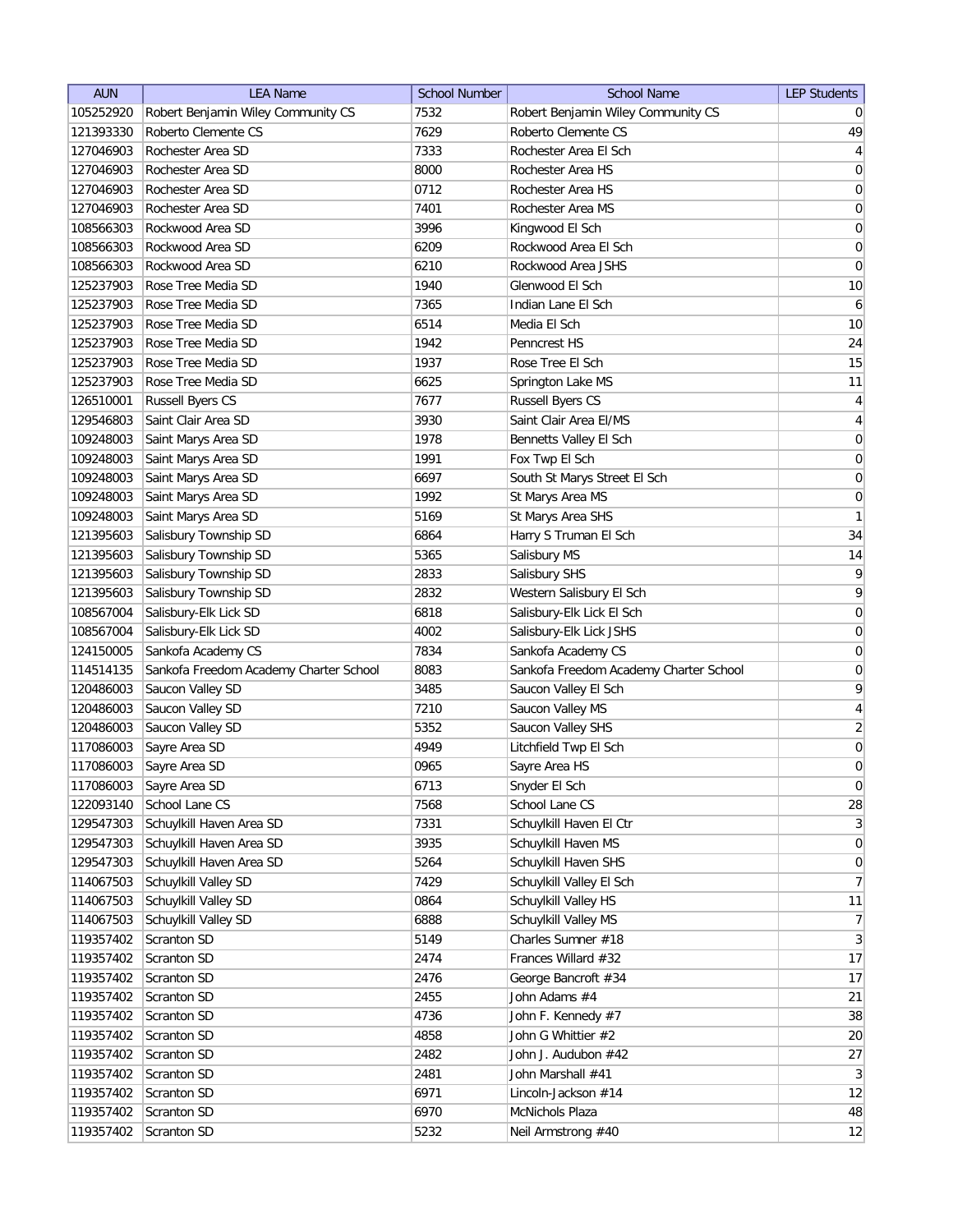| <b>AUN</b> | <b>LEA Name</b>                  | <b>School Number</b> | <b>School Name</b>               | <b>LEP Students</b> |
|------------|----------------------------------|----------------------|----------------------------------|---------------------|
| 119357402  | Scranton SD                      | 7700                 | Northeast Intrmd Sch             | 40                  |
| 119357402  | Scranton SD                      | 4952                 | Robert Morris #27                | 6                   |
| 119357402  | <b>Scranton SD</b>               | 6413                 | <b>Scranton HS</b>               | 66                  |
| 119357402  | Scranton SD                      | 2487                 | South Scranton Intrmd Sch        | $20\,$              |
| 119357402  | <b>Scranton SD</b>               | 2489                 | West Scranton HS                 | 8                   |
| 119357402  | <b>Scranton SD</b>               | 6791                 | West Scranton Intrmd Sch         | 6                   |
| 119357402  | <b>Scranton SD</b>               | 4857                 | William Prescott #38             | 22                  |
| 116557103  | Selinsgrove Area SD              | 3965                 | Jackson-Penn El Sch              | $\vert 9 \vert$     |
| 116557103  | Selinsgrove Area SD              | 3968                 | Selinsgrove Area El Sch          | 20                  |
| 116557103  | Selinsgrove Area SD              | 3969                 | Selinsgrove Area HS              | 10                  |
| 116557103  | Selinsgrove Area SD              | 6817                 | Selinsgrove Area MS              | 17                  |
| 116557103  | Selinsgrove Area SD              | 7507                 | Selinsgrove Intrmd Sch           | 15                  |
| 104107903  | Seneca Valley SD                 | 1178                 | Connoquenessing Valley El Sch    | $\overline{3}$      |
| 104107903  | Seneca Valley SD                 | 1180                 | Evans City El Sch                | 1                   |
| 104107903  | Seneca Valley SD                 | 7488                 | Evans City MS                    | 4                   |
| 104107903  | Seneca Valley SD                 | 4907                 | Haine El Sch                     | 11                  |
| 104107903  | Seneca Valley SD                 | 7489                 | Haine MS                         | $\overline{0}$      |
| 104107903  | Seneca Valley SD                 | 1179                 | Rowan El Sch                     | $\mathsf{q}$        |
| 104107903  | Seneca Valley SD                 | 7412                 | Seneca Valley IHS                | $\vert 4 \vert$     |
| 104107903  | Seneca Valley SD                 | 5311                 | Seneca Valley MS                 | $\overline{2}$      |
| 104107903  | Seneca Valley SD                 | 1183                 | Seneca Valley SHS                | 1                   |
| 188392660  | Seven Generations Charter School | 8084                 | Seven Generations Charter School | 0                   |
| 108567204  | Shade-Central City SD            | 6594                 | Cairnbrook El Sch                | 0                   |
| 108567204  | Shade-Central City SD            | 4006                 | Shade JSHS                       | $\mathbf{1}$        |
| 103028302  | Shaler Area SD                   | 4696                 | <b>Burchfield Primary Sch</b>    | 1                   |
| 103028302  | Shaler Area SD                   | 0457                 | Jeffery Primary Sch              | $\boldsymbol{0}$    |
| 103028302  | Shaler Area SD                   | 5101                 | Marzolf Primary Sch              | $\mathbf{3}$        |
| 103028302  | Shaler Area SD                   | 4843                 | Reserve Primary Sch              | 1                   |
| 103028302  | Shaler Area SD                   | 0458                 | Rogers Primary Sch               | 1                   |
| 103028302  | Shaler Area SD                   | 8001                 | Shaler Area El Sch               | $\overline{0}$      |
| 103028302  | Shaler Area SD                   | 0460                 | Shaler Area HS                   | 6                   |
| 103028302  | Shaler Area SD                   | 7558                 | Shaler Area Imtrmd Sch           | 6                   |
| 103028302  | Shaler Area SD                   | 8002                 | Shaler Area MS                   | 0                   |
| 103028302  | Shaler Area SD                   | 7002                 | Shaler Area MS                   | 4                   |
| 116496503  | Shamokin Area SD                 | 7009                 | Shamokin Area El Sch             | 1                   |
| 116496503  | Shamokin Area SD                 | 7893                 | Shamokin Area HS                 | $\overline{0}$      |
| 116496503  | Shamokin Area SD                 | 6354                 | Shamokin Area JSHS               | 0                   |
| 116496503  | Shamokin Area SD                 | 7892                 | Shamokin Area MS                 | 0                   |
| 108567404  | Shanksville-Stonycreek SD        | 7397                 | Shanksville-Stonycreek El Sch    | $\vert 0 \vert$     |
| 108567404  | Shanksville-Stonycreek SD        | 6800                 | Shanksville-Stonycreek HS        | $\overline{0}$      |
| 108567404  | Shanksville-Stonycreek SD        | 7398                 | Shanksville-Stonycreek MS        | 0                   |
| 104435603  | Sharon City SD                   | 3173                 | Case Avenue El Sch               | $\overline{2}$      |
| 104435603  | Sharon City SD                   | 3170                 | Musser El Sch                    | $\overline{2}$      |
| 104435603  | Sharon City SD                   | 8093                 | Sharon HS                        | 0                   |
| 104435603  | Sharon City SD                   | 8092                 | Sharon MS                        | $\overline{0}$      |
| 104435603  | Sharon City SD                   | 5246                 | Sharon MS/HS                     | 10                  |
| 104435603  | Sharon City SD                   | 3171                 | West Hill El Sch                 | 5                   |
| 104435703  | Sharpsville Area SD              | 7705                 | Sharpsville Area El Sch          | $\mathbf{1}$        |
| 104435703  | Sharpsville Area SD              | 7387                 | Sharpsville Area MS              | $\overline{0}$      |
| 104435703  | Sharpsville Area SD              | 3124                 | Sharpsville Area SHS             | 0                   |
| 129547203  | Shenandoah Valley SD             | 3938                 | Shenandoah Valley El Sch         | 45                  |
| 129547203  | Shenandoah Valley SD             | 3940                 | Shenandoah Valley JSHS           | 15                  |
| 104376203  | Shenango Area SD                 | 2706                 | Shenango El Sch                  | 5 <sup>2</sup>      |
| 104376203  | Shenango Area SD                 | 2708                 | Shenango HS                      | 1                   |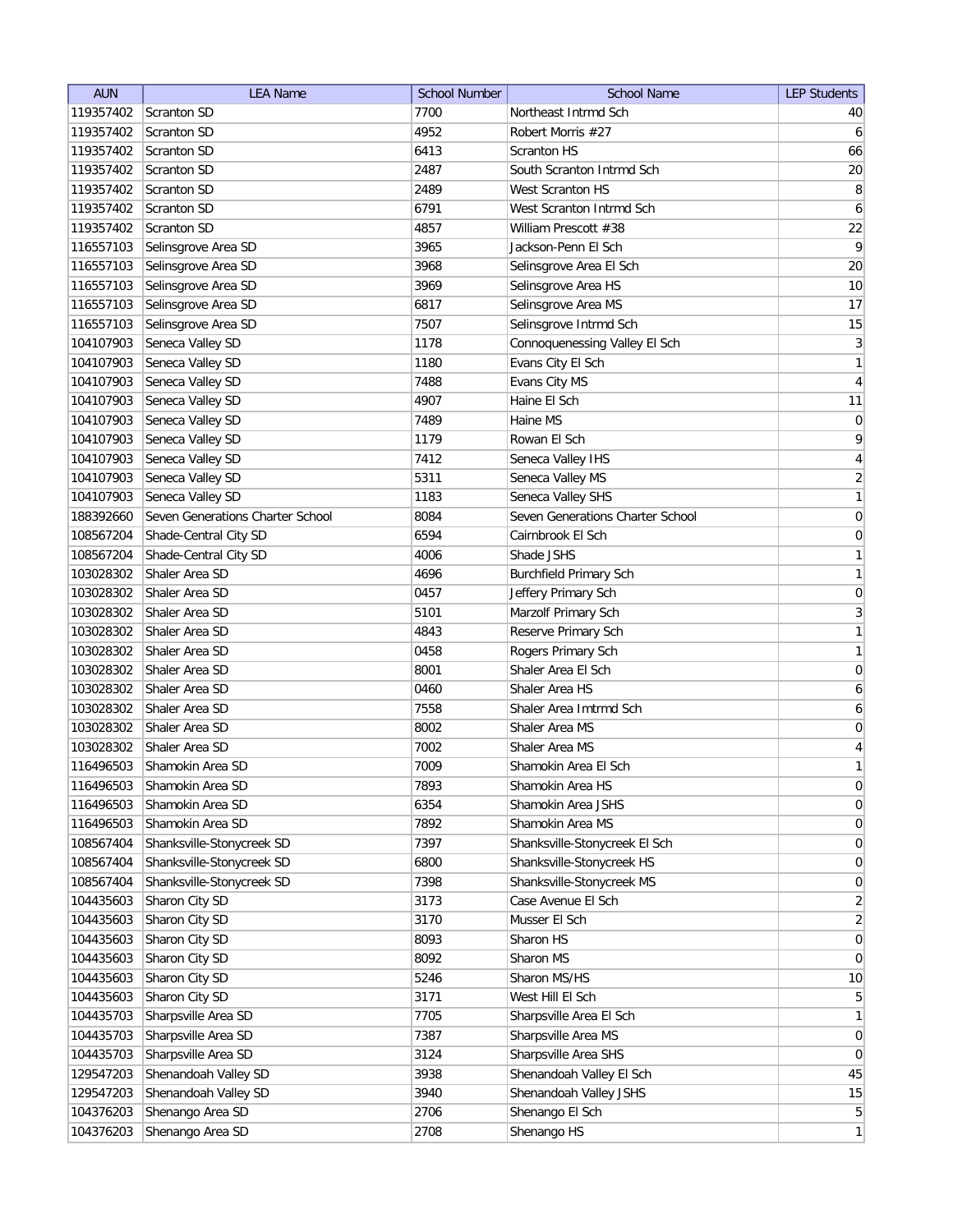| <b>AUN</b> | <b>LEA Name</b>            | <b>School Number</b> | <b>School Name</b>                  | <b>LEP Students</b> |
|------------|----------------------------|----------------------|-------------------------------------|---------------------|
| 116496603  | Shikellamy SD              | 7741                 | Chief Shikellamy Sch                | 11                  |
| 116496603  | Shikellamy SD              | 6357                 | Grace S Beck Sch                    | 3                   |
| 116496603  | Shikellamy SD              | 3567                 | Oaklyn Sch                          | 0                   |
| 116496603  | Shikellamy SD              | 3549                 | Priestley Sch                       | 1                   |
| 116496603  | Shikellamy SD              | 3552                 | <b>Rice MS</b>                      | $\overline{3}$      |
| 116496603  | Shikellamy SD              | 3569                 | Shikellamy HS                       | $\overline{9}$      |
| 116496603  | Shikellamy SD              | 3568                 | Sunbury MS                          | 7                   |
| 115218003  | Shippensburg Area SD       | 1724                 | Grace B Luhrs Univ Elem             | $\boldsymbol{0}$    |
| 115218003  | Shippensburg Area SD       | 1726                 | James Burd El Sch                   | $\boldsymbol{0}$    |
| 115218003  | Shippensburg Area SD       | 7925                 | James Burd El Sch                   | $\overline{2}$      |
| 115218003  | Shippensburg Area SD       | 1725                 | Nancy Grayson El Sch                | $\boldsymbol{0}$    |
| 115218003  | Shippensburg Area SD       | 7924                 | Nancy Grayson El Sch                | 5                   |
| 115218003  | Shippensburg Area SD       | 1729                 | Shippensburg Area MS                | $\overline{2}$      |
| 115218003  | Shippensburg Area SD       | 5221                 | Shippensburg Area SHS               | $\overline{2}$      |
| 115218003  | Shippensburg Area SD       | 7921                 | Shippensburg Intrm Sch              | $\overline{3}$      |
| 104107503  | Slippery Rock Area SD      | 1167                 | Har-Mer El Sch                      | $\boldsymbol{0}$    |
| 104107503  | Slippery Rock Area SD      | 1169                 | Moraine El Sch                      | $\overline{0}$      |
| 104107503  | Slippery Rock Area SD      | 1171                 | Slippery Rock Area El Sch           | $\overline{2}$      |
| 104107503  | Slippery Rock Area SD      | 1172                 | Slippery Rock Area HS               | 1                   |
| 104107503  | Slippery Rock Area SD      | 6647                 | Slippery Rock Area MS               | 1                   |
| 109427503  | Smethport Area SD          | 3116                 | Smethport Area El Sch               | 0                   |
| 109427503  | Smethport Area SD          | 3117                 | Smethport Area JSHS                 | $\boldsymbol{0}$    |
| 113367003  | Solanco SD                 | 2656                 | Bart-Colerain El Sch                | $\overline{7}$      |
| 113367003  | Solanco SD                 | 7354                 | Clermont El Sch                     | $\overline{7}$      |
| 113367003  | Solanco SD                 | 2654                 | Providence El Sch                   | $\overline{3}$      |
| 113367003  | Solanco SD                 | 2655                 | Quarryville El Sch                  | 6                   |
| 113367003  | Solanco SD                 | 2657                 | Smith MS                            | 1                   |
| 113367003  | Solanco SD                 | 2658                 | Solanco HS                          | $\boldsymbol{6}$    |
| 113367003  | Solanco SD                 | 5054                 | Swift MS                            | $\overline{4}$      |
| 108567703  | Somerset Area SD           | 7481                 | Eagle View El Sch                   | 1                   |
| 108567703  | Somerset Area SD           | 4012                 | Friedens El Sch                     | $\boldsymbol{0}$    |
| 108567703  | Somerset Area SD           | 4009                 | Maple Ridge El Sch                  | 4                   |
| 108567703  | Somerset Area SD           | 4011                 | Sipesville El Sch                   | $\overline{0}$      |
| 108567703  | Somerset Area SD           | 4014                 | Somerset Area JHS                   | 0                   |
| 108567703  | Somerset Area SD           | 4015                 | Somerset Area SHS                   | 1                   |
| 123467103  | Souderton Area SD          | 3357                 | E M Crouthamel El Sch               | 68                  |
| 123467103  | Souderton Area SD          | 3266                 | Franconia El Sch                    | 35                  |
| 123467103  | Souderton Area SD          | 4721                 | Indian Crest JHS                    | 21                  |
| 123467103  | Souderton Area SD          | 8062                 | Indian Crest MS                     | $\overline{0}$      |
| 123467103  | Souderton Area SD          | 4722                 | Indian Valley MS                    | 24                  |
| 123467103  | Souderton Area SD          | 3306                 | Lower Salford El Sch                | 11                  |
| 123467103  | Souderton Area SD          | 7262                 | Oak Ridge El Sch                    | 15                  |
| 123467103  | Souderton Area SD          | 3350                 | Salford Hills El Sch                | $\overline{2}$      |
| 123467103  | Souderton Area SD          | 3354                 | Souderton Area SHS                  | 27                  |
| 123467103  | Souderton Area SD          | 7752                 | Vernfield El Sch                    | 8 <sup>1</sup>      |
| 123467103  | Souderton Area SD          | 4900                 | West Broad Street El Sch            | 43                  |
| 123463370  | Souderton CS Collaborative | 7638                 | Souderton CS Collaborative          | $\overline{0}$      |
| 103028653  | South Allegheny SD         | 0438                 | South Allegheny Early Childhood Ctr | $\overline{0}$      |
| 103028653  | South Allegheny SD         | 7751                 | South Allegheny El Sch              | $\overline{0}$      |
| 103028653  | South Allegheny SD         | 0440                 | South Allegheny MS/HS               | 3                   |
| 104107803  | South Butler County SD     | 1177                 | Knoch HS                            | $\mathbf{1}$        |
| 104107803  | South Butler County SD     | 7460                 | Knoch MS                            | $\overline{0}$      |
| 104107803  | South Butler County SD     | 7718                 | South Butler Intermediate EL Sch    | $\overline{0}$      |
| 104107803  | South Butler County SD     | 7717                 | South Butler Primary Sch            | $\overline{0}$      |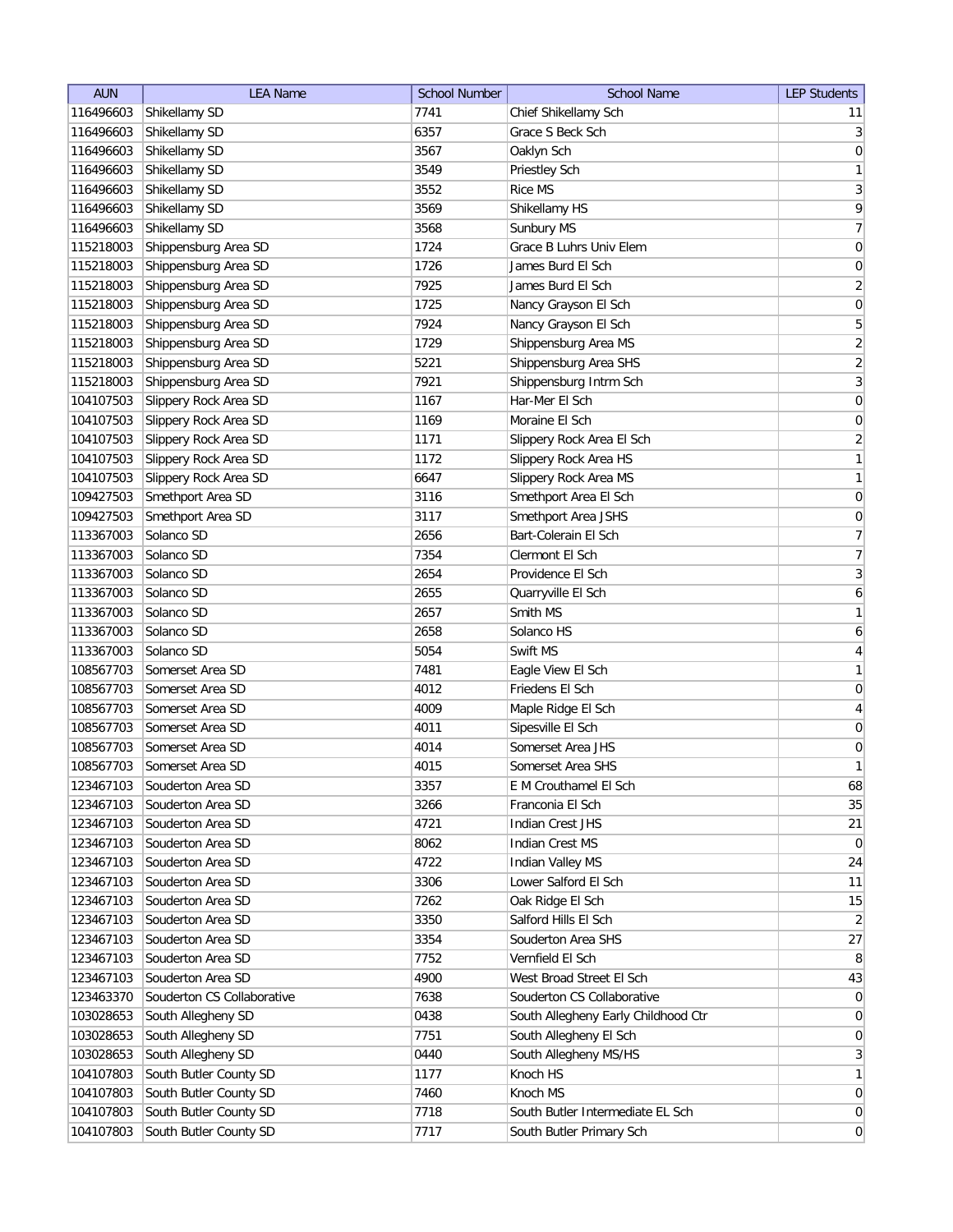| <b>AUN</b> | <b>LEA Name</b>               | <b>School Number</b> | <b>School Name</b>                  | <b>LEP Students</b> |
|------------|-------------------------------|----------------------|-------------------------------------|---------------------|
| 112676203  | South Eastern SD              | 4599                 | Delta-Peach Bottom El Sch           | 4                   |
| 112676203  | South Eastern SD              | 4601                 | Fawn Area El Sch                    | 1                   |
| 112676203  | South Eastern SD              | 4602                 | Kennard-Dale HS                     | $\mathbf{1}$        |
| 112676203  | South Eastern SD              | 6832                 | South Eastern MS West               | $\mathbf{1}$        |
| 112676203  | South Eastern SD              | 7699                 | South Eastern MS-East               | $\overline{2}$      |
| 112676203  | South Eastern SD              | 4600                 | Stewartstown El Sch                 | 4                   |
| 103028703  | South Fayette Township SD     | 7490                 | South Fayette MS                    | $\overline{5}$      |
| 103028703  | South Fayette Township SD     | 0468                 | South Fayette Twp El Sch            | 11                  |
| 103028703  | South Fayette Township SD     | 0470                 | South Fayette Twp HS                | $\overline{2}$      |
| 115218303  | South Middleton SD            | 6328                 | <b>Boiling Springs HS</b>           | 8                   |
| 115218303  | South Middleton SD            | 6853                 | Iron Forge Educnl Ctr               | 9                   |
| 115218303  | South Middleton SD            | 1730                 | W.G. Rice El Sch                    | 8                   |
| 115218303  | South Middleton SD            | 7611                 | <b>Yellow Breeches MS</b>           | 13                  |
| 103028753  | South Park SD                 | 7682                 | South Park Elem Center              | $\overline{2}$      |
| 103028753  | South Park SD                 | 6906                 | South Park MS                       | $\overline{2}$      |
| 103028753  | South Park SD                 | 0467                 | South Park SHS                      | $\overline{2}$      |
| 127047404  | South Side Area SD            | 6568                 | South Side El Sch                   | 0                   |
| 127047404  | South Side Area SD            | 0714                 | South Side HS                       | 0                   |
| 127047404  | South Side Area SD            | 6937                 | South Side MS                       | $\vert 0 \vert$     |
| 112676403  | South Western SD              | 4603                 | Baresville El Sch                   | $\overline{7}$      |
| 112676403  | South Western SD              | 4605                 | Manheim El Sch                      | 0                   |
| 112676403  | South Western SD              | 6641                 | Markle Intrmd Sch                   | $\overline{2}$      |
| 112676403  | South Western SD              | 4606                 | Park Hills El Sch                   | $\mathsf{q}$        |
| 112676403  | South Western SD              | 4608                 | South Western SHS                   | 8                   |
| 112676403  | South Western SD              | 4607                 | West Manheim El Sch                 | $\overline{2}$      |
| 117416103  | South Williamsport Area SD    | 3054                 | Central El Sch                      | $\overline{2}$      |
| 117416103  | South Williamsport Area SD    | 7719                 | Rommelt El Sch                      | 1                   |
| 117416103  | South Williamsport Area SD    | 3056                 | South Williamsport Area JSHS        | $\overline{2}$      |
| 125238402  | Southeast Delco SD            | 6516                 | Academy Park HS                     | 26                  |
| 125238402  | Southeast Delco SD            | 1861                 | Darby Twp Sch                       | $\overline{3}$      |
| 125238402  | Southeast Delco SD            | 6505                 | Delcroft Sch                        | 17                  |
| 125238402  | Southeast Delco SD            | 6501                 | Harris Sch                          | 36                  |
| 125238402  | Southeast Delco SD            | 1943                 | Sharon Hill Sch                     | $20\,$              |
| 125238402  | Southeast Delco SD            | 7946                 | Southeast Delco Kindergarten Center | 7                   |
| 101306503  | Southeastern Greene SD        | 2271                 | Bobtown El Sch                      | $\overline{0}$      |
| 101306503  | Southeastern Greene SD        | 2284                 | Mapletown JSHS                      | 0                   |
| 116197503  | Southern Columbia Area SD     | 6900                 | Hartman El Ctr                      | 1                   |
| 116197503  | Southern Columbia Area SD     | 1627                 | Southern Columbia HS                | 0                   |
| 116197503  | Southern Columbia Area SD     | 7668                 | Southern Columbia MS                | 0                   |
| 111297504  | Southern Fulton SD            | 7391                 | Southern Fulton El Sch              | $\overline{2}$      |
| 111297504  | Southern Fulton SD            | 2253                 | Southern Fulton JSHS                | 0                   |
| 111317503  | Southern Huntingdon County SD | 2309                 | Rockhill El Sch                     | $\overline{0}$      |
| 111317503  | Southern Huntingdon County SD | 2310                 | Shade Gap El Sch                    | $\overline{0}$      |
| 111317503  | Southern Huntingdon County SD | 2313                 | Southern Huntingdon Co HS/MS        | 0                   |
| 111317503  | Southern Huntingdon County SD | 2312                 | Spring Farms El Sch                 | 0                   |
| 111317503  | Southern Huntingdon County SD | 2311                 | Trough Creek Valley El Sch          | 0                   |
| 121395703  | Southern Lehigh SD            | 5240                 | Hopewell El Sch                     | $3\vert$            |
| 121395703  | Southern Lehigh SD            | 8072                 | Hopewell El Sch                     | 0                   |
| 121395703  | Southern Lehigh SD            | 2838                 | Liberty Bell El Sch                 | 14                  |
| 121395703  | Southern Lehigh SD            | 8073                 | Liberty Bell El Sch                 | $\overline{0}$      |
| 121395703  | Southern Lehigh SD            | 2837                 | Lower Milford El Sch                | $\overline{0}$      |
| 121395703  | Southern Lehigh SD            | 8074                 | Lower Milford El Sch                | 0                   |
| 121395703  | Southern Lehigh SD            | 8075                 | Southern Lehigh Intermediate Sch    | 0                   |
| 121395703  | Southern Lehigh SD            | 4808                 | Southern Lehigh MS                  | 5 <sup>2</sup>      |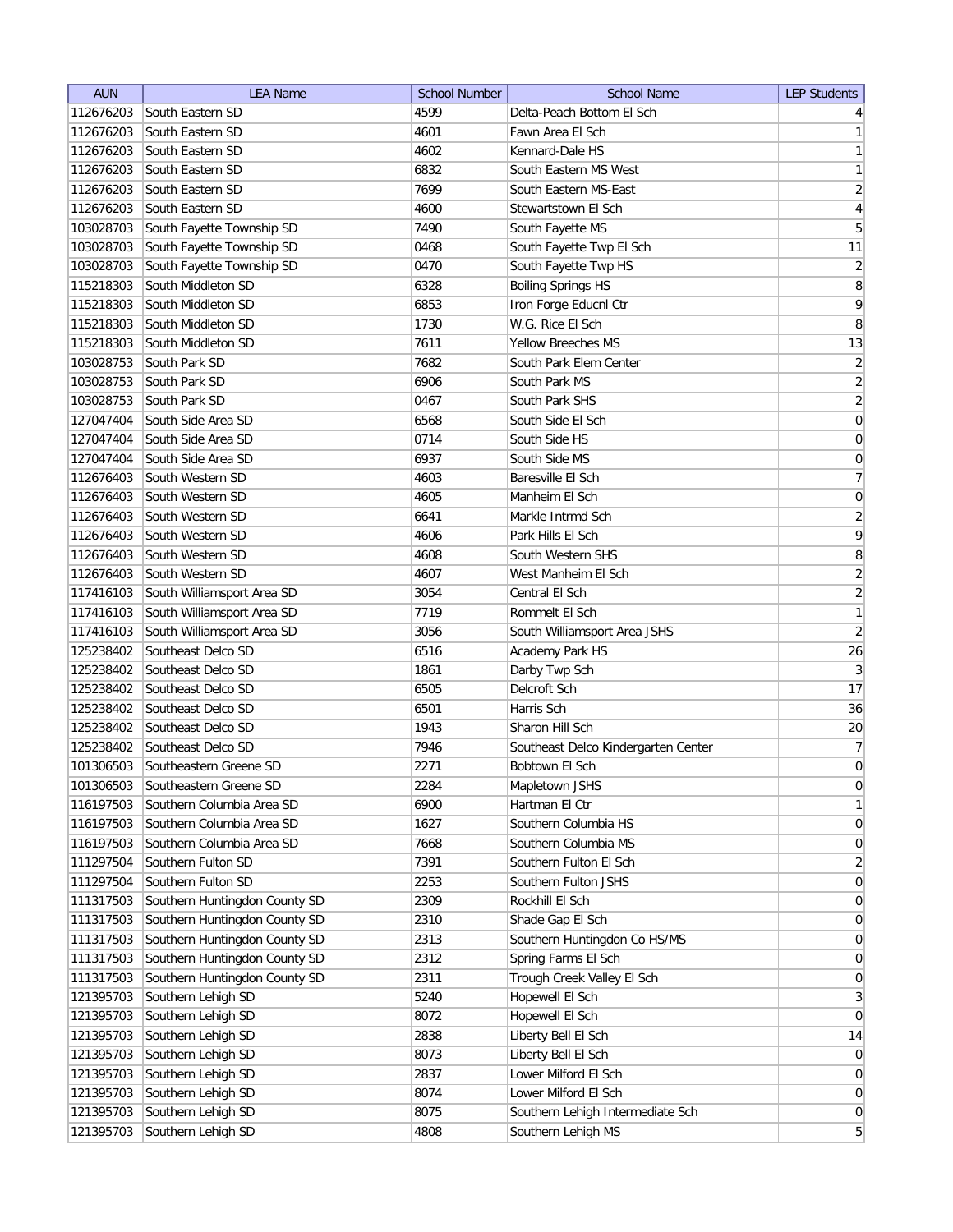| <b>AUN</b> | <b>LEA Name</b>                 | <b>School Number</b> | <b>School Name</b>              | <b>LEP Students</b> |
|------------|---------------------------------|----------------------|---------------------------------|---------------------|
| 121395703  | Southern Lehigh SD              | 2839                 | Southern Lehigh SHS             | 4 <sup>1</sup>      |
| 117597003  | Southern Tioga SD               | 4070                 | Blossburg El Sch                | 0                   |
| 117597003  | Southern Tioga SD               | 4062                 | Liberty El Sch                  | $\mathbf{1}$        |
| 117597003  | Southern Tioga SD               | 4064                 | Liberty JSHS                    | 0                   |
| 117597003  | Southern Tioga SD               | 4068                 | Mansfield JSHS                  | $\mathbf{1}$        |
| 117597003  | Southern Tioga SD               | 4071                 | North Penn JSHS                 | $\mathbf{1}$        |
| 117597003  | Southern Tioga SD               | 4839                 | Warren L Miller El Sch          | $\overline{5}$      |
| 112676503  | Southern York County SD         | 4613                 | Friendship El Sch               | $\vert 4 \vert$     |
| 112676503  | Southern York County SD         | 7556                 | Shrewsbury El Sch               | 3                   |
| 112676503  | Southern York County SD         | 6692                 | Southern El Sch                 | 7                   |
| 112676503  | Southern York County SD         | 6286                 | Southern MS                     | $\overline{2}$      |
| 112676503  | Southern York County SD         | 4614                 | Susquehannock HS                | 1                   |
| 107657503  | Southmoreland SD                | 6190                 | Alverton El Sch                 | $\boldsymbol{0}$    |
| 107657503  | Southmoreland SD                | 4496                 | Ruffsdale El Sch                | $\boldsymbol{0}$    |
| 107657503  | Southmoreland SD                | 6932                 | Southmoreland El Sch            | $\mathbf{1}$        |
| 107657503  | Southmoreland SD                | 4502                 | Southmoreland JHS               | $\boldsymbol{0}$    |
| 107657503  | Southmoreland SD                | 8102                 | Southmoreland MS                | $\boldsymbol{0}$    |
| 107657503  | Southmoreland SD                | 7978                 | Southmoreland Primary Center    | $\boldsymbol{6}$    |
| 107657503  | Southmoreland SD                | 6191                 | Southmoreland SHS               | $\overline{3}$      |
| 108515107  | Southwest Leadership Academy CS | 7960                 | Southwest Leadership Academy CS | 0                   |
| 103023410  | Spectrum CS                     | 7648                 | Spectrum CS                     | 0                   |
| 108077503  | Spring Cove SD                  | 0941                 | Central HS                      | $\boldsymbol{0}$    |
| 108077503  | Spring Cove SD                  | 0934                 | East Freedom El Sch             | $\boldsymbol{0}$    |
| 108077503  | Spring Cove SD                  | 0936                 | Martinsburg El Sch              | $\overline{2}$      |
| 108077503  | Spring Cove SD                  | 0939                 | Roaring Spring El Sch           | $\boldsymbol{0}$    |
| 108077503  | Spring Cove SD                  | 8076                 | Spring Cove El Sch              | $\boldsymbol{0}$    |
| 108077503  | Spring Cove SD                  | 5130                 | Spring Cove MS                  | $\boldsymbol{0}$    |
| 112676703  | Spring Grove Area SD            | 4617                 | New Salem El Sch                | $\boldsymbol{0}$    |
| 112676703  | Spring Grove Area SD            | 4620                 | Paradise El Sch                 | $\boldsymbol{0}$    |
| 112676703  | Spring Grove Area SD            | 4622                 | Spring Grove Area Intrmd Sch    | $\overline{2}$      |
| 112676703  | Spring Grove Area SD            | 6725                 | Spring Grove Area MS            | $\mathbf{1}$        |
| 112676703  | Spring Grove Area SD            | 4623                 | Spring Grove Area SHS           | 7                   |
| 112676703  | Spring Grove Area SD            | 4618                 | Spring Grove El Sch             | 16                  |
| 123467303  | Spring-Ford Area SD             | 7321                 | Brooke El Sch                   | $\overline{2}$      |
| 123467303  | Spring-Ford Area SD             | 7940                 | Evans El Sch                    | 1                   |
| 123467303  | Spring-Ford Area SD             | 3358                 | Limerick El Sch                 | 1                   |
| 123467303  | Spring-Ford Area SD             | 4809                 | Oaks El Sch                     | 28                  |
| 123467303  | Spring-Ford Area SD             | 3364                 | Royersford El Sch               | 0                   |
| 123467303  | Spring-Ford Area SD             | 7458                 | Spring City El Sch              | 0                   |
| 123467303  | Spring-Ford Area SD             | 3365                 | Spring-Ford Intrmd Sch 5th/6th  | $\vert 4 \vert$     |
| 123467303  | Spring-Ford Area SD             | 7817                 | Spring-Ford MS 7th Grade Ctr    | 3                   |
| 123467303  | Spring-Ford Area SD             | 7818                 | Spring-Ford MS 8th Grade Ctr    | $\overline{2}$      |
| 123467303  | Spring-Ford Area SD             | 3367                 | Spring-Ford SHS 10-12 Gr Ctr    | $\vert 4 \vert$     |
| 123467303  | Spring-Ford Area SD             | 7599                 | Spring-Ford SHS 9th Grade Ctr   | 1                   |
| 123467303  | Spring-Ford Area SD             | 7763                 | Upper Providence El Sch         | $\mathbf{1}$        |
| 125238502  | Springfield SD                  | 1949                 | Richardson MS                   | 21                  |
| 125238502  | Springfield SD                  | 6518                 | Sabold El Sch                   | 17                  |
| 125238502  | Springfield SD                  | 6519                 | Scenic Hills El Sch             | 11                  |
| 125238502  | Springfield SD                  | 1950                 | Springfield HS                  | 5 <sup>2</sup>      |
| 125238502  | Springfield SD                  | 8134                 | Springfield Literacy Center     | 0                   |
| 123467203  | Springfield Township SD         | 3368                 | Springfield Twp El Sch-Enfield  | $6 \mid$            |
| 123467203  | Springfield Township SD         | 3370                 | Springfield Twp El Sch-Erdenhm  | 10                  |
| 123467203  | Springfield Township SD         | 3376                 | Springfield Twp HS              | 8 <sup>1</sup>      |
| 123467203  | Springfield Township SD         | 3375                 | Springfield Twp MS              | $\overline{7}$      |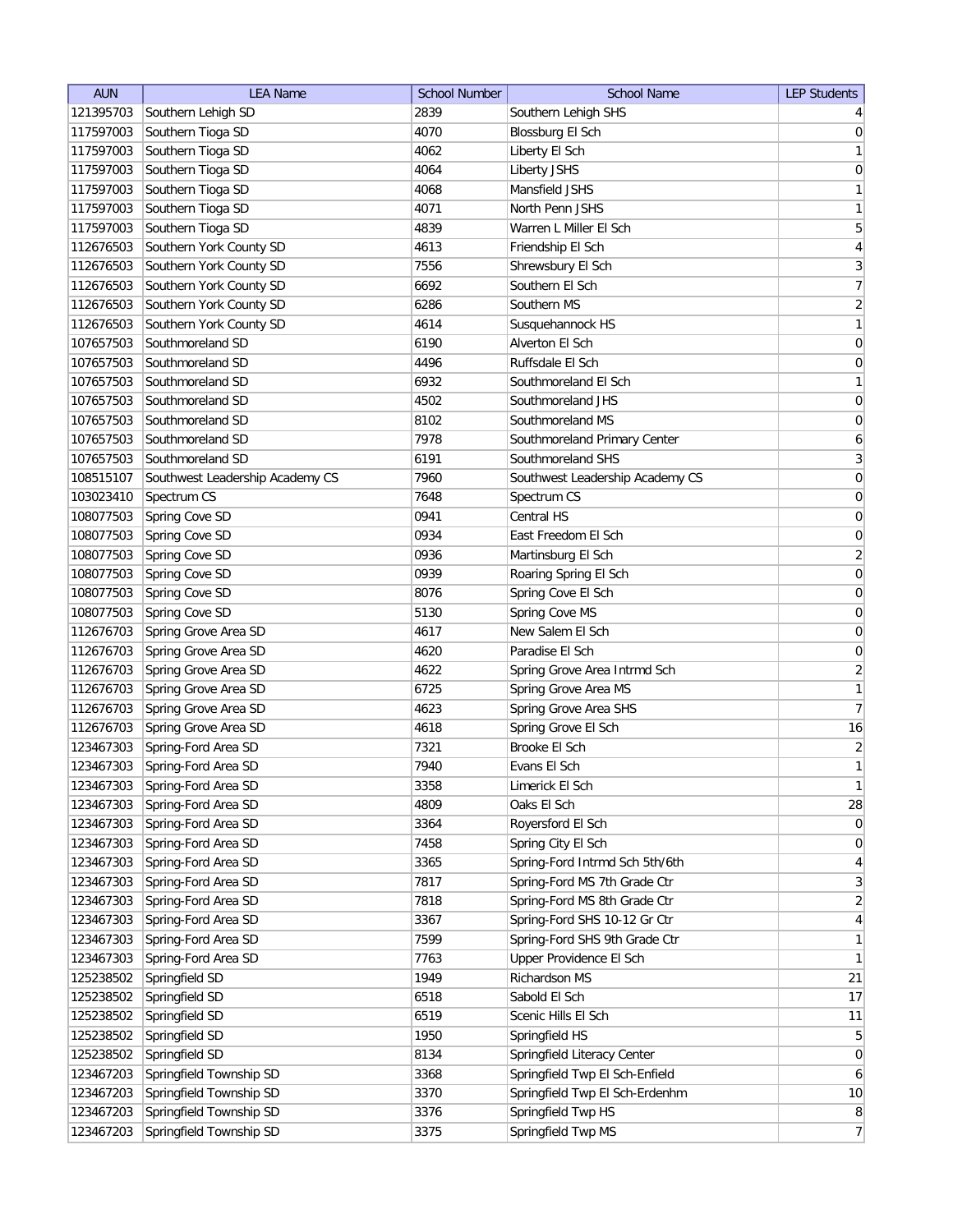| <b>AUN</b> | <b>LEA Name</b>               | <b>School Number</b> | <b>School Name</b>            | <b>LEP Students</b> |
|------------|-------------------------------|----------------------|-------------------------------|---------------------|
| 110148002  | State College Area SD         | 1358                 | Boalsburg/Panorama Village El | 19                  |
| 110148002  | State College Area SD         | 1354                 | Corl Street El Sch            | $\vert 9 \vert$     |
| 110148002  | State College Area SD         | 1356                 | Easterly Parkway El Sch       | 18                  |
| 110148002  | State College Area SD         | 1350                 | Ferguson Twp El Sch           | 1                   |
| 110148002  | State College Area SD         | 7735                 | Gray's Woods El Sch           | $\vert 3 \vert$     |
| 110148002  | State College Area SD         | 1357                 | Houserville/Lemont El Sch     | $\overline{4}$      |
| 110148002  | State College Area SD         | 7426                 | Mount Nittany MS              | 19                  |
| 110148002  | State College Area SD         | 6233                 | Park Forest El Sch            | 13                  |
| 110148002  | State College Area SD         | 6234                 | Park Forest MS                | 22                  |
| 110148002  | State College Area SD         | 1359                 | Radio Park El Sch             | 29                  |
| 110148002  | State College Area SD         | 1364                 | State College Area HS         | 53                  |
| 103028833  | Steel Valley SD               | 0193                 | Barrett El Sch                | 6                   |
| 103028833  | <b>Steel Valley SD</b>        | 0256                 | Franklin Primary Ctr          | $\overline{2}$      |
| 103028833  | <b>Steel Valley SD</b>        | 0259                 | Park El Sch                   | $\mathbf{1}$        |
| 103028833  | Steel Valley SD               | 0260                 | Steel Valley MS               | $\overline{3}$      |
| 103028833  | Steel Valley SD               | 0196                 | Steel Valley SHS              | $\mathbf{3}$        |
| 115228003  | Steelton-Highspire SD         | 1799                 | Steelton-Highspire El Sch     | 15                  |
| 115228003  | Steelton-Highspire SD         | 1801                 | Steelton-Highspire HS         | 13                  |
| 103028853  | Sto-Rox SD                    | 0475                 | Foster Kindergarten Ctr       | 0                   |
| 103028853  | Sto-Rox SD                    | 7505                 | Sto-Rox El Sch                | $\overline{2}$      |
| 103028853  | Sto-Rox SD                    | 0477                 | Sto-Rox HS                    | $\overline{2}$      |
| 103028853  | Sto-Rox SD                    | 7606                 | Sto-Rox MS                    | $\vert 0 \vert$     |
| 120456003  | Stroudsburg Area SD           | 7123                 | Arlington Heights El Sch      | 16                  |
| 120456003  | Stroudsburg Area SD           | 3221                 | <b>B F Morey El Sch</b>       | 17                  |
| 120456003  | Stroudsburg Area SD           | 3219                 | Clearview El Sch              | 13                  |
| 120456003  | Stroudsburg Area SD           | 3223                 | Hamilton Twp El Sch           | 10                  |
| 120456003  | Stroudsburg Area SD           | 3224                 | Stroudsburg HS                | 20                  |
| 120456003  | Stroudsburg Area SD           | 6683                 | Stroudsburg Intrmd El Sch     | 34                  |
| 120456003  | Stroudsburg Area SD           | 7593                 | Stroudsburg JHS               | 10                  |
| 120456003  | Stroudsburg Area SD           | 7839                 | Stroudsburg MS                | 16                  |
| 120456003  | Stroudsburg Area SD           | 3222                 | W H Ramsey El Sch             | 19                  |
| 101833400  | Sugar Valley Rural CS         | 7635                 | Sugar Valley Rural CS         | $\overline{2}$      |
| 117576303  | Sullivan County SD            | 5159                 | Sullivan Co El Sch            | $\vert 0 \vert$     |
| 117576303  | Sullivan County SD            | 4030                 | Sullivan Co JSHS              | $\boldsymbol{0}$    |
| 117576303  | Sullivan County SD            | 4028                 | Turnpike Area El Sch          | $\overline{0}$      |
| 116493130  | Susq-Cyber CS                 | 7567                 | Susq-Cyber CS                 | $\overline{0}$      |
| 119586503  | Susquehanna Community SD      | 6885                 | Susquehanna Community El Sch  | 0                   |
| 119586503  | Susquehanna Community SD      | 4054                 | Susquehanna Community JSHS    | 0                   |
| 115228303  | Susquehanna Township SD       | 1803                 | Anna L Carter Kdg Ctr         | $\vert 4 \vert$     |
| 115228303  | Susquehanna Township SD       | 4945                 | Sara Lindemuth El Sch         | $\vert 9 \vert$     |
| 115228303  | Susquehanna Township SD       | 1806                 | Susquehanna Twp HS            | 13                  |
| 115228303  | Susquehanna Township SD       | 1805                 | Susquehanna Twp MS            | 8                   |
| 115228303  | Susquehanna Township SD       | 1802                 | Thomas W Holtzman Jr El Sch   | $\mathsf{q}$        |
| 115506003  | Susquenita SD                 | 6608                 | Susquenita El Sch             | $\vert 4 \vert$     |
| 115506003  | Susquenita SD                 | 3589                 | Susquenita HS                 | $\overline{0}$      |
| 115506003  | Susquenita SD                 | 7367                 | Susquenita MS                 | $\overline{2}$      |
| 115223050  | Sylvan Heights Science CS     | 7551                 | Sylvan Heights Science CS     | 0                   |
| 192518422  | Tacony Academy Charter School | 8126                 | Tacony Academy Charter School | $\overline{0}$      |
| 129547603  | Tamaqua Area SD               | 6588                 | Rush El Sch                   | $\overline{0}$      |
| 129547603  | Tamaqua Area SD               | 8136                 | Rush El Sch                   | $\overline{0}$      |
| 129547603  | Tamaqua Area SD               | 7662                 | Tamaqua Area MS               | 1                   |
| 129547603  | Tamaqua Area SD               | 5070                 | Tamaqua Area SHS              | $\vert 4 \vert$     |
| 129547603  | Tamaqua Area SD               | 7031                 | Tamaqua El Sch                | 0                   |
| 129547603  | Tamaqua Area SD               | 3948                 | West Penn Twp El Sch          | 0                   |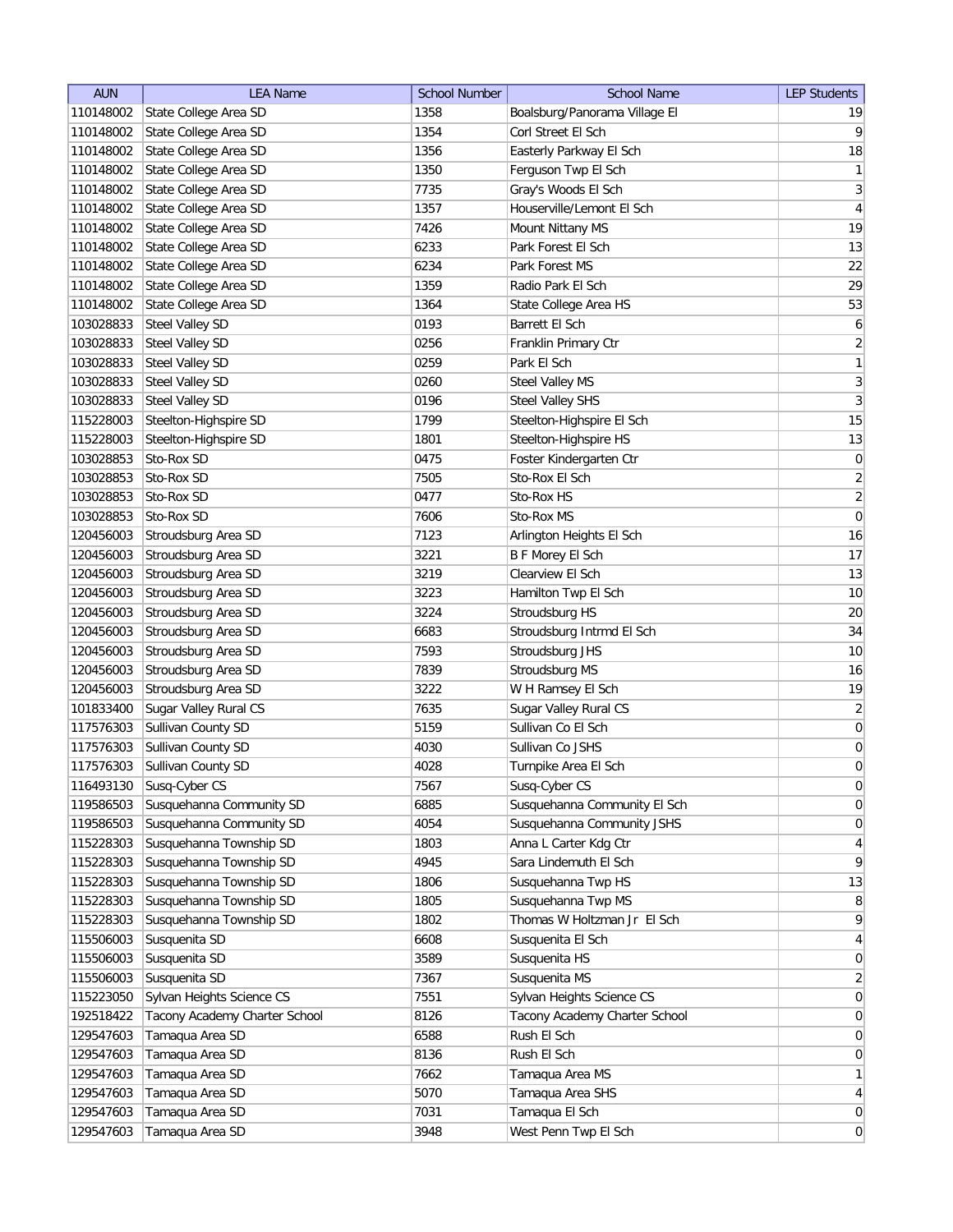| <b>Tidioute Community CS</b><br>105620001<br><b>Tidioute Community CS</b><br>7833<br>$\overline{0}$<br>Titusville Area SD<br>106617203<br>1665<br>Cherrytree El Sch<br> 0 <br>$\vert 4 \vert$<br>106617203<br>Titusville Area SD<br>7363<br>Early Childhood Lc<br>$\boldsymbol{0}$<br>106617203<br>Titusville Area SD<br>1666<br>Hydetown El Sch<br>$\overline{2}$<br>1663<br>106617203<br>Titusville Area SD<br>Main Street El Sch<br> 0 <br>106617203<br>Titusville Area SD<br>6168<br>Pleasantville El Sch<br>106617203<br>Titusville Area SD<br>7601<br>Titusville MS<br>0<br>$\boldsymbol{0}$<br>106617203<br>Titusville Area SD<br>1668<br><b>Titusville SHS</b><br>$\boldsymbol{0}$<br>117086503<br>Towanda Area SD<br>Morrow El Sch<br>4811<br>$\overline{3}$<br>117086503<br>Towanda Area SD<br>7862<br>Towanda Area El Sch<br>Towanda Area SD<br>5208<br>Towanda Area JSHS<br>0<br>117086503<br>6<br>124157802<br>Tredyffrin-Easttown SD<br>4690<br>Beaumont El Sch<br>17<br>1423<br>124157802<br>Tredyffrin-Easttown SD<br>Conestoga SHS<br>22<br>Tredyffrin-Easttown SD<br>1434<br>Devon El Sch<br>124157802<br>7<br>124157802<br>Tredyffrin-Easttown SD<br>1439<br>Hillside El Sch<br>8<br>Tredyffrin-Easttown SD<br>124157802<br>1440<br>New Eagle El Sch<br>17<br>Tredyffrin-Easttown SD<br>Tredyffrin-Easttown MS<br>124157802<br>1421<br>23<br>124157802<br>Tredyffrin-Easttown SD<br>1438<br>Valley Forge El Sch<br>10<br>124157802<br>Tredyffrin-Easttown SD<br>4689<br>Valley Forge MS<br>$\left  \frac{2}{2} \right $<br>129547803<br>3955<br>Tri-Valley SD<br>Hegins-Hubley El Sch<br> 0 <br>129547803<br>3954<br>Tri-Valley SD<br>Mahantongo El Sch<br>$\mathbf{1}$<br>129547803<br>Tri-Valley SD<br>3957<br>Tri-Valley JSHS<br> 0 <br>101638003<br>4276<br>Trinity Area SD<br>Trinity East El Sch<br>$\boldsymbol{0}$<br>101638003<br>6638<br><b>Trinity Area SD</b><br><b>Trinity MS</b><br>$\boldsymbol{0}$<br>101638003<br>7402<br><b>Trinity Area SD</b><br>Trinity North El Sch<br>$\boldsymbol{0}$<br>101638003<br><b>Trinity Area SD</b><br>6012<br><b>Trinity SHS</b><br>$\boldsymbol{0}$<br>101638003<br><b>Trinity Area SD</b><br>7424<br>Trinity South El Sch<br>$\overline{3}$<br>101638003<br><b>Trinity Area SD</b><br>7388<br><b>Trinity West El Sch</b><br>$\boldsymbol{0}$<br>Troy Area SD<br>0999<br>117086653<br>Troy Area MS<br>Troy Area SD<br>0<br>117086653<br>1000<br>Troy Area SHS<br>Troy Area SD<br>Troy El Ctr East<br>0<br>117086653<br>5304<br>Troy Area SD<br>0996<br>W R Croman El Sch<br>0<br>117086653<br>Troy Area SD<br>Wells Twp El Sch<br>0<br>117086653<br>0994<br>$\boldsymbol{0}$<br>Truebright Science Academy CS<br>Truebright Science Academy CS<br>171510293<br>7982<br>1<br>Truebright Science Academy CS<br>7983<br>Truebright Science Academy CS<br>171510293<br>114068003<br>Tulpehocken Area SD<br>6321<br>Bethel El Sch<br>22<br>Tulpehocken Area SD<br>13<br>114068003<br>6322<br>Penn Bernville El Sch<br>Tulpehocken Area SD<br>4670<br>Tulpehocken JSHS<br>20<br>114068003<br>Tunkhannock Area SD<br>6991<br>Evans Falls El Sch<br>$\overline{0}$<br>118667503<br>Tunkhannock Area SD<br>6993<br>118667503<br>Mehoopany El Sch<br>$\overline{0}$<br>Tunkhannock Area SD<br>6992<br>Mill City El Sch<br>118667503<br>$\overline{0}$<br>Tunkhannock Area SD<br>Roslund El Sch<br>$\overline{2}$<br>118667503<br>6396<br>5 <sup>2</sup><br>Tunkhannock Area SD<br>Tunkhannock HS<br>118667503<br>5271<br>Tunkhannock Area SD<br>$\mathbf{1}$<br>118667503<br>4536<br>Tunkhannock MS<br>Turkeyfoot Valley Area SD<br>108568404<br>6215<br>Turkeyfoot Valley Area El Sch<br>$\overline{0}$<br>Turkeyfoot Valley Area SD<br>Turkeyfoot Valley Area JSHS<br>108568404<br>6216<br>0<br>7<br>Tuscarora SD<br>James Buchanan HS<br>112286003<br>6280<br>$\overline{5}$<br>Tuscarora SD<br>6281<br>James Buchanan MS<br>112286003<br>Tuscarora SD<br>6282<br>Mercersburg El Sch<br>$\vert 4 \vert$<br>112286003<br>Tuscarora SD<br>112286003<br>2221<br>Montgomery El Sch<br>$\overline{0}$<br>$\overline{2}$<br>Tuscarora SD<br>Mountain View El Sch<br>112286003<br>2222<br>$\overline{3}$<br>Tuscarora SD<br>2226<br>St Thomas El Sch<br>112286003<br>108058003<br><b>Tussey Mountain SD</b><br>0748<br> 0 <br>Defiance Gr Sch<br>0751<br> 0 <br>108058003<br><b>Tussey Mountain SD</b><br>Robertsdale Gr Sch | <b>AUN</b> | <b>LEA Name</b> | <b>School Number</b> | <b>School Name</b> | <b>LEP Students</b> |
|--------------------------------------------------------------------------------------------------------------------------------------------------------------------------------------------------------------------------------------------------------------------------------------------------------------------------------------------------------------------------------------------------------------------------------------------------------------------------------------------------------------------------------------------------------------------------------------------------------------------------------------------------------------------------------------------------------------------------------------------------------------------------------------------------------------------------------------------------------------------------------------------------------------------------------------------------------------------------------------------------------------------------------------------------------------------------------------------------------------------------------------------------------------------------------------------------------------------------------------------------------------------------------------------------------------------------------------------------------------------------------------------------------------------------------------------------------------------------------------------------------------------------------------------------------------------------------------------------------------------------------------------------------------------------------------------------------------------------------------------------------------------------------------------------------------------------------------------------------------------------------------------------------------------------------------------------------------------------------------------------------------------------------------------------------------------------------------------------------------------------------------------------------------------------------------------------------------------------------------------------------------------------------------------------------------------------------------------------------------------------------------------------------------------------------------------------------------------------------------------------------------------------------------------------------------------------------------------------------------------------------------------------------------------------------------------------------------------------------------------------------------------------------------------------------------------------------------------------------------------------------------------------------------------------------------------------------------------------------------------------------------------------------------------------------------------------------------------------------------------------------------------------------------------------------------------------------------------------------------------------------------------------------------------------------------------------------------------------------------------------------------------------------------------------------------------------------------------------------------------------------------------------------------------------------------------------------------------------------------------------------------------------------------------------------------------------------------------------------------------------------------------------------------------------------------------------------------------------------------------------------------------------------------------------------------------------------------------------------------------------------------------------------------------------------------------------------------------------------------------------------------------------------------------------------------------------------------------------------------------------------------------------------------------------------------------------------------------------------------------------------------|------------|-----------------|----------------------|--------------------|---------------------|
|                                                                                                                                                                                                                                                                                                                                                                                                                                                                                                                                                                                                                                                                                                                                                                                                                                                                                                                                                                                                                                                                                                                                                                                                                                                                                                                                                                                                                                                                                                                                                                                                                                                                                                                                                                                                                                                                                                                                                                                                                                                                                                                                                                                                                                                                                                                                                                                                                                                                                                                                                                                                                                                                                                                                                                                                                                                                                                                                                                                                                                                                                                                                                                                                                                                                                                                                                                                                                                                                                                                                                                                                                                                                                                                                                                                                                                                                                                                                                                                                                                                                                                                                                                                                                                                                                                                                                                                      |            |                 |                      |                    |                     |
|                                                                                                                                                                                                                                                                                                                                                                                                                                                                                                                                                                                                                                                                                                                                                                                                                                                                                                                                                                                                                                                                                                                                                                                                                                                                                                                                                                                                                                                                                                                                                                                                                                                                                                                                                                                                                                                                                                                                                                                                                                                                                                                                                                                                                                                                                                                                                                                                                                                                                                                                                                                                                                                                                                                                                                                                                                                                                                                                                                                                                                                                                                                                                                                                                                                                                                                                                                                                                                                                                                                                                                                                                                                                                                                                                                                                                                                                                                                                                                                                                                                                                                                                                                                                                                                                                                                                                                                      |            |                 |                      |                    |                     |
|                                                                                                                                                                                                                                                                                                                                                                                                                                                                                                                                                                                                                                                                                                                                                                                                                                                                                                                                                                                                                                                                                                                                                                                                                                                                                                                                                                                                                                                                                                                                                                                                                                                                                                                                                                                                                                                                                                                                                                                                                                                                                                                                                                                                                                                                                                                                                                                                                                                                                                                                                                                                                                                                                                                                                                                                                                                                                                                                                                                                                                                                                                                                                                                                                                                                                                                                                                                                                                                                                                                                                                                                                                                                                                                                                                                                                                                                                                                                                                                                                                                                                                                                                                                                                                                                                                                                                                                      |            |                 |                      |                    |                     |
|                                                                                                                                                                                                                                                                                                                                                                                                                                                                                                                                                                                                                                                                                                                                                                                                                                                                                                                                                                                                                                                                                                                                                                                                                                                                                                                                                                                                                                                                                                                                                                                                                                                                                                                                                                                                                                                                                                                                                                                                                                                                                                                                                                                                                                                                                                                                                                                                                                                                                                                                                                                                                                                                                                                                                                                                                                                                                                                                                                                                                                                                                                                                                                                                                                                                                                                                                                                                                                                                                                                                                                                                                                                                                                                                                                                                                                                                                                                                                                                                                                                                                                                                                                                                                                                                                                                                                                                      |            |                 |                      |                    |                     |
|                                                                                                                                                                                                                                                                                                                                                                                                                                                                                                                                                                                                                                                                                                                                                                                                                                                                                                                                                                                                                                                                                                                                                                                                                                                                                                                                                                                                                                                                                                                                                                                                                                                                                                                                                                                                                                                                                                                                                                                                                                                                                                                                                                                                                                                                                                                                                                                                                                                                                                                                                                                                                                                                                                                                                                                                                                                                                                                                                                                                                                                                                                                                                                                                                                                                                                                                                                                                                                                                                                                                                                                                                                                                                                                                                                                                                                                                                                                                                                                                                                                                                                                                                                                                                                                                                                                                                                                      |            |                 |                      |                    |                     |
|                                                                                                                                                                                                                                                                                                                                                                                                                                                                                                                                                                                                                                                                                                                                                                                                                                                                                                                                                                                                                                                                                                                                                                                                                                                                                                                                                                                                                                                                                                                                                                                                                                                                                                                                                                                                                                                                                                                                                                                                                                                                                                                                                                                                                                                                                                                                                                                                                                                                                                                                                                                                                                                                                                                                                                                                                                                                                                                                                                                                                                                                                                                                                                                                                                                                                                                                                                                                                                                                                                                                                                                                                                                                                                                                                                                                                                                                                                                                                                                                                                                                                                                                                                                                                                                                                                                                                                                      |            |                 |                      |                    |                     |
|                                                                                                                                                                                                                                                                                                                                                                                                                                                                                                                                                                                                                                                                                                                                                                                                                                                                                                                                                                                                                                                                                                                                                                                                                                                                                                                                                                                                                                                                                                                                                                                                                                                                                                                                                                                                                                                                                                                                                                                                                                                                                                                                                                                                                                                                                                                                                                                                                                                                                                                                                                                                                                                                                                                                                                                                                                                                                                                                                                                                                                                                                                                                                                                                                                                                                                                                                                                                                                                                                                                                                                                                                                                                                                                                                                                                                                                                                                                                                                                                                                                                                                                                                                                                                                                                                                                                                                                      |            |                 |                      |                    |                     |
|                                                                                                                                                                                                                                                                                                                                                                                                                                                                                                                                                                                                                                                                                                                                                                                                                                                                                                                                                                                                                                                                                                                                                                                                                                                                                                                                                                                                                                                                                                                                                                                                                                                                                                                                                                                                                                                                                                                                                                                                                                                                                                                                                                                                                                                                                                                                                                                                                                                                                                                                                                                                                                                                                                                                                                                                                                                                                                                                                                                                                                                                                                                                                                                                                                                                                                                                                                                                                                                                                                                                                                                                                                                                                                                                                                                                                                                                                                                                                                                                                                                                                                                                                                                                                                                                                                                                                                                      |            |                 |                      |                    |                     |
|                                                                                                                                                                                                                                                                                                                                                                                                                                                                                                                                                                                                                                                                                                                                                                                                                                                                                                                                                                                                                                                                                                                                                                                                                                                                                                                                                                                                                                                                                                                                                                                                                                                                                                                                                                                                                                                                                                                                                                                                                                                                                                                                                                                                                                                                                                                                                                                                                                                                                                                                                                                                                                                                                                                                                                                                                                                                                                                                                                                                                                                                                                                                                                                                                                                                                                                                                                                                                                                                                                                                                                                                                                                                                                                                                                                                                                                                                                                                                                                                                                                                                                                                                                                                                                                                                                                                                                                      |            |                 |                      |                    |                     |
|                                                                                                                                                                                                                                                                                                                                                                                                                                                                                                                                                                                                                                                                                                                                                                                                                                                                                                                                                                                                                                                                                                                                                                                                                                                                                                                                                                                                                                                                                                                                                                                                                                                                                                                                                                                                                                                                                                                                                                                                                                                                                                                                                                                                                                                                                                                                                                                                                                                                                                                                                                                                                                                                                                                                                                                                                                                                                                                                                                                                                                                                                                                                                                                                                                                                                                                                                                                                                                                                                                                                                                                                                                                                                                                                                                                                                                                                                                                                                                                                                                                                                                                                                                                                                                                                                                                                                                                      |            |                 |                      |                    |                     |
|                                                                                                                                                                                                                                                                                                                                                                                                                                                                                                                                                                                                                                                                                                                                                                                                                                                                                                                                                                                                                                                                                                                                                                                                                                                                                                                                                                                                                                                                                                                                                                                                                                                                                                                                                                                                                                                                                                                                                                                                                                                                                                                                                                                                                                                                                                                                                                                                                                                                                                                                                                                                                                                                                                                                                                                                                                                                                                                                                                                                                                                                                                                                                                                                                                                                                                                                                                                                                                                                                                                                                                                                                                                                                                                                                                                                                                                                                                                                                                                                                                                                                                                                                                                                                                                                                                                                                                                      |            |                 |                      |                    |                     |
|                                                                                                                                                                                                                                                                                                                                                                                                                                                                                                                                                                                                                                                                                                                                                                                                                                                                                                                                                                                                                                                                                                                                                                                                                                                                                                                                                                                                                                                                                                                                                                                                                                                                                                                                                                                                                                                                                                                                                                                                                                                                                                                                                                                                                                                                                                                                                                                                                                                                                                                                                                                                                                                                                                                                                                                                                                                                                                                                                                                                                                                                                                                                                                                                                                                                                                                                                                                                                                                                                                                                                                                                                                                                                                                                                                                                                                                                                                                                                                                                                                                                                                                                                                                                                                                                                                                                                                                      |            |                 |                      |                    |                     |
|                                                                                                                                                                                                                                                                                                                                                                                                                                                                                                                                                                                                                                                                                                                                                                                                                                                                                                                                                                                                                                                                                                                                                                                                                                                                                                                                                                                                                                                                                                                                                                                                                                                                                                                                                                                                                                                                                                                                                                                                                                                                                                                                                                                                                                                                                                                                                                                                                                                                                                                                                                                                                                                                                                                                                                                                                                                                                                                                                                                                                                                                                                                                                                                                                                                                                                                                                                                                                                                                                                                                                                                                                                                                                                                                                                                                                                                                                                                                                                                                                                                                                                                                                                                                                                                                                                                                                                                      |            |                 |                      |                    |                     |
|                                                                                                                                                                                                                                                                                                                                                                                                                                                                                                                                                                                                                                                                                                                                                                                                                                                                                                                                                                                                                                                                                                                                                                                                                                                                                                                                                                                                                                                                                                                                                                                                                                                                                                                                                                                                                                                                                                                                                                                                                                                                                                                                                                                                                                                                                                                                                                                                                                                                                                                                                                                                                                                                                                                                                                                                                                                                                                                                                                                                                                                                                                                                                                                                                                                                                                                                                                                                                                                                                                                                                                                                                                                                                                                                                                                                                                                                                                                                                                                                                                                                                                                                                                                                                                                                                                                                                                                      |            |                 |                      |                    |                     |
|                                                                                                                                                                                                                                                                                                                                                                                                                                                                                                                                                                                                                                                                                                                                                                                                                                                                                                                                                                                                                                                                                                                                                                                                                                                                                                                                                                                                                                                                                                                                                                                                                                                                                                                                                                                                                                                                                                                                                                                                                                                                                                                                                                                                                                                                                                                                                                                                                                                                                                                                                                                                                                                                                                                                                                                                                                                                                                                                                                                                                                                                                                                                                                                                                                                                                                                                                                                                                                                                                                                                                                                                                                                                                                                                                                                                                                                                                                                                                                                                                                                                                                                                                                                                                                                                                                                                                                                      |            |                 |                      |                    |                     |
|                                                                                                                                                                                                                                                                                                                                                                                                                                                                                                                                                                                                                                                                                                                                                                                                                                                                                                                                                                                                                                                                                                                                                                                                                                                                                                                                                                                                                                                                                                                                                                                                                                                                                                                                                                                                                                                                                                                                                                                                                                                                                                                                                                                                                                                                                                                                                                                                                                                                                                                                                                                                                                                                                                                                                                                                                                                                                                                                                                                                                                                                                                                                                                                                                                                                                                                                                                                                                                                                                                                                                                                                                                                                                                                                                                                                                                                                                                                                                                                                                                                                                                                                                                                                                                                                                                                                                                                      |            |                 |                      |                    |                     |
|                                                                                                                                                                                                                                                                                                                                                                                                                                                                                                                                                                                                                                                                                                                                                                                                                                                                                                                                                                                                                                                                                                                                                                                                                                                                                                                                                                                                                                                                                                                                                                                                                                                                                                                                                                                                                                                                                                                                                                                                                                                                                                                                                                                                                                                                                                                                                                                                                                                                                                                                                                                                                                                                                                                                                                                                                                                                                                                                                                                                                                                                                                                                                                                                                                                                                                                                                                                                                                                                                                                                                                                                                                                                                                                                                                                                                                                                                                                                                                                                                                                                                                                                                                                                                                                                                                                                                                                      |            |                 |                      |                    |                     |
|                                                                                                                                                                                                                                                                                                                                                                                                                                                                                                                                                                                                                                                                                                                                                                                                                                                                                                                                                                                                                                                                                                                                                                                                                                                                                                                                                                                                                                                                                                                                                                                                                                                                                                                                                                                                                                                                                                                                                                                                                                                                                                                                                                                                                                                                                                                                                                                                                                                                                                                                                                                                                                                                                                                                                                                                                                                                                                                                                                                                                                                                                                                                                                                                                                                                                                                                                                                                                                                                                                                                                                                                                                                                                                                                                                                                                                                                                                                                                                                                                                                                                                                                                                                                                                                                                                                                                                                      |            |                 |                      |                    |                     |
|                                                                                                                                                                                                                                                                                                                                                                                                                                                                                                                                                                                                                                                                                                                                                                                                                                                                                                                                                                                                                                                                                                                                                                                                                                                                                                                                                                                                                                                                                                                                                                                                                                                                                                                                                                                                                                                                                                                                                                                                                                                                                                                                                                                                                                                                                                                                                                                                                                                                                                                                                                                                                                                                                                                                                                                                                                                                                                                                                                                                                                                                                                                                                                                                                                                                                                                                                                                                                                                                                                                                                                                                                                                                                                                                                                                                                                                                                                                                                                                                                                                                                                                                                                                                                                                                                                                                                                                      |            |                 |                      |                    |                     |
|                                                                                                                                                                                                                                                                                                                                                                                                                                                                                                                                                                                                                                                                                                                                                                                                                                                                                                                                                                                                                                                                                                                                                                                                                                                                                                                                                                                                                                                                                                                                                                                                                                                                                                                                                                                                                                                                                                                                                                                                                                                                                                                                                                                                                                                                                                                                                                                                                                                                                                                                                                                                                                                                                                                                                                                                                                                                                                                                                                                                                                                                                                                                                                                                                                                                                                                                                                                                                                                                                                                                                                                                                                                                                                                                                                                                                                                                                                                                                                                                                                                                                                                                                                                                                                                                                                                                                                                      |            |                 |                      |                    |                     |
|                                                                                                                                                                                                                                                                                                                                                                                                                                                                                                                                                                                                                                                                                                                                                                                                                                                                                                                                                                                                                                                                                                                                                                                                                                                                                                                                                                                                                                                                                                                                                                                                                                                                                                                                                                                                                                                                                                                                                                                                                                                                                                                                                                                                                                                                                                                                                                                                                                                                                                                                                                                                                                                                                                                                                                                                                                                                                                                                                                                                                                                                                                                                                                                                                                                                                                                                                                                                                                                                                                                                                                                                                                                                                                                                                                                                                                                                                                                                                                                                                                                                                                                                                                                                                                                                                                                                                                                      |            |                 |                      |                    |                     |
|                                                                                                                                                                                                                                                                                                                                                                                                                                                                                                                                                                                                                                                                                                                                                                                                                                                                                                                                                                                                                                                                                                                                                                                                                                                                                                                                                                                                                                                                                                                                                                                                                                                                                                                                                                                                                                                                                                                                                                                                                                                                                                                                                                                                                                                                                                                                                                                                                                                                                                                                                                                                                                                                                                                                                                                                                                                                                                                                                                                                                                                                                                                                                                                                                                                                                                                                                                                                                                                                                                                                                                                                                                                                                                                                                                                                                                                                                                                                                                                                                                                                                                                                                                                                                                                                                                                                                                                      |            |                 |                      |                    |                     |
|                                                                                                                                                                                                                                                                                                                                                                                                                                                                                                                                                                                                                                                                                                                                                                                                                                                                                                                                                                                                                                                                                                                                                                                                                                                                                                                                                                                                                                                                                                                                                                                                                                                                                                                                                                                                                                                                                                                                                                                                                                                                                                                                                                                                                                                                                                                                                                                                                                                                                                                                                                                                                                                                                                                                                                                                                                                                                                                                                                                                                                                                                                                                                                                                                                                                                                                                                                                                                                                                                                                                                                                                                                                                                                                                                                                                                                                                                                                                                                                                                                                                                                                                                                                                                                                                                                                                                                                      |            |                 |                      |                    |                     |
|                                                                                                                                                                                                                                                                                                                                                                                                                                                                                                                                                                                                                                                                                                                                                                                                                                                                                                                                                                                                                                                                                                                                                                                                                                                                                                                                                                                                                                                                                                                                                                                                                                                                                                                                                                                                                                                                                                                                                                                                                                                                                                                                                                                                                                                                                                                                                                                                                                                                                                                                                                                                                                                                                                                                                                                                                                                                                                                                                                                                                                                                                                                                                                                                                                                                                                                                                                                                                                                                                                                                                                                                                                                                                                                                                                                                                                                                                                                                                                                                                                                                                                                                                                                                                                                                                                                                                                                      |            |                 |                      |                    |                     |
|                                                                                                                                                                                                                                                                                                                                                                                                                                                                                                                                                                                                                                                                                                                                                                                                                                                                                                                                                                                                                                                                                                                                                                                                                                                                                                                                                                                                                                                                                                                                                                                                                                                                                                                                                                                                                                                                                                                                                                                                                                                                                                                                                                                                                                                                                                                                                                                                                                                                                                                                                                                                                                                                                                                                                                                                                                                                                                                                                                                                                                                                                                                                                                                                                                                                                                                                                                                                                                                                                                                                                                                                                                                                                                                                                                                                                                                                                                                                                                                                                                                                                                                                                                                                                                                                                                                                                                                      |            |                 |                      |                    |                     |
|                                                                                                                                                                                                                                                                                                                                                                                                                                                                                                                                                                                                                                                                                                                                                                                                                                                                                                                                                                                                                                                                                                                                                                                                                                                                                                                                                                                                                                                                                                                                                                                                                                                                                                                                                                                                                                                                                                                                                                                                                                                                                                                                                                                                                                                                                                                                                                                                                                                                                                                                                                                                                                                                                                                                                                                                                                                                                                                                                                                                                                                                                                                                                                                                                                                                                                                                                                                                                                                                                                                                                                                                                                                                                                                                                                                                                                                                                                                                                                                                                                                                                                                                                                                                                                                                                                                                                                                      |            |                 |                      |                    |                     |
|                                                                                                                                                                                                                                                                                                                                                                                                                                                                                                                                                                                                                                                                                                                                                                                                                                                                                                                                                                                                                                                                                                                                                                                                                                                                                                                                                                                                                                                                                                                                                                                                                                                                                                                                                                                                                                                                                                                                                                                                                                                                                                                                                                                                                                                                                                                                                                                                                                                                                                                                                                                                                                                                                                                                                                                                                                                                                                                                                                                                                                                                                                                                                                                                                                                                                                                                                                                                                                                                                                                                                                                                                                                                                                                                                                                                                                                                                                                                                                                                                                                                                                                                                                                                                                                                                                                                                                                      |            |                 |                      |                    |                     |
|                                                                                                                                                                                                                                                                                                                                                                                                                                                                                                                                                                                                                                                                                                                                                                                                                                                                                                                                                                                                                                                                                                                                                                                                                                                                                                                                                                                                                                                                                                                                                                                                                                                                                                                                                                                                                                                                                                                                                                                                                                                                                                                                                                                                                                                                                                                                                                                                                                                                                                                                                                                                                                                                                                                                                                                                                                                                                                                                                                                                                                                                                                                                                                                                                                                                                                                                                                                                                                                                                                                                                                                                                                                                                                                                                                                                                                                                                                                                                                                                                                                                                                                                                                                                                                                                                                                                                                                      |            |                 |                      |                    |                     |
|                                                                                                                                                                                                                                                                                                                                                                                                                                                                                                                                                                                                                                                                                                                                                                                                                                                                                                                                                                                                                                                                                                                                                                                                                                                                                                                                                                                                                                                                                                                                                                                                                                                                                                                                                                                                                                                                                                                                                                                                                                                                                                                                                                                                                                                                                                                                                                                                                                                                                                                                                                                                                                                                                                                                                                                                                                                                                                                                                                                                                                                                                                                                                                                                                                                                                                                                                                                                                                                                                                                                                                                                                                                                                                                                                                                                                                                                                                                                                                                                                                                                                                                                                                                                                                                                                                                                                                                      |            |                 |                      |                    |                     |
|                                                                                                                                                                                                                                                                                                                                                                                                                                                                                                                                                                                                                                                                                                                                                                                                                                                                                                                                                                                                                                                                                                                                                                                                                                                                                                                                                                                                                                                                                                                                                                                                                                                                                                                                                                                                                                                                                                                                                                                                                                                                                                                                                                                                                                                                                                                                                                                                                                                                                                                                                                                                                                                                                                                                                                                                                                                                                                                                                                                                                                                                                                                                                                                                                                                                                                                                                                                                                                                                                                                                                                                                                                                                                                                                                                                                                                                                                                                                                                                                                                                                                                                                                                                                                                                                                                                                                                                      |            |                 |                      |                    |                     |
|                                                                                                                                                                                                                                                                                                                                                                                                                                                                                                                                                                                                                                                                                                                                                                                                                                                                                                                                                                                                                                                                                                                                                                                                                                                                                                                                                                                                                                                                                                                                                                                                                                                                                                                                                                                                                                                                                                                                                                                                                                                                                                                                                                                                                                                                                                                                                                                                                                                                                                                                                                                                                                                                                                                                                                                                                                                                                                                                                                                                                                                                                                                                                                                                                                                                                                                                                                                                                                                                                                                                                                                                                                                                                                                                                                                                                                                                                                                                                                                                                                                                                                                                                                                                                                                                                                                                                                                      |            |                 |                      |                    |                     |
|                                                                                                                                                                                                                                                                                                                                                                                                                                                                                                                                                                                                                                                                                                                                                                                                                                                                                                                                                                                                                                                                                                                                                                                                                                                                                                                                                                                                                                                                                                                                                                                                                                                                                                                                                                                                                                                                                                                                                                                                                                                                                                                                                                                                                                                                                                                                                                                                                                                                                                                                                                                                                                                                                                                                                                                                                                                                                                                                                                                                                                                                                                                                                                                                                                                                                                                                                                                                                                                                                                                                                                                                                                                                                                                                                                                                                                                                                                                                                                                                                                                                                                                                                                                                                                                                                                                                                                                      |            |                 |                      |                    |                     |
|                                                                                                                                                                                                                                                                                                                                                                                                                                                                                                                                                                                                                                                                                                                                                                                                                                                                                                                                                                                                                                                                                                                                                                                                                                                                                                                                                                                                                                                                                                                                                                                                                                                                                                                                                                                                                                                                                                                                                                                                                                                                                                                                                                                                                                                                                                                                                                                                                                                                                                                                                                                                                                                                                                                                                                                                                                                                                                                                                                                                                                                                                                                                                                                                                                                                                                                                                                                                                                                                                                                                                                                                                                                                                                                                                                                                                                                                                                                                                                                                                                                                                                                                                                                                                                                                                                                                                                                      |            |                 |                      |                    |                     |
|                                                                                                                                                                                                                                                                                                                                                                                                                                                                                                                                                                                                                                                                                                                                                                                                                                                                                                                                                                                                                                                                                                                                                                                                                                                                                                                                                                                                                                                                                                                                                                                                                                                                                                                                                                                                                                                                                                                                                                                                                                                                                                                                                                                                                                                                                                                                                                                                                                                                                                                                                                                                                                                                                                                                                                                                                                                                                                                                                                                                                                                                                                                                                                                                                                                                                                                                                                                                                                                                                                                                                                                                                                                                                                                                                                                                                                                                                                                                                                                                                                                                                                                                                                                                                                                                                                                                                                                      |            |                 |                      |                    |                     |
|                                                                                                                                                                                                                                                                                                                                                                                                                                                                                                                                                                                                                                                                                                                                                                                                                                                                                                                                                                                                                                                                                                                                                                                                                                                                                                                                                                                                                                                                                                                                                                                                                                                                                                                                                                                                                                                                                                                                                                                                                                                                                                                                                                                                                                                                                                                                                                                                                                                                                                                                                                                                                                                                                                                                                                                                                                                                                                                                                                                                                                                                                                                                                                                                                                                                                                                                                                                                                                                                                                                                                                                                                                                                                                                                                                                                                                                                                                                                                                                                                                                                                                                                                                                                                                                                                                                                                                                      |            |                 |                      |                    |                     |
|                                                                                                                                                                                                                                                                                                                                                                                                                                                                                                                                                                                                                                                                                                                                                                                                                                                                                                                                                                                                                                                                                                                                                                                                                                                                                                                                                                                                                                                                                                                                                                                                                                                                                                                                                                                                                                                                                                                                                                                                                                                                                                                                                                                                                                                                                                                                                                                                                                                                                                                                                                                                                                                                                                                                                                                                                                                                                                                                                                                                                                                                                                                                                                                                                                                                                                                                                                                                                                                                                                                                                                                                                                                                                                                                                                                                                                                                                                                                                                                                                                                                                                                                                                                                                                                                                                                                                                                      |            |                 |                      |                    |                     |
|                                                                                                                                                                                                                                                                                                                                                                                                                                                                                                                                                                                                                                                                                                                                                                                                                                                                                                                                                                                                                                                                                                                                                                                                                                                                                                                                                                                                                                                                                                                                                                                                                                                                                                                                                                                                                                                                                                                                                                                                                                                                                                                                                                                                                                                                                                                                                                                                                                                                                                                                                                                                                                                                                                                                                                                                                                                                                                                                                                                                                                                                                                                                                                                                                                                                                                                                                                                                                                                                                                                                                                                                                                                                                                                                                                                                                                                                                                                                                                                                                                                                                                                                                                                                                                                                                                                                                                                      |            |                 |                      |                    |                     |
|                                                                                                                                                                                                                                                                                                                                                                                                                                                                                                                                                                                                                                                                                                                                                                                                                                                                                                                                                                                                                                                                                                                                                                                                                                                                                                                                                                                                                                                                                                                                                                                                                                                                                                                                                                                                                                                                                                                                                                                                                                                                                                                                                                                                                                                                                                                                                                                                                                                                                                                                                                                                                                                                                                                                                                                                                                                                                                                                                                                                                                                                                                                                                                                                                                                                                                                                                                                                                                                                                                                                                                                                                                                                                                                                                                                                                                                                                                                                                                                                                                                                                                                                                                                                                                                                                                                                                                                      |            |                 |                      |                    |                     |
|                                                                                                                                                                                                                                                                                                                                                                                                                                                                                                                                                                                                                                                                                                                                                                                                                                                                                                                                                                                                                                                                                                                                                                                                                                                                                                                                                                                                                                                                                                                                                                                                                                                                                                                                                                                                                                                                                                                                                                                                                                                                                                                                                                                                                                                                                                                                                                                                                                                                                                                                                                                                                                                                                                                                                                                                                                                                                                                                                                                                                                                                                                                                                                                                                                                                                                                                                                                                                                                                                                                                                                                                                                                                                                                                                                                                                                                                                                                                                                                                                                                                                                                                                                                                                                                                                                                                                                                      |            |                 |                      |                    |                     |
|                                                                                                                                                                                                                                                                                                                                                                                                                                                                                                                                                                                                                                                                                                                                                                                                                                                                                                                                                                                                                                                                                                                                                                                                                                                                                                                                                                                                                                                                                                                                                                                                                                                                                                                                                                                                                                                                                                                                                                                                                                                                                                                                                                                                                                                                                                                                                                                                                                                                                                                                                                                                                                                                                                                                                                                                                                                                                                                                                                                                                                                                                                                                                                                                                                                                                                                                                                                                                                                                                                                                                                                                                                                                                                                                                                                                                                                                                                                                                                                                                                                                                                                                                                                                                                                                                                                                                                                      |            |                 |                      |                    |                     |
|                                                                                                                                                                                                                                                                                                                                                                                                                                                                                                                                                                                                                                                                                                                                                                                                                                                                                                                                                                                                                                                                                                                                                                                                                                                                                                                                                                                                                                                                                                                                                                                                                                                                                                                                                                                                                                                                                                                                                                                                                                                                                                                                                                                                                                                                                                                                                                                                                                                                                                                                                                                                                                                                                                                                                                                                                                                                                                                                                                                                                                                                                                                                                                                                                                                                                                                                                                                                                                                                                                                                                                                                                                                                                                                                                                                                                                                                                                                                                                                                                                                                                                                                                                                                                                                                                                                                                                                      |            |                 |                      |                    |                     |
|                                                                                                                                                                                                                                                                                                                                                                                                                                                                                                                                                                                                                                                                                                                                                                                                                                                                                                                                                                                                                                                                                                                                                                                                                                                                                                                                                                                                                                                                                                                                                                                                                                                                                                                                                                                                                                                                                                                                                                                                                                                                                                                                                                                                                                                                                                                                                                                                                                                                                                                                                                                                                                                                                                                                                                                                                                                                                                                                                                                                                                                                                                                                                                                                                                                                                                                                                                                                                                                                                                                                                                                                                                                                                                                                                                                                                                                                                                                                                                                                                                                                                                                                                                                                                                                                                                                                                                                      |            |                 |                      |                    |                     |
|                                                                                                                                                                                                                                                                                                                                                                                                                                                                                                                                                                                                                                                                                                                                                                                                                                                                                                                                                                                                                                                                                                                                                                                                                                                                                                                                                                                                                                                                                                                                                                                                                                                                                                                                                                                                                                                                                                                                                                                                                                                                                                                                                                                                                                                                                                                                                                                                                                                                                                                                                                                                                                                                                                                                                                                                                                                                                                                                                                                                                                                                                                                                                                                                                                                                                                                                                                                                                                                                                                                                                                                                                                                                                                                                                                                                                                                                                                                                                                                                                                                                                                                                                                                                                                                                                                                                                                                      |            |                 |                      |                    |                     |
|                                                                                                                                                                                                                                                                                                                                                                                                                                                                                                                                                                                                                                                                                                                                                                                                                                                                                                                                                                                                                                                                                                                                                                                                                                                                                                                                                                                                                                                                                                                                                                                                                                                                                                                                                                                                                                                                                                                                                                                                                                                                                                                                                                                                                                                                                                                                                                                                                                                                                                                                                                                                                                                                                                                                                                                                                                                                                                                                                                                                                                                                                                                                                                                                                                                                                                                                                                                                                                                                                                                                                                                                                                                                                                                                                                                                                                                                                                                                                                                                                                                                                                                                                                                                                                                                                                                                                                                      |            |                 |                      |                    |                     |
|                                                                                                                                                                                                                                                                                                                                                                                                                                                                                                                                                                                                                                                                                                                                                                                                                                                                                                                                                                                                                                                                                                                                                                                                                                                                                                                                                                                                                                                                                                                                                                                                                                                                                                                                                                                                                                                                                                                                                                                                                                                                                                                                                                                                                                                                                                                                                                                                                                                                                                                                                                                                                                                                                                                                                                                                                                                                                                                                                                                                                                                                                                                                                                                                                                                                                                                                                                                                                                                                                                                                                                                                                                                                                                                                                                                                                                                                                                                                                                                                                                                                                                                                                                                                                                                                                                                                                                                      |            |                 |                      |                    |                     |
|                                                                                                                                                                                                                                                                                                                                                                                                                                                                                                                                                                                                                                                                                                                                                                                                                                                                                                                                                                                                                                                                                                                                                                                                                                                                                                                                                                                                                                                                                                                                                                                                                                                                                                                                                                                                                                                                                                                                                                                                                                                                                                                                                                                                                                                                                                                                                                                                                                                                                                                                                                                                                                                                                                                                                                                                                                                                                                                                                                                                                                                                                                                                                                                                                                                                                                                                                                                                                                                                                                                                                                                                                                                                                                                                                                                                                                                                                                                                                                                                                                                                                                                                                                                                                                                                                                                                                                                      |            |                 |                      |                    |                     |
|                                                                                                                                                                                                                                                                                                                                                                                                                                                                                                                                                                                                                                                                                                                                                                                                                                                                                                                                                                                                                                                                                                                                                                                                                                                                                                                                                                                                                                                                                                                                                                                                                                                                                                                                                                                                                                                                                                                                                                                                                                                                                                                                                                                                                                                                                                                                                                                                                                                                                                                                                                                                                                                                                                                                                                                                                                                                                                                                                                                                                                                                                                                                                                                                                                                                                                                                                                                                                                                                                                                                                                                                                                                                                                                                                                                                                                                                                                                                                                                                                                                                                                                                                                                                                                                                                                                                                                                      |            |                 |                      |                    |                     |
|                                                                                                                                                                                                                                                                                                                                                                                                                                                                                                                                                                                                                                                                                                                                                                                                                                                                                                                                                                                                                                                                                                                                                                                                                                                                                                                                                                                                                                                                                                                                                                                                                                                                                                                                                                                                                                                                                                                                                                                                                                                                                                                                                                                                                                                                                                                                                                                                                                                                                                                                                                                                                                                                                                                                                                                                                                                                                                                                                                                                                                                                                                                                                                                                                                                                                                                                                                                                                                                                                                                                                                                                                                                                                                                                                                                                                                                                                                                                                                                                                                                                                                                                                                                                                                                                                                                                                                                      |            |                 |                      |                    |                     |
|                                                                                                                                                                                                                                                                                                                                                                                                                                                                                                                                                                                                                                                                                                                                                                                                                                                                                                                                                                                                                                                                                                                                                                                                                                                                                                                                                                                                                                                                                                                                                                                                                                                                                                                                                                                                                                                                                                                                                                                                                                                                                                                                                                                                                                                                                                                                                                                                                                                                                                                                                                                                                                                                                                                                                                                                                                                                                                                                                                                                                                                                                                                                                                                                                                                                                                                                                                                                                                                                                                                                                                                                                                                                                                                                                                                                                                                                                                                                                                                                                                                                                                                                                                                                                                                                                                                                                                                      |            |                 |                      |                    |                     |
|                                                                                                                                                                                                                                                                                                                                                                                                                                                                                                                                                                                                                                                                                                                                                                                                                                                                                                                                                                                                                                                                                                                                                                                                                                                                                                                                                                                                                                                                                                                                                                                                                                                                                                                                                                                                                                                                                                                                                                                                                                                                                                                                                                                                                                                                                                                                                                                                                                                                                                                                                                                                                                                                                                                                                                                                                                                                                                                                                                                                                                                                                                                                                                                                                                                                                                                                                                                                                                                                                                                                                                                                                                                                                                                                                                                                                                                                                                                                                                                                                                                                                                                                                                                                                                                                                                                                                                                      |            |                 |                      |                    |                     |
|                                                                                                                                                                                                                                                                                                                                                                                                                                                                                                                                                                                                                                                                                                                                                                                                                                                                                                                                                                                                                                                                                                                                                                                                                                                                                                                                                                                                                                                                                                                                                                                                                                                                                                                                                                                                                                                                                                                                                                                                                                                                                                                                                                                                                                                                                                                                                                                                                                                                                                                                                                                                                                                                                                                                                                                                                                                                                                                                                                                                                                                                                                                                                                                                                                                                                                                                                                                                                                                                                                                                                                                                                                                                                                                                                                                                                                                                                                                                                                                                                                                                                                                                                                                                                                                                                                                                                                                      |            |                 |                      |                    |                     |
|                                                                                                                                                                                                                                                                                                                                                                                                                                                                                                                                                                                                                                                                                                                                                                                                                                                                                                                                                                                                                                                                                                                                                                                                                                                                                                                                                                                                                                                                                                                                                                                                                                                                                                                                                                                                                                                                                                                                                                                                                                                                                                                                                                                                                                                                                                                                                                                                                                                                                                                                                                                                                                                                                                                                                                                                                                                                                                                                                                                                                                                                                                                                                                                                                                                                                                                                                                                                                                                                                                                                                                                                                                                                                                                                                                                                                                                                                                                                                                                                                                                                                                                                                                                                                                                                                                                                                                                      |            |                 |                      |                    |                     |
|                                                                                                                                                                                                                                                                                                                                                                                                                                                                                                                                                                                                                                                                                                                                                                                                                                                                                                                                                                                                                                                                                                                                                                                                                                                                                                                                                                                                                                                                                                                                                                                                                                                                                                                                                                                                                                                                                                                                                                                                                                                                                                                                                                                                                                                                                                                                                                                                                                                                                                                                                                                                                                                                                                                                                                                                                                                                                                                                                                                                                                                                                                                                                                                                                                                                                                                                                                                                                                                                                                                                                                                                                                                                                                                                                                                                                                                                                                                                                                                                                                                                                                                                                                                                                                                                                                                                                                                      |            |                 |                      |                    |                     |
|                                                                                                                                                                                                                                                                                                                                                                                                                                                                                                                                                                                                                                                                                                                                                                                                                                                                                                                                                                                                                                                                                                                                                                                                                                                                                                                                                                                                                                                                                                                                                                                                                                                                                                                                                                                                                                                                                                                                                                                                                                                                                                                                                                                                                                                                                                                                                                                                                                                                                                                                                                                                                                                                                                                                                                                                                                                                                                                                                                                                                                                                                                                                                                                                                                                                                                                                                                                                                                                                                                                                                                                                                                                                                                                                                                                                                                                                                                                                                                                                                                                                                                                                                                                                                                                                                                                                                                                      |            |                 |                      |                    |                     |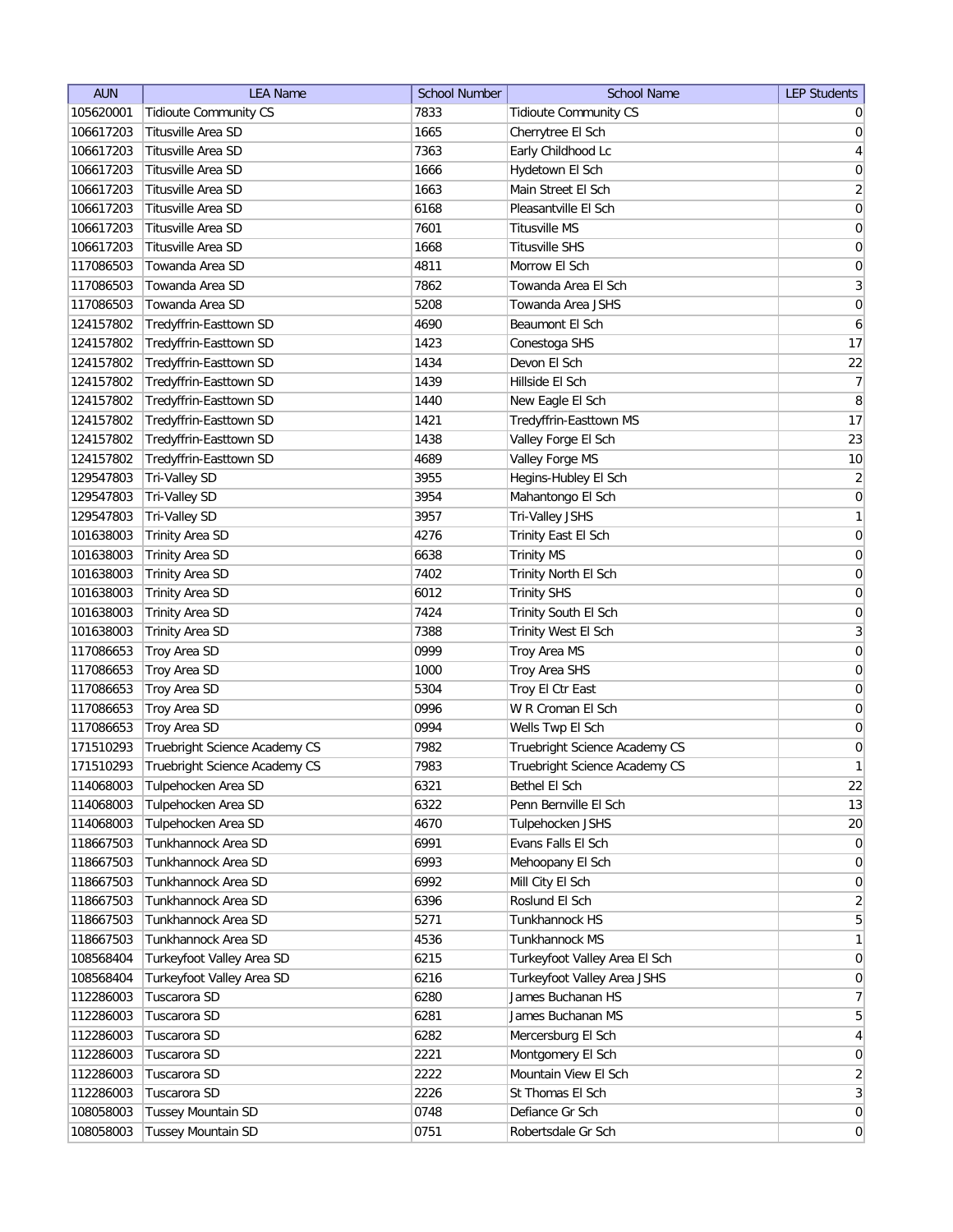| <b>AUN</b> | <b>LEA Name</b>                  | <b>School Number</b> | <b>School Name</b>               | <b>LEP Students</b> |
|------------|----------------------------------|----------------------|----------------------------------|---------------------|
| 108058003  | <b>Tussey Mountain SD</b>        | 0752                 | Saxton-Liberty Gr Sch            | 3                   |
| 108058003  | Tussey Mountain SD               | 0753                 | Tussey Mountain HS               | $\overline{0}$      |
| 108058003  | <b>Tussey Mountain SD</b>        | 8144                 | Tussey Mountain JH               | $\boldsymbol{0}$    |
| 114068103  | Twin Valley SD                   | 0872                 | Honey Brook El Ctr               | 8                   |
| 114068103  | Twin Valley SD                   | 0868                 | Robeson El Ctr                   | $\boldsymbol{0}$    |
| 114068103  | Twin Valley SD                   | 5029                 | Twin Valley El Ctr               | $\overline{2}$      |
| 114068103  | Twin Valley SD                   | 0873                 | Twin Valley HS                   | $\vert 4 \vert$     |
| 114068103  | Twin Valley SD                   | 7328                 | Twin Valley MS                   | $\overline{2}$      |
| 108078003  | Tyrone Area SD                   | 7614                 | Tyrone Area El Sch               | $\overline{0}$      |
| 108078003  | Tyrone Area SD                   | 0949                 | Tyrone Area HS                   | $\mathbf{1}$        |
| 108078003  | Tyrone Area SD                   | 7518                 | Tyrone Area MS                   | $\mathbf{1}$        |
| 104377003  | Union Area SD                    | 2712                 | Union Area HS                    | 0                   |
| 104377003  | Union Area SD                    | 7083                 | Union Area MS                    | 0                   |
| 104377003  | Union Area SD                    | 2709                 | Union Memorial El Sch            | 0                   |
| 105259103  | Union City Area SD               | 6795                 | Union City El Sch                | $\mathbf{1}$        |
| 105259103  | Union City Area SD               | 2075                 | Union City HS                    | $\overline{0}$      |
| 105259103  | Union City Area SD               | 7289                 | Union City MS                    | $\boldsymbol{0}$    |
| 106169003  | Union SD                         | 5033                 | Rimersburg El Sch                | 0                   |
|            |                                  |                      |                                  |                     |
| 106169003  | Union SD                         | 5034                 | Sligo El Sch                     | $\vert 0 \vert$     |
| 106169003  | Union SD                         | 1501                 | Union HS                         | $\boldsymbol{0}$    |
| 101268003  | Uniontown Area SD                | 6933                 | A J McMullen Sch                 | 0                   |
| 101268003  | Uniontown Area SD                | 2182                 | <b>Ben Franklin Sch</b>          | $\mathbf{1}$        |
| 101268003  | Uniontown Area SD                | 6007                 | Franklin Sch                     | $\boldsymbol{0}$    |
| 101268003  | Uniontown Area SD                | 7933                 | Lafayette El Sch                 | $\boldsymbol{0}$    |
| 101268003  | Uniontown Area SD                | 7934                 | Lafayette MS                     | $\boldsymbol{0}$    |
| 101268003  | Uniontown Area SD                | 7100                 | Lafayette Sch                    | $\overline{0}$      |
| 101268003  | Uniontown Area SD                | 2137                 | Marclay Sch                      | 0                   |
| 101268003  | Uniontown Area SD                | 2139                 | Menallen Sch                     | 1                   |
| 101268003  | Uniontown Area SD                | 2184                 | Uniontown Area SHS               | $\overline{2}$      |
| 101268003  | Uniontown Area SD                | 2185                 | Wharton Sch                      | 0                   |
| 124158503  | Unionville-Chadds Ford SD        | 1441                 | Chadds Ford El Sch               | 4                   |
| 124158503  | Unionville-Chadds Ford SD        | 6719                 | Charles F Patton MS              | 8                   |
| 124158503  | Unionville-Chadds Ford SD        | 7214                 | Hillendale El Sch                | 0                   |
| 124158503  | Unionville-Chadds Ford SD        | 7736                 | Pocopson El Sch                  | $\mathbf{3}$        |
| 124158503  | Unionville-Chadds Ford SD        | 1442                 | Unionville El Sch                | 10                  |
| 124158503  | Unionville-Chadds Ford SD        | 1443                 | Unionville HS                    | $\vert 4 \vert$     |
| 128328003  | United SD                        | 6680                 | United El Sch                    | 0                   |
| 128328003  | <b>United SD</b>                 | 2358                 | United JSHS                      | 0                   |
| 168513758  | Universal Bluford Charter School | 8145                 | Universal Bluford Charter School | $\overline{0}$      |
| 103519376  | Universal Daroff Charter School  | 8146                 | Universal Daroff Charter School  | $\overline{0}$      |
| 126513210  | Universal Institute CS           | 7580                 | Universal Institute CS           | $\mathbf{1}$        |
| 112018523  | Upper Adams SD                   | 0018                 | Arendtsville El Sch              | 17                  |
| 112018523  | <b>Upper Adams SD</b>            | 0019                 | Bendersville El Sch              | 15                  |
| 112018523  | <b>Upper Adams SD</b>            | 0020                 | Biglerville El Sch               | $\overline{0}$      |
| 112018523  | <b>Upper Adams SD</b>            | 7938                 | Biglerville El Sch               | 36                  |
| 112018523  | <b>Upper Adams SD</b>            | 0021                 | <b>Biglerville HS</b>            | 19                  |
| 112018523  | <b>Upper Adams SD</b>            | 7437                 | <b>Upper Adams MS</b>            | 8                   |
| 125239452  | <b>Upper Darby SD</b>            | 1959                 | Aronimink El Sch                 | 0                   |
| 125239452  | <b>Upper Darby SD</b>            | 1970                 | Beverly Hills MS                 | 130                 |
| 125239452  | <b>Upper Darby SD</b>            | 1960                 | Bywood El Sch                    | 91                  |
| 125239452  | <b>Upper Darby SD</b>            | 7943                 | Charles Kelly El Sch             | $\overline{0}$      |
| 125239452  | <b>Upper Darby SD</b>            | 1971                 | Drexel Hill MS                   | 6                   |
| 125239452  | <b>Upper Darby SD</b>            | 1964                 | Garrettford El Sch               | $\mathbf{1}$        |
| 125239452  | <b>Upper Darby SD</b>            | 1965                 | Highland Park El Sch             | 80                  |
|            |                                  |                      |                                  |                     |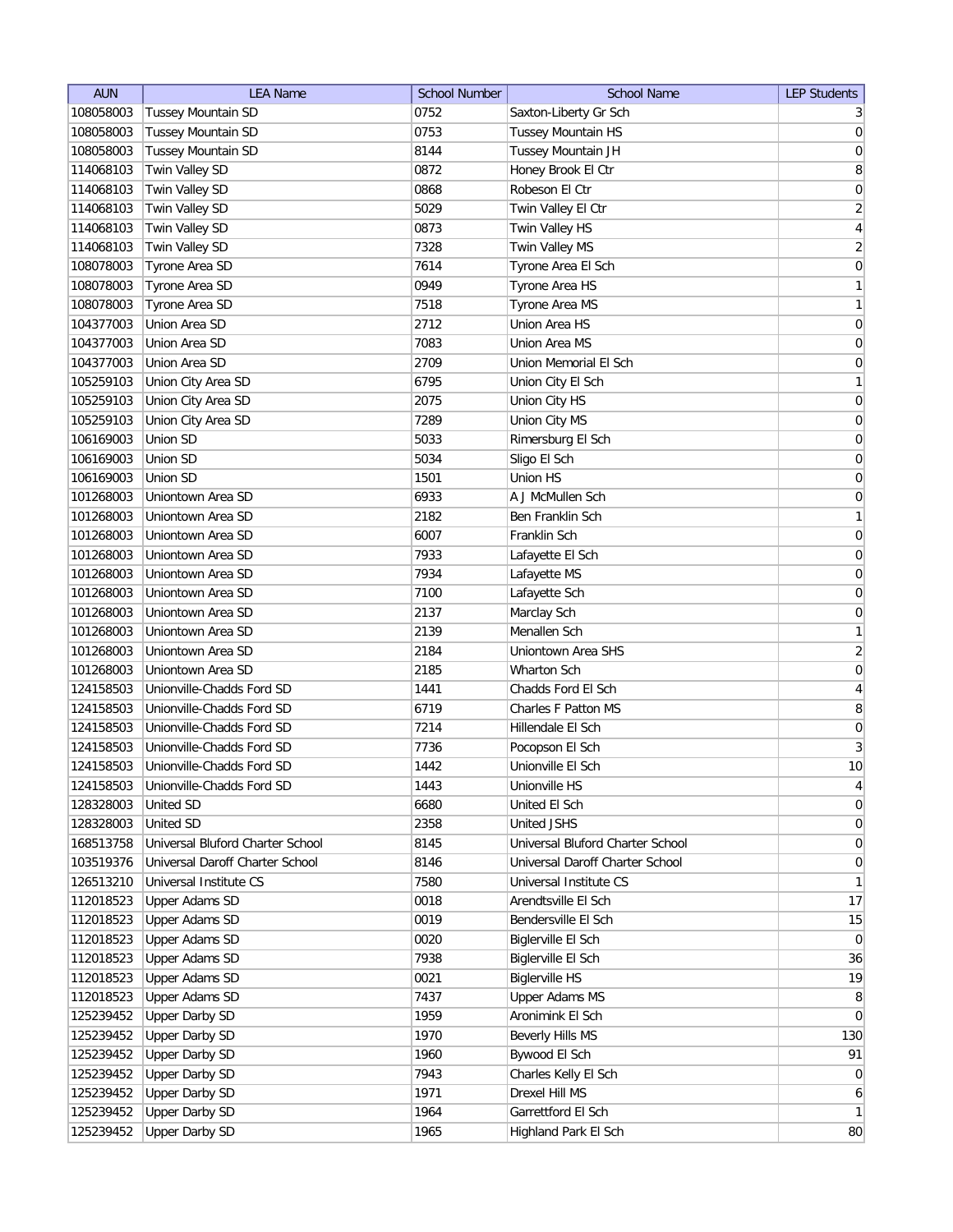| <b>AUN</b> | <b>LEA Name</b>                         | <b>School Number</b> | <b>School Name</b>                      | <b>LEP Students</b>     |
|------------|-----------------------------------------|----------------------|-----------------------------------------|-------------------------|
| 125239452  | <b>Upper Darby SD</b>                   | 1966                 | Hillcrest El Sch                        | $\vert 4 \vert$         |
| 125239452  | <b>Upper Darby SD</b>                   | 7359                 | Primos El Sch                           | $\vert 3 \vert$         |
| 125239452  | <b>Upper Darby SD</b>                   | 1968                 | Stonehurst Hills El Sch                 | 45                      |
| 125239452  | <b>Upper Darby SD</b>                   | 7480                 | Upper Darby Kdg Ctr                     | 82                      |
| 125239452  | <b>Upper Darby SD</b>                   | 1972                 | <b>Upper Darby SHS</b>                  | 166                     |
| 125239452  | <b>Upper Darby SD</b>                   | 7845                 | Walter M Senkow El Sch                  | 47                      |
| 125239452  | <b>Upper Darby SD</b>                   | 1969                 | Westbrook Park El Sch                   | 57                      |
| 115229003  | Upper Dauphin Area SD                   | 7263                 | Upper Dauphin Area El Sch               | $\vert 4 \vert$         |
| 115229003  | Upper Dauphin Area SD                   | 6340                 | Upper Dauphin Area HS                   | 1                       |
| 115229003  | Upper Dauphin Area SD                   | 6339                 | Upper Dauphin Area MS                   | $\overline{\mathbf{3}}$ |
| 123468303  | <b>Upper Dublin SD</b>                  | 3385                 | Fitzwater El Sch                        | $\overline{7}$          |
| 123468303  | <b>Upper Dublin SD</b>                  | 5251                 | Fort Washington El Sch                  | 7                       |
| 123468303  | <b>Upper Dublin SD</b>                  | 3382                 | Jarrettown El Sch                       | $\vert 9 \vert$         |
| 123468303  | <b>Upper Dublin SD</b>                  | 7652                 | Maple Glen El Sch                       | 14                      |
| 123468303  | <b>Upper Dublin SD</b>                  | 4943                 | Sandy Run MS                            | 11                      |
| 123468303  | <b>Upper Dublin SD</b>                  | 5078                 | <b>Upper Dublin HS</b>                  | 18                      |
| 123468402  | Upper Merion Area SD                    | 6468                 | Bridgeport El Sch                       | $20\,$                  |
| 123468402  | <b>Upper Merion Area SD</b>             | 4832                 | Caley El Sch                            | 11                      |
| 123468402  | <b>Upper Merion Area SD</b>             | 3389                 | Candlebrook El Sch                      | $\mathsf{q}$            |
| 123468402  | Upper Merion Area SD                    | 3391                 | Roberts El Sch                          | $\boldsymbol{6}$        |
| 123468402  | Upper Merion Area SD                    | 3395                 | <b>Upper Merion HS</b>                  | 26                      |
| 123468402  | <b>Upper Merion Area SD</b>             | 3394                 | <b>Upper Merion MS</b>                  | 20                      |
| 123468503  | Upper Moreland Township SD              | 3401                 | <b>Upper Moreland HS</b>                | 21                      |
| 123468503  | Upper Moreland Township SD              | 7798                 | Upper Moreland Intermediate Sch         | 23                      |
| 123468503  | Upper Moreland Township SD              | 5249                 | <b>Upper Moreland MS</b>                | 10                      |
| 123468503  | Upper Moreland Township SD              | 7797                 | Upper Moreland Primary Sch              | 15                      |
| 123468603  | <b>Upper Perkiomen SD</b>               | 7073                 | Hereford El Sch                         | $\overline{3}$          |
| 123468603  | Upper Perkiomen SD                      | 7264                 | Marlborough El Sch                      | $\overline{3}$          |
| 123468603  | <b>Upper Perkiomen SD</b>               | 5081                 | Upper Perkiomen HS                      | 6                       |
| 123468603  | <b>Upper Perkiomen SD</b>               | 3406                 | Upper Perkiomen MS                      | $\overline{7}$          |
| 103029203  | Upper Saint Clair SD                    | 5195                 | Baker El Sch                            | $\overline{7}$          |
| 103029203  | Upper Saint Clair SD                    | 5196                 | Boyce MS                                | 8                       |
| 103029203  | Upper Saint Clair SD                    | 0490                 | Eisenhower El Sch                       | $\overline{7}$          |
| 103029203  | Upper Saint Clair SD                    | 0491                 | Fort Couch MS                           | $\overline{9}$          |
| 103029203  | Upper Saint Clair SD                    | 4859                 | Streams El Sch                          | 5                       |
| 103029203  | Upper Saint Clair SD                    | 0492                 | Upper Saint Clair HS                    | 18                      |
| 103023090  | Urban League of Greater Pittsburgh CS   | 7563                 | Urban League of Greater Pittsburgh CS   | 0                       |
| 106618603  | Valley Grove SD                         | 4122                 | Cooperstown El Sch                      | 0                       |
| 106618603  | Valley Grove SD                         | 4125                 | Rocky Grove El Sch                      | 0                       |
| 106618603  | Valley Grove SD                         | 4126                 | Rocky Grove JSHS                        | $\overline{0}$          |
| 106618603  | Valley Grove SD                         | 5161                 | Sugarcreek Intrm Sch                    | $\overline{0}$          |
| 106618603  | Valley Grove SD                         | 7920                 | Valley Grove El Sch                     | $\overline{0}$          |
| 119358403  | Valley View SD                          | 6776                 | Valley View El Ctr                      | 0                       |
| 119358403  | Valley View SD                          | 6775                 | Valley View HS                          | 1                       |
| 119358403  | Valley View SD                          | 7487                 | Valley View Intrmd Sch                  | $\overline{2}$          |
| 119358403  | Valley View SD                          | 7283                 | Valley View MS                          | $\mathbf{1}$            |
| 141019741  | Vida Charter School                     | 8128                 | Vida Charter School                     | $\overline{0}$          |
| 125232900  | Village CS of Chester-Upland            | 7530                 | Village CS of Chester-Upland            | 1                       |
| 120480001  | Vitalistic Therapeutic CS of the Lehigh | 7679                 | Vitalistic Therapeutic CS of the Lehigh | 26                      |
| 126513220  | Wakisha CS                              | 7581                 | Wakisha CS                              | 1                       |
| 119648303  | Wallenpaupack Area SD                   | 7773                 | Hawley Kindergarten Ctr                 | $\overline{0}$          |
| 119648303  | Wallenpaupack Area SD                   | 4310                 | Wallenpaupack Area HS                   | $\overline{2}$          |
| 119648303  | Wallenpaupack Area SD                   | 6956                 | Wallenpaupack Area MS                   | $\vert 4 \vert$         |
| 119648303  | Wallenpaupack Area SD                   | 7169                 | Wallenpaupack North Intrmd Sch          | $\vert 3 \vert$         |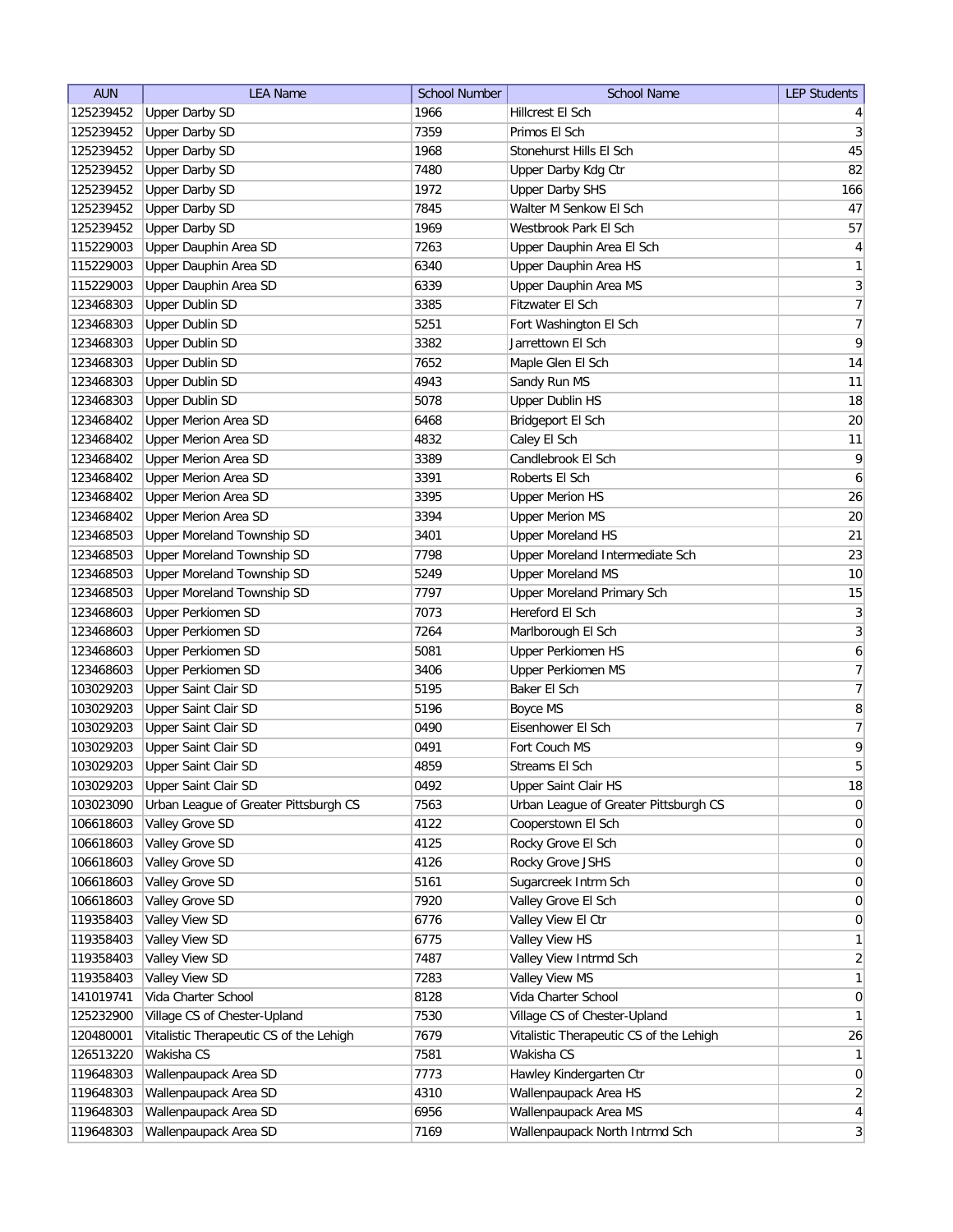| <b>AUN</b> | <b>LEA Name</b>                          | <b>School Number</b> | <b>School Name</b>                       | <b>LEP Students</b> |
|------------|------------------------------------------|----------------------|------------------------------------------|---------------------|
| 119648303  | Wallenpaupack Area SD                    | 7417                 | Wallenpaupack Pri Sch                    | 5                   |
| 119648303  | Wallenpaupack Area SD                    | 4305                 | Wallenpaupack South El Sch               | $\overline{5}$      |
| 125239603  | Wallingford-Swarthmore SD                | 1951                 | Kid's Place the                          | $\mathbf{1}$        |
| 125239603  | Wallingford-Swarthmore SD                | 1905                 | Nether Providence El Sch                 | $\sqrt{2}$          |
| 125239603  | Wallingford-Swarthmore SD                | 5287                 | Strath Haven HS                          | $\overline{3}$      |
| 125239603  | Wallingford-Swarthmore SD                | 1908                 | Strath Haven MS                          | 5                   |
| 125239603  | Wallingford-Swarthmore SD                | 1952                 | Swarthmore-Rutledge Sch                  | $\overline{2}$      |
| 125239603  | Wallingford-Swarthmore SD                | 1906                 | Wallingford El Sch                       | $\overline{2}$      |
| 126513490  | Walter D Palmer Leadership Learning Part | 7674                 | Walter D Palmer Leadership Learning Part | $\sqrt{5}$          |
| 105628302  | Warren County SD                         | 6149                 | Allegheny Valley El Sch                  | $\boldsymbol{0}$    |
| 105628302  | Warren County SD                         | 4148                 | Beaty-Warren MS                          | $\mathbf{1}$        |
| 105628302  | Warren County SD                         | 4143                 | Eisenhower M/HS                          | $\mathbf{1}$        |
| 105628302  | <b>Warren County SD</b>                  | 4140                 | Russell El Sch                           | 0                   |
| 105628302  | Warren County SD                         | 4145                 | Sheffield El Sch                         | 0                   |
| 105628302  | Warren County SD                         | 4146                 | Sheffield M/HS                           | 0                   |
| 105628302  | Warren County SD                         | 6150                 | South Street Early LC                    | 0                   |
| 105628302  | Warren County SD                         | 4142                 | Sugar Grove El Sch                       | $\mathbf{1}$        |
| 105628302  | Warren County SD                         | 7843                 | Warren Area El Ctr                       | $\mathbf{1}$        |
| 105628302  | Warren County SD                         | 4149                 | Warren Area HS                           | $\mathsf{O}\xspace$ |
| 105628302  | Warren County SD                         | 4133                 | Youngsville EI/MS                        | $\mathsf{O}\xspace$ |
| 105628302  | Warren County SD                         | 4135                 | Youngsville HS                           | $\mathsf{O}\xspace$ |
| 116498003  | <b>Warrior Run SD</b>                    | 3572                 | Turbotville El Sch                       | $\mathbf{1}$        |
| 116498003  | Warrior Run SD                           | 5103                 | Warrior Run HS                           | $\mathsf{O}\xspace$ |
| 116498003  | Warrior Run SD                           | 3575                 | Warrior Run MS                           | $\boldsymbol{0}$    |
| 116498003  | Warrior Run SD                           | 3574                 | Watsontown El Sch                        | $\mathbf{1}$        |
| 113369003  | Warwick SD                               | 2661                 | John Beck El Sch                         | $\overline{2}$      |
| 113369003  | Warwick SD                               | 7420                 | John R Bonfield El Sch                   | 14                  |
| 113369003  | Warwick SD                               | 4823                 | Kissel Hill El Sch                       | 14                  |
| 113369003  | Warwick SD                               | 2660                 | Lititz El Sch                            | 6                   |
| 113369003  | Warwick SD                               | 5336                 | Warwick MS                               | $\overline{2}$      |
| 113369003  | Warwick SD                               | 2663                 | <b>Warwick SHS</b>                       | $\overline{4}$      |
| 101638803  | Washington SD                            | 4286                 | Washington HS                            | $\overline{2}$      |
| 101638803  | Washington SD                            | 7456                 | Washington Park El Sch                   | $\overline{4}$      |
| 101638803  | Washington SD                            | 6912                 | Washington Park MS                       | $\mathbf{3}$        |
| 105259703  | Wattsburg Area SD                        | 6148                 | Seneca HS                                | $\mathbf{1}$        |
| 105259703  | Wattsburg Area SD                        | 7475                 | Wattsburg Area El Ctr                    | $\pmb{0}$           |
| 105259703  | Wattsburg Area SD                        | 6654                 | Wattsburg Area MS                        | $\boldsymbol{0}$    |
| 119648703  | Wayne Highlands SD                       | 6424                 | Damascus Area Sch                        | $\boldsymbol{0}$    |
| 119648703  | Wayne Highlands SD                       | 4295                 | Honesdale HS                             | $\boldsymbol{0}$    |
| 119648703  | Wayne Highlands SD                       | 7446                 | Lakeside Elementary School               | $\boldsymbol{0}$    |
| 119648703  | Wayne Highlands SD                       | 6425                 | Preston Sch                              | $\boldsymbol{0}$    |
| 119648703  | Wayne Highlands SD                       | 4291                 | Stourbridge Primary Ctr                  | $\mathbf{3}$        |
| 119648703  | Wayne Highlands SD                       | 6865                 | Wayne Highlands MS                       | $\boldsymbol{0}$    |
| 112289003  | Waynesboro Area SD                       | 2233                 | Fairview Avenue El Sch                   | $\overline{0}$      |
| 112289003  | Waynesboro Area SD                       | 2234                 | Hooverville El Sch                       | $\overline{0}$      |
| 112289003  | Waynesboro Area SD                       | 2238                 | Mowrey El Sch                            | $\overline{0}$      |
| 112289003  | Waynesboro Area SD                       | 5330                 | Summitview El Sch                        | 10                  |
| 112289003  | Waynesboro Area SD                       | 5331                 | Waynesboro Area MS                       | $\overline{2}$      |
| 112289003  | Waynesboro Area SD                       | 2243                 | Waynesboro Area SHS                      | $\overline{4}$      |
| 121139004  | Weatherly Area SD                        | 6446                 | Weatherly Area El Sch                    | $\boldsymbol{0}$    |
| 121139004  | Weatherly Area SD                        | 6838                 | Weatherly Area MS                        | $\boldsymbol{0}$    |
| 121139004  | Weatherly Area SD                        | 1327                 | Weatherly Area SHS                       | $\mathbf{3}$        |
| 117598503  | Wellsboro Area SD                        | 4075                 | Charlotte Lappla El Sch                  | $\overline{0}$      |
| 117598503  | Wellsboro Area SD                        | 5095                 | Don Gill El Sch                          | $\mathbf{1}$        |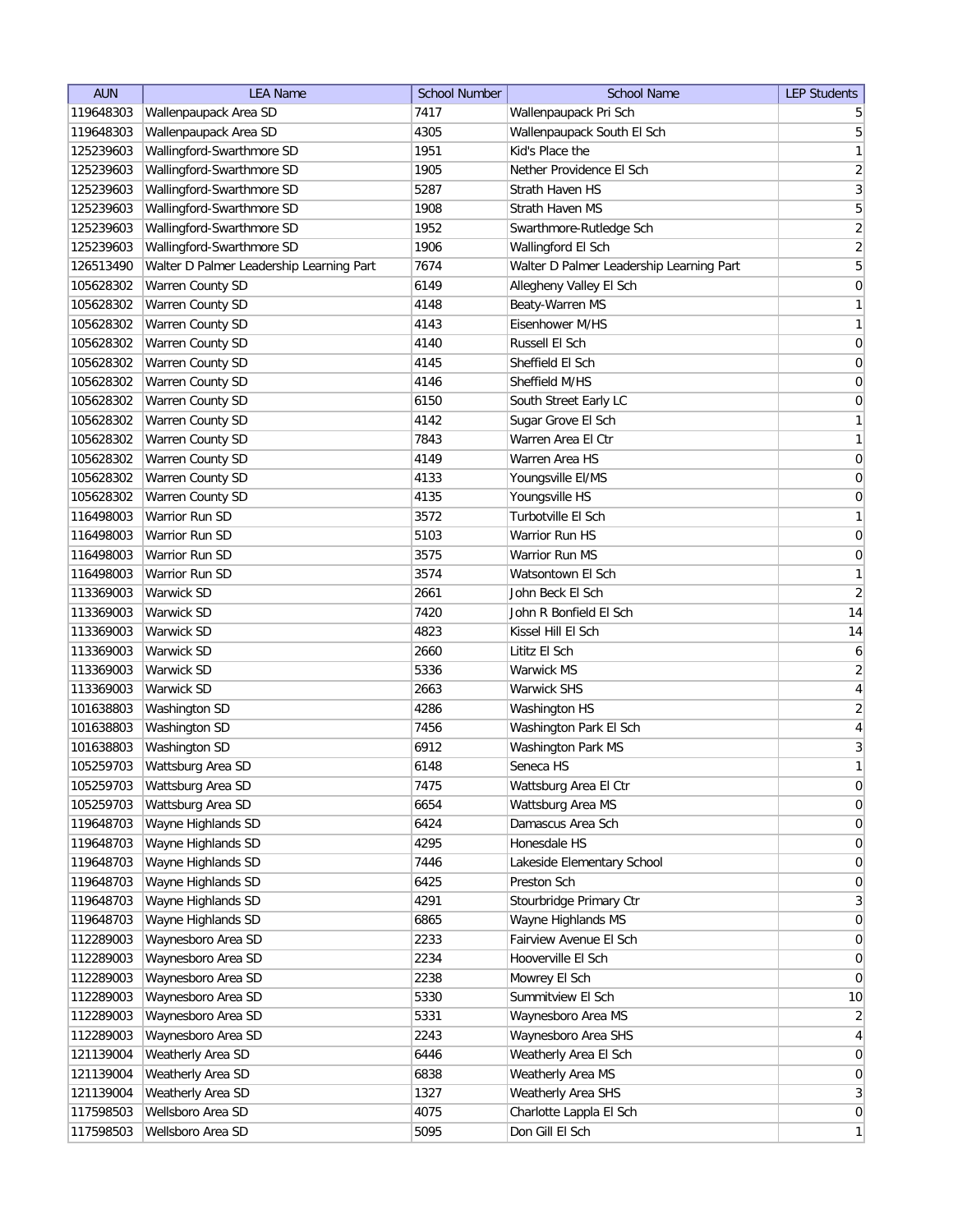| <b>AUN</b> | <b>LEA Name</b>             | School Number | <b>School Name</b>                      | <b>LEP Students</b> |
|------------|-----------------------------|---------------|-----------------------------------------|---------------------|
| 117598503  | Wellsboro Area SD           | 4079          | Rock L Butler MS                        | 1 <sup>1</sup>      |
| 117598503  | Wellsboro Area SD           | 4080          | Wellsboro Area HS                       | $\vert 3 \vert$     |
| 103029403  | West Allegheny SD           | 7760          | Donaldson Elem Sch                      | $\overline{7}$      |
| 103029403  | West Allegheny SD           | 5366          | McKee El Sch                            | 0                   |
| 103029403  | West Allegheny SD           | 6895          | West Allegheny MS                       | $\overline{2}$      |
| 103029403  | West Allegheny SD           | 0509          | West Allegheny SHS                      | $\overline{3}$      |
| 103029403  | West Allegheny SD           | 5367          | Wilson El Sch                           | $\overline{4}$      |
| 110179003  | West Branch Area SD         | 6599          | West Branch Area El Sch                 | $\boldsymbol{0}$    |
| 110179003  | West Branch Area SD         | 1566          | West Branch Area JSHS                   | $\boldsymbol{0}$    |
| 124159002  | West Chester Area SD        | 1452          | E N Peirce MS                           | 13                  |
| 124159002  | West Chester Area SD        | 1392          | East Bradford El Sch                    | 27                  |
| 124159002  | West Chester Area SD        | 1395          | East Goshen El Sch                      | 24                  |
| 124159002  | West Chester Area SD        | 1456          | Exton El Sch                            | 24                  |
| 124159002  | West Chester Area SD        | 1454          | Fern Hill El Sch                        | 22                  |
| 124159002  | West Chester Area SD        | 4812          | Glen Acres El Sch                       | 31                  |
| 124159002  | West Chester Area SD        | 6910          | Hillsdale El Sch                        | 27                  |
| 124159002  | West Chester Area SD        | 5137          | J R Fugett MS                           | 20                  |
| 124159002  | West Chester Area SD        | 1457          | Mary C Howse El Sch                     | 26                  |
| 124159002  | West Chester Area SD        | 4813          | Penn Wood El Sch                        | 29                  |
| 124159002  | West Chester Area SD        | 7324          | Sarah W Starkweather El Sch             | 33                  |
| 124159002  | West Chester Area SD        | 1451          | <b>Stetson MS</b>                       | 18                  |
| 124159002  | West Chester Area SD        | 7894          | West Chester Bayard Rustin HS           | 17                  |
| 124159002  | West Chester Area SD        | 6734          | West Chester East HS                    | 46                  |
| 124159002  | West Chester Area SD        | 1453          | West Chester Henderson HS               | 21                  |
| 124159002  | West Chester Area SD        | 1458          | Westtown-Thornbury El Sch               | $\overline{9}$      |
| 101308503  | West Greene SD              | 2285          | Aleppo El Sch                           | $\boldsymbol{0}$    |
| 101308503  | West Greene SD              | 5332          | Graysville El Sch                       | $\boldsymbol{0}$    |
| 101308503  | West Greene SD              | 2287          | Springhill-Freeport El Sch              | $\boldsymbol{0}$    |
| 101308503  | West Greene SD              | 7136          | West Greene HS                          | 0                   |
| 101308503  | West Greene SD              | 7496          | West Greene MS                          | 0                   |
| 103029553  | West Jefferson Hills SD     | 0516          | Gill Hall El Sch                        | 1                   |
| 103029553  | West Jefferson Hills SD     | 7382          | Jefferson El Sch                        | 6                   |
| 103029553  | West Jefferson Hills SD     | 0519          | McClellan El Sch                        | 6                   |
| 103029553  | West Jefferson Hills SD     | 4867          | Pleasant Hills MS                       | $\overline{2}$      |
| 103029553  | West Jefferson Hills SD     | 0523          | Thomas Jefferson HS                     | $\overline{2}$      |
| 104437503  | West Middlesex Area SD      | 6803          | Luther W Low El Sch                     | 0                   |
| 104437503  | West Middlesex Area SD      | 7307          | Oakview El Sch                          | 0                   |
| 104437503  | West Middlesex Area SD      | 6129          | West Middlesex JSHS                     | $\vert 0 \vert$     |
| 103029603  | West Mifflin Area SD        | 0528          | Clara Barton El Sch                     | $\overline{2}$      |
| 103029603  | West Mifflin Area SD        | 7980          | Early Childhood Education Center        | $\mathbf{1}$        |
| 103029603  | West Mifflin Area SD        | 0532          | Homeville El Sch                        | $\mathbf{1}$        |
| 103029603  | West Mifflin Area SD        | 0526          | New Emerson El Sch                      | 0                   |
| 103029603  | West Mifflin Area SD        | 4953          | New England El Sch                      | $\vert 0 \vert$     |
| 103029603  | West Mifflin Area SD        | 0536          | West Mifflin Area HS                    | $\overline{2}$      |
| 103029603  | West Mifflin Area SD        | 0535          | West Mifflin Area MS                    | $\mathbf{1}$        |
| 126513020  | West Oak Lane CS            | 7548          | West Oak Lane CS                        | $\overline{0}$      |
| 115508003  | West Perry SD               | 6344          | Blain El Sch                            | $\overline{0}$      |
| 115508003  | West Perry SD               | 3594          | Carroll El Sch                          | 1                   |
| 115508003  | West Perry SD               | 7703          | Hidden Valley Emotional Support Program | $\overline{0}$      |
| 115508003  | West Perry SD               | 4920          | New Bloomfield El Sch                   | $\overline{0}$      |
| 115508003  | West Perry SD               | 3597          | West Perry MS                           | 2 <sup>2</sup>      |
| 115508003  | West Perry SD               | 3596          | West Perry SHS                          | $\overline{0}$      |
| 126510006  | West Phila. Achievement CES | 7722          | West Phila. Achievement CES             | $\overline{0}$      |
| 115219002  | West Shore SD               | 1741          | Allen MS                                | 3                   |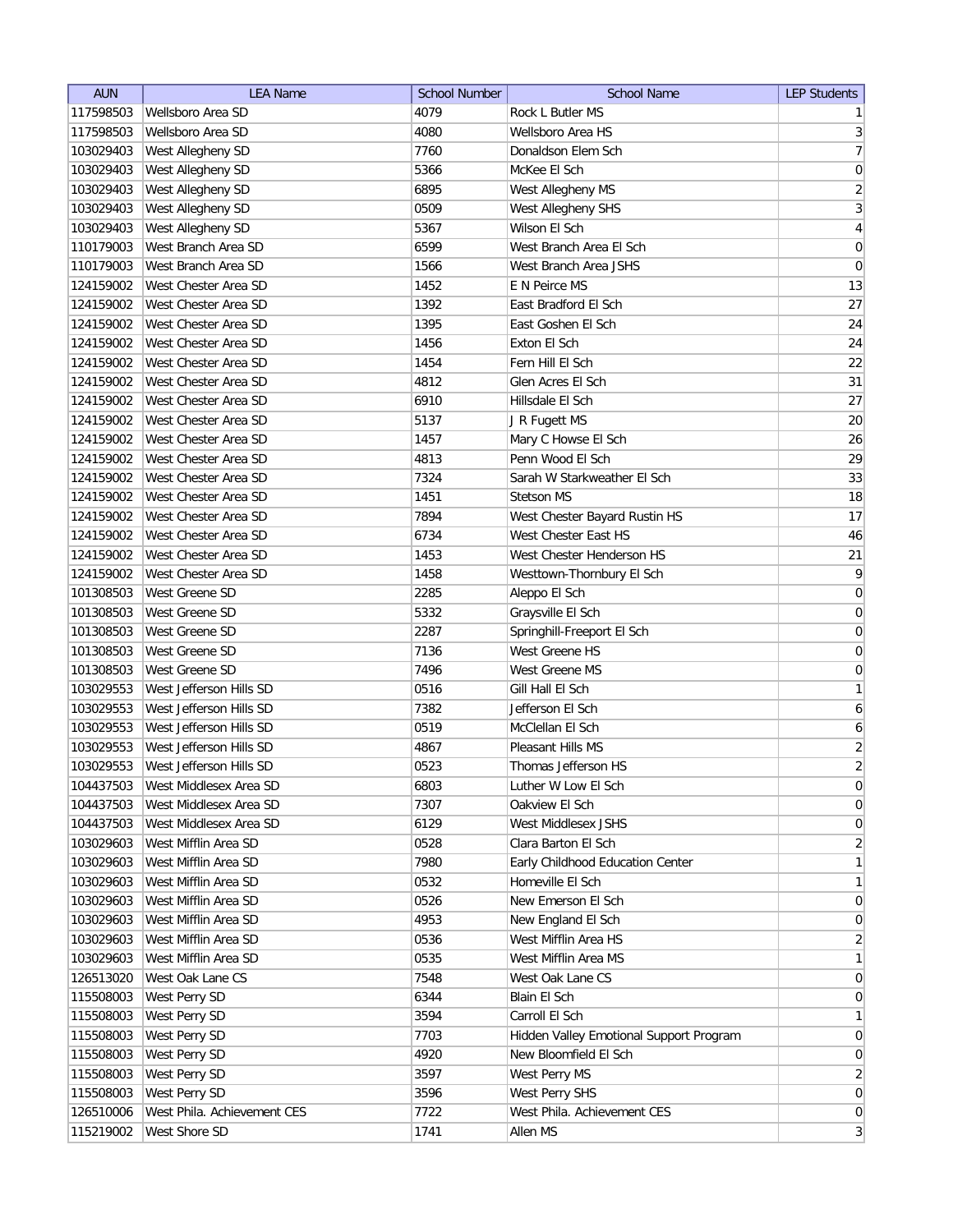| <b>AUN</b> | <b>LEA Name</b>          | <b>School Number</b> | <b>School Name</b>        | <b>LEP Students</b> |
|------------|--------------------------|----------------------|---------------------------|---------------------|
| 115219002  | West Shore SD            | 1732                 | Cedar Cliff HS            | 37                  |
| 115219002  | West Shore SD            | 7395                 | <b>Crossroads MS</b>      | 1                   |
| 115219002  | West Shore SD            | 4588                 | Fairview El Sch           | 13                  |
| 115219002  | West Shore SD            | 4583                 | Fishing Creek El Sch      | $\overline{9}$      |
| 115219002  | West Shore SD            | 1736                 | Highland El Sch           | 9                   |
| 115219002  | West Shore SD            | 1716                 | Hillside El Sch           | $\left  \right $    |
| 115219002  | West Shore SD            | 1740                 | Lemoyne MS                | 31                  |
| 115219002  | West Shore SD            | 1735                 | Lower Allen El Sch        | $\mathbf{1}$        |
| 115219002  | West Shore SD            | 4584                 | Mt Zion El Sch            | 15                  |
| 115219002  | <b>West Shore SD</b>     | 1718                 | New Cumberland MS         | $\overline{3}$      |
| 115219002  | <b>West Shore SD</b>     | 4585                 | Newberry El Sch           | $\boldsymbol{0}$    |
| 115219002  | West Shore SD            | 4704                 | Red Land SHS              | $\mathbf{1}$        |
| 115219002  | <b>West Shore SD</b>     | 7332                 | Red Mill El Sch           | $\overline{2}$      |
| 115219002  | <b>West Shore SD</b>     | 1738                 | Rossmoyne El Sch          | $\overline{3}$      |
| 115219002  | West Shore SD            | 1734                 | Washington Heights El Sch | 43                  |
| 118408707  | West Side CTC            | 5059                 | West Side CTC             | $\overline{0}$      |
| 112678503  | West York Area SD        | 4625                 | Lincolnway El Sch         | 9                   |
| 112678503  | West York Area SD        | 4627                 | Loucks El Sch             | 11                  |
| 112678503  | West York Area SD        | 4629                 | Trimmer El Sch            | 0                   |
| 112678503  | West York Area SD        | 4626                 | Wallace El Sch            | $\vert 0 \vert$     |
| 112678503  | West York Area SD        | 6705                 | West York Area HS         | $\overline{5}$      |
| 112678503  | West York Area SD        | 7286                 | West York Area MS         | $\vert 4 \vert$     |
| 127049303  | Western Beaver County SD | 0715                 | Fairview El Sch           | 0                   |
| 127049303  | Western Beaver County SD | 0718                 | Snyder El Sch             | $\boldsymbol{0}$    |
| 127049303  | Western Beaver County SD | 0719                 | Western Beaver Co JSHS    | $\boldsymbol{0}$    |
| 119648903  | Western Wayne SD         | 6426                 | Hamlin El Ctr             | $\boldsymbol{0}$    |
| 119648903  | Western Wayne SD         | 6703                 | Lake Ariel El Sch         | $\overline{2}$      |
| 119648903  | Western Wayne SD         | 6704                 | Western Wayne HS          | 1                   |
| 119648903  | Western Wayne SD         | 7341                 | Western Wayne MS          | $\overline{2}$      |
| 119648903  | Western Wayne SD         | 4311                 | Wilson El Sch             | $\boldsymbol{0}$    |
| 108118503  | Westmont Hilltop SD      | 1290                 | Westmont Hilltop El Sch   | $\overline{2}$      |
| 108118503  | Westmont Hilltop SD      | 1293                 | Westmont Hilltop HS       | 0                   |
| 108118503  | Westmont Hilltop SD      | 1292                 | Westmont Hilltop MS       | $\left  \right $    |
| 121397803  | Whitehall-Coplay SD      | 6983                 | Clarence M Gockley El Sch | 75                  |
| 121397803  | Whitehall-Coplay SD      | 6841                 | George D Steckel El Sch   | 102                 |
| 121397803  | Whitehall-Coplay SD      | 2848                 | Whitehall HS              | 45                  |
| 121397803  | Whitehall-Coplay SD      | 5241                 | Whitehall-Coplay MS       | 37                  |
| 121397803  | Whitehall-Coplay SD      | 8048                 | Zephyr El Sch             | 0                   |
| 125230002  | Widener Partnership CS   | 7907                 | Widener Partnership CS    | $\overline{0}$      |
| 118408852  | Wilkes-Barre Area SD     | 5152                 | Daniel J Flood El Sch     | 54                  |
| 118408852  | Wilkes-Barre Area SD     | 2995                 | Dodson El Sch             | 52                  |
| 118408852  | Wilkes-Barre Area SD     | 6924                 | Dr David W Kistler El Sch | 61                  |
| 118408852  | Wilkes-Barre Area SD     | 3009                 | Elmer L Meyers JSHS       | 37                  |
| 118408852  | Wilkes-Barre Area SD     | 3008                 | G A R Memorial JSHS       | 33                  |
| 118408852  | Wilkes-Barre Area SD     | 6923                 | Heights/Murray El Sch     | 58                  |
| 118408852  | Wilkes-Barre Area SD     | 3007                 | James M Coughlin JSHS     | 15                  |
| 118408852  | Wilkes-Barre Area SD     | 7492                 | Solomon/Plains El Sch     | 8                   |
| 118408852  | Wilkes-Barre Area SD     | 7497                 | Solomon/Plains JHS        | 17                  |
| 103029803  | Wilkinsburg Borough SD   | 0550                 | Johnston El Sch           | 0                   |
| 103029803  | Wilkinsburg Borough SD   | 5106                 | Kelly El Sch              | $\overline{0}$      |
| 103029803  | Wilkinsburg Borough SD   | 0553                 | Turner El Sch             | $\overline{0}$      |
| 103029803  | Wilkinsburg Borough SD   | 0554                 | Wilkinsburg MS            | $\overline{0}$      |
| 103029803  | Wilkinsburg Borough SD   | 0555                 | Wilkinsburg SHS           | $\overline{0}$      |
| 125239652  | William Penn SD          | 6509                 | Aldan Magnet School       | 1                   |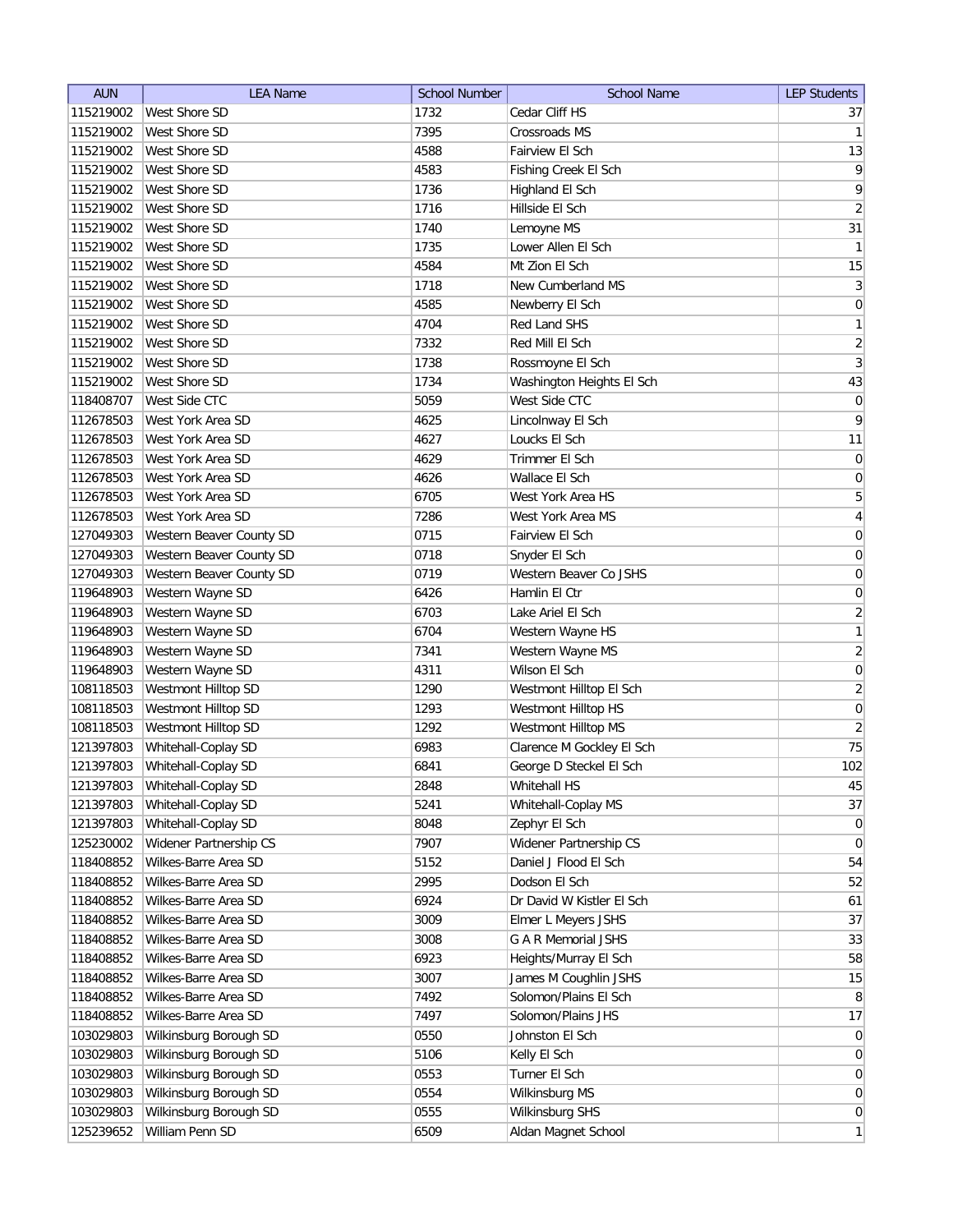| <b>AUN</b> | <b>LEA Name</b>           | <b>School Number</b> | <b>School Name</b>                | <b>LEP Students</b> |
|------------|---------------------------|----------------------|-----------------------------------|---------------------|
| 125239652  | William Penn SD           | 1887                 | Ardmore Avenue Sch                | 1                   |
| 125239652  | William Penn SD           | 7385                 | <b>Bell Avenue School</b>         | 0                   |
| 125239652  | William Penn SD           | 1856                 | Colwyn El Sch                     | 0                   |
| 125239652  | William Penn SD           | 1890                 | East Lansdowne El Sch             | $\boldsymbol{0}$    |
| 125239652  | William Penn SD           | 7020                 | Park Lane El Sch                  | 67                  |
| 125239652  | William Penn SD           | 7917                 | Penn Wood HS - Cypress St. Campus | $\vert 9 \vert$     |
| 125239652  | William Penn SD           | 1892                 | Penn Wood HS - Green Ave Campus   | 35                  |
| 125239652  | William Penn SD           | 7918                 | Penn Wood MS                      | 15                  |
| 125239652  | William Penn SD           | 1974                 | W B Evans Magnet Sch              | $\boldsymbol{0}$    |
| 125239652  | William Penn SD           | 8018                 | Walnut Street El Sch              | $\boldsymbol{0}$    |
| 125239652  | William Penn SD           | 1857                 | Walnut Street Sch                 | $\mathbf{1}$        |
| 129548803  | Williams Valley SD        | 7357                 | Williams Valley El Sch            | $\overline{2}$      |
| 129548803  | Williams Valley SD        | 3914                 | Williams Valley JSHS              | $\boldsymbol{0}$    |
| 108079004  | Williamsburg Community SD | 0950                 | Williamsburg Community El Sch     | 0                   |
| 108079004  | Williamsburg Community SD | 0951                 | Williamsburg Community JSHS       | 0                   |
| 117417202  | Williamsport Area SD      | 3057                 | Cochran El Sch                    | 5                   |
| 117417202  | Williamsport Area SD      | 3073                 | Curtin MS                         | $\boldsymbol{0}$    |
| 117417202  | Williamsport Area SD      | 6367                 | Hepburn-Lycoming El Sch           | $\boldsymbol{0}$    |
| 117417202  | Williamsport Area SD      | 3058                 | Jackson El Sch                    | 0                   |
| 117417202  | Williamsport Area SD      | 6861                 | Lycoming Valley MS                | $\vert 0 \vert$     |
| 117417202  | Williamsport Area SD      | 3074                 | Roosevelt MS                      | $\boldsymbol{0}$    |
| 117417202  | Williamsport Area SD      | 3070                 | Round Hills El Sch                | $\boldsymbol{0}$    |
| 117417202  | Williamsport Area SD      | 3062                 | Sheridan El Sch                   | $\boldsymbol{0}$    |
| 117417202  | Williamsport Area SD      | 7061                 | Stevens El Sch                    | $\boldsymbol{0}$    |
| 117417202  | Williamsport Area SD      | 7701                 | Williamsport Area Alternative Sch | $\boldsymbol{0}$    |
| 117417202  | Williamsport Area SD      | 6368                 | Williamsport Area SHS             | 7                   |
| 104378003  | Wilmington Area SD        | 4864                 | East Lawrence El Sch              | $\boldsymbol{0}$    |
| 104378003  | Wilmington Area SD        | 6963                 | New Wilmington El Sch             | $\boldsymbol{0}$    |
| 104378003  | Wilmington Area SD        | 4865                 | Pulaski El Sch                    | 0                   |
| 104378003  | Wilmington Area SD        | 2721                 | Wilmington Area HS                | $\mathbf{1}$        |
| 104378003  | Wilmington Area SD        | 7352                 | Wilmington Area MS                | $\overline{2}$      |
| 114069103  | Wilson SD                 | 6773                 | Cornwall Terrace El Sch           | 28                  |
| 114069103  | Wilson SD                 | 7864                 | Green Valley El Sch               | 10                  |
| 114069103  | Wilson SD                 | 0880                 | Lincoln Park El Sch               | $\overline{5}$      |
| 114069103  | Wilson SD                 | 7659                 | Shiloh Hills El Sch               | 16                  |
| 114069103  | Wilson SD                 | 7436                 | Spring Ridge El Sch               | 24                  |
| 114069103  | Wilson SD                 | 0882                 | West Wyomissing El Sch            | 7                   |
| 114069103  | Wilson SD                 | 0883                 | Whitfield El Sch                  | 24                  |
| 114069103  | Wilson SD                 | 6980                 | Wilson HS                         | 26                  |
| 114069103  | Wilson SD                 | 6982                 | Wilson Southern MS                | 20                  |
| 114069103  | Wilson SD                 | 6981                 | <b>Wilson West MS</b>             | 12                  |
| 120488603  | Wilson Area SD            | 3516                 | Avona El Sch                      | 35                  |
| 120488603  | Wilson Area SD            | 6785                 | Philip F Lauer MS                 | 7                   |
| 120488603  | Wilson Area SD            | 3520                 | Williams Township El Sch          | $\overline{0}$      |
| 120488603  | Wilson Area SD            | 3522                 | Wilson Area HS                    | 14                  |
| 120488603  | Wilson Area SD            | 7053                 | Wilson Borough El Sch             | 1                   |
| 108569103  | Windber Area SD           | 4026                 | Windber Area HS                   | 1                   |
| 108569103  | Windber Area SD           | 7145                 | Windber Area MS                   | $\mathbf{1}$        |
| 108569103  | Windber Area SD           | 7500                 | Windber El Sch                    | 0                   |
| 126510007  | Wissahickon CS            | 7724                 | Wissahickon CS                    | $\overline{0}$      |
| 123469303  | Wissahickon SD            | 6470                 | Blue Bell El Sch                  | 25                  |
| 123469303  | Wissahickon SD            | 7491                 | Lower Gwynedd El Sch              | 12                  |
| 123469303  | Wissahickon SD            | 4914                 | Mattison Avenue El Sch            | 21                  |
| 123469303  | Wissahickon SD            | 6835                 |                                   | 18                  |
|            |                           |                      | Shady Grove El Sch                |                     |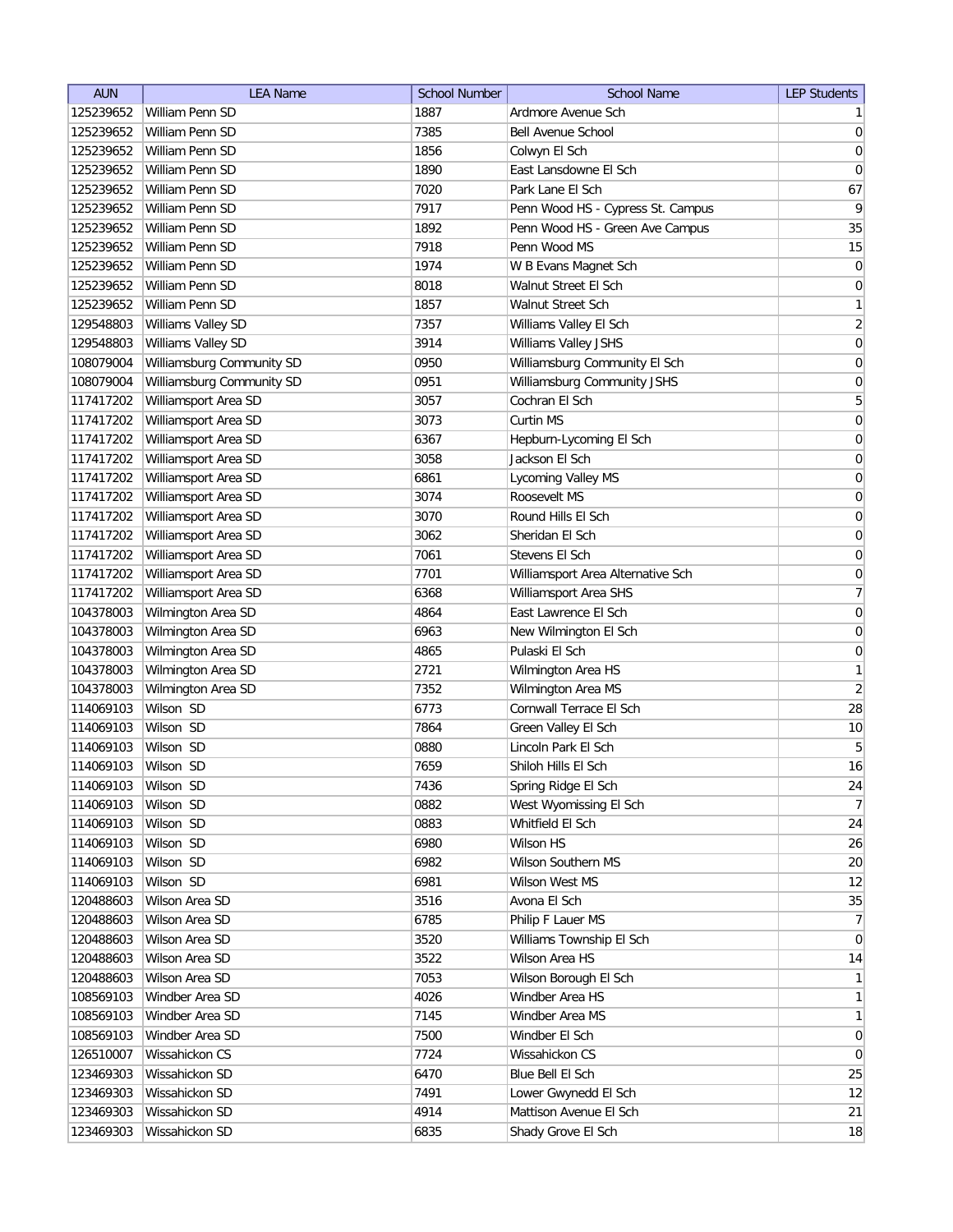| <b>AUN</b> | <b>LEA Name</b>              | <b>School Number</b> | <b>School Name</b>           | <b>LEP Students</b> |
|------------|------------------------------|----------------------|------------------------------|---------------------|
| 123469303  | Wissahickon SD               | 3414                 | Stony Creek El Sch           | 26                  |
| 123469303  | Wissahickon SD               | 3245                 | Wissahickon MS               | 39                  |
| 123469303  | Wissahickon SD               | 3247                 | Wissahickon SHS              | 43                  |
| 110143310  | Wonderland CS                | 7626                 | Wonderland CS                | 0                   |
| 103029902  | Woodland Hills SD            | 6969                 | Dickson El Sch               | $\mathbf{1}$        |
| 103029902  | Woodland Hills SD            | 8088                 | Edgewood El Sch              | 0                   |
| 103029902  | Woodland Hills SD            | 0132                 | Edgewood Primary Sch         | $\mathbf{3}$        |
| 103029902  | Woodland Hills SD            | 0274                 | Fairless El Sch              | $\overline{2}$      |
| 103029902  | Woodland Hills SD            | 0449                 | Rankin Intrmd Sch            | $\boldsymbol{0}$    |
| 103029902  | <b>Woodland Hills SD</b>     | 8089                 | Shaffer El Sch               | $\boldsymbol{0}$    |
| 103029902  | <b>Woodland Hills SD</b>     | 0104                 | Shaffer Primary Sch          | 4                   |
| 103029902  | Woodland Hills SD            | 8090                 | Wilkins El Sch               | 0                   |
| 103029902  | Woodland Hills SD            | 0106                 | Wilkins Primary Sch          | 4                   |
| 103029902  | <b>Woodland Hills SD</b>     | 8091                 | Woodland Hills Academy       | 0                   |
| 103029902  | Woodland Hills SD            | 8038                 | Woodland Hills JHS           | 0                   |
| 103029902  | Woodland Hills SD            | 6116                 | Woodland Hills JHS-East      | 0                   |
| 103029902  | Woodland Hills SD            | 0483                 | Woodland Hills JHS-West      | $\mathbf{1}$        |
| 103029902  | <b>Woodland Hills SD</b>     | 0107                 | <b>Woodland Hills SHS</b>    | $\overline{3}$      |
| 126512860  | World Communications CS      | 7512                 | World Communications CS      | 0                   |
| 117089003  | Wyalusing Area SD            | 1001                 | Camptown El Sch              | $\vert 0 \vert$     |
| 117089003  | Wyalusing Area SD            | 1004                 | Laceyville El Sch            | $\boldsymbol{0}$    |
| 117089003  | Wyalusing Area SD            | 1002                 | New Albany El Sch            | $\boldsymbol{0}$    |
| 117089003  | Wyalusing Area SD            | 1003                 | Wyalusing El Sch             | $\overline{4}$      |
| 117089003  | Wyalusing Area SD            | 1005                 | <b>Wyalusing Valley JSHS</b> | 1                   |
| 118409203  | Wyoming Area SD              | 2875                 | Kennedy El Ctr               | 1                   |
| 118409203  | Wyoming Area SD              | 7273                 | Montgomery Avenue El Sch     | 1                   |
| 118409203  | Wyoming Area SD              | 6388                 | Sara J Dymond El Sch         | $\overline{2}$      |
| 118409203  | Wyoming Area SD              | 2874                 | Tenth Street El Sch          | 1                   |
| 118409203  | Wyoming Area SD              | 6390                 | Wyoming Area Sec Ctr         | $\overline{3}$      |
| 118409302  | Wyoming Valley West SD       | 6392                 | Chester Street El Sch        | $\boldsymbol{0}$    |
| 118409302  | Wyoming Valley West SD       | 2878                 | Dana El Ctr                  | 5                   |
| 118409302  | Wyoming Valley West SD       | 6903                 | Main El Ctr                  | 0                   |
| 118409302  | Wyoming Valley West SD       | 2915                 | Pringle Street El Sch        | 0                   |
| 118409302  | Wyoming Valley West SD       | 2917                 | Schuyler Avenue El Sch       | 1                   |
| 118409302  | Wyoming Valley West SD       | 6987                 | State El Ctr                 | 9                   |
| 118409302  | Wyoming Valley West SD       | 2918                 | Third Avenue El Sch          | 0                   |
| 118409302  | Wyoming Valley West SD       | 6986                 | Wyoming Valley West MS       | $\boldsymbol{6}$    |
| 118409302  | Wyoming Valley West SD       | 6391                 | Wyoming Valley West SHS      | 14                  |
| 114069353  | Wyomissing Area SD           | 0885                 | West Reading El Ctr          | 12                  |
| 114069353  | Wyomissing Area SD           | 0887                 | Wyomissing Area JSHS         | 10                  |
| 114069353  | Wyomissing Area SD           | 0886                 | Wyomissing Hills El Ctr      | 34                  |
| 112679002  | York City SD                 | 4645                 | Davis Sch                    | 67                  |
| 112679002  | York City SD                 | 4631                 | Devers Sch                   | 143                 |
| 112679002  | York City SD                 | 4646                 | Edgar Fahs Smith MS          | 77                  |
| 112679002  | York City SD                 | 4642                 | Ferguson Sch                 | 70                  |
| 112679002  | York City SD                 | 4632                 | Goode Sch                    | 164                 |
| 112679002  | York City SD                 | 4644                 | Hannah Penn MS               | 143                 |
| 112679002  | York City SD                 | 4634                 | Jackson Sch                  | 240                 |
| 112679002  | York City SD                 | 7945                 | Lindbergh Education Center   | 7 <sup>1</sup>      |
| 112679002  | York City SD                 | 4638                 | McKinley Sch                 | 89                  |
| 112679002  | York City SD                 | 4647                 | William Penn SHS             | 165                 |
| 112679107  | York Co School of Technology | 5168                 | York Co School of Technology | 40                  |
| 112679403  | York Suburban SD             | 4648                 | East York El Sch             | 24                  |
| 112679403  | York Suburban SD             | 6688                 | Indian Rock El Sch           | $6 \mid$            |